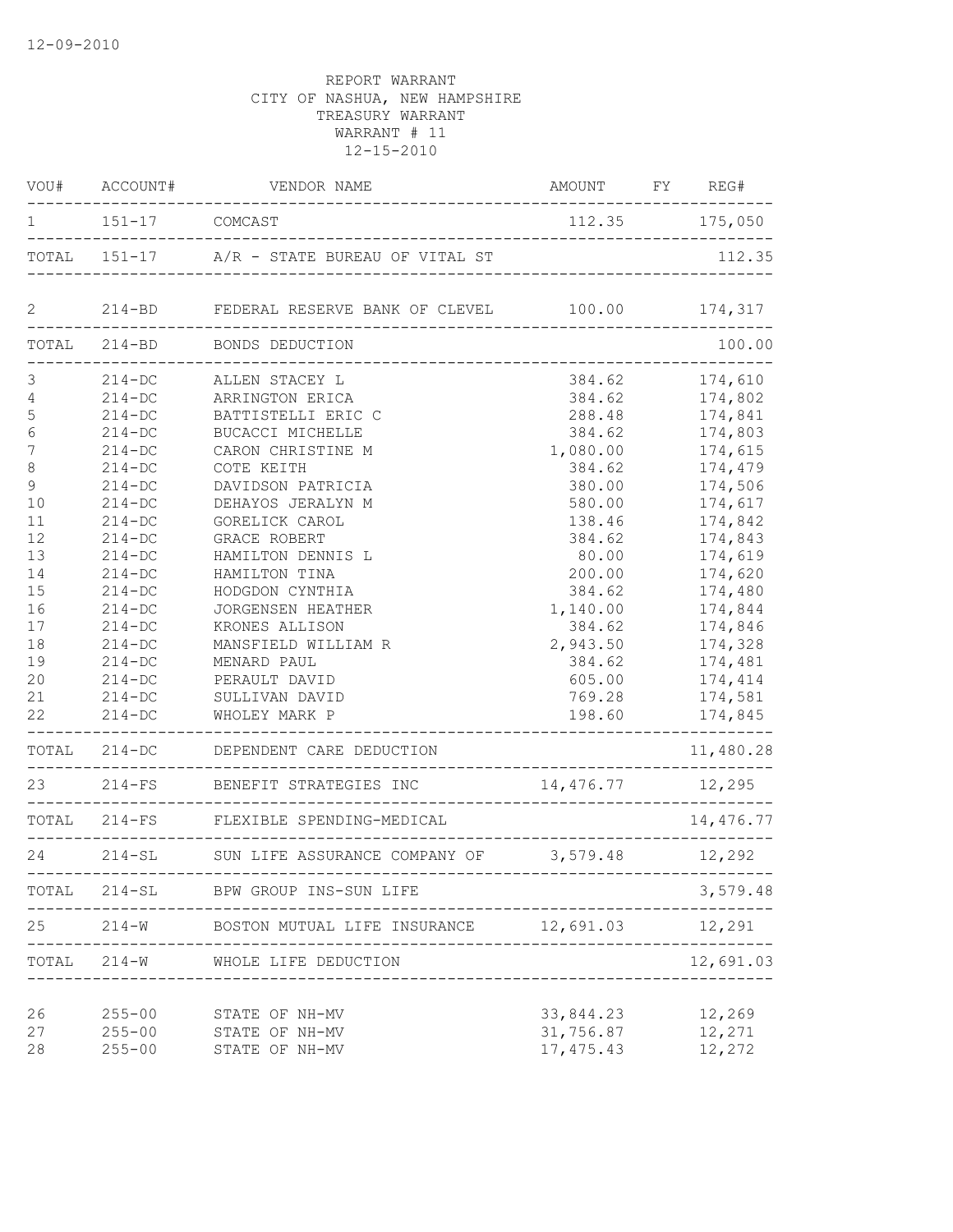| ACCOUNT#                                                                                                                   | VENDOR NAME                                                                                                                                  |                                                                                                                                                                                                                                                    |                                                                                                             |
|----------------------------------------------------------------------------------------------------------------------------|----------------------------------------------------------------------------------------------------------------------------------------------|----------------------------------------------------------------------------------------------------------------------------------------------------------------------------------------------------------------------------------------------------|-------------------------------------------------------------------------------------------------------------|
| $255 - 00$<br>$255 - 00$<br>$255 - 00$<br>$255 - 00$<br>$255 - 00$<br>$255 - 00$<br>$255 - 00$<br>$255 - 00$<br>$255 - 00$ | STATE OF NH-MV<br>STATE OF NH-MV<br>STATE OF NH-MV<br>STATE OF NH-MV<br>STATE OF NH-MV<br>STATE OF NH-MV<br>STATE OF NH-MV<br>STATE OF NH-MV | 32, 174.01<br>51,624.95<br>49,889.32<br>30,107.36<br>22,091.28<br>21, 197.69<br>22,903.89<br>22,842.38                                                                                                                                             | 12,273<br>12,277<br>12,283<br>12,284<br>12,285<br>12,286<br>12,296<br>12,297<br>12,299                      |
|                                                                                                                            |                                                                                                                                              |                                                                                                                                                                                                                                                    | 375,051.53                                                                                                  |
| $257 - 00$<br>$257 - 00$<br>$257 - 00$<br>$257 - 00$<br>$257 - 00$                                                         | CHMURA DOUGLAS<br>CIBOTTI THOMAS<br>MONCAO ENILSON M<br>SAVAGEAU PAUL                                                                        | 162.20                                                                                                                                                                                                                                             | 174,900<br>174,897<br>174,899<br>174,836<br>174,898                                                         |
|                                                                                                                            |                                                                                                                                              |                                                                                                                                                                                                                                                    | 593.30                                                                                                      |
|                                                                                                                            |                                                                                                                                              |                                                                                                                                                                                                                                                    |                                                                                                             |
|                                                                                                                            |                                                                                                                                              |                                                                                                                                                                                                                                                    | 43,391.72                                                                                                   |
|                                                                                                                            |                                                                                                                                              |                                                                                                                                                                                                                                                    |                                                                                                             |
|                                                                                                                            |                                                                                                                                              |                                                                                                                                                                                                                                                    | 220.65                                                                                                      |
|                                                                                                                            |                                                                                                                                              | STATE OF NH-MV<br>TOTAL 255-00 STATE MVR<br>PAPPO NANCY<br>TOTAL 257-00 MV REFUND PENDING<br>43 292-13 BROX INDUSTRIES INC<br>292-13 RETAINAGE PAYABLE-BROX INDUS.<br>43 292-14 BROX INDUSTRIES INC<br>TOTAL 292-14 INTEREST RETAINAGE-BROX INDUS. | AMOUNT FY REG#<br>39, 144. 12<br>116.70<br>213.20<br>25.00<br>76.20<br>43, 391. 72 12, 268<br>220.65 12,268 |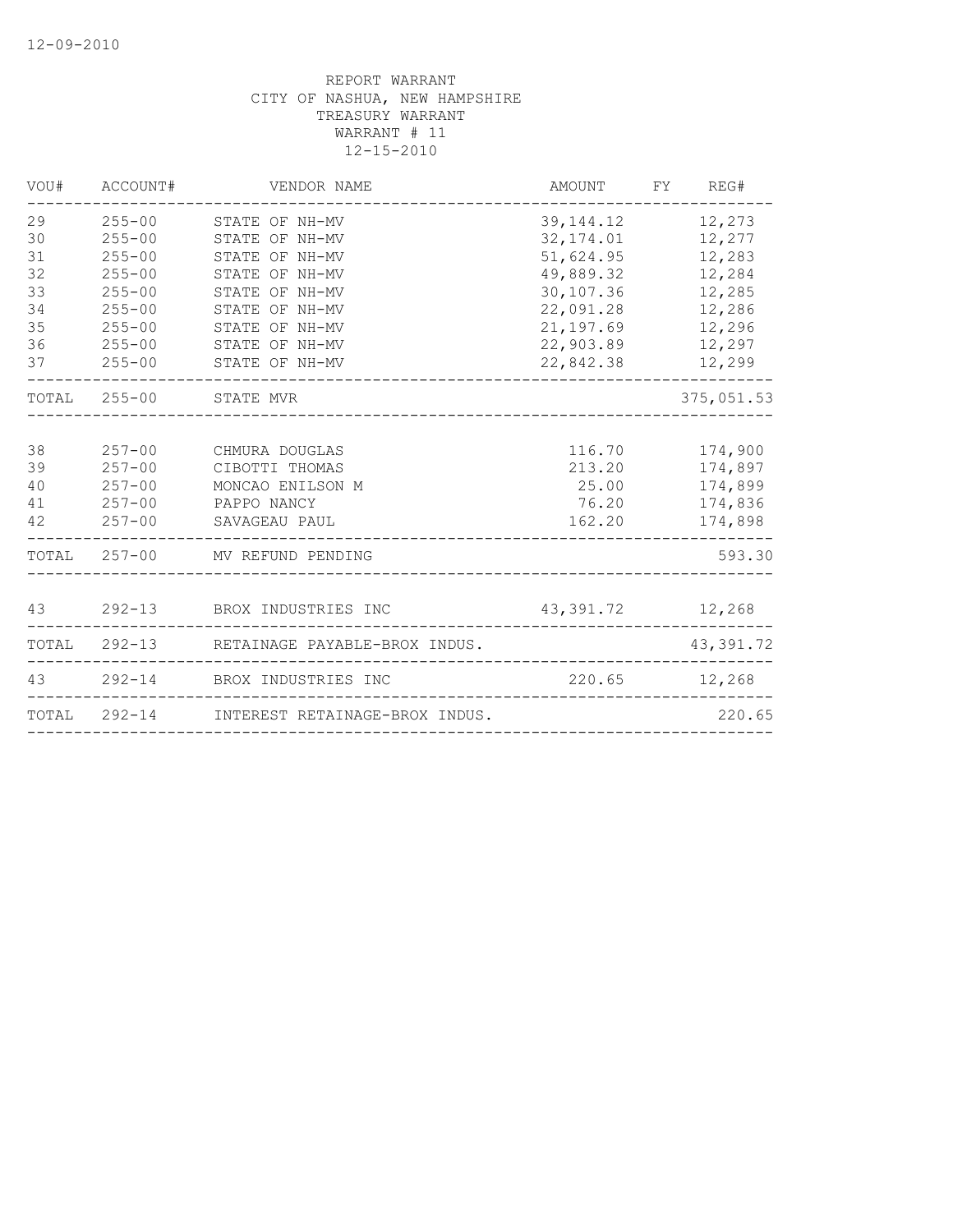| VOU#  | ACCOUNT#   | VENDOR NAME                              | AMOUNT     | FY | REG#     |
|-------|------------|------------------------------------------|------------|----|----------|
| 44    | 305-32005  | PUBLIC SERVICE OF NEW HAMPSHIR 211.60    |            |    | 175,096  |
| 45    | 305-33005  | PENNICHUCK WATER                         | 29.97      |    | 175,037  |
| 46    | 305-41015  | <b>JOHNSON PETER</b>                     | 41.97      |    | 174,955  |
| 46    | 305-42010  | JOHNSON PETER                            | 48.05      |    | 174,955  |
| 46    | 305-49075  | JOHNSON PETER                            | 153.93     |    | 174,955  |
| 47    | 305-59100  | COLLINS JOHN                             | 50.00      |    | 174,512  |
| 48    | 305-59100  | CURRAN KEVIN                             | 50.00      |    | 174,608  |
| 49    | 305-59100  | JEYNES MIKE                              | 350.00     |    | 174,629  |
| 50    | 305-59100  | LOVERING ROY J                           | 50.00      |    | 174,896  |
| 51    | 305-59100  | MCLEAN JIM                               | 437.50     |    | 174,486  |
| 53    | 305-59100  | NEXTEL COMMUNICATIONS                    | 2,529.61   |    | 174,318  |
| 54    | 305-59100  | NEXTEL COMMUNICATIONS                    | 20.74      |    | 174,319  |
| 52    | 305-59100  | NEXTEL COMMUNICATIONS                    | 20.54      |    | 175,026  |
| 55    | 305-59100  | O'NEIL TIM                               | 337.50     |    | 174,489  |
| 56    | 305-59100  | SOTO JESENIK                             | 187.50     |    | 174,889  |
| 57    | 305-59100  | WALLENT FRANK J                          | 125.00     |    | 174,385  |
| 58    | 305-59100  | WELLIVER RON                             | 50.00      |    | 174,411  |
| 59    | 305-64192  | JOHNSON PETER                            | 63.17      |    | 174,955  |
| 59    | 305-91025  | JOHNSON PETER                            | 129.00     |    | 174,955  |
| 59    | 305-94005  | <b>JOHNSON PETER</b>                     | 125.00     |    | 174,955  |
| 59    | 305-95010  | JOHNSON PETER                            | 65.00      |    | 174,955  |
| 59    | 305-98029  | <b>JOHNSON PETER</b>                     | 27.98      |    | 174,955  |
| TOTAL | 305        |                                          |            |    | 5,104.06 |
|       |            |                                          |            |    |          |
| 61    | 308-31050  | NEXTEL COMMUNICATIONS                    | 32.94      |    | 174,319  |
| 60    | 308-31050  | NEXTEL COMMUNICATIONS                    | 33.24      |    | 175,026  |
| 62    | $308 - 40$ | HARVARD PILGRIM/FIRST SENIORIT 68,295.10 |            |    | 12,290   |
| 63    | 308-41015  | PETTY CASH                               | 39.98      |    | 174,316  |
| 64    | 308-59400  | NORTHEAST DELTA                          | 6,676.80   |    | 12,289   |
| 64    | 308-59402  | NORTHEAST DELTA                          | 3,730.02   |    | 12,289   |
| 65    | $308 - 76$ | DESROSIERS, PAUL                         | 371.40     |    | 174,956  |
| 66    | $308 - 76$ | LAMB PAULINE                             | 340.45     |    | 174,952  |
| 67    | 308-83004  | VISION SERVICE PLAN                      | 2,365.78   |    | 175,052  |
| 68    | 308-83010  | ANTHEM BLUE CROSS BLUE SHIELD            | 47,148.00  |    | 12,275   |
| 69    | 308-83010  | ANTHEM BLUE CROSS BLUE SHIELD            | 49,601.71  |    | 12,288   |
| 70    | 308-83011  | ANTHEM BLUE CROSS BLUE SHIELD            | 108.66     |    | 12,275   |
| 71    | 308-83011  | ANTHEM BLUE CROSS BLUE SHIELD            | 48.03      |    | 12,288   |
| 72    | 308-83012  | ANTHEM BLUE CROSS BLUE SHIELD            | 244,961.17 |    | 12,275   |
| 73    | 308-83012  | ANTHEM BLUE CROSS BLUE SHIELD            | 22, 391.31 |    | 12,288   |
| 74    | 308-83013  | ANTHEM BLUE CROSS BLUE SHIELD            | 208,524.98 |    | 12,275   |
| 75    | 308-83013  | ANTHEM BLUE CROSS BLUE SHIELD            | 361,827.52 |    | 12,288   |
| 76    | 308-83016  | HARVARD PILGRIM HEALTH CARE              | 48,460.31  |    | 12,276   |
| 77    | 308-83016  | HARVARD PILGRIM HEALTH CARE              | 114,670.43 |    | 12,287   |
| 78    | 308-83017  | HARVARD PILGRIM HEALTH CARE              | 39,238.57  |    | 12,276   |
| 79    | 308-83017  | HARVARD PILGRIM HEALTH CARE              | 97, 915.50 |    | 12,287   |
|       |            |                                          |            |    |          |
| 80    | 308-83018  | ANTHEM BLUE CROSS BLUE SHIELD            | 491,627.86 |    | 12,275   |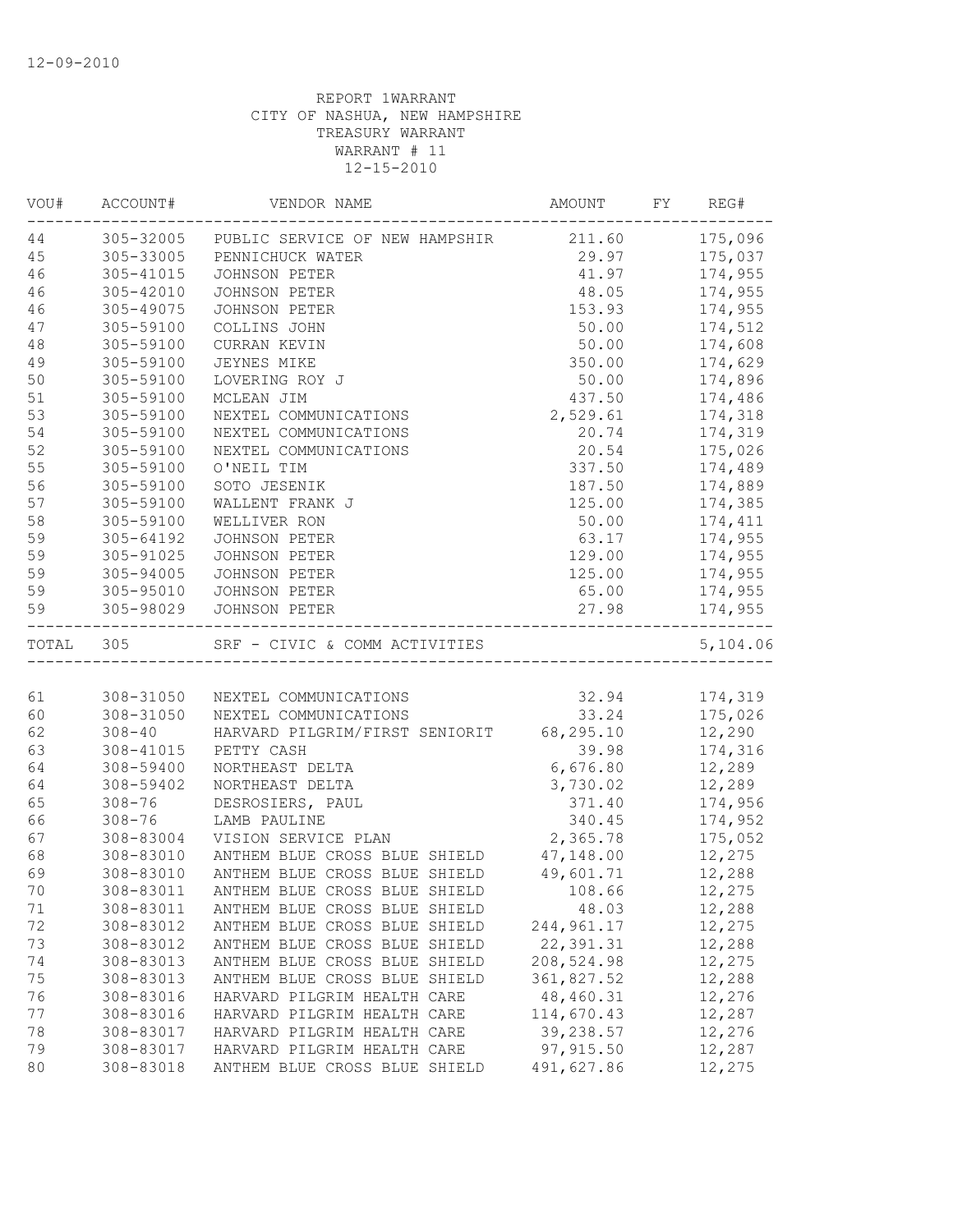| VOU#   | ACCOUNT#  | VENDOR NAME                      | AMOUNT     | FΥ | REG#    |
|--------|-----------|----------------------------------|------------|----|---------|
| 81     | 308-83018 | ANTHEM BLUE CROSS BLUE SHIELD    | 101,691.46 |    | 12,288  |
| 82     | 308-83019 | ANTHEM BLUE CROSS BLUE SHIELD    | 40,454.10  |    | 12,275  |
| 83     | 308-83019 | ANTHEM BLUE CROSS BLUE SHIELD    | 37,563.19  |    | 12,288  |
| 84     | 308-83020 | NORTHEAST DELTA                  | 23,409.00  |    | 12,274  |
| 85     | 308-83020 | NORTHEAST DELTA                  | 28, 347.29 |    | 12,289  |
| 86     | 308-83021 | NORTHEAST DELTA                  | 6,220.35   |    | 12,274  |
| 87     | 308-83021 | NORTHEAST DELTA                  | 11, 128.07 |    | 12,289  |
| 87     | 308-83022 | NORTHEAST DELTA                  | 175,036.87 |    | 12,289  |
| $8\,8$ | 308-83023 | CITIZENS BANK                    | 2,060.57   |    | 12,281  |
| 89     | 308-83025 | NYHART                           | 600.00     |    | 174,884 |
| 90     | 308-83026 | NORTHERN NEW ENGLAND BENEFIT T   | 37,711.30  |    | 12,293  |
| 91     | 308-83030 | ITT HARTFORD                     | 15, 179.04 |    | 12,294  |
| 91     | 308-83031 | ITT HARTFORD                     | 17,467.22  |    | 12,294  |
| 92     | 308-83041 | CULLENCOLLIMORE PLLC             | 3,097.30   |    | 174,582 |
| 93     | 308-83053 | APPLE SERVICES NASHUA            | 2,566.00   |    | 174,376 |
| 94     | 308-83053 | DERRY SPORTS & REHAB LLC         | 438.00     |    | 174,804 |
| 95     | 308-83053 | DH FAMILY MEDICINE NASHUA INC    | 151.00     |    | 174,511 |
| 96     | 308-83053 | ENOS HOME OXYGEN THERAPY INC     | 177.11     |    | 174,860 |
| 97     | 308-83053 | FOUR SEASONS ORTHOPAEDIC CTR P   | 8,521.00   |    | 174,545 |
| 98     | 308-83053 | HAND SURGICAL ASSOCIATES INC     | 15,040.00  |    | 174,531 |
| 99     | 308-83053 | LEWIS PHYSICAL MEDICINE ASSOC    | 140.00     |    | 174,324 |
| 100    | 308-83053 | NASHUA RADIOLOGY PA              | 560.00     |    | 174,517 |
| 101    | 308-83053 | NEW ENGLAND BAPTIST HOSPITAL     | 31,028.23  |    | 174,410 |
| 102    | 308-83053 | SO NH REGIONAL MEDICAL CENTER    | 5,416.40   |    | 174,518 |
| 103    | 308-83053 | SPEARE MEMORIAL HOSPITAL         | 687.10     |    | 174,888 |
| 104    | 308-83053 | ST JOSEPH'S HOSPITAL             | 2,909.70   |    | 174,370 |
| 105    | 308-83054 | APPLE SERVICES NASHUA            | 510.00     |    | 174,376 |
| 106    | 308-83054 | ASSOCIATED RADIOLOGISTS PA<br>W/ | 26.00      |    | 174,516 |
| 107    | 308-83054 | CATHOLIC MEDICAL CENTER          | 311.00     |    | 174,547 |
| 108    | 308-83054 | CPTE-NASHUA                      | 2,660.00   |    | 174,362 |
| 109    | 308-83054 | ELLIOT PHYSICIANS NETWORK INC    | 300.00     |    | 174,363 |
| 110    | 308-83054 | FOUNDATION MEDICAL PARTNERS      | 240.00     |    | 174,536 |
| 111    | 308-83054 | FOUR SEASONS ORTHOPAEDIC CTR P   | 3,767.00   |    | 174,545 |
| 112    | 308-83054 | LEWIS PHYSICAL MEDICINE ASSOC    | 125.00     |    | 174,324 |
| 113    | 308-83054 | OCCUPATIONAL HEALTH CTRS SOUTH   | 364.42     |    | 174,438 |
| 114    | 308-83054 | ST JOSEPH BUSINESS & HEALTH      | 123.00     |    | 174,425 |
| 115    | 308-83054 | STONERIVER PHARMACY SOLUTIONS    | 363.14     |    | 174,532 |
| 116    | 308-83054 | WOLF RALPH R MD W/C              | 186.00     |    | 174,522 |
| 117    | 308-83055 | COVENTRY HEALTH CARE WORKERS C   | 343.60     |    | 174,513 |
| 118    | 308-83055 | CULLENCOLLIMORE PLLC             | 1,540.00   |    | 174,582 |
| 119    | 308-83055 | SO NH SPORTS MEDICINE & ORTHO    | 1,255.50   |    | 174,572 |
| 120    | 308-83058 | CITIZENS BANK                    | 468.00     |    | 12,281  |
| 121    | 308-83064 | GREATER LOWELL CHIROPRACTIC &    | 2,721.42   |    | 174,738 |
| 122    | 308-83064 | ILLG AUTOMOTIVE CORP             | 247.00     |    | 174,854 |
| 123    | 308-83064 | MOLLY CORPORATION                | 497.95     |    | 174,872 |
| 124    | 308-83199 | STANLEY ELEVATOR COMPANY INC     | 3,885.87   |    | 174,834 |
|        |           |                                  |            |    |         |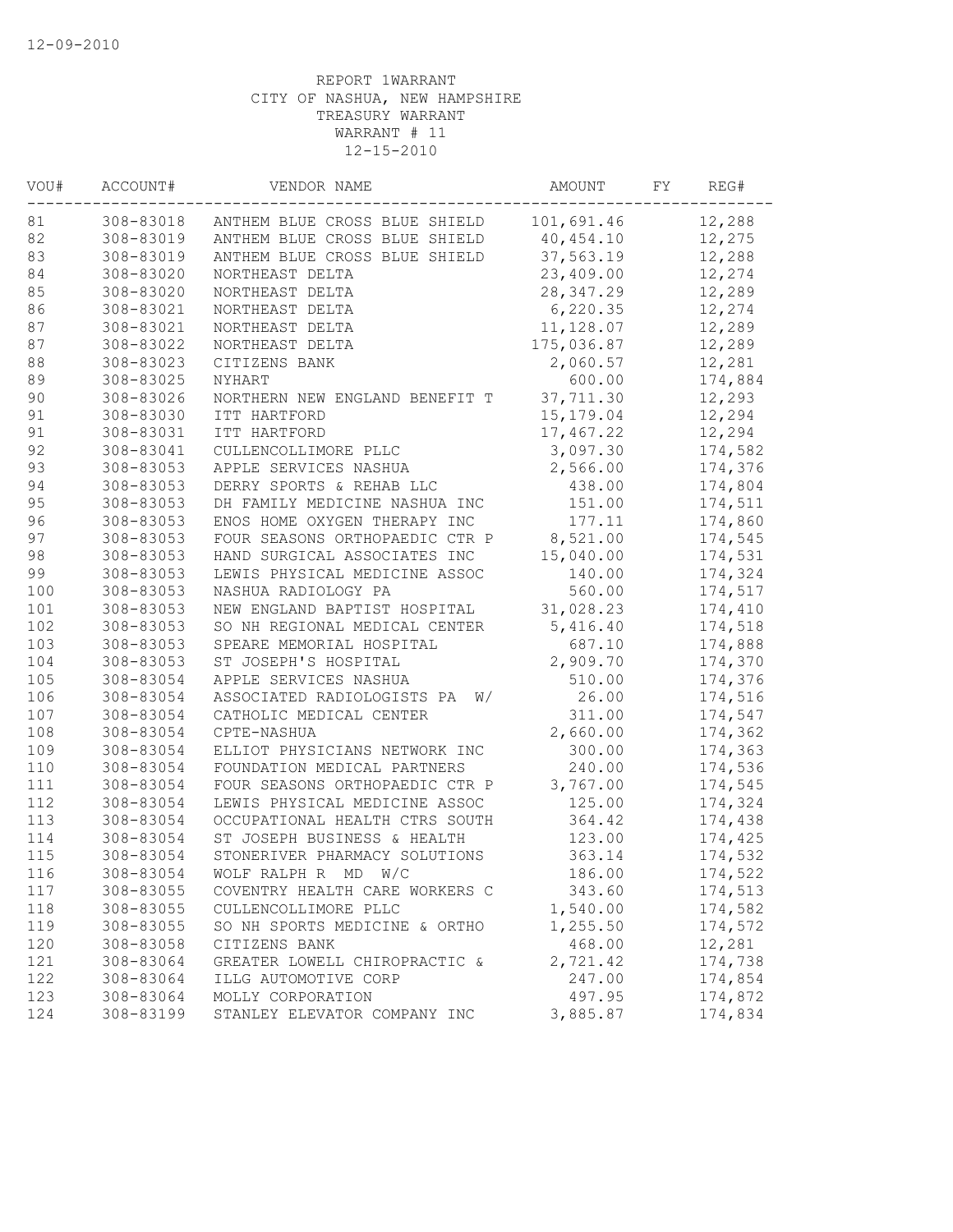|       |                               | VOU# ACCOUNT# VENDOR NAME AMOUNT FY REG-                               |                              | REG#           |
|-------|-------------------------------|------------------------------------------------------------------------|------------------------------|----------------|
|       |                               | TOTAL 308 SRF – INSURANCE 2,395,944.96<br>____________________________ |                              |                |
|       |                               | 224, 215 3097-41015 POSITIVE PROMOTIONS INC                            | 753.55                       | 174,372        |
|       | 224, 216 3097-43005           | UNITED PARCEL SERVICE                                                  | 18.06                        | 174,625        |
|       | 224, 217 3097-44005           | ACE PRINTING COMPANY                                                   | 480.00                       | 174,537        |
|       | 224, 218 3097-49075           | CENTRAL PAPER                                                          | 3,445.91                     | 174,693        |
|       | 224, 219 3097-49075           | CLEAN SOURCE                                                           | 644.40                       | 174,759        |
|       | 224, 220 3097-49085           | BERNARD FOOD INDUSTRIES INC                                            | 728.41                       | 174,674        |
|       | 224, 221 3097-49085           | BIMBO FOODS BAKERIES INC                                               | 3,349.92                     | 174,813        |
|       | 224, 222 3097-49085           | BOSTON PIE INC                                                         | 4,351.80                     | 174,820        |
|       | 224, 223 3097-49085           | COCA-COLA BOTTLING COMPANY                                             | 5,197.00                     | 174,654        |
|       | 224, 224 3097-49085           | COSTA FRUIT & PRODUCE CO INC                                           | 20,854.50                    | 174,863        |
|       | 224, 224 3097-49085           | COSTA FRUIT & PRODUCE CO INC                                           | 48, 318.04                   | 174,864        |
|       | 224, 225 3097-49085           | GARELICK FARMS-LYNN                                                    | 24, 378.23                   | 174,504        |
|       | 224, 226 3097-49085           | GILL'S PIZZA CO.                                                       | 6,881.00                     | 174,715        |
|       | 224, 227 3097-49085           | GREAT STATE BEVERAGES INC                                              | 744.63                       | 174,695        |
|       | 224, 228 3097-49085           | M SAUNDERS INC                                                         | 7,360.90                     | 174,707        |
|       | 224, 228 3097-49085           | M SAUNDERS INC                                                         | 1,538.15                     | 174,708        |
|       | 224, 229 3097-49085           | MCKEE FOODS CORP                                                       | 434.08                       | 174,441        |
|       | 224,230 3097-49085            | MELLO SMELLO, LLC                                                      | 20,434.56                    | 174,930        |
|       | 224, 231 3097-49085           | NARDONE BROS. BAKING CO. INC                                           | 475.52                       | 174,767        |
|       | 224, 232 3097-49085           | NEW ENGLAND ICE CREAM                                                  | 2,418.09                     | 174,723        |
|       | 224, 233 3097-49085           | NUTRITION PLUS VENDING                                                 | 533.57                       | 174,915        |
|       | 224, 234 3097-49085           | ORIGINAL CRISPY PIZZA CRUST CO                                         | 1,979.70                     | 174,463        |
|       | 224, 235 3097-49085           | OTIS SPUNKMEYER INC                                                    | 285.92                       | 174,647        |
|       | 224,236 3097-49085            | SURPLUS DISTRIBUTION SECTION                                           | 715.00                       | 174,493        |
|       | 224, 237 3097-64335           | HUBERT                                                                 | 290.27                       | 174,709        |
|       | 224, 238 3097-64335           | NORTHEAST FOOD SVC EQUIPMENT &                                         | 11,676.96                    | 174,361        |
|       | 224,239 3097-707              | RUSSO AMANDA                                                           | 14.00                        | 174,948        |
|       | 224, 240 3097-74092           | AFFILIATED HVAC SERVICES LLC                                           | 168.50                       | 174,679        |
|       | 224, 241 3097-74092           | BASSETT SERVICES CORPORATION                                           | 1,016.38                     | 174,681        |
|       | 224, 242 3097-74092           | HOBART SERVICE                                                         | 682.90                       | 174,350        |
|       | 224, 243 3097-91005           | AXNE EVA                                                               | 97.37                        | 174,685        |
|       | 224, 244 3097-91005           | <b>GUSTIN KAREN</b>                                                    | 68.85                        | 174,703        |
|       | 224, 245 3097-91005           | SLOSEK ODETTE                                                          | 79.12                        | 174,646        |
|       | 224,246 3097-94005 SNA        |                                                                        | 102.25                       | 175,115        |
|       |                               | TOTAL 309 SRF - FOOD SERVICES                                          | ____________________________ | 170,517.54     |
|       | 224, 247 3117-78007 BEST FORD |                                                                        |                              | 55.13 174,340  |
|       |                               |                                                                        |                              |                |
| TOTAL | 311                           | DRIVER'S EDUCATION                                                     |                              | 55.13          |
| 125   |                               | 312-41010 COMPUTER MANAGEMENT SYSTEMS                                  |                              | 524.67 174,521 |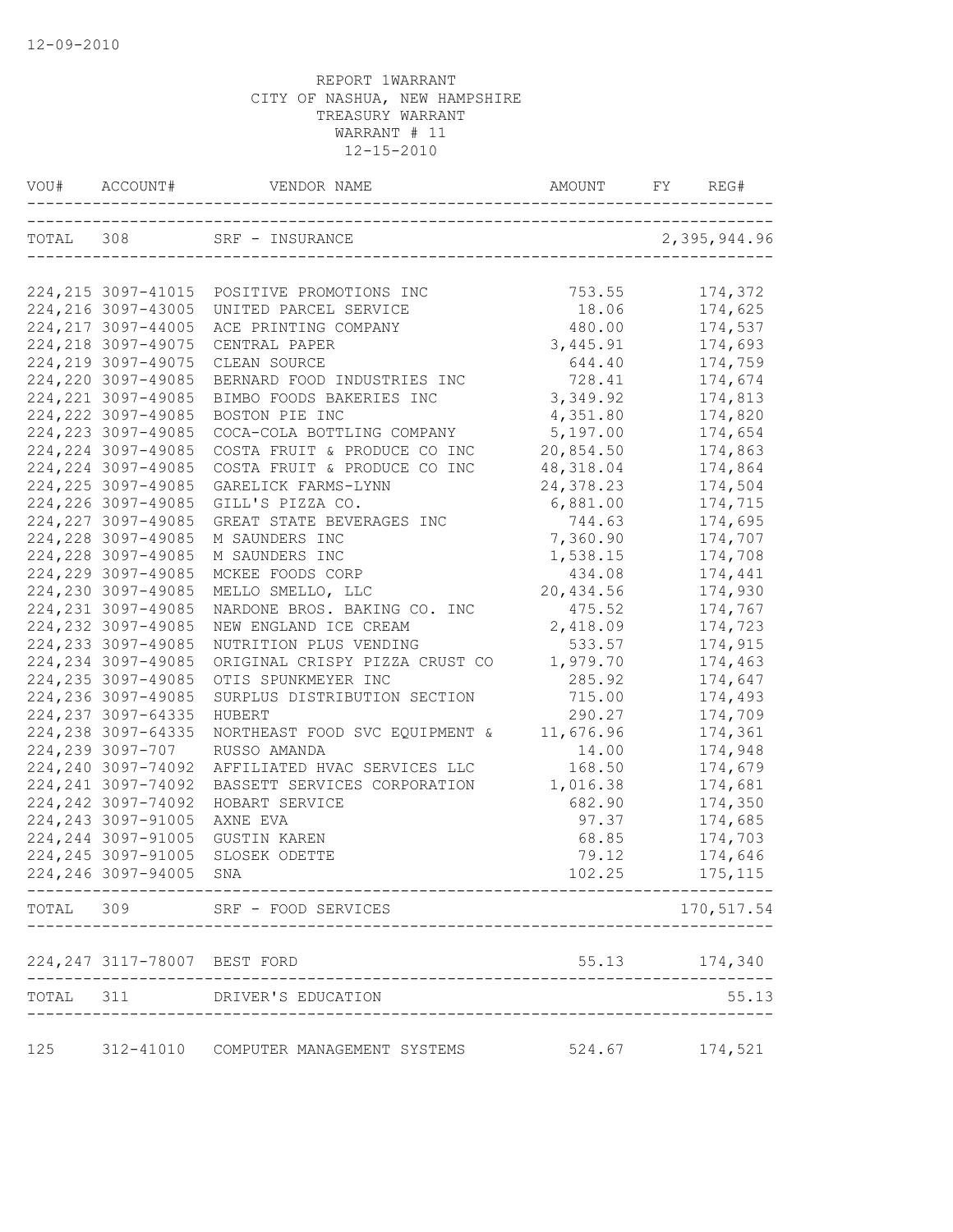|                                                                                         |                                                                                                                                        | VOU# ACCOUNT# VENDOR NAME                                                                                                                                                                                                                                                                                                                                                                                 | AMOUNT FY REG#                                                                                          |                                                                                                                                                                                                |
|-----------------------------------------------------------------------------------------|----------------------------------------------------------------------------------------------------------------------------------------|-----------------------------------------------------------------------------------------------------------------------------------------------------------------------------------------------------------------------------------------------------------------------------------------------------------------------------------------------------------------------------------------------------------|---------------------------------------------------------------------------------------------------------|------------------------------------------------------------------------------------------------------------------------------------------------------------------------------------------------|
|                                                                                         |                                                                                                                                        | 126 312-705 D & R TOWING INC<br>127 312-705 QUICK RESPONSE TOWING LLC                                                                                                                                                                                                                                                                                                                                     | 285.00 174,810                                                                                          | 380.00 174,539<br>_________________                                                                                                                                                            |
|                                                                                         |                                                                                                                                        | TOTAL 312 SRF - FINANCIAL SERVICES                                                                                                                                                                                                                                                                                                                                                                        |                                                                                                         | 1,189.67                                                                                                                                                                                       |
|                                                                                         |                                                                                                                                        | 224, 248 3122-49075 GIOVANNIS<br>224,249 3122-49075 MARKET BASKET                                                                                                                                                                                                                                                                                                                                         | 72.79                                                                                                   | 419.87 174,788<br>174,456                                                                                                                                                                      |
|                                                                                         |                                                                                                                                        | TOTAL 312 ADULT ED/CONTINUING ED                                                                                                                                                                                                                                                                                                                                                                          | -----------------------------------                                                                     | 492.66                                                                                                                                                                                         |
|                                                                                         |                                                                                                                                        | 3220-49050 CITIZENS BANK                                                                                                                                                                                                                                                                                                                                                                                  | 50.86 12,281                                                                                            |                                                                                                                                                                                                |
|                                                                                         |                                                                                                                                        | TOTAL 322 NH CHARITABLE BIRCH HILL SCHL                                                                                                                                                                                                                                                                                                                                                                   |                                                                                                         | 50.86                                                                                                                                                                                          |
|                                                                                         |                                                                                                                                        | 224,250 3247-46040 EDUCATIONAL OUTFITTERS<br>224, 251 3247-64192 ATHLETICA, INC.                                                                                                                                                                                                                                                                                                                          |                                                                                                         | 190.00 174,918<br>230.93 174,929                                                                                                                                                               |
|                                                                                         |                                                                                                                                        | TOTAL 324 ATHLETICS-ENTERPRISE FUND                                                                                                                                                                                                                                                                                                                                                                       |                                                                                                         | 420.93                                                                                                                                                                                         |
|                                                                                         |                                                                                                                                        | 224,252 3261-91040 COTE MARIE                                                                                                                                                                                                                                                                                                                                                                             |                                                                                                         | 168.60 174,684                                                                                                                                                                                 |
|                                                                                         |                                                                                                                                        | TOTAL 326 NH ALTERNATE ASSESS COACH                                                                                                                                                                                                                                                                                                                                                                       |                                                                                                         | 168.60                                                                                                                                                                                         |
| 129<br>130<br>131<br>132<br>133<br>134<br>135<br>136<br>136<br>137<br>138<br>139<br>140 | 331-01420<br>$331 - 01500$<br>331-01500<br>$331 - 309$<br>331-31050<br>331-59100<br>331-59100<br>331-64045<br>$331 - 710$<br>331-78007 | CASH<br>LAW REALTY CO INC<br>RAPID REAL ESTATE LLC<br>JR VINAGRO CORPORATION<br>VERIZON WIRELESS<br>COMCAST<br>LEXISNEXIS RISK DATA MGMT INC<br>DOJ/OFFICE OF JUSTICE PROGRAMS<br>DOJ/OFFICE OF JUSTICE PROGRAMS<br>CARPARTS OF NASHUA<br>331-78007 GRAPPONE AUTOMOTIVE GROUP<br>331-78007 ROBBINS AUTO PARTS<br>331-94005 CITIZENS BANK<br>TOTAL 331 SRF - POLICE DEPARTMENT<br>------------------------ | 9,500.00<br>416.67<br>1,650.00<br>73.88<br>420.94<br>107.00<br>50.00<br>2.65<br>31.75<br>21.98<br>32.70 | 174,320<br>175,091<br>175,047<br>175,082<br>175,054<br>175,051<br>175,060<br>174,957<br>174,957<br>174,339<br>174,592<br>76.40 174,777<br>292.12 12,281<br>. <u>.</u><br>12,676.09<br>-------- |
| 141<br>142<br>143                                                                       |                                                                                                                                        | 332-64192 REIS ENVIRONMENTAL<br>332-64192 RESCUE ONE<br>332-64192 WISE EL SANTO CO, INC                                                                                                                                                                                                                                                                                                                   | 644.00<br>4,336.75<br>1,043.60                                                                          | 174,906<br>174,907<br>174,795                                                                                                                                                                  |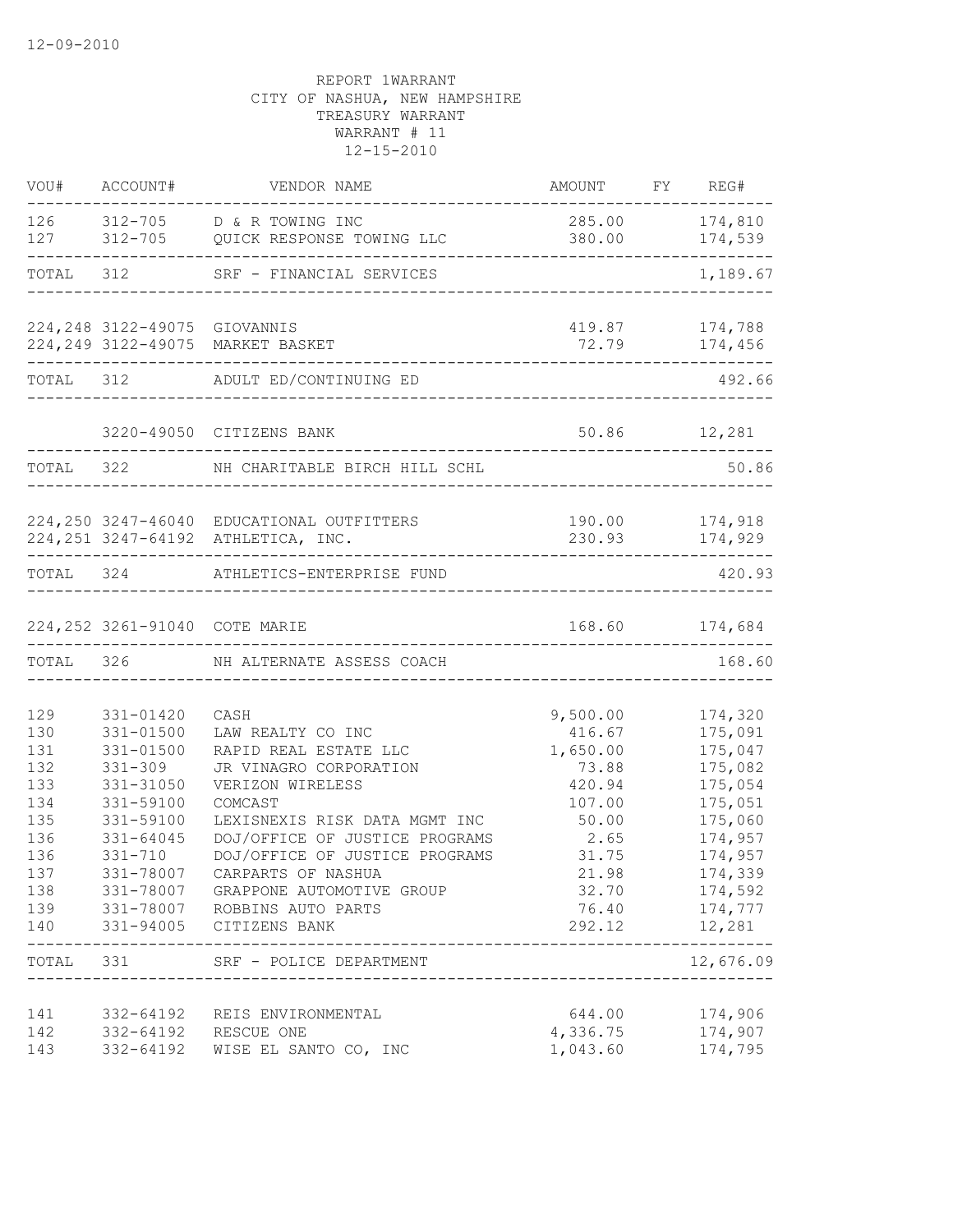| VOU#       | ACCOUNT#               |                                                    |                            | FY REG#            |
|------------|------------------------|----------------------------------------------------|----------------------------|--------------------|
|            |                        | TOTAL 332 SRF - FIRE DEPARTMENT                    | __________________________ | 6,024.35           |
| 144        | 341-01962              | HARBOR HOMES INC                                   | 2,297.89                   | 174,462            |
| 145        | 341-01966              | GREATER NASHUA MENTAL HEALTH C                     | 5,795.91                   | 174,801            |
| 146        | 341-01968              | HARBOR HOMES INC                                   | 23, 213.00                 | 174,462            |
| 146        | 341-01969              | HARBOR HOMES INC                                   | 1,785.76                   | 174,462            |
| 148        | 341-31045              | NEXTEL COMMUNICATIONS                              | 143.26                     | 174,319            |
| 147        | 341-31045              | NEXTEL COMMUNICATIONS                              | 143.86                     | 175,026            |
| 150        | 341-31050              | NEXTEL COMMUNICATIONS                              | 79.98                      | 174,319            |
| 149        | 341-31050              | NEXTEL COMMUNICATIONS                              | 79.98                      | 175,026            |
| 151        | 341-53025              | GRINLEY PAT                                        | 660.00                     | 174,527            |
| 152        | 341-54035              | PETTY CASH                                         | 25.00                      | 174,958            |
| 153        | 341-91025              | CONLEY ASHLEY                                      | 270.60                     | 174,601            |
| 154        | 341-91025              | CROOKER PATRICIA                                   | 353.20                     | 174,589            |
| 155        | 341-91025              | DEMBKOSKI CORINN                                   | 76.90                      | 174,959            |
| 156        | 341-94110              | CITIZENS BANK                                      | 691.98                     | 12,281             |
| 157        | 341-94110              | RIVIER COLLEGE                                     | 1,554.00                   | 174,470            |
| TOTAL 341  |                        | SRF - COMMUNITY SERVICES<br>---------------------- |                            | 37, 171.32         |
|            |                        |                                                    |                            |                    |
| 158        | 342-01945              | CVS STORE #639                                     | 500.00                     | 174,960            |
| 159        | 342-01945              | JACK'S PIZZA                                       | 300.00                     | 175,030            |
| 160        | 342-01945              | SHAW'S                                             | 500.00                     | 174,961            |
| 161        | 342-01966              | SNHS                                               | 5,759.00                   | 174,869            |
| 162        | 342-59133              | STERICYCLE INC                                     | 51.16                      | 174,326            |
| 163        | 342-91025              | <b>BAGLEY BOBBIE</b>                               | 83.50                      | 174,454            |
| 164<br>165 | 342-91025<br>342-91025 | CALOPE THERESA<br>CARON CHRISTINE                  | 49.15<br>73.00             | 174,851<br>174,429 |
| TOTAL 342  |                        | SRF - COMMUNITY HEALTH                             |                            | 7,315.81           |
|            |                        |                                                    |                            |                    |
|            |                        | 224, 253 3440-49075 AC MOORE INC                   | 152.58                     | 174,691            |
|            |                        | 224, 254 3440-49075 CHARTERS ERIC                  | 4.83                       | 174,815            |
|            |                        | 224, 255 3440-49075 COGSWELL CATHERINE             | 59.39                      | 174,687            |
|            |                        | 224, 256 3440-49075 GARELICK FARMS-LYNN            | 154.24                     | 174,504            |
|            | 224, 257 3440-49075    | JACK'S PIZZA                                       | 42.00                      | 174,563            |
|            | 224, 258 3440-49075    | M SAUNDERS INC                                     | 47.90                      | 174,708            |
|            | 224,259 3440-49075     | MARKET BASKET                                      | 181.71                     | 174,456            |
|            | 224,260 3440-49075     | NEW ENGLAND ICE CREAM                              | 753.75                     | 174,723            |
|            | 224, 261 3440-49075    | WALMART COMMUNITY                                  | 9.97                       | 174,602            |
|            | 224, 262 3440-53103    | STATE OF NH CRIMINAL RECORDS                       | 55.25                      | 174,962            |
|            | 224, 263 3440-91040    | DITOLLA MARIE                                      | 38.00                      | 174,919            |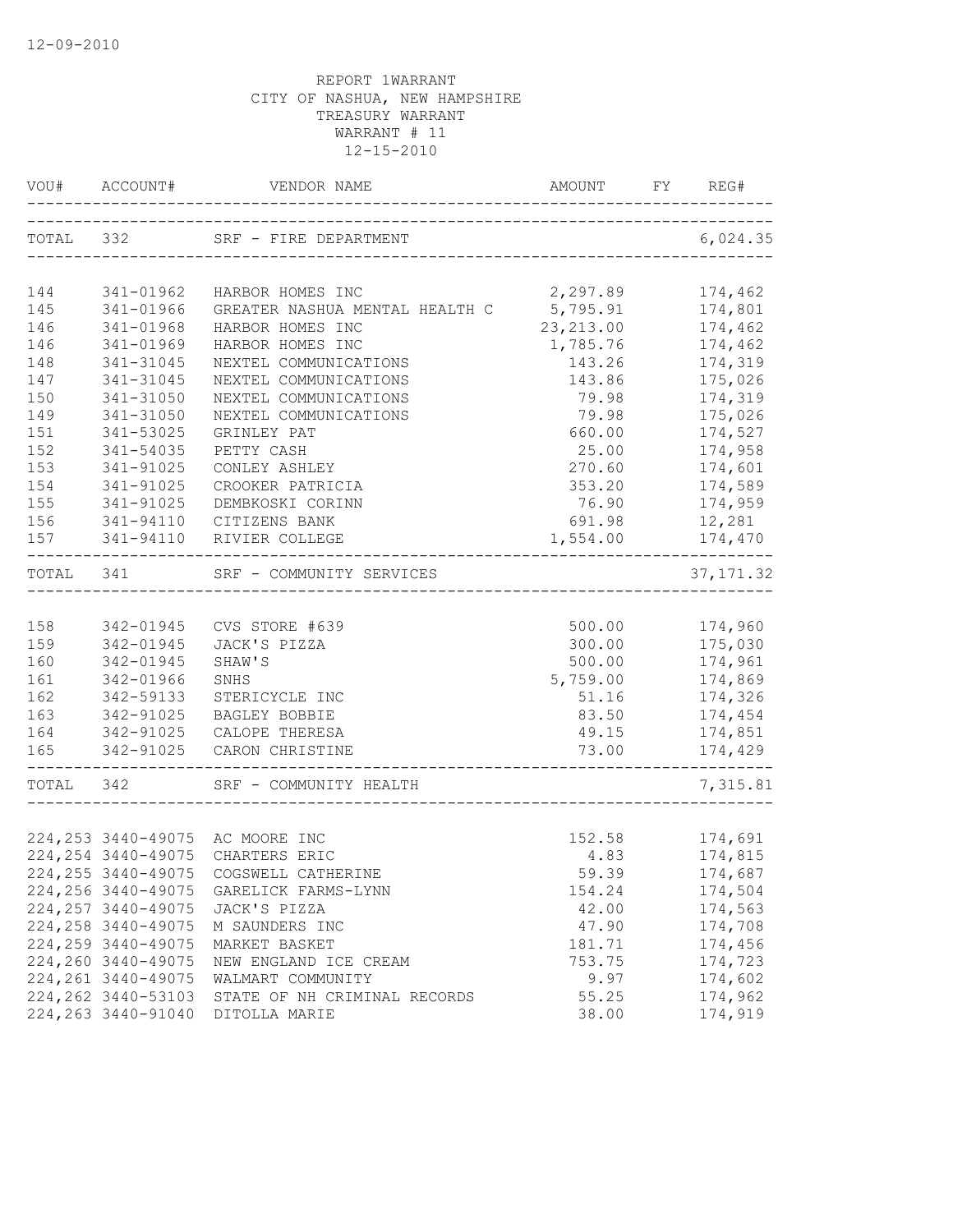|           | VOU# ACCOUNT#                            | VENDOR NAME                     | AMOUNT                           | FY. | REG#               |
|-----------|------------------------------------------|---------------------------------|----------------------------------|-----|--------------------|
| TOTAL 344 |                                          | AFTER SCHOOL PROGRAM            | -------------------------------- |     | 1,499.62           |
|           |                                          | 224,264 3461-49075 AC MOORE INC | 91.41                            |     | 174,691            |
|           | 224, 265 3461-49075                      | GARELICK FARMS-LYNN             | 113.31                           |     | 174,504            |
|           | 224, 265 3461-49075                      | GARELICK FARMS-LYNN             | 184.58                           |     | 174,505            |
|           | 224, 266 3461-49075                      | MARKET BASKET                   | 229.28                           |     | 174,456            |
|           | 224, 267 3461-49075                      | NEW ENGLAND ICE CREAM           | 301.50                           |     | 174,723            |
|           | 224, 268 3461-49075                      | WALMART COMMUNITY               | 19.96                            |     | 174,602            |
|           | 224, 269 3461-53103                      | BOYS & GIRLS CLUB OF GREATER N  | 2,000.00                         |     | 174,366            |
|           | 224, 270 3461-91040                      | ALMEIDA SUSAN                   | 137.75                           |     | 174,689            |
| TOTAL 346 |                                          | TITLE IV 21ST CENT MIDDLE       |                                  |     | 3,077.79           |
|           |                                          |                                 |                                  |     |                    |
|           | 224, 271 3468-91040                      | ANTON LESLIE                    | 192.48                           |     | 174,769            |
|           | 3468-91040                               | CITIZENS BANK                   | 1,476.98                         |     | 12,281             |
|           | 224, 272 3468-91040                      | DECKER CLAUDIA                  | 373.15                           |     | 174,714            |
|           | 224, 273 3468-91040                      | HODGDON CYNTHIA                 | 193.95                           |     | 174,480            |
|           | 224, 274 3468-91040                      | HUCK ALYSSA                     | 131.31                           |     | 174,946            |
|           | 224, 275 3468-91040                      | SEUSING JENNIFER                | 356.01                           |     | 174,638            |
|           |                                          | 224, 276 3468-91040 THOMAS INGE | 210.76                           |     | 174,793            |
| TOTAL 346 |                                          | SMALLER LEARNING COMMUNITY      |                                  |     | 2,934.64           |
|           |                                          |                                 |                                  |     |                    |
|           | 224, 277 3500-49035                      | BARNES & NOBLE INC              | 51.42                            |     | 174,323            |
|           | 224,278 3500-91040                       | BERRY KATHLEEN                  | 57.00                            |     | 174,394            |
|           | 3500-91040                               | CITIZENS BANK                   | 11,715.03                        |     | 12,281             |
|           | 224,279 3500-91040                       | LATINA DONNA                    | 57.00                            |     | 174,697            |
|           | 224,280 3500-91040                       | MARANDOS SARAH                  | 57.00                            |     | 174,791            |
|           | 224, 281 3500-91040                      | O'DEA MAUREEN                   | 134.09                           |     | 174,690            |
|           | 224,282 3500-91040<br>224,283 3500-91040 | READING INSTITUTE (THE)         | 500.00                           |     | 174,732            |
|           | 224,284 3500-91040                       | SEUSING JENNIFER<br>WAGNER ANN  | 316.65<br>146.27                 |     | 174,638<br>174,786 |
| TOTAL     | 350                                      | TITLE IIA HQT                   |                                  |     | 13,034.46          |
|           |                                          |                                 |                                  |     |                    |
| 167       | 352-59020                                | BOSTON RED SOX                  | 14,210.00                        |     | 175,048            |
| 168       | $352 - 686$                              | POULIN CATHERINE                | 160.00                           |     | 174,668            |
| 169       | $352 - 686$                              | ROUSSEAU, RINA                  | 320.00                           |     | 174,953            |
| 170       | $352 - 686$                              | STEINES ROGER                   | 160.00                           |     | 174,885            |
| 171       | 352-75021                                | BOYS & GIRLS CLUB OF GREATER N  | 2,000.00                         |     | 174,366            |
| 172       | 352-75021                                | PAL                             | 1,000.00                         |     | 175,036            |
| 173       | 352-75021                                | THE PLUS COMPANY INC            | 2,500.00                         |     | 174,353            |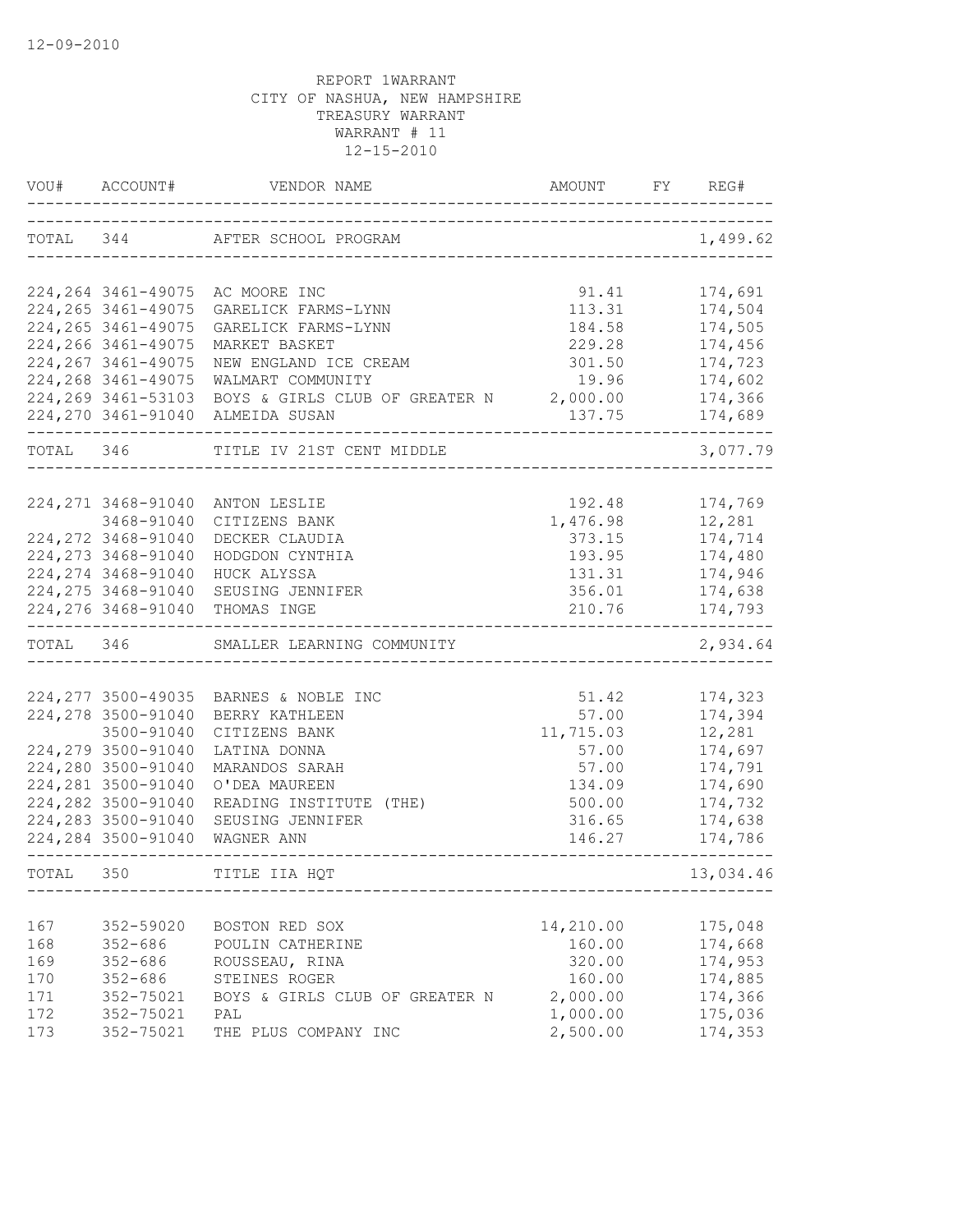| VOU#                                          | ACCOUNT#                                                                                | VENDOR NAME                                                                                                                                                                                                      | AMOUNT                                                                           | FY | REG#                                                                      |
|-----------------------------------------------|-----------------------------------------------------------------------------------------|------------------------------------------------------------------------------------------------------------------------------------------------------------------------------------------------------------------|----------------------------------------------------------------------------------|----|---------------------------------------------------------------------------|
| TOTAL                                         | 352                                                                                     | SRF - PARKS AND RECREATION                                                                                                                                                                                       |                                                                                  |    | 20,350.00                                                                 |
|                                               | 224,285 3520-49050<br>224,286 3520-64045                                                | AMAZON<br>OFFICE ENVIRONMENTS OF NEW ENG                                                                                                                                                                         | 294.00<br>3,153.00                                                               |    | 175,097<br>174,573                                                        |
| TOTAL                                         | 352                                                                                     | ARRA TITLE IID 21C CLASSROOMS                                                                                                                                                                                    |                                                                                  |    | 3,447.00                                                                  |
|                                               | 224, 287 3531-49075<br>224,288 3531-49075<br>224, 289 3531-49075                        | CARTRIDGE WORLD NASHUA<br>MULLEN KRISTIN<br>STAPLES BUSINESS ADVANTAGE                                                                                                                                           | 75.95<br>92.66<br>278.18                                                         |    | 174,730<br>174,789<br>174,530                                             |
| TOTAL                                         | 353                                                                                     | ADULT ED/HS DIPLOMA PROGRAM                                                                                                                                                                                      |                                                                                  |    | 446.79                                                                    |
|                                               | 224,290 3658-49050                                                                      | MAGNITUDE APPAREL                                                                                                                                                                                                | 851.12                                                                           |    | 174,781                                                                   |
| TOTAL                                         | 365                                                                                     | SOUTH STUDENT SHOP                                                                                                                                                                                               |                                                                                  |    | 851.12                                                                    |
| 174                                           | 371-53100                                                                               | GZA GEOENVIRONMENTAL INC                                                                                                                                                                                         | 1,536.64                                                                         |    | 174,665                                                                   |
| TOTAL                                         | 371                                                                                     | SRF - COMMUNITY DEVELOPMENT                                                                                                                                                                                      |                                                                                  |    | 1,536.64                                                                  |
| 175<br>175                                    | 372-01043<br>372-01045                                                                  | FLEGAL LAW OFFICES<br>FLEGAL LAW OFFICES                                                                                                                                                                         | 10,000.00<br>701,935.17                                                          |    | 174,315<br>174,315                                                        |
| TOTAL                                         | 372                                                                                     | SRF - PLANNING & BUILDING DEPT                                                                                                                                                                                   |                                                                                  |    | 711,935.17                                                                |
| 176<br>177                                    | 373-53075<br>373-53112                                                                  | CHISHOLM DEBORA A<br>THE JORDAN INSTITUTE                                                                                                                                                                        | 1,912.50<br>10,000.00                                                            |    | 174,421<br>174,616                                                        |
| TOTAL                                         | 373                                                                                     | SRF - ECONOMIC DEVELOPMENT                                                                                                                                                                                       |                                                                                  |    | 11,912.50                                                                 |
| 178<br>179<br>180<br>181<br>182<br>183<br>184 | 374-01310<br>374-01310<br>374-07030<br>374-07030<br>374-07045<br>374-07188<br>374-07252 | BROX INDUSTRIES INC<br>EAGLE & SON, LLC<br>CASTRO LINDA AND ACS NEW ENGLA<br>MCCORMICK KAREN & DAD'S ABATEM<br>CASTRO LINDA AND ACS NEW ENGLA<br>NEIGHBORHOOD HOUSING SERVICES<br>GREATER NASHUA DENTAL CONNECTI | 1,585.85<br>450.00<br>7,259.00<br>3,921.00<br>13,120.00<br>2,546.00<br>20,000.00 |    | 174,369<br>174,882<br>174,965<br>174,964<br>174,965<br>174,472<br>174,966 |
| 185<br>186                                    | 374-07255<br>374-07298                                                                  | LAMPREY HEALTH CARE, INC<br>CREDERE ASSOCIATES                                                                                                                                                                   | 9,500.00<br>8,454.03                                                             |    | 175,058<br>174,852                                                        |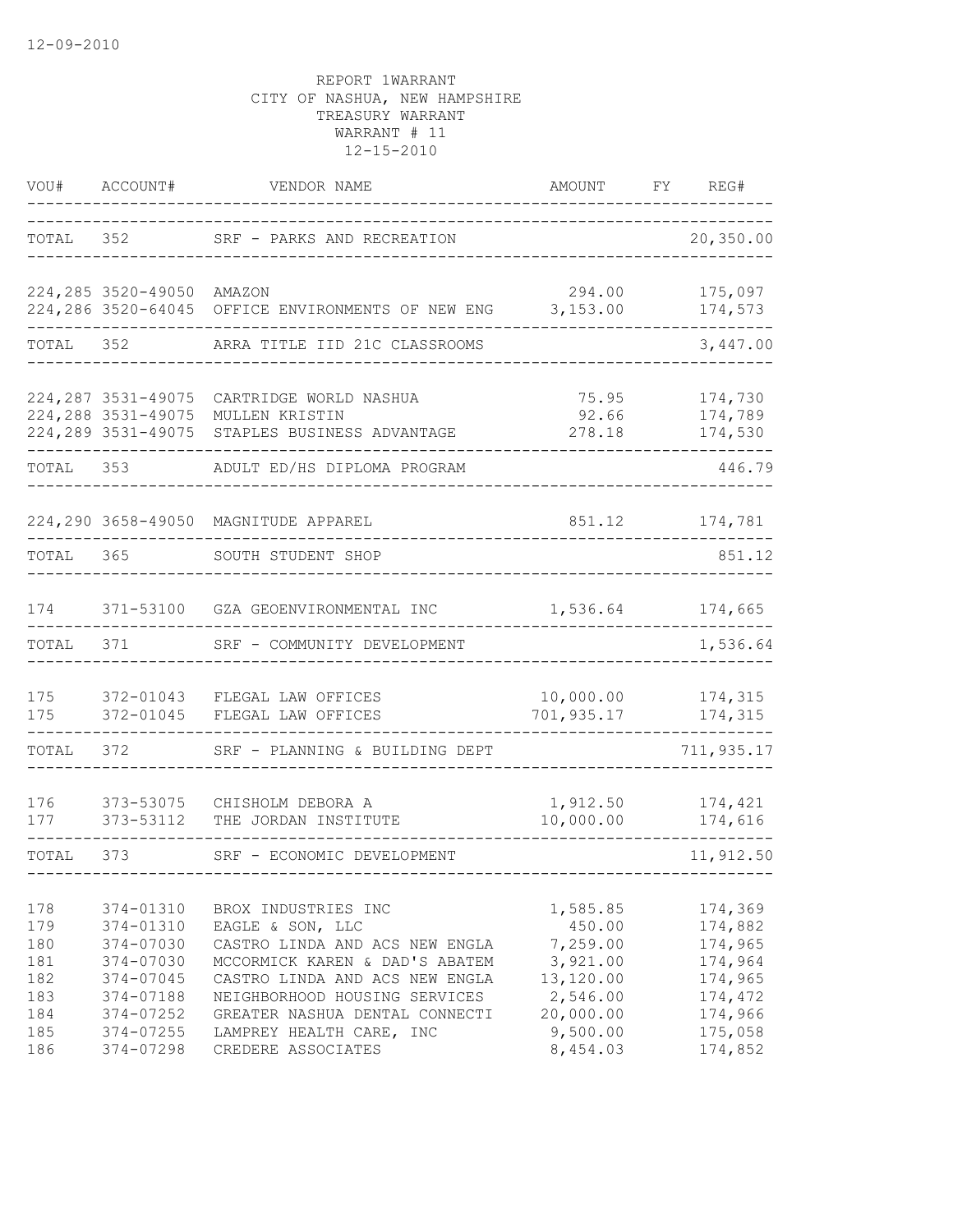| VOU#  | ACCOUNT#            | VENDOR NAME                              | AMOUNT    | FY | REG#       |
|-------|---------------------|------------------------------------------|-----------|----|------------|
| 187   | 374-07600           | CADIEUX VINCENT AND BOISVERT R           | 1,700.00  |    | 174,967    |
| 188   | 374-07600           | INSTITUTE FOR ENVIRONMENTAL ED           | 300.00    |    | 174,579    |
| 189   | $374 - 07600$       | SULLIVAN GARY & DAD'S ABATEMEN           | 810.00    |    | 174,963    |
| 190   | 374-09081           | MAYNARD & LESIEUR INCORPORATED           | 483.00    |    | 174,818    |
| 192   | 374-45230           | NEXTEL COMMUNICATIONS                    | 39.99     |    | 174,319    |
| 191   | 374-45230           | NEXTEL COMMUNICATIONS                    | 39.99     |    | 175,026    |
| 193   | 374-53075           | TF MORAN INC                             | 7,462.33  |    | 174,853    |
| 194   | 374-59188           | INSTITUTE FOR ENVIRONMENTAL ED           | 1,280.00  |    | 174,579    |
| 195   | 374-59212           | NASHUA PASTORAL CARE CENTER              | 2,217.66  |    | 175,032    |
| 196   | 374-59328           | J R VINAGRO CORPORATION                  | 77,591.00 |    | 174,910    |
| TOTAL | 374                 | SRF - URBAN PROGRAMS                     |           |    | 158,759.85 |
|       |                     |                                          |           |    |            |
| 197   | 375-45220           | TELEVEND SERVICES INC                    | 154.85    |    | 175,076    |
| 198   | 375-57010           | PLYMOUTH ROCKET INC                      | 1,200.00  |    | 175,025    |
| TOTAL | 375                 | SRF - PUBLIC LIBRARIES                   |           |    | 1,354.85   |
|       |                     |                                          |           |    |            |
|       | 224, 291 3751-49050 | FRANKLIN COVEY                           | 1,454.80  |    | 174,924    |
|       | 224, 292 3751-49050 | HANDWRITING WITHOUT TEARS                | 1,302.51  |    | 174,914    |
|       | 224, 293 3751-49050 | <b>HEINEMANN</b>                         | 4,306.19  |    | 174,653    |
|       | 224, 294 3751-49050 | LAKESHORE LEARNING MATERIALS             | 86.07     |    | 174,409    |
|       | 224, 295 3751-49050 | SCHOOL SPECIALTY INC                     | 16.99     |    | 174,652    |
|       | 224, 296 3751-53101 | SHEA DENISE                              | 950.00    |    | 174,648    |
|       | 224, 297 3751-53101 | WEDIKO CHILDREN'S SERVICES               | 4,752.00  |    | 174,503    |
|       | 224, 298 3751-64045 | AMAZON                                   | 2,509.16  |    | 175,097    |
|       | 224,299 3751-64045  | GLOBAL TRADEQUEST INC                    | 239.00    |    | 174,934    |
|       | 224,300 3751-64045  | HEWLETT PACKARD COMPANY                  | 7,298.00  |    | 174,403    |
|       | 224,301 3751-64045  | LONG'S ELECTRONICS INC                   | 713.61    |    | 174,660    |
|       | 224,302 3751-94030  | ASCD                                     | 2,953.00  |    | 175,101    |
| TOTAL | 375                 | ARRA TITLE I                             |           |    | 26,581.33  |
|       |                     |                                          |           |    |            |
|       |                     | 224,303 3761-49035 SHORT BOOKS INC (THE) | 267.00    |    | 174,766    |
|       |                     | 224,304 3761-49050 CHISHOLM JUNE         | 183.20    |    | 174,635    |
|       | 224,305 3761-49050  | COLLINS EDUCATION ASSOCIATES L           | 396.00    |    | 174,712    |
|       | 224,306 3761-49050  | CROWDER LUCIE L                          | 300.15    |    | 174,623    |
|       | 224,307 3761-49050  | LAKESHORE LEARNING MATERIALS             | 472.55    |    | 174,409    |
|       | 224,308 3761-49050  | MCINTIRE BUSINESS PRODUCTS INC           | 124.67    |    | 174,850    |
|       | 224,309 3761-49050  | REALLY GOOD STUFF INC                    | 109.74    |    | 174,641    |
|       | 224,310 3761-49075  | BEAUCHAMP JOANNE                         | 16.47     |    | 174,771    |
|       | 224,311 3761-49075  | SCHOOL SPECIALTY INC                     | 19.84     |    | 174,652    |
|       | 224,312 3761-53101  | EDWARDS EDUCATIONAL SERVICES,            | 3,059.87  |    | 174,761    |
|       | 3761-94030          | CITIZENS BANK                            | 528.80    |    | 12,281     |
|       | 224,313 3761-94030  | NHASCD                                   | 570.00    |    | 175,034    |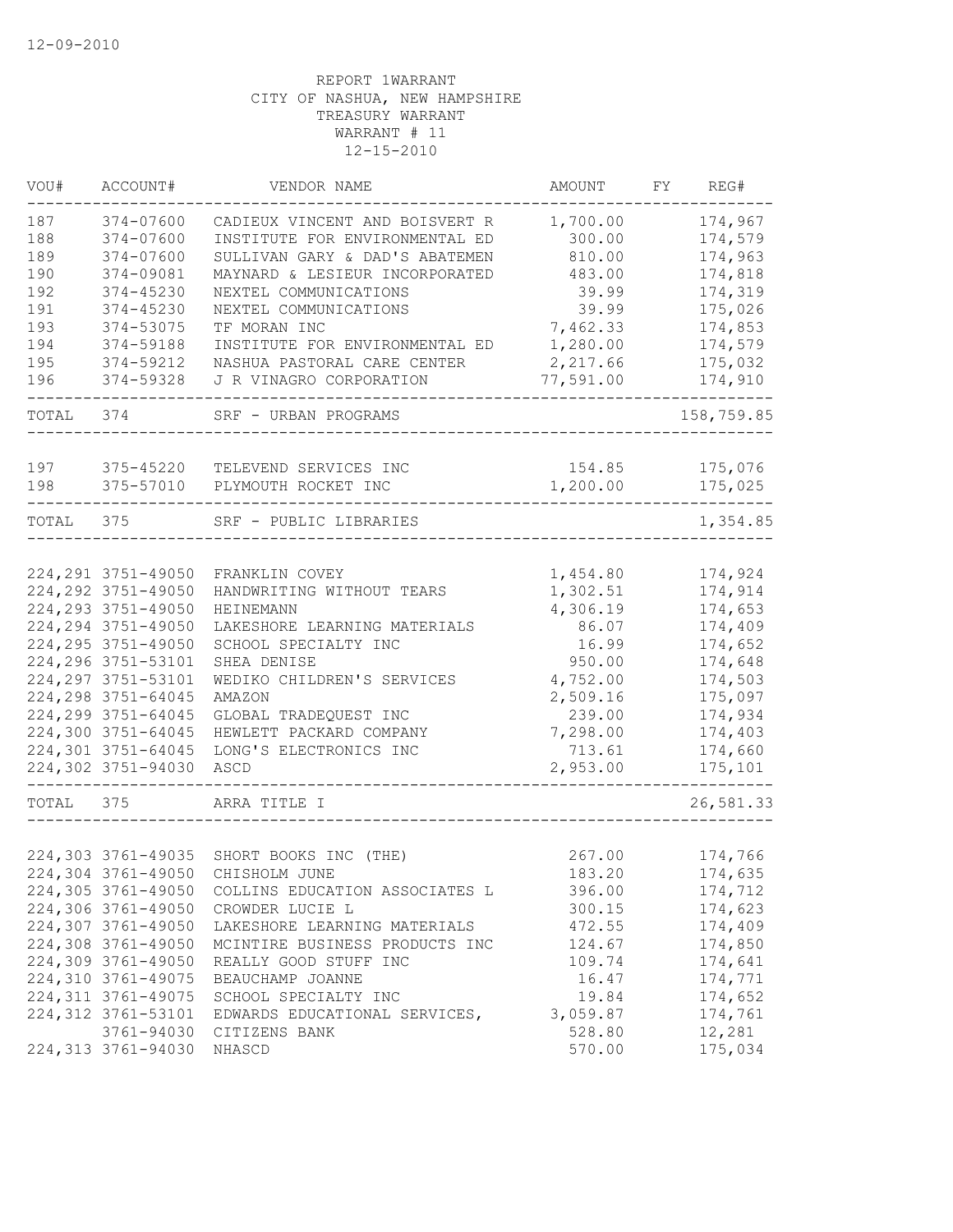| VOU#      | ACCOUNT#                  | VENDOR NAME                                | AMOUNT     | FY | REG#       |
|-----------|---------------------------|--------------------------------------------|------------|----|------------|
|           | 224,314 3761-94030 SERESC |                                            | 270.00     |    | 174,772    |
|           |                           | 224,315 3761-95010 SCHOLASTIC MAGAZINES    | 43.89      |    | 174,476    |
|           |                           | 224,316 3761-95010 TIME FOR KIDS           | 740.28     |    | 174,821    |
| TOTAL 376 |                           | TITLE IA                                   |            |    | 7,102.46   |
| 200       | 378-09031                 | LOOMIS                                     | 152.62     |    | 174,892    |
| 201       | 378-09061                 | ARAMARK UNIFORM SERVICES                   | 83.90      |    | 174,408    |
| 202       | 378-09061                 | BEST OF THE BEST CLEANING & SE             | 80.00      |    | 174,867    |
| 203       | 378-09061                 | D & R                                      | 127.50     |    | 174,469    |
| 204       | 378-09061                 | KINNEY TOWING & TRANSPORTATION             | 200.00     |    | 174,459    |
| 206       | 378-09061                 | NEXTEL COMMUNICATIONS                      | 546.21     |    | 174,319    |
| 205       | 378-09061                 | NEXTEL COMMUNICATIONS                      | 546.21     |    | 175,026    |
| 207       | 378-09061                 | SAFETY-KLEEN SYSTEMS INC                   | 442.53     |    | 174,365    |
| 208       | 378-09061                 | UNITED PARCEL SERVICE                      | 26.91      |    | 175,098    |
| 209       | 378-09071                 | CITY OF NASHUA/TAX COLLECTOR'S             | 249.11     |    | 174,968    |
| 210       | 378-09071                 | GLOBAL MONTELLO GROUP CORP                 | 28,378.90  |    | 175,068    |
| 211       | 378-09081                 | MAYNARD & LESIEUR INCORPORATED             | 496.00     |    | 174,818    |
| 212       | 378-09081                 | MICHELIN NORTH AMERICA INC                 | 1,278.55   |    | 174,354    |
| 213       | 378-09091                 | CENTRAL PAPER PRODUCTS CO                  | 120.95     |    | 174,591    |
| 214       | 378-09091                 | COMPUTER CABLE COMPANY INC                 | 670.00     |    | 174,905    |
| 215       | 378-09091                 | FASTENAL COMPANY                           | 32.18      |    | 174,500    |
| 216       | 378-09091                 | GILLIG LLC                                 | 1,380.07   |    | 174,523    |
| 217       | 378-09091                 | HOME DEPOT CREDIT SERVICES                 | 158.14     |    | 175,033    |
| 218       | 378-09091                 | NAPA AUTO PARTS                            | 278.05     |    | 174,548    |
| 219       | 378-09091                 | RYDER FLEET PRODUCTS.COM INC               | 231.07     |    | 174,551    |
| 220       | 378-09091                 | SERVICE LIGHTING EXPRESS INC               | 368.00     |    | 174,607    |
| 221       | 378-09101                 | PSNH                                       | 1,448.19   |    | 175,086    |
| 222       | 378-09102                 | PUBLIC SERVICE OF NEW HAMPSHIR             | 782.91     |    | 175,096    |
| 223       | 378-09114                 | NATIONAL GRID                              | 70.52      |    | 175,059    |
| 224       | 378-09120                 | PENNICHUCK WATER                           | 155.01     |    | 175,037    |
| 224       | 378-09124                 | PENNICHUCK WATER                           | 41.83      |    | 175,037    |
| 224       | 378-09125                 | PENNICHUCK WATER                           | 109.88     |    | 175,037    |
| 225       | 378-09133                 | FAIRPOINT COMMUNICATIONS                   | 50.00      |    | 175,066    |
| 227       | 378-09133                 | NEXTEL COMMUNICATIONS                      | 214.66     |    | 174,319    |
| 226       | 378-09133                 | NEXTEL COMMUNICATIONS                      | 189.46     |    | 175,026    |
| 228       |                           | 378-09230 FIRST TRANSIT INC                | 109,773.26 |    | 175,023    |
| 229       |                           | 378-09261 PURE WATERS OF NEW ENGLAND LLC   | 31.50      |    | 174,502    |
|           |                           | 230 378-09261 UNION LEADER CORPORATION     | 322.85     |    | 175,024    |
| TOTAL 378 |                           | TRANSPORTATION                             |            |    | 149,036.97 |
|           |                           |                                            |            |    |            |
|           |                           | 224,317 3901-53102 CONNOLLY DONNA          | 312.50     |    | 174,932    |
|           |                           | 224,318 3901-53102 HASBROUCK TARA L        | 250.00     |    | 174,780    |
|           |                           | 224,319 3901-53102 MANHEIM ZIMMERMAN AMY B | 312.50     |    | 174,754    |
|           |                           | 224,320 3901-55035 FIRST STUDENT INC       | 724.00     |    | 174,671    |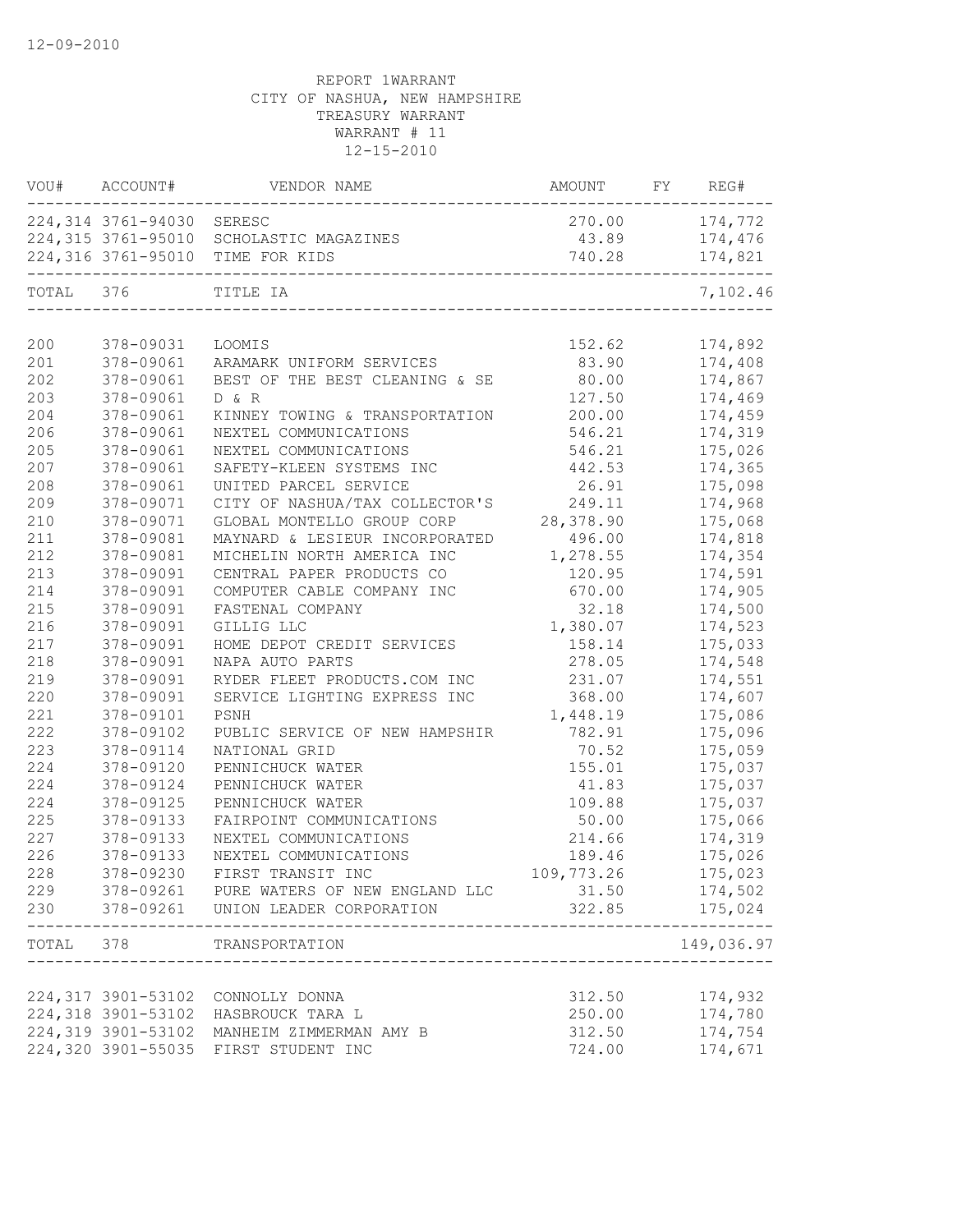| 224,321 3901-64040<br>6,500.00<br>ATT TRAINING LLC<br>224,322 3901-64045<br>SIGMANET, INC<br>6,770.20<br>MOORE MEDICAL LLC<br>200.00<br>NORTHEAST FOOD SVC EQUIPMENT &<br>2,188.40<br>NORTHERN SOUND & LIGHT INC<br>662.92<br>51.75<br>DARWISH COLLEEN<br>287.54<br>MORIN DOROTHY<br>56.65<br>OUELLETTE MARCIE<br>105.09<br>STEWART MARY<br>TEC-NH<br>10,623.62<br>TOTAL<br>390<br>PERKINS VOCATIONAL ED<br>224,331 3927-49050<br>A & E ROASTERY<br>167.92<br>224,332 3927-49050<br>53.60<br>CENTRAL PAPER PRODUCTS CO<br>529.02<br>GENERAL LINEN SERVICE INC<br>132.05<br>HANNAFORD<br>68.03<br>HOME DEPOT CREDIT SERVICES<br>MARKET BASKET<br>456.04<br>NORTHCENTER FOODSERVICE<br>2,983.29<br>392<br>TOTAL<br>CULINARY ARTS<br>224,338 3940-49035<br>214.01<br>DUFFY CAROL<br>HORNE LORRAINE<br>123.08<br>NCS PEARSON INC<br>656.25<br>PEARSON EDUCATION<br>4,601.72<br>STAPLES BUSINESS ADVANTAGE<br>281.28<br>3940-64192<br>1,944.00<br>CITIZENS BANK<br>TOTAL<br>394<br>ARRA IDEA SPEC ED<br>197.51<br>ACHIEVEMENT PRODUCTS<br>SAMMONS PRESTON INC<br>79.85<br>THERAPRO INC<br>99.80<br>224,346 3951-49075<br>10.99<br>ZANER-BLOSER PUBLISHERS<br>2,547.84<br>CARROLL CENTER FOR THE BLIND (<br>CLARK ASSOCIATES/DEBBIE CLARK<br>133.75<br>2,341.00<br>INTERIM HEALTH CARE | VOU# | ACCOUNT# | VENDOR NAME | AMOUNT | FY | REG#      |
|----------------------------------------------------------------------------------------------------------------------------------------------------------------------------------------------------------------------------------------------------------------------------------------------------------------------------------------------------------------------------------------------------------------------------------------------------------------------------------------------------------------------------------------------------------------------------------------------------------------------------------------------------------------------------------------------------------------------------------------------------------------------------------------------------------------------------------------------------------------------------------------------------------------------------------------------------------------------------------------------------------------------------------------------------------------------------------------------------------------------------------------------------------------------------------------------------------------------------------------------------------------------------------|------|----------|-------------|--------|----|-----------|
| 224,323 3901-64192<br>224,324 3901-64192<br>224,325 3901-64192<br>224,326 3901-91040<br>224,327 3901-91040<br>224,328 3901-91040<br>224,329 3901-91040<br>224,330 3901-95005<br>224,333 3927-49050<br>224,334 3927-49050<br>224,335 3927-49050<br>224,336 3927-49050<br>224,337 3927-49050<br>224,339 3940-49035<br>224,340 3940-49035<br>224,341 3940-49035<br>224,342 3940-49075<br>224,343 3951-49075<br>224,344 3951-49075<br>224,345 3951-49075<br>224,347 3951-53109<br>224,348 3951-53109<br>224,349 3951-53109<br>224,350 3951-53109 MCGURK, CAROL ANN                                                                                                                                                                                                                                                                                                                                                                                                                                                                                                                                                                                                                                                                                                                   |      |          |             |        |    | 174,947   |
|                                                                                                                                                                                                                                                                                                                                                                                                                                                                                                                                                                                                                                                                                                                                                                                                                                                                                                                                                                                                                                                                                                                                                                                                                                                                                  |      |          |             |        |    | 174,734   |
|                                                                                                                                                                                                                                                                                                                                                                                                                                                                                                                                                                                                                                                                                                                                                                                                                                                                                                                                                                                                                                                                                                                                                                                                                                                                                  |      |          |             |        |    | 174,474   |
|                                                                                                                                                                                                                                                                                                                                                                                                                                                                                                                                                                                                                                                                                                                                                                                                                                                                                                                                                                                                                                                                                                                                                                                                                                                                                  |      |          |             |        |    | 174,361   |
|                                                                                                                                                                                                                                                                                                                                                                                                                                                                                                                                                                                                                                                                                                                                                                                                                                                                                                                                                                                                                                                                                                                                                                                                                                                                                  |      |          |             |        |    | 175, 113  |
|                                                                                                                                                                                                                                                                                                                                                                                                                                                                                                                                                                                                                                                                                                                                                                                                                                                                                                                                                                                                                                                                                                                                                                                                                                                                                  |      |          |             |        |    | 174,727   |
|                                                                                                                                                                                                                                                                                                                                                                                                                                                                                                                                                                                                                                                                                                                                                                                                                                                                                                                                                                                                                                                                                                                                                                                                                                                                                  |      |          |             |        |    | 174,677   |
|                                                                                                                                                                                                                                                                                                                                                                                                                                                                                                                                                                                                                                                                                                                                                                                                                                                                                                                                                                                                                                                                                                                                                                                                                                                                                  |      |          |             |        |    | 174,785   |
|                                                                                                                                                                                                                                                                                                                                                                                                                                                                                                                                                                                                                                                                                                                                                                                                                                                                                                                                                                                                                                                                                                                                                                                                                                                                                  |      |          |             |        |    | 174,783   |
|                                                                                                                                                                                                                                                                                                                                                                                                                                                                                                                                                                                                                                                                                                                                                                                                                                                                                                                                                                                                                                                                                                                                                                                                                                                                                  |      |          |             |        |    | 174,938   |
|                                                                                                                                                                                                                                                                                                                                                                                                                                                                                                                                                                                                                                                                                                                                                                                                                                                                                                                                                                                                                                                                                                                                                                                                                                                                                  |      |          |             |        |    | 29,045.17 |
|                                                                                                                                                                                                                                                                                                                                                                                                                                                                                                                                                                                                                                                                                                                                                                                                                                                                                                                                                                                                                                                                                                                                                                                                                                                                                  |      |          |             |        |    |           |
|                                                                                                                                                                                                                                                                                                                                                                                                                                                                                                                                                                                                                                                                                                                                                                                                                                                                                                                                                                                                                                                                                                                                                                                                                                                                                  |      |          |             |        |    | 174,931   |
|                                                                                                                                                                                                                                                                                                                                                                                                                                                                                                                                                                                                                                                                                                                                                                                                                                                                                                                                                                                                                                                                                                                                                                                                                                                                                  |      |          |             |        |    | 174,828   |
|                                                                                                                                                                                                                                                                                                                                                                                                                                                                                                                                                                                                                                                                                                                                                                                                                                                                                                                                                                                                                                                                                                                                                                                                                                                                                  |      |          |             |        |    | 174,790   |
|                                                                                                                                                                                                                                                                                                                                                                                                                                                                                                                                                                                                                                                                                                                                                                                                                                                                                                                                                                                                                                                                                                                                                                                                                                                                                  |      |          |             |        |    | 174,580   |
|                                                                                                                                                                                                                                                                                                                                                                                                                                                                                                                                                                                                                                                                                                                                                                                                                                                                                                                                                                                                                                                                                                                                                                                                                                                                                  |      |          |             |        |    | 174,698   |
|                                                                                                                                                                                                                                                                                                                                                                                                                                                                                                                                                                                                                                                                                                                                                                                                                                                                                                                                                                                                                                                                                                                                                                                                                                                                                  |      |          |             |        |    | 174,456   |
|                                                                                                                                                                                                                                                                                                                                                                                                                                                                                                                                                                                                                                                                                                                                                                                                                                                                                                                                                                                                                                                                                                                                                                                                                                                                                  |      |          |             |        |    | 174,680   |
|                                                                                                                                                                                                                                                                                                                                                                                                                                                                                                                                                                                                                                                                                                                                                                                                                                                                                                                                                                                                                                                                                                                                                                                                                                                                                  |      |          |             |        |    | 4,389.95  |
|                                                                                                                                                                                                                                                                                                                                                                                                                                                                                                                                                                                                                                                                                                                                                                                                                                                                                                                                                                                                                                                                                                                                                                                                                                                                                  |      |          |             |        |    |           |
|                                                                                                                                                                                                                                                                                                                                                                                                                                                                                                                                                                                                                                                                                                                                                                                                                                                                                                                                                                                                                                                                                                                                                                                                                                                                                  |      |          |             |        |    | 174,637   |
|                                                                                                                                                                                                                                                                                                                                                                                                                                                                                                                                                                                                                                                                                                                                                                                                                                                                                                                                                                                                                                                                                                                                                                                                                                                                                  |      |          |             |        |    | 174,636   |
|                                                                                                                                                                                                                                                                                                                                                                                                                                                                                                                                                                                                                                                                                                                                                                                                                                                                                                                                                                                                                                                                                                                                                                                                                                                                                  |      |          |             |        |    | 174,678   |
|                                                                                                                                                                                                                                                                                                                                                                                                                                                                                                                                                                                                                                                                                                                                                                                                                                                                                                                                                                                                                                                                                                                                                                                                                                                                                  |      |          |             |        |    | 174,713   |
|                                                                                                                                                                                                                                                                                                                                                                                                                                                                                                                                                                                                                                                                                                                                                                                                                                                                                                                                                                                                                                                                                                                                                                                                                                                                                  |      |          |             |        |    | 174,530   |
|                                                                                                                                                                                                                                                                                                                                                                                                                                                                                                                                                                                                                                                                                                                                                                                                                                                                                                                                                                                                                                                                                                                                                                                                                                                                                  |      |          |             |        |    | 12,281    |
|                                                                                                                                                                                                                                                                                                                                                                                                                                                                                                                                                                                                                                                                                                                                                                                                                                                                                                                                                                                                                                                                                                                                                                                                                                                                                  |      |          |             |        |    | 7,820.34  |
|                                                                                                                                                                                                                                                                                                                                                                                                                                                                                                                                                                                                                                                                                                                                                                                                                                                                                                                                                                                                                                                                                                                                                                                                                                                                                  |      |          |             |        |    |           |
|                                                                                                                                                                                                                                                                                                                                                                                                                                                                                                                                                                                                                                                                                                                                                                                                                                                                                                                                                                                                                                                                                                                                                                                                                                                                                  |      |          |             |        |    | 174,937   |
|                                                                                                                                                                                                                                                                                                                                                                                                                                                                                                                                                                                                                                                                                                                                                                                                                                                                                                                                                                                                                                                                                                                                                                                                                                                                                  |      |          |             |        |    | 174,640   |
|                                                                                                                                                                                                                                                                                                                                                                                                                                                                                                                                                                                                                                                                                                                                                                                                                                                                                                                                                                                                                                                                                                                                                                                                                                                                                  |      |          |             |        |    | 174,719   |
|                                                                                                                                                                                                                                                                                                                                                                                                                                                                                                                                                                                                                                                                                                                                                                                                                                                                                                                                                                                                                                                                                                                                                                                                                                                                                  |      |          |             |        |    | 174,515   |
|                                                                                                                                                                                                                                                                                                                                                                                                                                                                                                                                                                                                                                                                                                                                                                                                                                                                                                                                                                                                                                                                                                                                                                                                                                                                                  |      |          |             |        |    | 174,722   |
|                                                                                                                                                                                                                                                                                                                                                                                                                                                                                                                                                                                                                                                                                                                                                                                                                                                                                                                                                                                                                                                                                                                                                                                                                                                                                  |      |          |             |        |    | 174,371   |
|                                                                                                                                                                                                                                                                                                                                                                                                                                                                                                                                                                                                                                                                                                                                                                                                                                                                                                                                                                                                                                                                                                                                                                                                                                                                                  |      |          |             |        |    | 174,343   |
|                                                                                                                                                                                                                                                                                                                                                                                                                                                                                                                                                                                                                                                                                                                                                                                                                                                                                                                                                                                                                                                                                                                                                                                                                                                                                  |      |          |             | 340.00 |    | 174,954   |
| 224,351 3951-64192 RIFTON EQUIPMENT<br>240.00                                                                                                                                                                                                                                                                                                                                                                                                                                                                                                                                                                                                                                                                                                                                                                                                                                                                                                                                                                                                                                                                                                                                                                                                                                    |      |          |             |        |    | 174,782   |
| --------------<br>--------------<br>TOTAL 395<br>IDEA B SPECIAL EDUCATION                                                                                                                                                                                                                                                                                                                                                                                                                                                                                                                                                                                                                                                                                                                                                                                                                                                                                                                                                                                                                                                                                                                                                                                                        |      |          |             |        |    | 5,990.74  |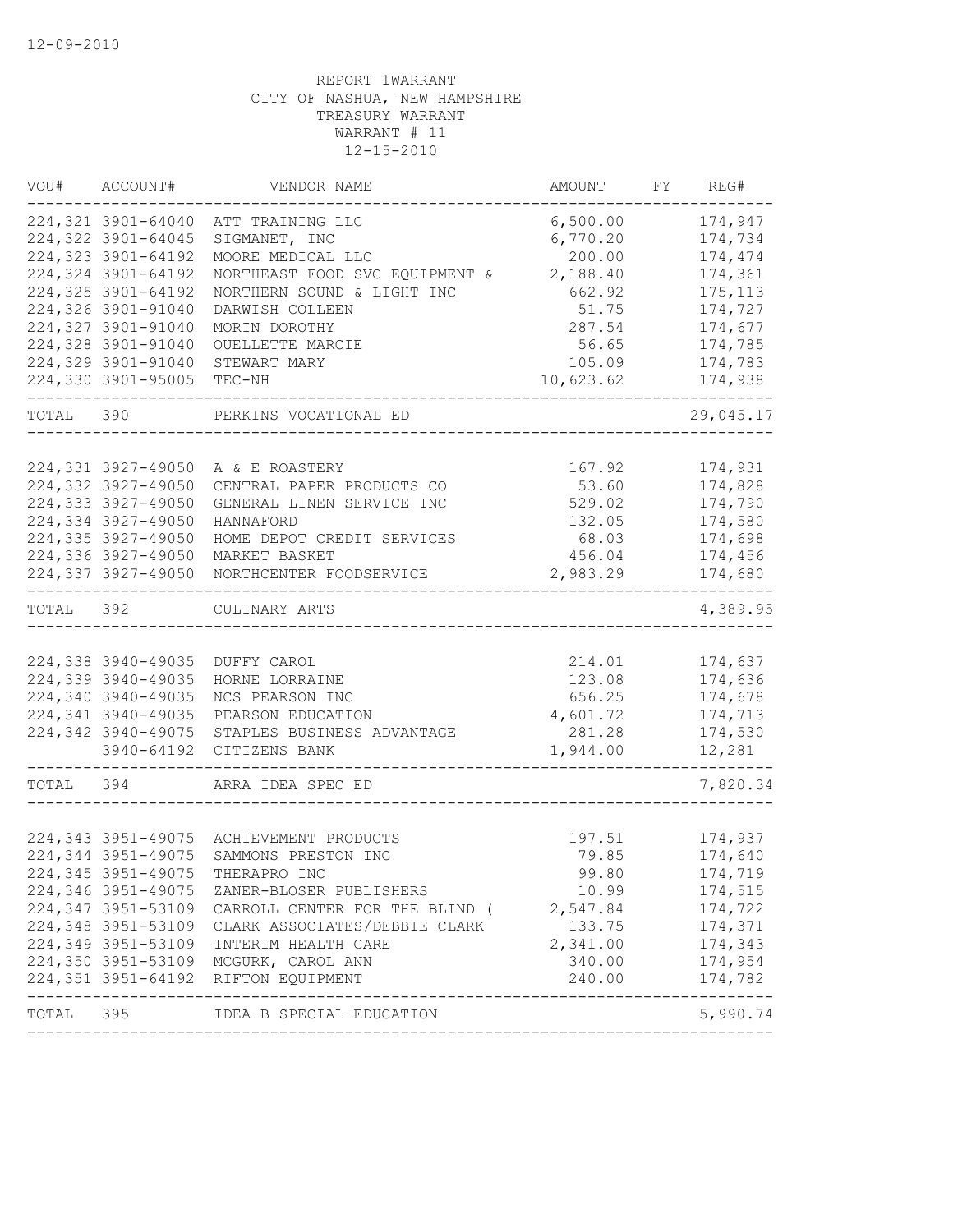| VOU# | N<br>Δſ | $-$<br>NAMF<br>ہر<br>, ⊥⊥⊥⊥ | ⊣ ∆⊺ਾ⊤<br>AMO<br>, <b>. .</b> . | <b>TTT.</b> | ---<br>____ |
|------|---------|-----------------------------|---------------------------------|-------------|-------------|
|      |         |                             |                                 |             |             |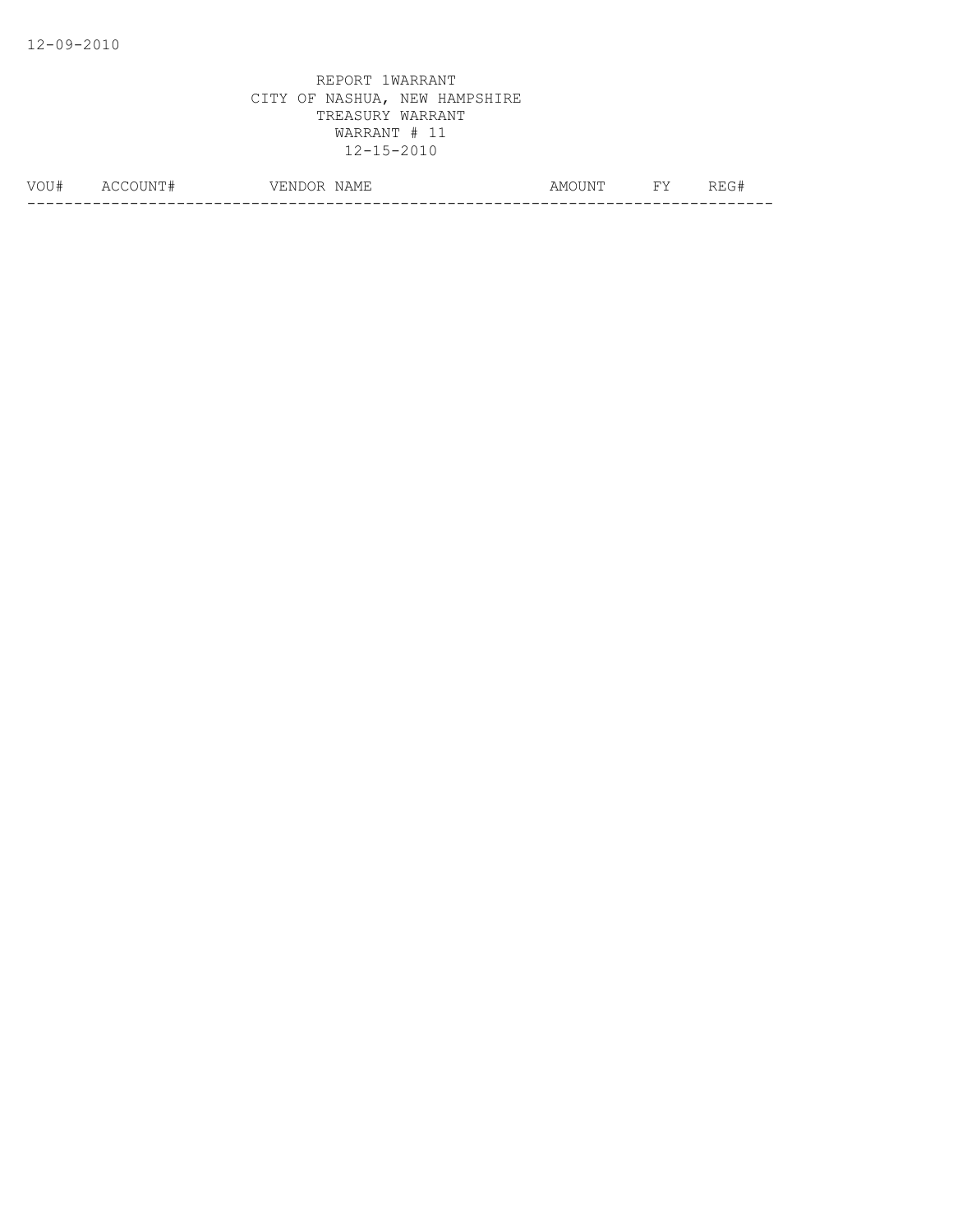|            |                        | VOU# ACCOUNT# VENDOR NAME                                   | AMOUNT FY REG# |                                     |
|------------|------------------------|-------------------------------------------------------------|----------------|-------------------------------------|
|            |                        | 232 412-162 HILLSBOROUGH COUNTY TREASURER 35.32 174,824     |                |                                     |
|            |                        | TOTAL 412-16 FINANCIAL SERVICES<br>INT & COST ON REDEMPTION |                | 35.32                               |
| 233<br>234 | 412-180<br>235 412-180 | 412-180 COSTA MARILENE<br>GLEESON JULIE<br>KATSOUPIS OLGA   | 30.00<br>72.00 | 87.00 174,902<br>174,903<br>174,901 |
|            |                        | TOTAL 412-18 FINANCIAL SERVICES<br>AUTO PERMITS             |                | 189.00                              |
|            |                        | 236  452-329  MARDEN SUSAN                                  |                | 20.00 174,784                       |
|            |                        | TOTAL 452-32 PARKS AND RECREATION<br>BASKETBALL             |                | 20.00                               |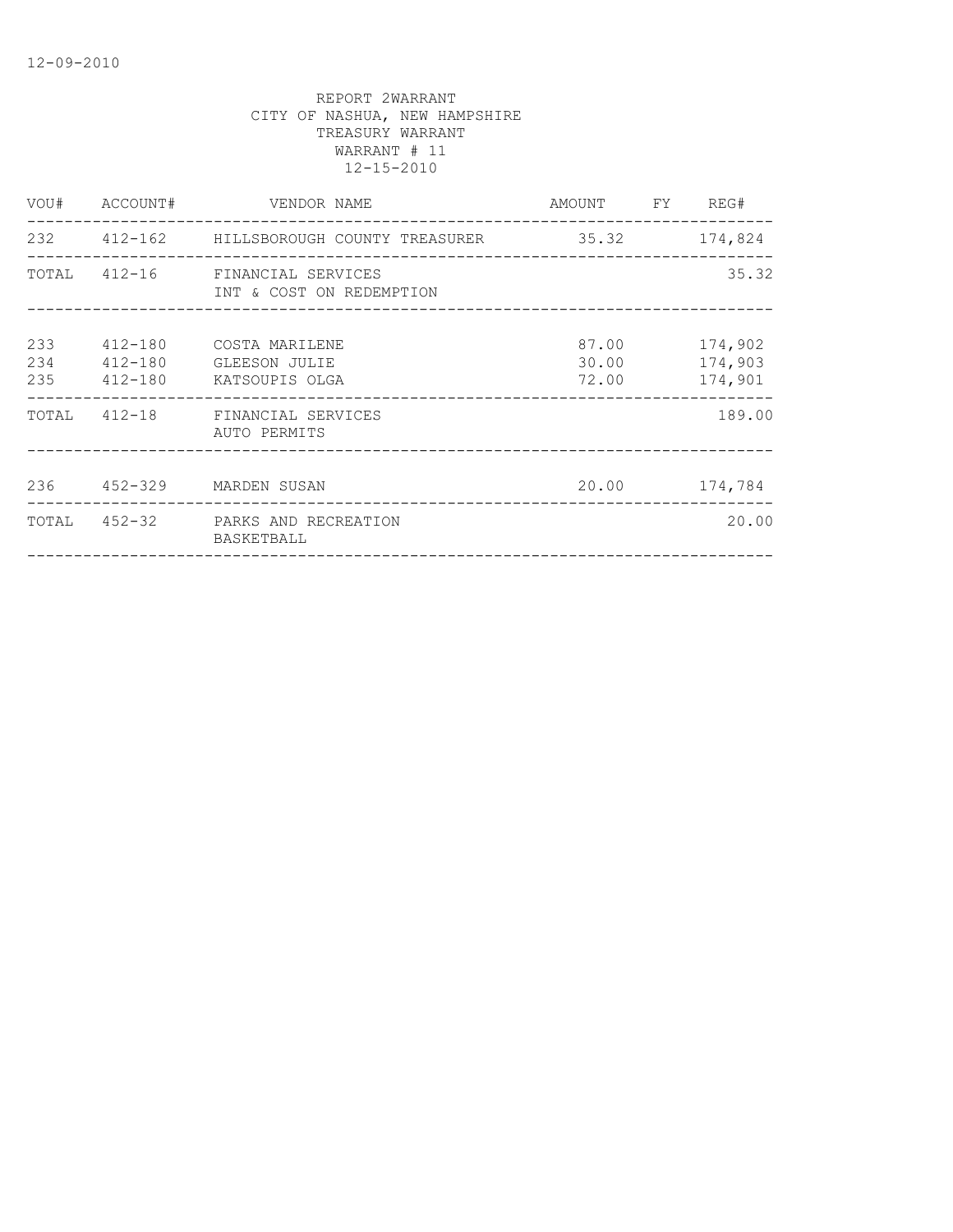| VOU#       | ACCOUNT#               | VENDOR NAME                               | AMOUNT             | FY. | REG#                     |
|------------|------------------------|-------------------------------------------|--------------------|-----|--------------------------|
| 237        | 501-98015              | CITIZENS BANK                             | 240.58             |     | 12,281                   |
| 238        | 501-98015              | CROSBY BAKERY INC                         | 99.00              |     | 175,090                  |
| 239        | 501-98015              | PETTY CASH                                | 30.00              |     | 174,316                  |
| 239        | 501-98060              | PETTY CASH                                | 14.99              |     | 174,316                  |
| 240        | 501-98029              | SAM'S CLUB DIRECT                         | 112.04             |     | 175,046                  |
| TOTAL      | 501                    | MAYOR'S OFFICE                            |                    |     | 496.61                   |
| 241        | 502-51015              | FLEGAL LAW OFFICES                        | 92.50              |     | 174,561                  |
| 242        | 502-91015              | PETTY CASH                                | 44.00              |     | 174,316                  |
| 243        | 502-31050              | VERIZON WIRELESS                          | 65.07              |     | 175,054                  |
| TOTAL      | 502                    | LEGAL DEPARTMENT                          |                    |     | 201.57                   |
| 244        |                        | 503-41015 SAM'S CLUB DIRECT               | 7.96               |     | 175,046                  |
| TOTAL      | 503                    | BOARD OF ALDERMEN                         |                    |     | 7.96                     |
|            |                        |                                           |                    |     |                          |
| 245<br>246 | 505-81007<br>505-81118 | BRODERICK TRACEY<br>CHILD ADVOCACY CENTER | 148.02<br>2,000.00 |     | 174,686<br>174,496       |
| 247        | 505-81039              | HUMANE SOCIETY OF NEW ENGLAND             | 8,256.75           |     | 174,415                  |
| 248        | 505-81007              | MAYOR'S VOLUNTEER RECOGNITION             | 500.00             |     | 174,969                  |
| 249        | 505-81007              | SAM'S CLUB DIRECT                         | 368.58             |     | 175,046                  |
| 250        | 505-81017              | SOUTHERN NH HIV/AIDS TASK FORC            | 3,750.00           |     | 174,799                  |
| 251        | 505-81078              | ST JOSEPH COMMUNITY SERVICES I            | 2,420.91           |     | 174,822                  |
| 252        | 505-81007              | WAL-MART COMMUNITY                        | 47.61              |     | 175,045                  |
| 253        | 505-81124              | YMCA OF GREATER NASHUA                    | 787.50             |     | 174,535                  |
| TOTAL      | 505                    | CIVIC & COMM. ACTIVITIES                  |                    |     | 18,279.37                |
|            |                        |                                           |                    |     |                          |
| 254<br>255 | 506-31005<br>506-31005 | BAYRING COMMUNICATIONS<br>CITIZENS BANK   | 2,260.69<br>49.99  |     | 175,062<br>12,282        |
| 256        | 506-31005              | FAIRPOINT COMMUNICATIONS                  | 534.75             |     | 175,066                  |
| 257        | 506-31005              | GHA TECHNOLOGIES INC                      | 102.89             |     | 174,412                  |
| 258        | 506-31005              | GOVCONNECTION INC                         | 236.52             |     | 174,330                  |
| 259        |                        | 506-31005 LOVERING SUE                    | 33.00              |     | 174,970                  |
| 261        |                        | 506-31005 NEXTEL COMMUNICATIONS           | 6.95               |     | 174,319                  |
| 260        |                        | 506-31005 NEXTEL COMMUNICATIONS           | 6.95               |     | 175,026                  |
| 262        |                        | 506-31005 PAETEC COMMUNICATIONS INC       | 4,942.64           |     | 175,021                  |
|            |                        | TOTAL 506 TELECOMMUNICATIONS              |                    |     | . <u>.</u> .<br>8,174.38 |
| 263        | 508-83100              | STATE OF NH UC                            | 2,404.12           |     | 175,094                  |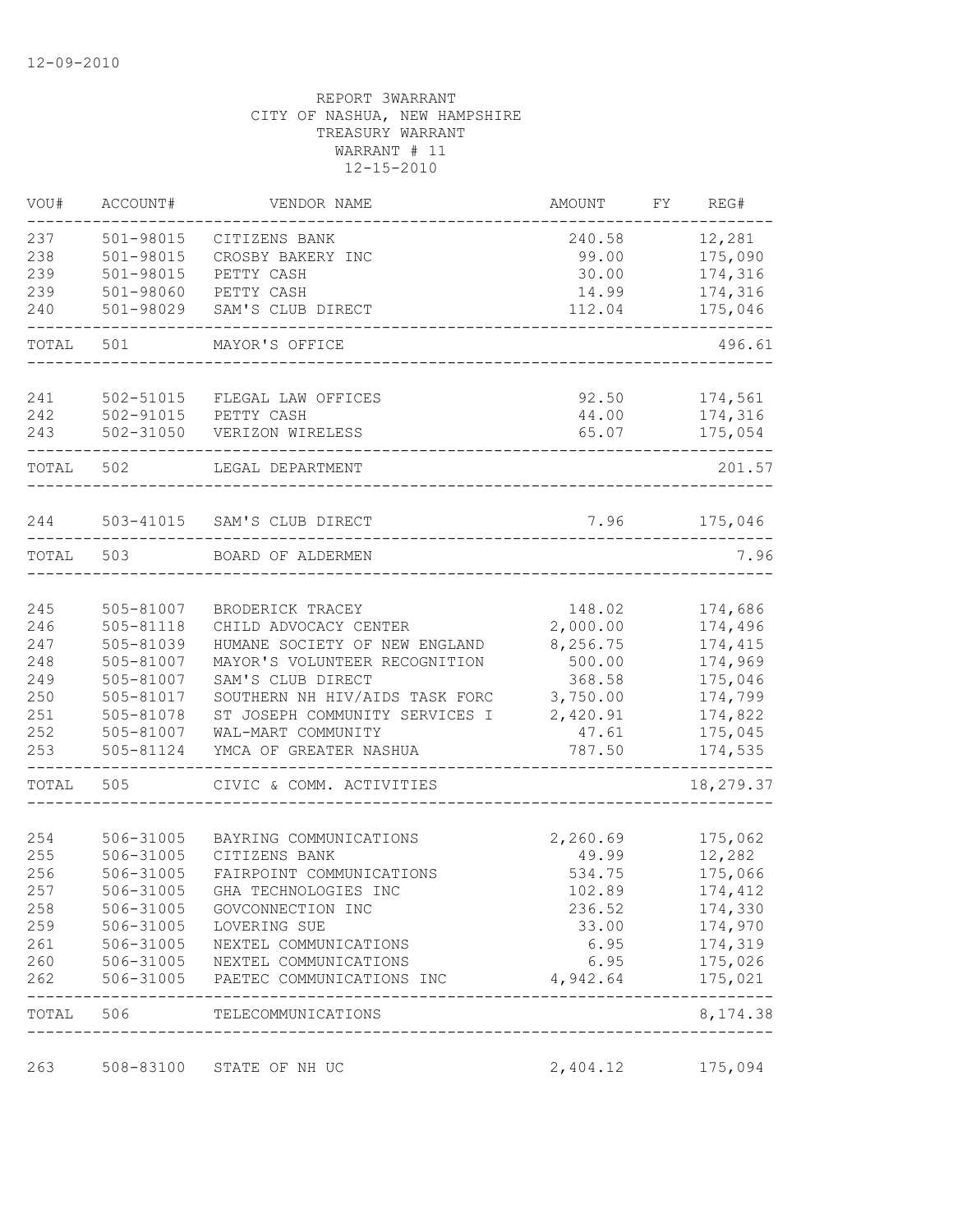| VOU#                                                 | ACCOUNT#                                                                                                 | VENDOR NAME                                                                                                                                                                         | AMOUNT                                                                     | FY | REG#                                                                                                        |
|------------------------------------------------------|----------------------------------------------------------------------------------------------------------|-------------------------------------------------------------------------------------------------------------------------------------------------------------------------------------|----------------------------------------------------------------------------|----|-------------------------------------------------------------------------------------------------------------|
| 263                                                  | 508-83101                                                                                                | STATE OF NH UC                                                                                                                                                                      | 21, 143.88                                                                 |    | 175,094                                                                                                     |
| TOTAL                                                | 508                                                                                                      | INSURANCE-EMPLOYEE BENEFITS                                                                                                                                                         |                                                                            |    | 23,548.00                                                                                                   |
| 264<br>265<br>265<br>266<br>267<br>268<br>269<br>270 | 512-95010<br>512-94005<br>512-95010<br>$512 - 41010$<br>512-91015<br>512-52010<br>512-94005<br>512-41015 | CCH INC<br>CITIZENS BANK<br>CITIZENS BANK<br>COMPUTER MANAGEMENT SYSTEMS<br>GRAZIANO JANET<br>MELANSON HEATH & COMPANY PC<br>NHGFOA<br>STAPLES ADVANTAGE                            | 250.00<br>26.72<br>51.87<br>524.66<br>29.80<br>25,000.00<br>70.00<br>32.98 |    | 175,100<br>12,281<br>12,281<br>174,521<br>174,971<br>174,434<br>175,028<br>174,598                          |
| TOTAL                                                | 512                                                                                                      | FINANCIAL SERVICES                                                                                                                                                                  |                                                                            |    | 25,986.03                                                                                                   |
| 271<br>272<br>273<br>273                             | 513-95005<br>513-95005<br>$513 - 41005$<br>513-59115                                                     | NAGARA<br>NH CITY & TOWN CLERKS ASSOCIAT<br>PETTY CASH<br>PETTY CASH                                                                                                                | 150.00<br>20.00<br>11.99<br>60.00                                          |    | 175,070<br>175,056<br>174,316<br>174,316                                                                    |
| TOTAL                                                | 513                                                                                                      | CITY CLERK'S OFFICE                                                                                                                                                                 |                                                                            |    | 241.99                                                                                                      |
| 274<br>275<br>276<br>277                             | 516-54016<br>516-95005<br>516-54016<br>516-54006                                                         | CITIZENS BANK<br>NATIONAL PURCHASING INSTITUTE,<br>UNION LEADER CORPORATION<br>UNION LEADER CORPORATION                                                                             | 50.00<br>200.00<br>160.08<br>395.48                                        |    | 12,281<br>174,972<br>175,024<br>175,085                                                                     |
| TOTAL                                                | 516                                                                                                      | PURCHASING DEPARTMENT                                                                                                                                                               |                                                                            |    | 805.56                                                                                                      |
| 278<br>279<br>280<br>282<br>281<br>283<br>284<br>285 | 517-59135<br>517-75023<br>517-34015<br>517-31050<br>517-31050<br>517-32005 PSNH<br>517-75023             | BAIN PEST CONTROL SERVICE INC<br>HOME DEPOT CREDIT SERVICES<br>NATIONAL GRID<br>NEXTEL COMMUNICATIONS<br>NEXTEL COMMUNICATIONS<br>517-33005 PENNICHUCK WATER<br>THE METRO GROUP INC | 75.00<br>36.15<br>1,062.87<br>210.95<br>71.55<br>486.01<br>592.00          |    | 174,830<br>175,033<br>175,059<br>174,319<br>175,026<br>175,037<br>2,531.89 175,086<br>174,498<br>. <u>.</u> |
|                                                      |                                                                                                          | TOTAL 517 BUILDING MAINT - CITY ADMIN                                                                                                                                               |                                                                            |    | 5,066.42                                                                                                    |
| 286<br>287<br>287                                    | 519-94005                                                                                                | 519-94005 MARINO ANGELO<br>519-91005 PETTY CASH<br>PETTY CASH                                                                                                                       | 103.55<br>44.00<br>33.88                                                   |    | 174,973<br>174,316<br>174,316                                                                               |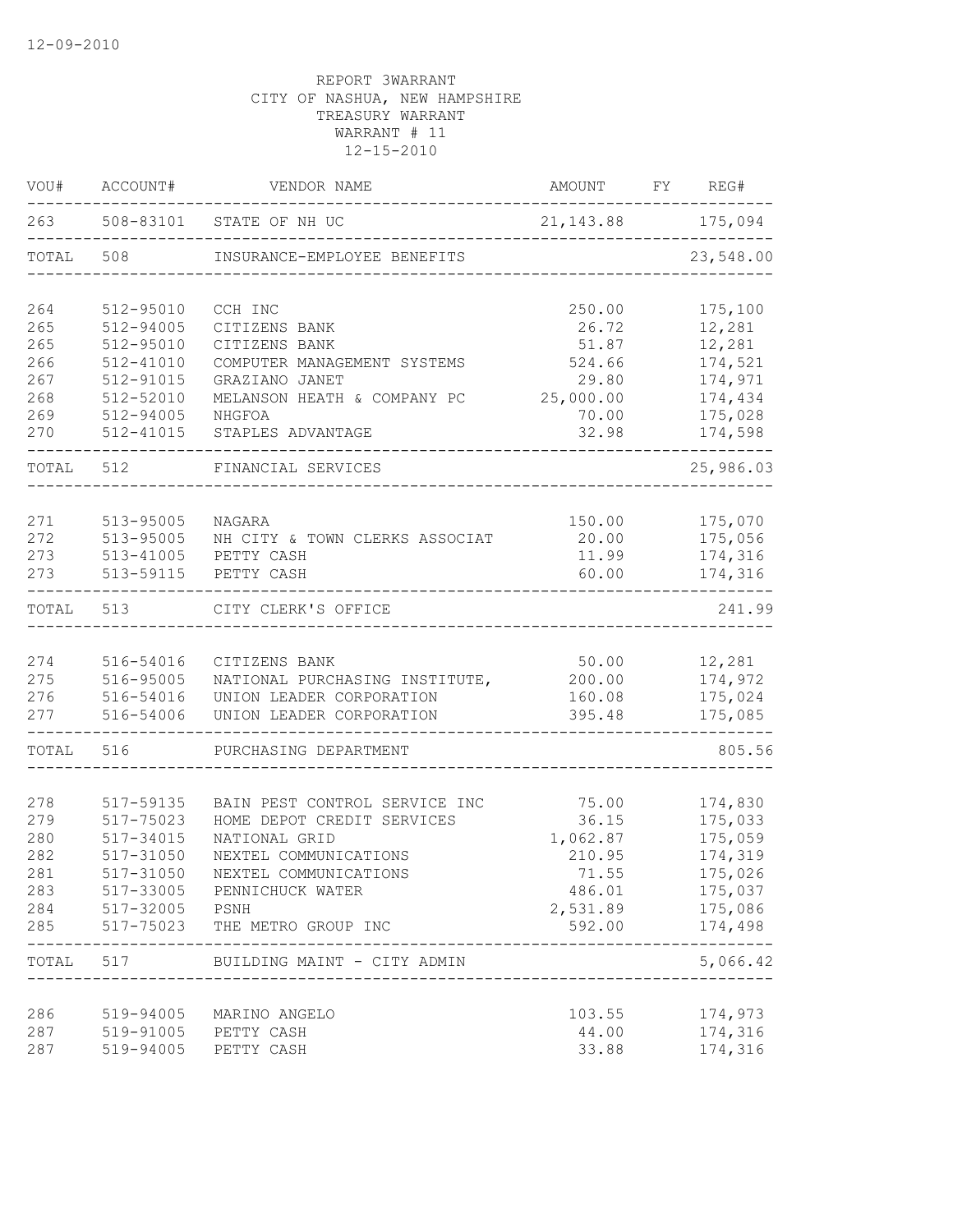|           |                                             | VOU# ACCOUNT# VENDOR NAME                            | AMOUNT FY REG# | $- - - -$           |
|-----------|---------------------------------------------|------------------------------------------------------|----------------|---------------------|
|           |                                             | 288 519-95005 TREASURER, STATE OF NH 400.00 175,063  |                |                     |
|           | TOTAL 519                                   | ASSESSORS                                            |                | 581.43              |
| 289       |                                             | 520-34015 NATIONAL GRID<br>_________________________ |                | 179.06 175,059      |
| TOTAL 520 |                                             | HUNT BUILDING                                        |                | 179.06              |
| 290       | $522 - 64040$                               | CITIZENS BANK                                        | 26.00          | 12,282              |
| 290       | 522-74035                                   | CITIZENS BANK                                        | 150.00         | 12,282              |
| 290       | 522-94005                                   | CITIZENS BANK                                        | 40.00          | 12,282              |
| 291       | 522-74035                                   | K LOGIX LLC                                          | 4,995.00       | 174,832             |
| 292       | 522-74035                                   | MUNICIPAL SOFTWARE CORP                              | 18,300.00      | 175,043             |
| 294       | 522-31050                                   | NEXTEL COMMUNICATIONS                                | 100.22         | 174,319             |
| 293       | 522-31050                                   | NEXTEL COMMUNICATIONS                                | 99.22          | 175,026             |
| 295       |                                             | 522-74035 QLESS INC                                  | 950.00         | 175,079<br>-------- |
|           | TOTAL 522                                   | INFORMATION TECHNOLOGY<br>_______________________    |                | 24,660.44           |
| 296       | $524 - 64040$                               |                                                      | 68.95 12,282   |                     |
| 296       | $524 - 64045$                               | CITIZENS BANK<br>CITIZENS BANK                       | 125.98 12,282  |                     |
| 297       | 524-64045                                   | DELL MARKETING LP                                    | 32.02          | 174,399             |
| 297       | 524-64057                                   | DELL MARKETING LP                                    | 13,504.91      | 174,399             |
| 298       |                                             | RED BARN SOFTWARE LLC                                | 625.00         | 174,909             |
| 299       | $524 - 64040$<br>$524 - 64040$<br>524-64040 | SHI INTERNATIONAL CORP                               | 1,204.00       | 174,798             |
|           |                                             | TOTAL 524 COMPUTERS - CITYWIDE                       |                | 15,560.86           |
| 300       |                                             | ALEC'S SHOE STORE INC                                | 1,818.62       | 174,439             |
| 301       | 531-46040<br>531-53070                      |                                                      | 1,043.30       | 174,529             |
| 302       | 531-94010                                   | ANIMAL HOSPITAL OF NASHUA INC<br>BATTAGLIA BRIAN     | 900.00         | 174,997             |
| 303       | 531-46030                                   | BEN'S UNIFORMS                                       | 308.00         | 174,838             |
| 303       | $531 - 46040$                               | BEN'S UNIFORMS                                       | 1,186.00       | 174,838             |
| 304       | 531-78007                                   | BEST FORD                                            | 688.23         | 174,340             |
| 305       | 531-46040                                   | BUKUNT JEFFREY                                       | 237.03         | 174,996             |
| 306       | 531-78007                                   | CARPARTS OF NASHUA                                   | 29.92          | 174,339             |
| 307       | 531-53125                                   | CARTIER JENNIFER                                     | 200.00         | 174,989             |
| 308       | 531-42000                                   | CENTRAL PAPER PRODUCTS CO                            | 196.05         | 174,591             |
| 309       | 531-91070                                   | CITIZENS BANK                                        | 375.13         | 12,281              |
| 309       | 531-94005                                   | CITIZENS BANK                                        | 1,979.40       | 12,281              |
| 310       | 531-31025                                   | COMCAST                                              | 224.59         | 175,051             |
| 311       | 531-46040                                   | CONLEY DONALD                                        | 137.50         | 174,990             |
| 312       | 531-46040                                   | CONNORS JEFFREY                                      | 15.00          | 174,991             |
| 313       | 531-41015                                   | CONWAY OFFICE PRODUCTS LLC                           | $-.01$         | 174,419             |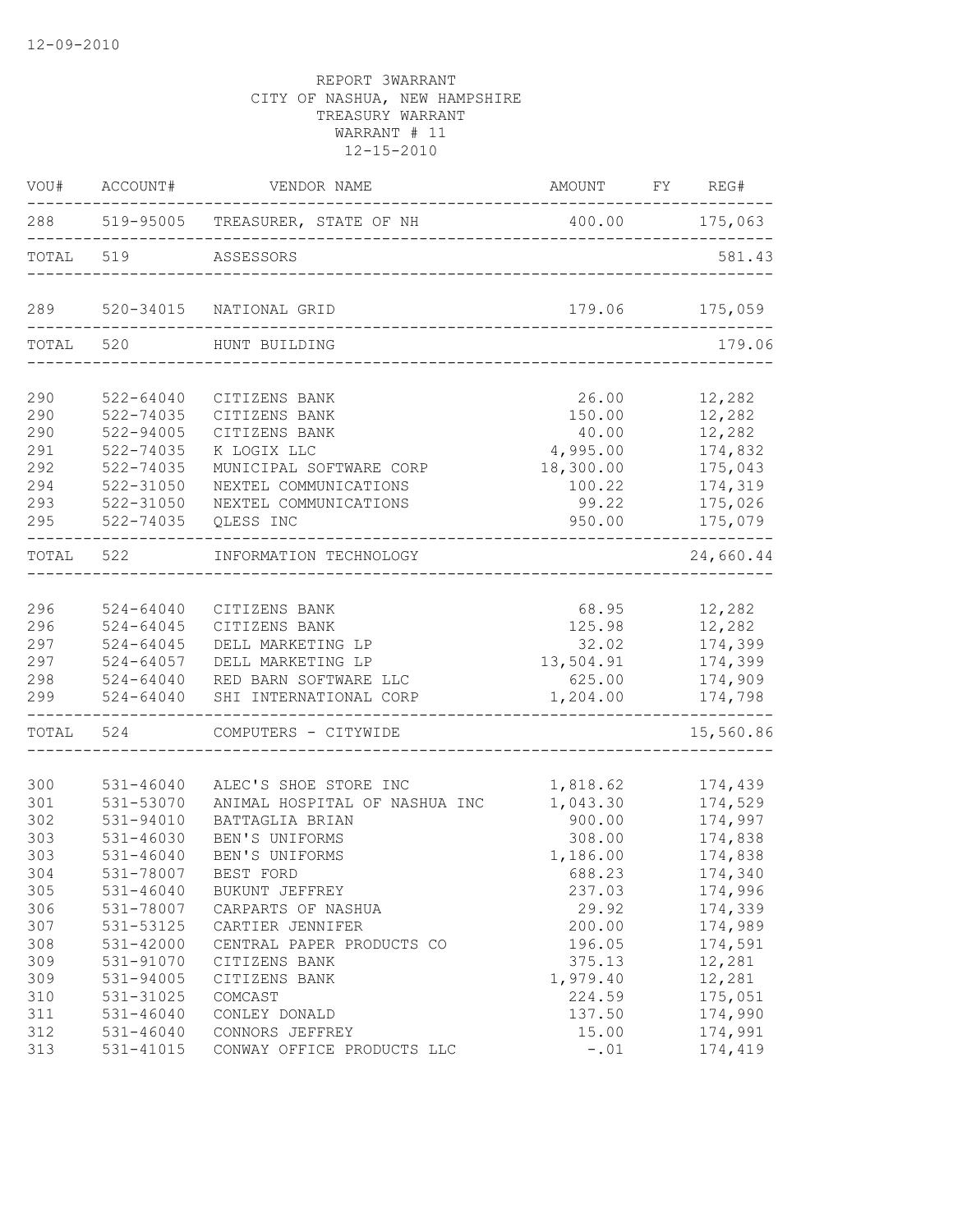| VOU# | ACCOUNT#      | VENDOR NAME                          | AMOUNT           | FY | REG#           |
|------|---------------|--------------------------------------|------------------|----|----------------|
| 313  |               | 531-72010 CONWAY OFFICE PRODUCTS LLC | 1,360.00 174,419 |    |                |
| 314  |               | 531-45125 DELL MARKETING LP          |                  |    | 413.42 174,399 |
| 315  | 531-78007     | DEPENDABLE LOCK SERVICE INC          | 6.00             |    | 174,569        |
| 316  | 531-53125     | DILLON WILLIAM                       | 200.00           |    | 174,983        |
| 317  | 531-95000     | E-S PRESS INC                        | 284.25           |    | 174,507        |
| 318  | 531-31025     | FAIRPOINT COMMUNICATIONS             | 28.38            |    | 175,066        |
| 319  | 531-94005     | FAUTEUX MICHAEL                      | 200.00           |    | 174,977        |
| 320  | $531 - 66025$ | GE CAPITAL INC                       | 1, 113.28        |    | 174,575        |
| 321  | 531-46040     | GEORGE'S APPAREL                     | 299.00           |    | 174,383        |
| 322  | 531-91025     | GILBERT CALEB                        | 40.00            |    | 174,982        |
| 323  | 531-98035     | GOOD MORNING SALES INC               | 108.25           |    | 174,597        |
| 324  | 531-78007     | GRANITE STATE GLASS                  | 255.00           |    | 174,508        |
| 325  | 531-41015     | GRANITE STATE STAMPS INC             | 6.25             |    | 174,566        |
| 326  | 531-53125     | HILL SHAWN                           | 228.95           |    | 174,974        |
| 327  | 531-42000     | HOME DEPOT CREDIT SERVICES           | 69.03            |    | 175,055        |
| 328  | 531-95000     | INTERNATIONAL ASSOC FOR INDENT       | 70.00            |    | 175,053        |
| 329  | 531-95000     | INTERNATIONAL ASSOC OF CHIEFS        | 360.00           |    | 175,061        |
| 330  | 531-75130     | J LAWRENCE HALL INC                  | 597.72           |    | 174,849        |
| 331  | 531-91025     | JONES RYAN                           | 40.00            |    | 174,984        |
| 332  | $531 - 46040$ | LOMBARDI FRANK                       | 99.98            |    | 174,987        |
| 333  | 531-78007     | MAC MULKIN CHEVROLET INC             | 62.81            |    | 174,812        |
| 333  | 531-78100     | MAC MULKIN CHEVROLET INC             | 42.95            |    | 174,812        |
| 334  | $531 - 46040$ | MALONEY JAMES                        | 59.99            |    | 174,998        |
| 335  | $531 - 46040$ | MARQUIS JACLYN                       | 47.71            |    | 174,986        |
| 335  | 531-91025     | MARQUIS JACLYN                       | 40.00            |    | 174,986        |
| 336  | 531-78007     | MAYNARD & LESIEUR INCORPORATED       | 96.00            |    | 174,818        |
| 336  | 531-78065     | MAYNARD & LESIEUR INCORPORATED       | 169.00           |    | 174,818        |
| 337  | $531 - 46040$ | MCCARTHY GEORGE                      | 441.94           |    | 174,993        |
| 338  | $531 - 46040$ | MEDEROS DANIEL                       | 328.41           |    | 174,975        |
| 339  | $531 - 46040$ | MOLINARI JOSEPH                      | 49.99            |    | 174,995        |
| 340  | 531-59100     | NASHUA MILLYARD ASSOCIATES, IN       | 90.00            |    | 174,856        |
| 341  | 531-94005     | NE LEEDS                             | 550.00           |    | 175,080        |
| 342  | 531-95000     | NECNA                                | 225.00           |    | 175,057        |
| 343  | 531-78007     | NEW G.H. BERLIN OIL COMPANY          | 59.91            |    | 174,475        |
| 344  | 531-46040     | NEWELL JOHN T                        | 173.58           |    | 174,994        |
| 346  | 531-31050     | NEXTEL COMMUNICATIONS                | 36.63            |    | 174,319        |
| 345  | 531-31050     | NEXTEL COMMUNICATIONS                | 35.19            |    | 175,026        |
| 347  | 531-75023     | NORA SYSTEMS                         | 222.24           |    | 175,081        |
| 348  | 531-75023     | NORMAN E DAY INC                     | 270.00           |    | 174,325        |
| 349  | 531-78007     | NORTHERN FOREIGN CAR PARTS INC       | 1,545.85         |    | 174,866        |
| 350  | 531-78007     | NYTECH SUPPLY CO                     | 64.49            |    | 174,355        |
| 351  | 531-94005     | O'BRIEN KEVIN                        | 36.00            |    | 174,976        |
| 352  | 531-41015     | OFFICE DEPOT                         | 515.25           |    | 174,342        |
| 353  | $531 - 66025$ | OFFICE EQUIPMENT FINANCE SERVI       | 110.00           |    | 175,065        |
| 354  | 531-31040     | PAETEC COMMUNICATIONS INC            | 286.85           |    | 175,021        |
| 355  | 531-33005     | PENNICHUCK WATER                     | 524.09           |    | 175,037        |
| 356  | 531-94005     | PETTY CASH                           | 85.11            |    | 174,978        |
| 357  | 531-91070     | PETTY CASH                           | 102.01           |    | 174,979        |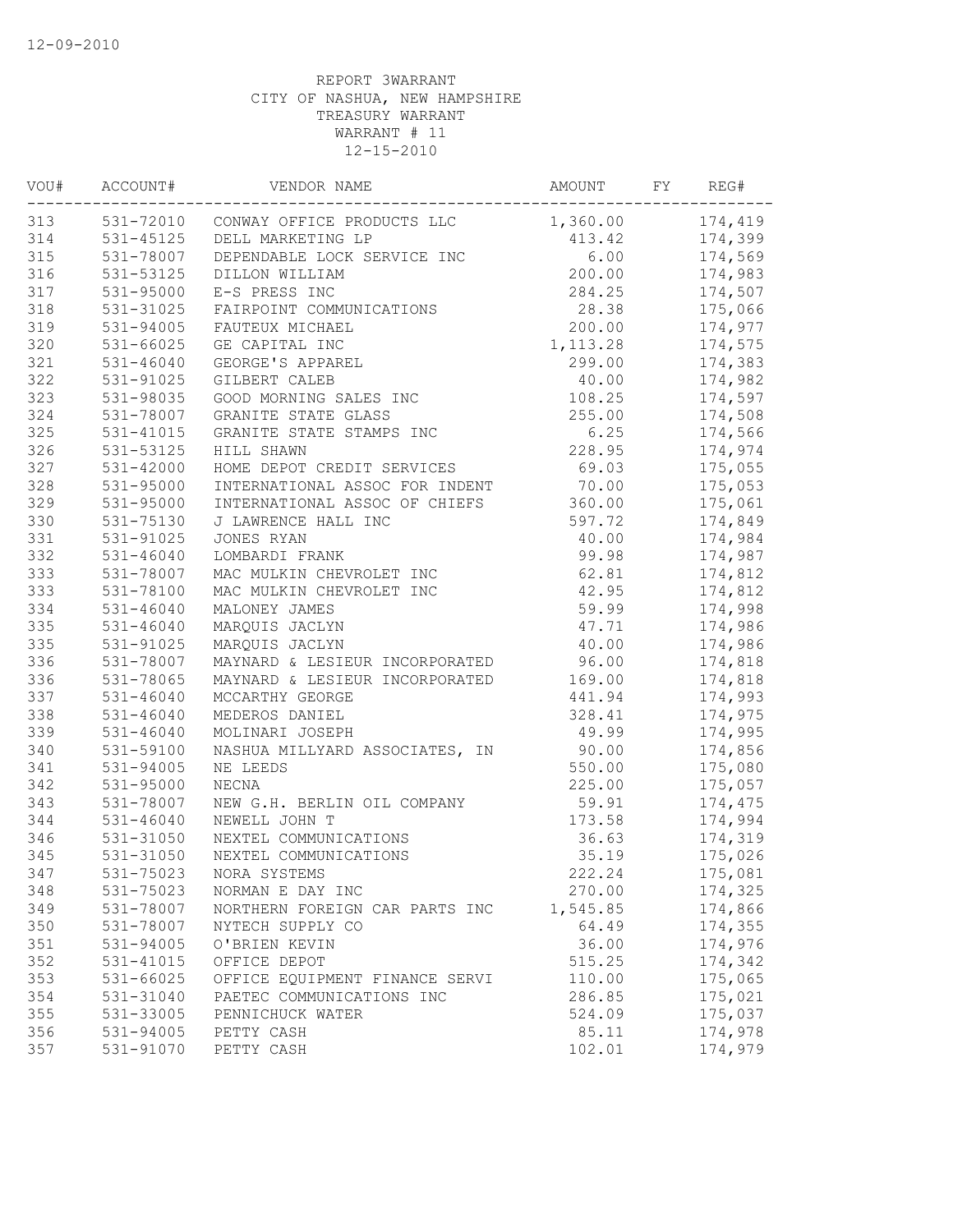| VOU#  | ACCOUNT#      | VENDOR NAME                    | AMOUNT    | FY | REG#       |
|-------|---------------|--------------------------------|-----------|----|------------|
| 357   |               | 531-98035 PETTY CASH           | 40.50     |    | 174,979    |
| 358   | 531-41015     | PETTY CASH                     | 15.00     |    | 174,980    |
| 358   | 531-78007     | PETTY CASH                     | 49.98     |    | 174,980    |
| 358   | 531-91070     | PETTY CASH                     | 110.00    |    | 174,980    |
| 358   | 531-94005     | PETTY CASH                     | 17.98     |    | 174,980    |
| 358   | 531-98035     | PETTY CASH                     | 62.44     |    | 174,980    |
| 359   | 531-32035     | PSNH                           | 187.03    |    | 175,086    |
| 360   | 531-94005     | PUBLIC SAFETY GROUP            | 135.00    |    | 174,778    |
| 361   | 531-32005     | PUBLIC SERVICE OF NEW HAMPSHIR | 13,918.35 |    | 175,096    |
| 361   | 531-32035     | PUBLIC SERVICE OF NEW HAMPSHIR | 359.71    |    | 175,096    |
| 362   | 531-94005     | RAD SYSTEMS                    | 50.00     |    | 175,042    |
| 362   | 531-95000     | RAD SYSTEMS                    | 220.00    |    | 175,042    |
| 363   | 531-45005     | RILEY'S SPORT SHOP INC         | 7,426.95  |    | 174,331    |
| 364   | 531-78007     | ROBBINS AUTO PARTS             | 133.40    |    | 174,777    |
| 365   | 531-94005     | ROGER WILLIAMS UNIVERSITY      | 1,490.00  |    | 175,044    |
| 366   | 531-42000     | SAM'S CLUB DIRECT              | 27.98     |    | 175,046    |
| 367   | 531-91025     | SCHAAF MARK                    | 25.00     |    | 174,992    |
| 368   | 531-94005     | SCHOOL VIOLENCE SOLUTIONS      | 600.00    |    | 175,083    |
| 369   | 531-94005     | SEERO STEVEN                   | 120.00    |    | 174,985    |
| 370   | 531-94005     | SILVA WILLIAM                  | 40.00     |    | 174,988    |
| 371   | 531-69025     | SNAP ON TOOLS                  | 29.00     |    | 174,368    |
| 372   | 531-53045     | ST JOSEPH BUSINESS & HEALTH    | 673.05    |    | 174,425    |
| 373   | 531-41005     | STAPLES ADVANTAGE              | 605.82    |    | 174,598    |
| 373   | 531-41015     | STAPLES ADVANTAGE              | 1,028.91  |    | 174,598    |
| 373   | 531-45125     | STAPLES ADVANTAGE              | 95.97     |    | 174,598    |
| 374   | 531-31035     | STATE OF NEW HAMPSHIRE         | 260.00    |    | 175,029    |
| 375   | 531-78075     | STATEWIDE COLLISION LLC        | 343.30    |    | 174,430    |
| 376   | $531 - 94005$ | STUSSE BENNETT                 | 40.00     |    | 174,981    |
| 377   | 531-78065     | SULLIVAN TIRE INC              | 5,291.62  |    | 174,348    |
| 378   | 531-45125     | TESSCO INC                     | 240.82    |    | 174,794    |
| 379   | 531-75023     | THE METRO GROUP INC            | 165.00    |    | 174,498    |
| 380   | $531 - 46040$ | THERIAULT PETER                | 118.94    |    | 174,999    |
| 381   | 531-78007     | TOWERS MOTOR PARTS CORP        | 244.27    |    | 174,554    |
| 382   | 531-74145     | TREASURER STATE OF NH          | 225.00    |    | 174,407    |
|       |               | UNION LEADER CORP              | 65.00     |    |            |
| 383   | 531-95000     |                                |           |    | 175,031    |
| 384   | 531-43005     | UNITED STATES POSTAL SERVICE   | 1,000.00  |    | 12,270     |
| 385   | 531-31025     | VERIZON WIRELESS               | 129.05    |    | 175,054    |
| 385   | 531-31050     | VERIZON WIRELESS               | 1,020.32  |    | 175,054    |
| 386   | 531-46040     | WORCESTER COUNTY POLICE EQUIPM | 159.85    |    | 174,831    |
| TOTAL | 531           | POLICE DEPARTMENT              |           |    | 58, 154.51 |
|       |               |                                |           |    |            |
| 387   | 532-74038     | ADAMSON INDUSTRIES CORP        | 700.00    |    | 174,482    |
| 388   | 532-46030     | ALEC'S SHOE STORE INC          | 89.95     |    | 174,439    |
| 389   | 532-64192     | AQUATIC SPECIALTIES            | 198.73    |    | 174,870    |
| 390   | 532-74020     | ARISTATEK INC                  | 1,875.00  |    | 174,497    |
| 391   | 532-78020     | AUTOFAIR FORD INC              | 644.06    |    | 174,757    |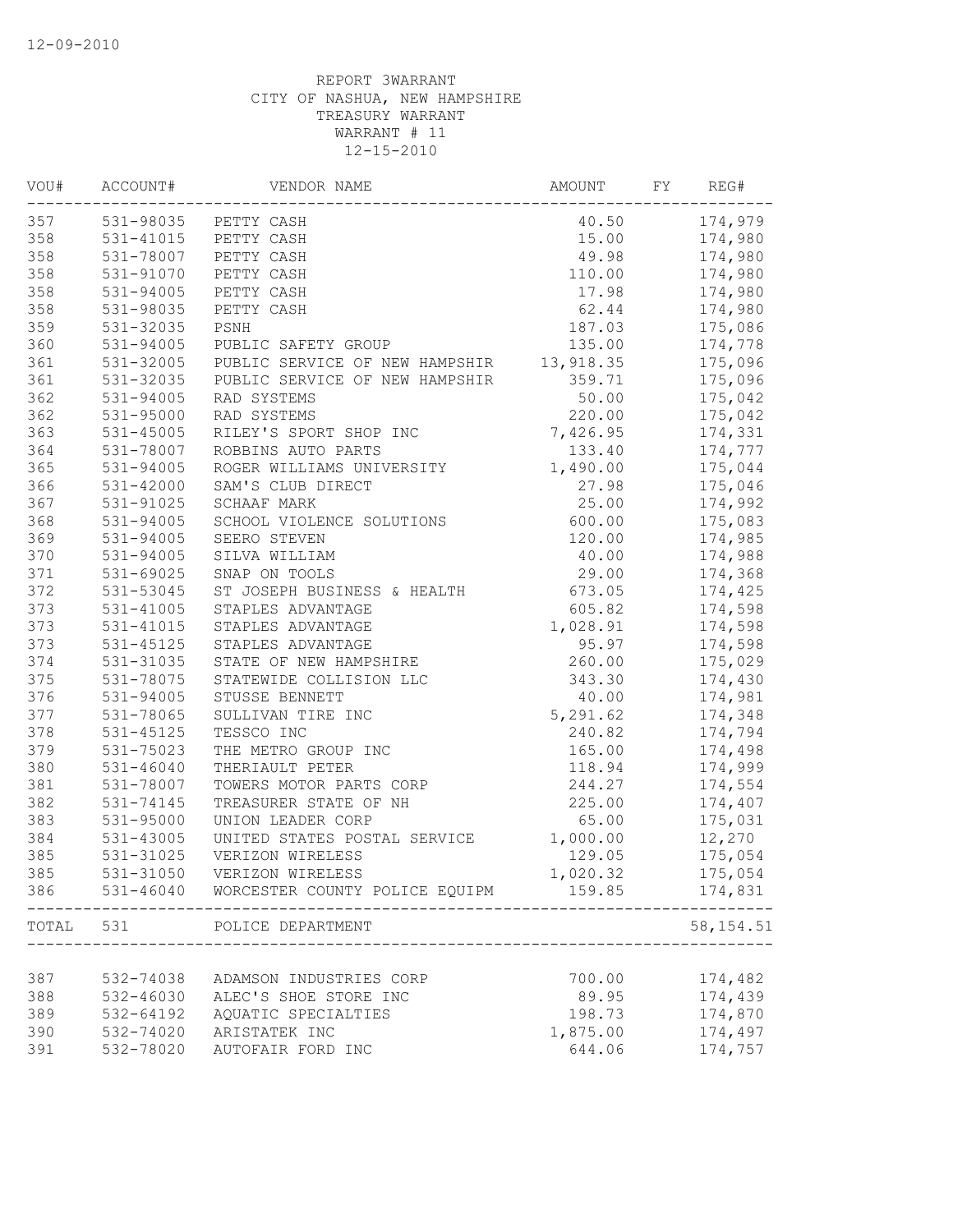| VOU# | ACCOUNT#      | VENDOR NAME                         | AMOUNT     | FY | REG#       |
|------|---------------|-------------------------------------|------------|----|------------|
| 392  |               | 532-64015 B & S LOCKSMITH INC       | 975.00     |    | 174,494    |
| 393  | 532-64094     | BAILEY'S TOWING & AUTOBODY 2,997.00 |            |    | 174,524    |
| 394  | 532-79045     | BATTERIES PLUS                      | 319.35     |    | 174,576    |
| 395  | 532-78100     | BELLETETES INC                      | 6.99       |    | 174,448    |
| 396  | 532-46045     | CRONIN DANIEL                       | 332.50     |    | 174,538    |
| 397  | 532-78020     | D & R TOWING INC                    | 165.00     |    | 174,810    |
| 397  | 532-78100     | D & R TOWING INC                    | 190.00     |    | 174,810    |
| 398  | 532-78105     | DONOVAN SPRING COMPANY INC          | 1,423.78   |    | 174,367    |
| 399  | 532-75023     | FIMBEL PAUNET CORPORATION           | 3,295.00   |    | 174,564    |
| 400  | 532-75023     | HOME DEPOT CREDIT SERVICES          | 447.47     |    | 175,033    |
| 401  | 532-95005     | IKECA                               | 50.00      |    | 175,071    |
| 402  | 532-64094     | INDUSTRIAL PROTECTION SERVICES      | 103.33     |    | 174,377    |
| 403  | 532-59135     | J P PEST SERVICES                   | 255.00     |    | 174,485    |
| 404  | 532-78007     | JACK YOUNG COMPANY, INC             | 84.18      |    | 174,583    |
| 405  | 532-78020     | LIBERTY INTN'L TRUCKS OF NH LL      | 47.18      |    | 174,814    |
| 406  | 532-75105     | M & M ELECTRICAL SUPPLY CO INC      | 527.28     |    | 174,807    |
| 407  | 532-59100     | MAYNARD & LESIEUR INCORPORATED      | 205.95     |    | 174,818    |
| 408  | 532-49050     | MID AMERICAN SPECIALTIES            | 2,193.45   |    | 174,514    |
| 409  | 532-78100     | MINUTEMAN TRUCKS INC                | 370.31     |    | 174,484    |
| 410  | 532-47010     | MOORE MEDICAL LLC                   | 361.87     |    | 174,560    |
| 411  | 532-34015     | NATIONAL GRID                       | 869.83     |    | 175,059    |
| 412  | 532-42005     | NEW ENGLAND PAPER & SUPPLY          | 73.46      |    | 174,467    |
| 412  | 532-42020     | NEW ENGLAND PAPER & SUPPLY          | 45.44      |    | 174,467    |
| 413  | 532-78035     | NEW G.H. BERLIN OIL COMPANY         | 1,507.16   |    | 174,475    |
| 415  | 532-31040     | NEXTEL COMMUNICATIONS               | 419.89     |    | 174,319    |
| 414  | 532-31040     | NEXTEL COMMUNICATIONS               | 347.92     |    | 175,026    |
| 416  | 532-31040     | PAETEC COMMUNICATIONS INC           | 14.22      |    | 175,021    |
| 417  | 532-33005     | PENNICHUCK WATER                    | 1,116.31   |    | 175,037    |
| 418  | 532-47010     | PHYSIO-CONTROL INC                  | 744.00     |    | 174,546    |
| 419  | 532-32005     | PSNH                                | 4,930.63   |    | 175,086    |
| 420  | 532-94010     | QUIMBY SAGE                         | 112.50     |    | 174,490    |
| 421  | 532-79045     | REXEL CLS                           | 35.35      |    | 174,745    |
| 422  | 532-78007     | SANEL AUTO PARTS CO                 | 142.56     |    | 174,451    |
| 422  | 532-78100     | SANEL AUTO PARTS CO                 | 15.62      |    | 174,451    |
| 423  | 532-75105     | SERVICE LIGHTING EXPRESS INC        | 294.00     |    | 174,607    |
| 424  | 532-46045     | SOUCY TIMOTHY                       | 329.24     |    | 174,359    |
| 425  | 532-94005     | THE INSTITUTE OF FIRE SCIENCE       | 90.00      |    | 175,039    |
| 426  | 532-59100     | TRUE BLUE CLEANERS                  | 179.85     |    | 174,483    |
| 427  | 532-31040     | VOICE SYSTEMS INC                   | 134.00     |    | 174,418    |
| 428  | 532-64080     | W S DARLEY & CO                     | 162.06     |    | 174,553    |
| 429  | $532 - 46045$ | WALKER GEORGE                       | 342.00     |    | 174,333    |
| 430  | $532 - 78085$ | WILLARDS AUTO RADIATOR SHOP         | 350.00     |    | 174,835    |
| 431  | 532-78020     | YANKEE TRUCKS                       | 13.00      |    | 174,349    |
|      |               | TOTAL 532 FIRE DEPARTMENT           |            |    | 30, 127.42 |
| 432  |               | 533-33010 PENNICHUCK WATER          | 211,867.42 |    | 175,037    |
|      |               |                                     |            |    |            |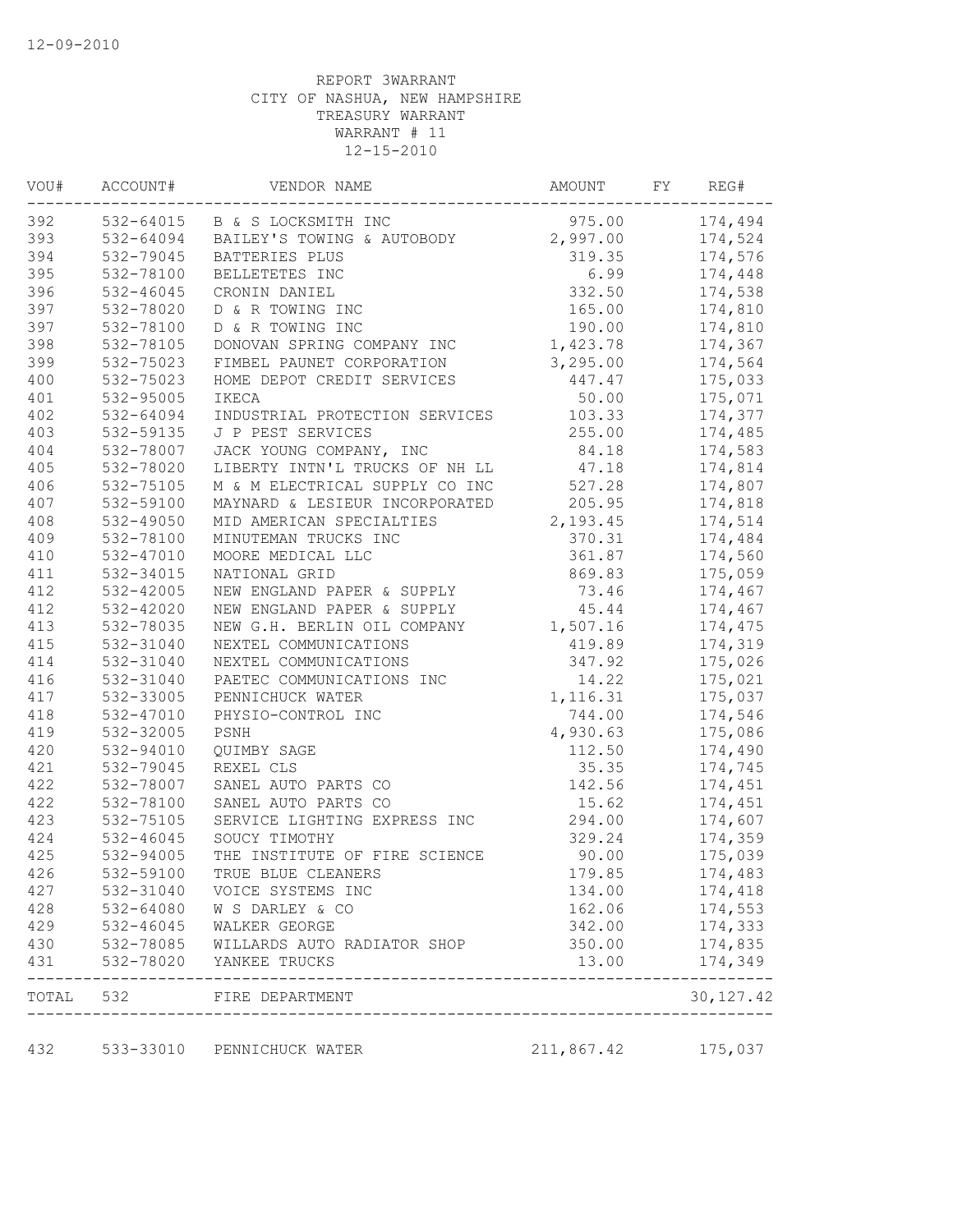| VOU#       | ACCOUNT#               | VENDOR NAME                                                | AMOUNT          | FY<br>REG#         |
|------------|------------------------|------------------------------------------------------------|-----------------|--------------------|
|            | TOTAL 533              | WATER SUPPLY (PUBLIC HYDRANTS)                             |                 | 211,867.42         |
| 433        | 534-32020              | PSNH                                                       | 310.77          | 175,072            |
| 434        | 534-32020              | PSNH                                                       | 100.37          | 175,086            |
| 435        | 534-32020              | PUBLIC SERVICE OF NEW HAMPSHIR 68,724.10                   |                 | 175,096            |
| TOTAL      | 534                    | STREET LIGHTING                                            |                 | 69, 135.24         |
| 436        | 536-53065              | CITIZENS BANK                                              | 359.40          | 12,281             |
| 437        | 536-74150              | DELMMAR COMMUNICATIONS                                     | 16.70           | 174,879            |
| 438        | 536-49075              | MOTOROLA                                                   | 614.10          | 174,400            |
| 438        | 536-74150              | MOTOROLA                                                   | 782.46          | 174,400            |
| 439        | 536-32035              | PSNH                                                       | 986.60          | 175,086            |
| 440        | 536-49075              | TESSCO INC                                                 | 73.65           | 174,794            |
| 441        | 536-43005              | UNITED PARCEL SERVICE                                      | 28.19           | 175,098            |
| 442        | 536-31050              | VERIZON WIRELESS                                           | 74.43           | 175,054            |
| TOTAL      | 536                    | CITYWIDE COMMUNICATIONS                                    |                 | 2,935.53           |
|            |                        |                                                            |                 |                    |
| 443        | 541-33005              | PENNICHUCK WATER                                           | 226.62          | 175,037            |
| 444        | 541-32005              | PUBLIC SERVICE OF NEW HAMPSHIR                             | 983.56          | 175,096            |
| 445        | 541-34005              | SHATTUCK MALONE OIL CO                                     | 1,050.60        | 175,017            |
| 446        | 541-41015              | STAPLES ADVANTAGE                                          | 44.50           | 174,598            |
| TOTAL      | 541                    | COMMUNITY SERVICES DIVISION                                |                 | 2,305.28           |
| 447        | 542-91005              | BAGLEY BOBBIE                                              | 208.40          | 174,454            |
| 448        | 542-91005              | CARON CHRISTINE                                            | 36.10           | 174,429            |
| 449        | 542-91005              | LOSIER NICOLE                                              | 7.45            | 174,577            |
| 451        | 542-31050              | NEXTEL COMMUNICATIONS                                      | 102.87          | 174,319            |
| 450        | 542-31050              | NEXTEL COMMUNICATIONS                                      | 103.87          | 175,026            |
| TOTAL      | 542                    | COMMUNITY HEALTH                                           |                 | 458.69             |
|            |                        |                                                            |                 |                    |
| 452<br>453 | 543-49050              | EMBROIDME OF LONDONDERRY<br>MAYNARD & LESIEUR INCORPORATED | 30.00           | 174,833            |
| 455        | 543-78100<br>543-31050 | NEXTEL COMMUNICATIONS                                      | 169.20<br>12.61 | 174,818<br>174,319 |
| 454        | 543-31050              | NEXTEL COMMUNICATIONS                                      | 12.61           | 175,026            |
| 456        | 543-78100              | SANEL AUTO PARTS CO                                        | 64.63           | 174,451            |
|            |                        |                                                            |                 |                    |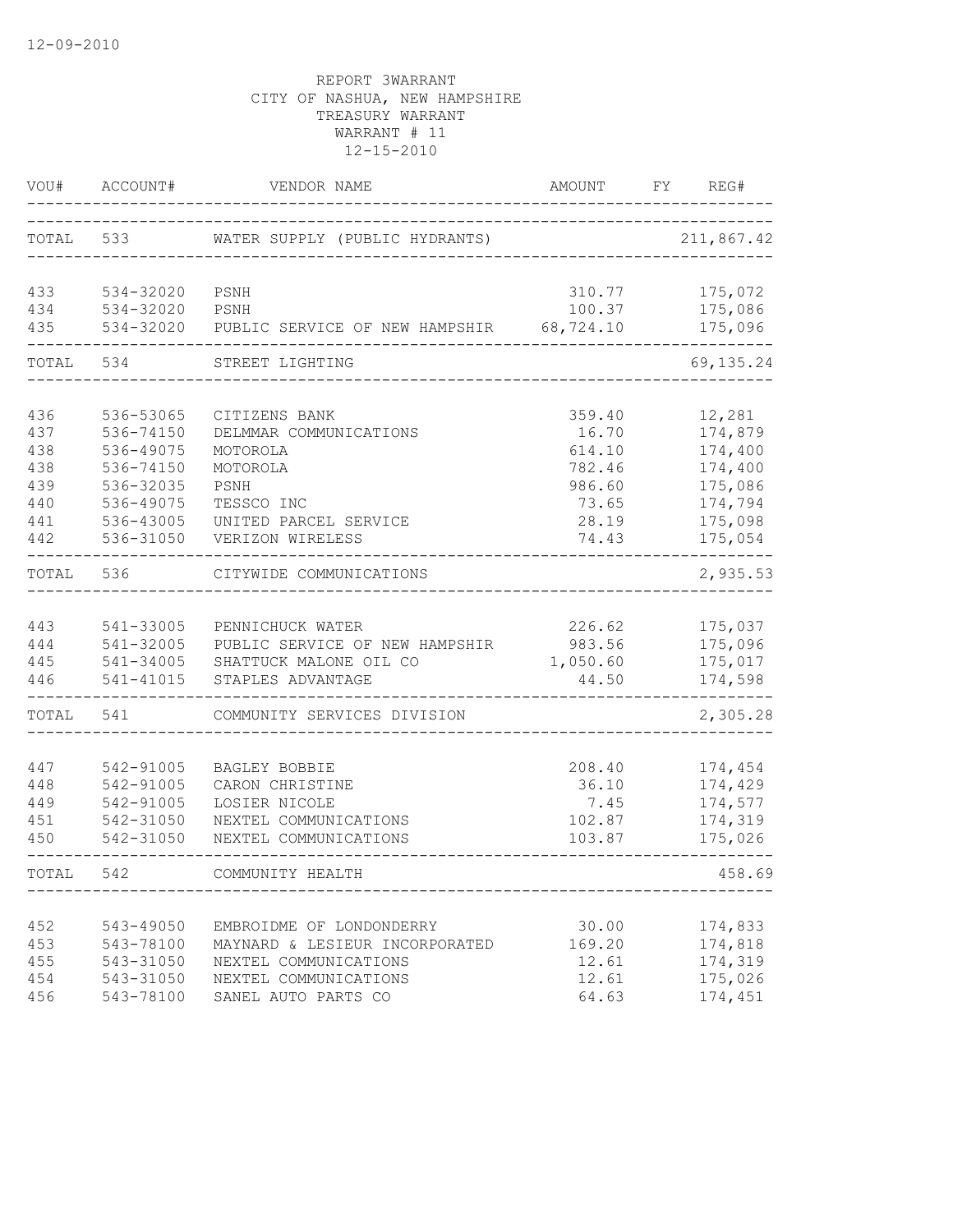| TOTAL 543 ENVIRONMENTAL HEALTH DEPT.<br>289.05<br>5.00 175,000<br>457 544-91005 PETTY CASH<br>TOTAL 544 WELFARE ADMINISTRATION<br>5.00<br>174,509<br>545-97020<br>188 CONCORD ST LLC DBA LILLIAN 770.00<br>23-25 TEMPLE ST REALTY LLC<br>174,520<br>545-97020<br>638.04<br>243 MAIN STREET, LLC<br>550.00<br>174,887<br>545-97020<br>88 3/4 PALM ST PROPERTIES LLC<br>750.00<br>545-97020<br>174,437<br>174,614<br>545-97020<br>BELANGER THERESA<br>563.00<br>950.00<br>545-97020<br>174,422<br>BISSONNETTE JAMES<br>545-97020<br>1,200.00<br>174,404<br>BONNETTE STEPHEN<br>174,395<br>545-97020<br><b>BORN ROBERT</b><br>497.85<br>466<br>545-97020<br>629.07<br>BUENO INOCENCIO<br>174,605<br>467<br>545-97020<br>1,275.42<br>174,397<br>CAYMAN REALTY LLC<br>468<br>545-97020<br>CENTRAL REALTY<br>1,275.00<br>174,464<br>469<br>545-97020<br>CHANDLER COURT LLC<br>300.00<br>174,534<br>470<br>CORRIVEAU THERESA<br>174,374<br>545-97020<br>780.00<br>471<br>750.00<br>174,351<br>545-97020<br>DAVIS FUNERAL HOME<br>2,047.76<br>472<br>545-97015<br>DEMOULAS SUPERMARKETS INC<br>175,018<br>GAUTHIER REALTY/CONNIE GAUTHIE 2,029.25<br>473<br>545-97020<br>174,588<br>474<br>545-97020<br>GAUVIN GARY<br>740.00<br>174,495<br>475<br>545-97020<br>GLENECK DAVID<br>250.00<br>174,612<br>476<br>545-97020<br>GP NASHUA LIMITED PARTNERSHIP<br>985.00<br>174,378<br>477<br>545-97020<br>ICA PROPERTIES LLC/DAVID LAVOI<br>174,413<br>438.70<br>478<br>545-97020<br>174,609<br>KING MARLA<br>741.18<br>479<br>LAMERAND ENTERPRISES/KYLE LAME<br>280.00<br>174,550<br>545-97020<br>480<br>174,533<br>545-97020<br>LEITH ROBERT W<br>347.50<br>481<br>545-97020<br>MENJIVAR JUAN CAROLS<br>720.00<br>174,613<br>482<br>545-97020<br>506.67<br>174,606<br>MOONEY MICHAEL<br>483<br>545-97020<br>MOTEL 6<br>3,532.62<br>174,552<br>484<br>545-97020<br>50.00    174,510<br>OH ASH STREET HOLDINGS LLC/DAN<br>485<br>545-97020<br>OTD REALTY LLC<br>428.61<br>174,375<br>486<br>545-97015 PENNICHUCK WATER WORKS INC<br>60.46<br>175,035<br>487<br>545-97020<br>174,565<br>PRA PROPERTIES LTD PARTNERSHIP<br>863.59<br>488<br>175,089<br>545-97015<br>317.11<br>PSNH<br>489<br>545-97020<br>107.15<br>174,611<br>R & D RESIDENTIAL PROPERTIES<br>490<br>545-97020<br>174,436<br>RJ REAL ESTATE PARTNERSHIP<br>360.43<br>491<br>SOMERSET ASSOCIATES DBA SOMERS<br>545-97020<br>623.92<br>174,542<br>SOUTHERN NH SERV MNGT CORP<br>492<br>545-97020<br>50.00<br>174,445<br>493<br>545-97020<br>THE GLEAM TEAM LLC<br>616.43<br>174,406<br>494<br>545-97020<br>TLD PROPERTIES LLC<br>464.46<br>174,477<br>495<br>545-97015<br>WINGATE'S PHARMACY INC<br>7,646.46<br>175,020 |     | VOU# ACCOUNT# VENDOR NAME | AMOUNT FY REG# |  |
|------------------------------------------------------------------------------------------------------------------------------------------------------------------------------------------------------------------------------------------------------------------------------------------------------------------------------------------------------------------------------------------------------------------------------------------------------------------------------------------------------------------------------------------------------------------------------------------------------------------------------------------------------------------------------------------------------------------------------------------------------------------------------------------------------------------------------------------------------------------------------------------------------------------------------------------------------------------------------------------------------------------------------------------------------------------------------------------------------------------------------------------------------------------------------------------------------------------------------------------------------------------------------------------------------------------------------------------------------------------------------------------------------------------------------------------------------------------------------------------------------------------------------------------------------------------------------------------------------------------------------------------------------------------------------------------------------------------------------------------------------------------------------------------------------------------------------------------------------------------------------------------------------------------------------------------------------------------------------------------------------------------------------------------------------------------------------------------------------------------------------------------------------------------------------------------------------------------------------------------------------------------------------------------------------------------------------------------------------------------------------------------------------------------------------------------------------------------------------------------------------------------------------------------------------------------------------------------------------------------------------------------------------------------------|-----|---------------------------|----------------|--|
|                                                                                                                                                                                                                                                                                                                                                                                                                                                                                                                                                                                                                                                                                                                                                                                                                                                                                                                                                                                                                                                                                                                                                                                                                                                                                                                                                                                                                                                                                                                                                                                                                                                                                                                                                                                                                                                                                                                                                                                                                                                                                                                                                                                                                                                                                                                                                                                                                                                                                                                                                                                                                                                                        |     |                           |                |  |
|                                                                                                                                                                                                                                                                                                                                                                                                                                                                                                                                                                                                                                                                                                                                                                                                                                                                                                                                                                                                                                                                                                                                                                                                                                                                                                                                                                                                                                                                                                                                                                                                                                                                                                                                                                                                                                                                                                                                                                                                                                                                                                                                                                                                                                                                                                                                                                                                                                                                                                                                                                                                                                                                        |     |                           |                |  |
|                                                                                                                                                                                                                                                                                                                                                                                                                                                                                                                                                                                                                                                                                                                                                                                                                                                                                                                                                                                                                                                                                                                                                                                                                                                                                                                                                                                                                                                                                                                                                                                                                                                                                                                                                                                                                                                                                                                                                                                                                                                                                                                                                                                                                                                                                                                                                                                                                                                                                                                                                                                                                                                                        |     |                           |                |  |
|                                                                                                                                                                                                                                                                                                                                                                                                                                                                                                                                                                                                                                                                                                                                                                                                                                                                                                                                                                                                                                                                                                                                                                                                                                                                                                                                                                                                                                                                                                                                                                                                                                                                                                                                                                                                                                                                                                                                                                                                                                                                                                                                                                                                                                                                                                                                                                                                                                                                                                                                                                                                                                                                        | 458 |                           |                |  |
|                                                                                                                                                                                                                                                                                                                                                                                                                                                                                                                                                                                                                                                                                                                                                                                                                                                                                                                                                                                                                                                                                                                                                                                                                                                                                                                                                                                                                                                                                                                                                                                                                                                                                                                                                                                                                                                                                                                                                                                                                                                                                                                                                                                                                                                                                                                                                                                                                                                                                                                                                                                                                                                                        | 459 |                           |                |  |
|                                                                                                                                                                                                                                                                                                                                                                                                                                                                                                                                                                                                                                                                                                                                                                                                                                                                                                                                                                                                                                                                                                                                                                                                                                                                                                                                                                                                                                                                                                                                                                                                                                                                                                                                                                                                                                                                                                                                                                                                                                                                                                                                                                                                                                                                                                                                                                                                                                                                                                                                                                                                                                                                        | 460 |                           |                |  |
|                                                                                                                                                                                                                                                                                                                                                                                                                                                                                                                                                                                                                                                                                                                                                                                                                                                                                                                                                                                                                                                                                                                                                                                                                                                                                                                                                                                                                                                                                                                                                                                                                                                                                                                                                                                                                                                                                                                                                                                                                                                                                                                                                                                                                                                                                                                                                                                                                                                                                                                                                                                                                                                                        | 461 |                           |                |  |
|                                                                                                                                                                                                                                                                                                                                                                                                                                                                                                                                                                                                                                                                                                                                                                                                                                                                                                                                                                                                                                                                                                                                                                                                                                                                                                                                                                                                                                                                                                                                                                                                                                                                                                                                                                                                                                                                                                                                                                                                                                                                                                                                                                                                                                                                                                                                                                                                                                                                                                                                                                                                                                                                        | 462 |                           |                |  |
|                                                                                                                                                                                                                                                                                                                                                                                                                                                                                                                                                                                                                                                                                                                                                                                                                                                                                                                                                                                                                                                                                                                                                                                                                                                                                                                                                                                                                                                                                                                                                                                                                                                                                                                                                                                                                                                                                                                                                                                                                                                                                                                                                                                                                                                                                                                                                                                                                                                                                                                                                                                                                                                                        | 463 |                           |                |  |
|                                                                                                                                                                                                                                                                                                                                                                                                                                                                                                                                                                                                                                                                                                                                                                                                                                                                                                                                                                                                                                                                                                                                                                                                                                                                                                                                                                                                                                                                                                                                                                                                                                                                                                                                                                                                                                                                                                                                                                                                                                                                                                                                                                                                                                                                                                                                                                                                                                                                                                                                                                                                                                                                        | 464 |                           |                |  |
|                                                                                                                                                                                                                                                                                                                                                                                                                                                                                                                                                                                                                                                                                                                                                                                                                                                                                                                                                                                                                                                                                                                                                                                                                                                                                                                                                                                                                                                                                                                                                                                                                                                                                                                                                                                                                                                                                                                                                                                                                                                                                                                                                                                                                                                                                                                                                                                                                                                                                                                                                                                                                                                                        | 465 |                           |                |  |
|                                                                                                                                                                                                                                                                                                                                                                                                                                                                                                                                                                                                                                                                                                                                                                                                                                                                                                                                                                                                                                                                                                                                                                                                                                                                                                                                                                                                                                                                                                                                                                                                                                                                                                                                                                                                                                                                                                                                                                                                                                                                                                                                                                                                                                                                                                                                                                                                                                                                                                                                                                                                                                                                        |     |                           |                |  |
|                                                                                                                                                                                                                                                                                                                                                                                                                                                                                                                                                                                                                                                                                                                                                                                                                                                                                                                                                                                                                                                                                                                                                                                                                                                                                                                                                                                                                                                                                                                                                                                                                                                                                                                                                                                                                                                                                                                                                                                                                                                                                                                                                                                                                                                                                                                                                                                                                                                                                                                                                                                                                                                                        |     |                           |                |  |
|                                                                                                                                                                                                                                                                                                                                                                                                                                                                                                                                                                                                                                                                                                                                                                                                                                                                                                                                                                                                                                                                                                                                                                                                                                                                                                                                                                                                                                                                                                                                                                                                                                                                                                                                                                                                                                                                                                                                                                                                                                                                                                                                                                                                                                                                                                                                                                                                                                                                                                                                                                                                                                                                        |     |                           |                |  |
|                                                                                                                                                                                                                                                                                                                                                                                                                                                                                                                                                                                                                                                                                                                                                                                                                                                                                                                                                                                                                                                                                                                                                                                                                                                                                                                                                                                                                                                                                                                                                                                                                                                                                                                                                                                                                                                                                                                                                                                                                                                                                                                                                                                                                                                                                                                                                                                                                                                                                                                                                                                                                                                                        |     |                           |                |  |
|                                                                                                                                                                                                                                                                                                                                                                                                                                                                                                                                                                                                                                                                                                                                                                                                                                                                                                                                                                                                                                                                                                                                                                                                                                                                                                                                                                                                                                                                                                                                                                                                                                                                                                                                                                                                                                                                                                                                                                                                                                                                                                                                                                                                                                                                                                                                                                                                                                                                                                                                                                                                                                                                        |     |                           |                |  |
|                                                                                                                                                                                                                                                                                                                                                                                                                                                                                                                                                                                                                                                                                                                                                                                                                                                                                                                                                                                                                                                                                                                                                                                                                                                                                                                                                                                                                                                                                                                                                                                                                                                                                                                                                                                                                                                                                                                                                                                                                                                                                                                                                                                                                                                                                                                                                                                                                                                                                                                                                                                                                                                                        |     |                           |                |  |
|                                                                                                                                                                                                                                                                                                                                                                                                                                                                                                                                                                                                                                                                                                                                                                                                                                                                                                                                                                                                                                                                                                                                                                                                                                                                                                                                                                                                                                                                                                                                                                                                                                                                                                                                                                                                                                                                                                                                                                                                                                                                                                                                                                                                                                                                                                                                                                                                                                                                                                                                                                                                                                                                        |     |                           |                |  |
|                                                                                                                                                                                                                                                                                                                                                                                                                                                                                                                                                                                                                                                                                                                                                                                                                                                                                                                                                                                                                                                                                                                                                                                                                                                                                                                                                                                                                                                                                                                                                                                                                                                                                                                                                                                                                                                                                                                                                                                                                                                                                                                                                                                                                                                                                                                                                                                                                                                                                                                                                                                                                                                                        |     |                           |                |  |
|                                                                                                                                                                                                                                                                                                                                                                                                                                                                                                                                                                                                                                                                                                                                                                                                                                                                                                                                                                                                                                                                                                                                                                                                                                                                                                                                                                                                                                                                                                                                                                                                                                                                                                                                                                                                                                                                                                                                                                                                                                                                                                                                                                                                                                                                                                                                                                                                                                                                                                                                                                                                                                                                        |     |                           |                |  |
|                                                                                                                                                                                                                                                                                                                                                                                                                                                                                                                                                                                                                                                                                                                                                                                                                                                                                                                                                                                                                                                                                                                                                                                                                                                                                                                                                                                                                                                                                                                                                                                                                                                                                                                                                                                                                                                                                                                                                                                                                                                                                                                                                                                                                                                                                                                                                                                                                                                                                                                                                                                                                                                                        |     |                           |                |  |
|                                                                                                                                                                                                                                                                                                                                                                                                                                                                                                                                                                                                                                                                                                                                                                                                                                                                                                                                                                                                                                                                                                                                                                                                                                                                                                                                                                                                                                                                                                                                                                                                                                                                                                                                                                                                                                                                                                                                                                                                                                                                                                                                                                                                                                                                                                                                                                                                                                                                                                                                                                                                                                                                        |     |                           |                |  |
|                                                                                                                                                                                                                                                                                                                                                                                                                                                                                                                                                                                                                                                                                                                                                                                                                                                                                                                                                                                                                                                                                                                                                                                                                                                                                                                                                                                                                                                                                                                                                                                                                                                                                                                                                                                                                                                                                                                                                                                                                                                                                                                                                                                                                                                                                                                                                                                                                                                                                                                                                                                                                                                                        |     |                           |                |  |
|                                                                                                                                                                                                                                                                                                                                                                                                                                                                                                                                                                                                                                                                                                                                                                                                                                                                                                                                                                                                                                                                                                                                                                                                                                                                                                                                                                                                                                                                                                                                                                                                                                                                                                                                                                                                                                                                                                                                                                                                                                                                                                                                                                                                                                                                                                                                                                                                                                                                                                                                                                                                                                                                        |     |                           |                |  |
|                                                                                                                                                                                                                                                                                                                                                                                                                                                                                                                                                                                                                                                                                                                                                                                                                                                                                                                                                                                                                                                                                                                                                                                                                                                                                                                                                                                                                                                                                                                                                                                                                                                                                                                                                                                                                                                                                                                                                                                                                                                                                                                                                                                                                                                                                                                                                                                                                                                                                                                                                                                                                                                                        |     |                           |                |  |
|                                                                                                                                                                                                                                                                                                                                                                                                                                                                                                                                                                                                                                                                                                                                                                                                                                                                                                                                                                                                                                                                                                                                                                                                                                                                                                                                                                                                                                                                                                                                                                                                                                                                                                                                                                                                                                                                                                                                                                                                                                                                                                                                                                                                                                                                                                                                                                                                                                                                                                                                                                                                                                                                        |     |                           |                |  |
|                                                                                                                                                                                                                                                                                                                                                                                                                                                                                                                                                                                                                                                                                                                                                                                                                                                                                                                                                                                                                                                                                                                                                                                                                                                                                                                                                                                                                                                                                                                                                                                                                                                                                                                                                                                                                                                                                                                                                                                                                                                                                                                                                                                                                                                                                                                                                                                                                                                                                                                                                                                                                                                                        |     |                           |                |  |
|                                                                                                                                                                                                                                                                                                                                                                                                                                                                                                                                                                                                                                                                                                                                                                                                                                                                                                                                                                                                                                                                                                                                                                                                                                                                                                                                                                                                                                                                                                                                                                                                                                                                                                                                                                                                                                                                                                                                                                                                                                                                                                                                                                                                                                                                                                                                                                                                                                                                                                                                                                                                                                                                        |     |                           |                |  |
|                                                                                                                                                                                                                                                                                                                                                                                                                                                                                                                                                                                                                                                                                                                                                                                                                                                                                                                                                                                                                                                                                                                                                                                                                                                                                                                                                                                                                                                                                                                                                                                                                                                                                                                                                                                                                                                                                                                                                                                                                                                                                                                                                                                                                                                                                                                                                                                                                                                                                                                                                                                                                                                                        |     |                           |                |  |
|                                                                                                                                                                                                                                                                                                                                                                                                                                                                                                                                                                                                                                                                                                                                                                                                                                                                                                                                                                                                                                                                                                                                                                                                                                                                                                                                                                                                                                                                                                                                                                                                                                                                                                                                                                                                                                                                                                                                                                                                                                                                                                                                                                                                                                                                                                                                                                                                                                                                                                                                                                                                                                                                        |     |                           |                |  |
|                                                                                                                                                                                                                                                                                                                                                                                                                                                                                                                                                                                                                                                                                                                                                                                                                                                                                                                                                                                                                                                                                                                                                                                                                                                                                                                                                                                                                                                                                                                                                                                                                                                                                                                                                                                                                                                                                                                                                                                                                                                                                                                                                                                                                                                                                                                                                                                                                                                                                                                                                                                                                                                                        |     |                           |                |  |
|                                                                                                                                                                                                                                                                                                                                                                                                                                                                                                                                                                                                                                                                                                                                                                                                                                                                                                                                                                                                                                                                                                                                                                                                                                                                                                                                                                                                                                                                                                                                                                                                                                                                                                                                                                                                                                                                                                                                                                                                                                                                                                                                                                                                                                                                                                                                                                                                                                                                                                                                                                                                                                                                        |     |                           |                |  |
|                                                                                                                                                                                                                                                                                                                                                                                                                                                                                                                                                                                                                                                                                                                                                                                                                                                                                                                                                                                                                                                                                                                                                                                                                                                                                                                                                                                                                                                                                                                                                                                                                                                                                                                                                                                                                                                                                                                                                                                                                                                                                                                                                                                                                                                                                                                                                                                                                                                                                                                                                                                                                                                                        |     |                           |                |  |
|                                                                                                                                                                                                                                                                                                                                                                                                                                                                                                                                                                                                                                                                                                                                                                                                                                                                                                                                                                                                                                                                                                                                                                                                                                                                                                                                                                                                                                                                                                                                                                                                                                                                                                                                                                                                                                                                                                                                                                                                                                                                                                                                                                                                                                                                                                                                                                                                                                                                                                                                                                                                                                                                        |     |                           |                |  |
|                                                                                                                                                                                                                                                                                                                                                                                                                                                                                                                                                                                                                                                                                                                                                                                                                                                                                                                                                                                                                                                                                                                                                                                                                                                                                                                                                                                                                                                                                                                                                                                                                                                                                                                                                                                                                                                                                                                                                                                                                                                                                                                                                                                                                                                                                                                                                                                                                                                                                                                                                                                                                                                                        |     |                           |                |  |
|                                                                                                                                                                                                                                                                                                                                                                                                                                                                                                                                                                                                                                                                                                                                                                                                                                                                                                                                                                                                                                                                                                                                                                                                                                                                                                                                                                                                                                                                                                                                                                                                                                                                                                                                                                                                                                                                                                                                                                                                                                                                                                                                                                                                                                                                                                                                                                                                                                                                                                                                                                                                                                                                        |     |                           |                |  |
|                                                                                                                                                                                                                                                                                                                                                                                                                                                                                                                                                                                                                                                                                                                                                                                                                                                                                                                                                                                                                                                                                                                                                                                                                                                                                                                                                                                                                                                                                                                                                                                                                                                                                                                                                                                                                                                                                                                                                                                                                                                                                                                                                                                                                                                                                                                                                                                                                                                                                                                                                                                                                                                                        |     |                           |                |  |
|                                                                                                                                                                                                                                                                                                                                                                                                                                                                                                                                                                                                                                                                                                                                                                                                                                                                                                                                                                                                                                                                                                                                                                                                                                                                                                                                                                                                                                                                                                                                                                                                                                                                                                                                                                                                                                                                                                                                                                                                                                                                                                                                                                                                                                                                                                                                                                                                                                                                                                                                                                                                                                                                        |     |                           |                |  |
|                                                                                                                                                                                                                                                                                                                                                                                                                                                                                                                                                                                                                                                                                                                                                                                                                                                                                                                                                                                                                                                                                                                                                                                                                                                                                                                                                                                                                                                                                                                                                                                                                                                                                                                                                                                                                                                                                                                                                                                                                                                                                                                                                                                                                                                                                                                                                                                                                                                                                                                                                                                                                                                                        |     |                           |                |  |
|                                                                                                                                                                                                                                                                                                                                                                                                                                                                                                                                                                                                                                                                                                                                                                                                                                                                                                                                                                                                                                                                                                                                                                                                                                                                                                                                                                                                                                                                                                                                                                                                                                                                                                                                                                                                                                                                                                                                                                                                                                                                                                                                                                                                                                                                                                                                                                                                                                                                                                                                                                                                                                                                        |     |                           |                |  |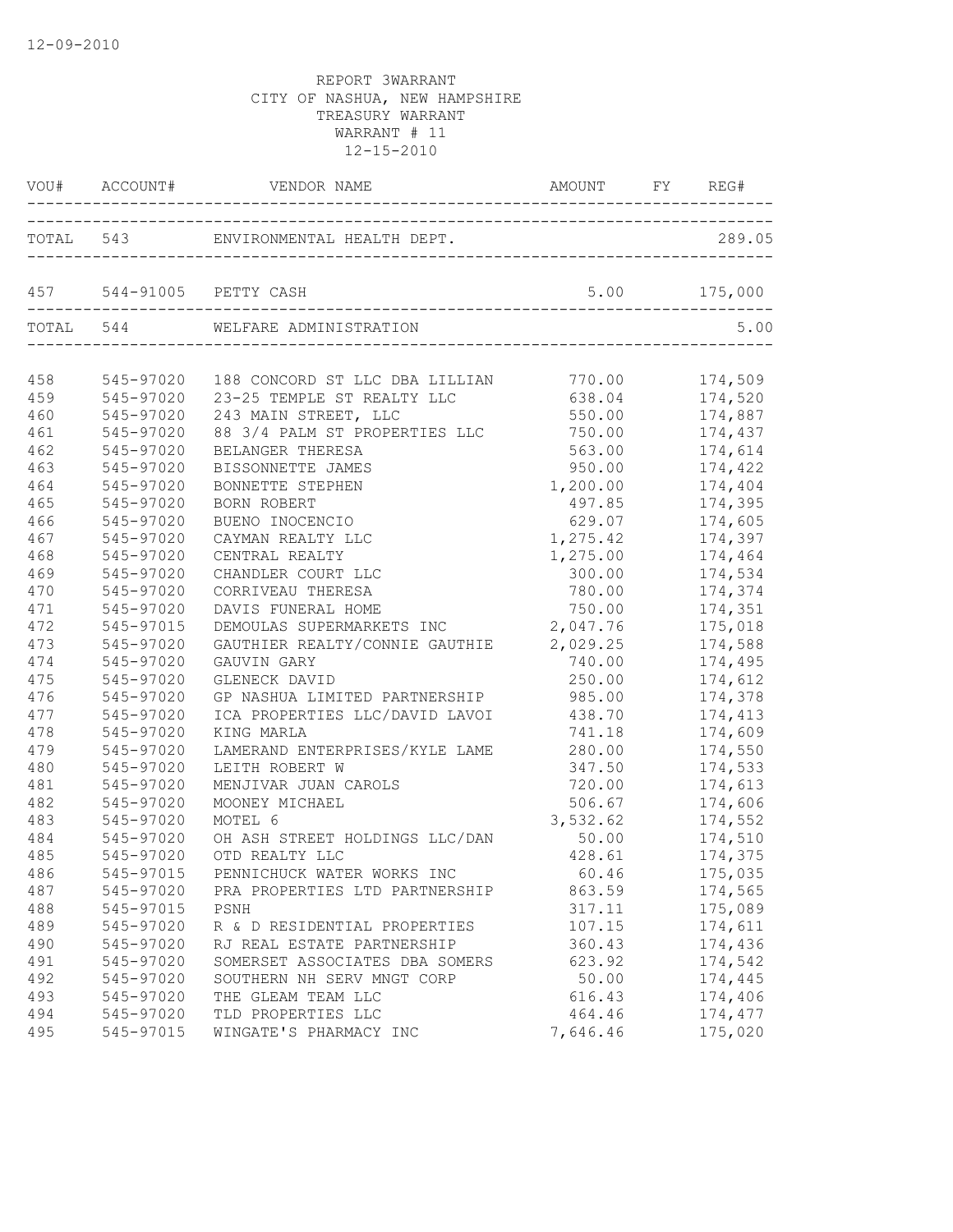| VOU#      |               |                                                                          |                  | REG#       |
|-----------|---------------|--------------------------------------------------------------------------|------------------|------------|
|           | TOTAL 545     | WELFARE COSTS                                                            |                  | 35, 135.68 |
|           |               |                                                                          |                  |            |
| 496       | 551-49025     | CLAITOR'S LAW BOOKS & PUBLISHI                                           | 160.21           | 174,352    |
| 497       | 551-49075     | IMTEK REPROGRAPHICS INC                                                  | 123.52           | 174,669    |
| 498       | 551-59100     | JAN-PRO CLEANING SYSTEMS NORTH                                           | 435.00           | 174,848    |
| 500       | 551-31050     | NEXTEL COMMUNICATIONS                                                    | 299.08           | 174,319    |
| 499       | 551-31050     | NEXTEL COMMUNICATIONS                                                    | 302.77           | 175,026    |
| 501       | 551-31040     | PAETEC COMMUNICATIONS INC                                                | 5.37             | 175,021    |
| 502       | 551-33005     | PENNICHUCK WATER                                                         | 109.88           | 175,037    |
| 503       | 551-32005     | PUBLIC SERVICE OF NEW HAMPSHIR                                           | 761.75           | 175,096    |
| 504       | 551-41015     | STAPLES ADVANTAGE                                                        | 87.71            | 174,598    |
| 505       |               | 551-46045 UNIFIRST CORPORATION<br>______________________________________ | 382.55           | 174,568    |
| TOTAL 551 |               | PUBLIC WORKS DIV & ENGINEERING                                           |                  | 2,667.84   |
|           |               |                                                                          |                  |            |
| 506       | 552-75021     | AG LANDSCAPING SERVICES                                                  | 1,750.00 174,360 |            |
| 507       | 552-75022     | B & S LOCKSMITH INC                                                      | 5.10             | 174,494    |
| 508       | 552-75021     | BELLETETES INC                                                           | 16.41            | 174,448    |
| 508       | 552-75022     | BELLETETES INC                                                           | 5.84             | 174,448    |
| 509       | 552-78007     | CHAPPELL TRACTOR SALES, INC                                              | 152.72           | 174,877    |
| 510       | 552-75022     | CORBETT CLEANING CO/STEPHEN CO                                           | 300.00           | 174,457    |
| 511       | 552-48015     | DENNIS K BURKE INC                                                       | 2,176.81         | 175,099    |
| 512       | 552-78100     | DONOVAN EQUIPMENT CO INC                                                 | 818.96           | 174,364    |
| 513       | 552-59050     | DRESCHER STEPHEN                                                         | 180.00           | 174,468    |
| 514       | 552-75135     | ERICKSON CLEANING SERVICES LLC                                           | 475.00           | 174,424    |
| 515       | 552-75021     | FASTENAL COMPANY                                                         | 13.60            | 174,500    |
| 515       | 552-75175     | FASTENAL COMPANY                                                         | 27.00            | 174,500    |
| 516       | 552-46030     | GRAINGER                                                                 | 202.32           | 174,382    |
| 517       | 552-45196     | HOME DEPOT CREDIT SERVICES                                               | 20.94            | 175,033    |
| 517       | $552 - 64192$ | HOME DEPOT CREDIT SERVICES                                               | 11.26            | 175,033    |
| 517       | 552-75021     | HOME DEPOT CREDIT SERVICES                                               | 175.98           | 175,033    |
| 517       | 552-75022     | HOME DEPOT CREDIT SERVICES                                               | 170.77           | 175,033    |
| 518       | 552-74085     | HUDSON SMALL ENGINE                                                      | 20.00            | 174,440    |
| 518       | 552-75021     | HUDSON SMALL ENGINE                                                      | 187.00           | 174,440    |
| 519       | 552-59050     | LEITH ADAM                                                               | 80.00            | 174,875    |
| 520       | 552-75021     | M & M ELECTRICAL SUPPLY CO INC                                           | 49.80            | 174,807    |
| 521       | 552-78007     | NAPA AUTO PARTS                                                          | 260.09           | 174,548    |
| 522       | 552-34015     | NATIONAL GRID                                                            | 38.13            | 175,059    |
| 522       | 552-34045     | NATIONAL GRID                                                            | 89.57            | 175,059    |
| 523       | 552-95005     | NEW ENGLAND PARK ASSOCIATION                                             | 75.00            | 175,040    |
| 525       | 552-31050     | NEXTEL COMMUNICATIONS                                                    | 111.43           | 174,319    |
| 524       | 552-31050     | NEXTEL COMMUNICATIONS                                                    | 111.43           | 175,026    |
| 526       | 552-31040     | PAETEC COMMUNICATIONS INC                                                | 21.25            | 175,021    |
| 527       | 552-33005     | PENNICHUCK WATER                                                         | 542.50           | 175,037    |
| 527       | 552-33040     | PENNICHUCK WATER                                                         | 277.33           | 175,037    |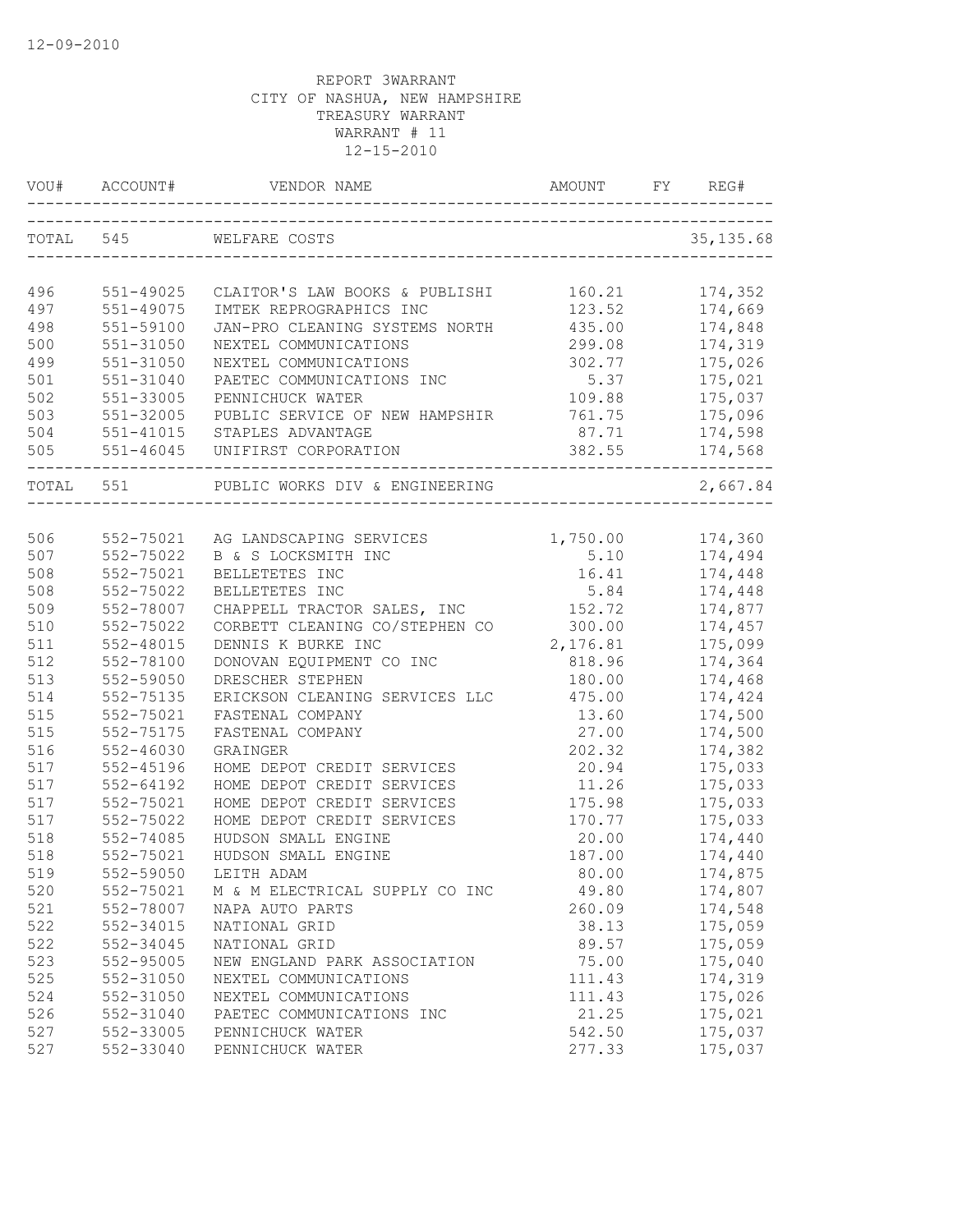| WOU#  | ACCOUNT#      | VENDOR NAME                    | AMOUNT    | FY | REG#        |
|-------|---------------|--------------------------------|-----------|----|-------------|
| 528   | 552-59180     | PIONEER TREE SERVICE LLC       | 1,900.00  |    | 174,664     |
| 529   | 552-32005     | PSNH                           | 2,374.54  |    | 175,086     |
| 529   | 552-32005     | PSNH                           | 3,293.98  |    | 175,087     |
| 529   | 552-32030     | PSNH                           | 1,409.03  |    | 175,086     |
| 530   | 552-33005     | PUBLIC SERVICE OF NEW HAMPSHIR | 5,555.30  |    | 175,096     |
| 531   | $552 - 46005$ | RED BRICK CLOTHING CO          | 8,488.48  |    | 174,488     |
| 532   | 552-78007     | SANEL AUTO PARTS CO            | 24.95     |    | 174,451     |
| 533   | $552 - 41015$ | STAPLES ADVANTAGE              | 162.00    |    | 174,598     |
| 534   | 552-75022     | THREE MEADOWS FARM ANIMAL CONT | 150.00    |    | 174,881     |
| 535   | 552-74085     | TURF PRODUCTS CORP             | 962.83    |    | 174,600     |
| 536   | $552 - 46045$ | UNIFIRST CORPORATION           | 116.44    |    | 174,568     |
| 537   | 552-66000     | UNITED SITE SERVICES NORTHEAST | 549.70    |    | 175,067     |
| 537   | 552-75021     | UNITED SITE SERVICES NORTHEAST | 109.94    |    | 175,067     |
| TOTAL | 552           | PARKS AND RECREATION           |           |    | 33, 463. 43 |
|       |               |                                |           |    |             |
| 538   | 553-45175     | ABCO WELDING & INDUSTRIAL SUPP | 97.38     |    | 174,874     |
| 538   | 553-69025     | ABCO WELDING & INDUSTRIAL SUPP | 64.80     |    | 174,874     |
| 539   | 553-45175     | ARCSOURCE INC                  | 15.75     |    | 174,452     |
| 540   | 553-78100     | AUTO ELECTRIC WAREHOUSE INC    | 225.00    |    | 174,322     |
| 541   | 553-42010     | BANNER SYSTEMS OF MASSACHUSETT | 345.29    |    | 174,805     |
| 542   | 553-49075     | BELLETETES INC                 | 142.77    |    | 174,448     |
| 542   | 553-69025     | BELLETETES INC                 | 17.25     |    | 174,448     |
| 542   | 553-75023     | BELLETETES INC                 | 2.58      |    | 174,448     |
| 543   | 553-45015     | BROX INDUSTRIES INC            | 9,214.08  |    | 174,369     |
| 543   | 553-45025     | BROX INDUSTRIES INC            | 47.00     |    | 174,369     |
| 543   | 553-45190     | BROX INDUSTRIES INC            | 184.57    |    | 174,369     |
| 544   | 553-49075     | CASEY EQUIPMENT & RENTAL CORP  | 15.49     |    | 174,558     |
| 544   | 553-78100     | CASEY EQUIPMENT & RENTAL CORP  | 378.03    |    | 174,558     |
| 545   | 553-45010     | CONTINENTAL PAVING INC         | 377.96    |    | 174,827     |
| 546   | 553-45060     | CORRIVEAU ROUTHIER INC         | 255.00    |    | 174,809     |
| 547   | 553-48015     | DENNIS K BURKE INC             | 13,894.36 |    | 175,099     |
| 548   | 553-78100     | DONOVAN EQUIPMENT CO INC       | 398.40    |    | 174,364     |
| 549   | 553-78100     | DONOVAN SPRING COMPANY INC     | 813.47    |    | 174,367     |
| 550   | 553-59100     | EASTERN NE HYDRAULICS INC      | 395.00    |    | 174,594     |
| 551   | 553-59100     | GMS HYDRAULICS INC             | 381.45    |    | 174,840     |
| 552   | 553-49075     | HOME DEPOT CREDIT SERVICES     | 25.96     |    | 175,033     |
| 553   | 553-77020     | HOWARD P FAIRFIELD, LLC        | 420.37    |    | 174,743     |
| 553   | 553-78100     | HOWARD P FAIRFIELD, LLC        | 72.27     |    | 174,743     |
| 554   | 553-59105     | JAN-PRO CLEANING SYSTEMS NORTH | 620.00    |    | 174,848     |
| 555   | 553-49075     | LIBERTY INTN'L TRUCKS OF NH LL | 37.65     |    | 174,814     |
| 555   |               |                                | 910.29    |    | 174,814     |
|       | 553-78100     | LIBERTY INTN'L TRUCKS OF NH LL |           |    |             |
| 556   | 553-75023     | M & M ELECTRICAL SUPPLY CO INC | 217.70    |    | 174,807     |
| 557   | 553-78065     | MAYNARD & LESIEUR INCORPORATED | 754.68    |    | 174,818     |
| 558   | 553-78100     | MB TRACTOR & EQUIPMENT         | 310.56    |    | 174,837     |
| 559   | 553-78100     | MILL METALS CORP               | 1,444.20  |    | 174,526     |
| 560   | 553-49075     | NAPA AUTO PARTS                | $-52.39$  |    | 174,548     |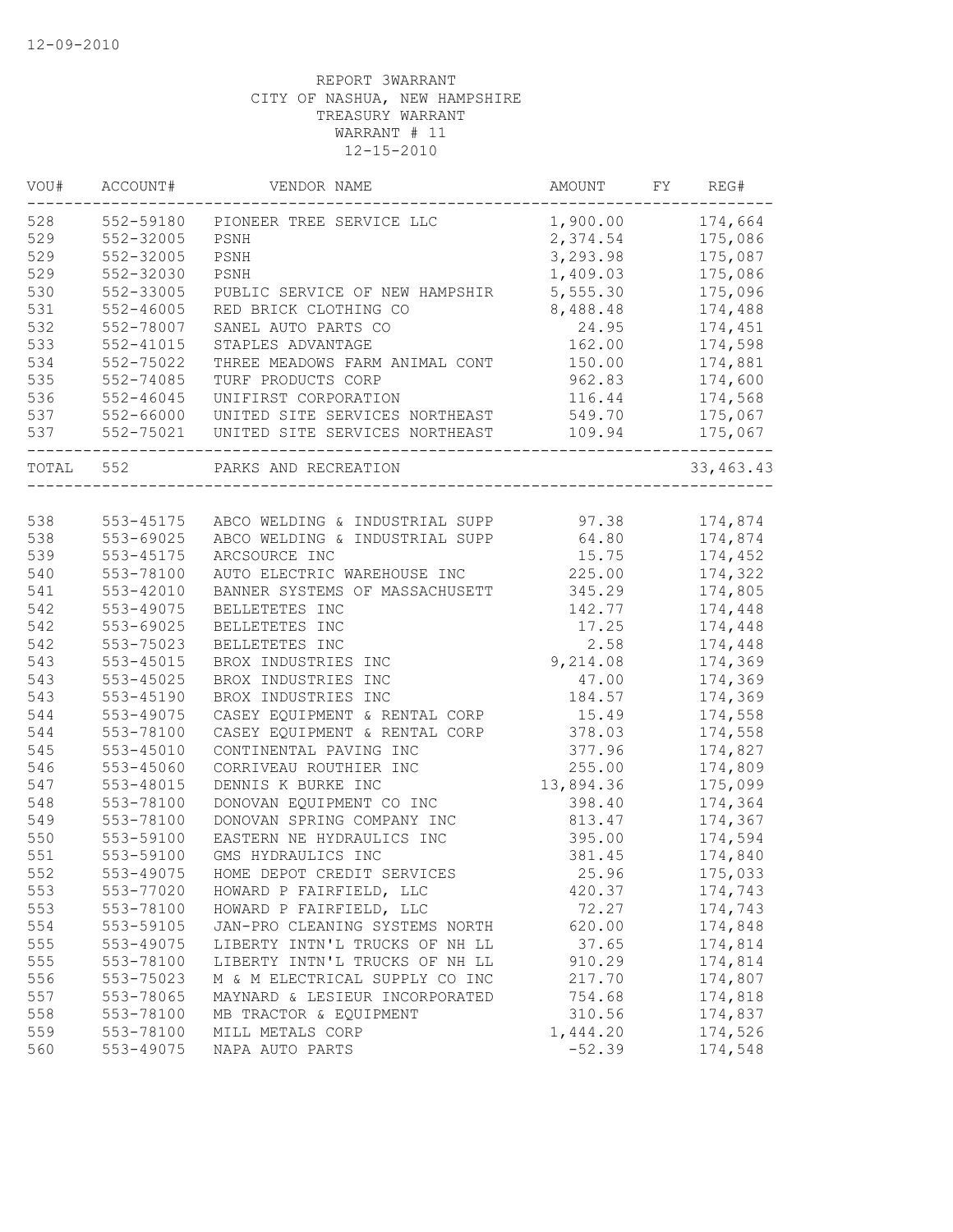| VOU#  | ACCOUNT#  | VENDOR NAME                        | AMOUNT   | FY | REG#      |
|-------|-----------|------------------------------------|----------|----|-----------|
| 560   | 553-49075 | NAPA AUTO PARTS                    | 328.34   |    | 174,549   |
| 560   | 553-69025 | NAPA AUTO PARTS                    | 9.82     |    | 174,549   |
| 560   | 553-78035 | NAPA AUTO PARTS                    | 82.44    |    | 174,549   |
| 560   | 553-78100 | NAPA AUTO PARTS                    | 687.85   |    | 174,548   |
| 560   | 553-78100 | NAPA AUTO PARTS                    | 732.50   |    | 174,549   |
| 561   | 553-78100 | NASHUA OUTDOOR POWER EQUIPMENT     | 250.64   |    | 174,453   |
| 562   | 553-49075 | NEW ENGLAND EQUIPMENT RENTALS      | 52.50    |    | 174,458   |
| 562   | 553-78100 | NEW ENGLAND EQUIPMENT RENTALS      | 515.89   |    | 174,458   |
| 564   | 553-31050 | NEXTEL COMMUNICATIONS              | 198.80   |    | 174,319   |
| 563   | 553-31050 | NEXTEL COMMUNICATIONS              | 196.42   |    | 175,026   |
| 565   | 553-31050 | NORTHEAST PAGING/UCOM              | 258.40   |    | 174,880   |
| 566   | 553-49075 | OMEGA INDUSTRIAL SUPPLY INC        | 1,549.00 |    | 174,501   |
| 567   | 553-31040 | PAETEC COMMUNICATIONS INC          | 19.47    |    | 175,021   |
| 568   | 553-33005 | PENNICHUCK WATER                   | 412.98   |    | 175,037   |
| 569   | 553-43005 | PETTY CASH                         | 8.80     |    | 174,316   |
| 569   | 553-49075 | PETTY CASH                         | 8.00     |    | 174,316   |
| 569   | 553-98021 | PETTY CASH                         | 49.02    |    | 174,316   |
| 570   | 553-78100 | PINE MOTOR PARTS                   | 18.45    |    | 174,819   |
| 571   | 553-32005 | PUBLIC SERVICE OF NEW HAMPSHIR     | 2,808.00 |    | 175,096   |
| 572   | 553-69025 | RO-BRAND PRODUCTS INC              | 487.20   |    | 174,559   |
| 573   | 553-49075 | SANEL AUTO PARTS CO                | 393.39   |    | 174,451   |
| 573   | 553-69025 | SANEL AUTO PARTS CO                | 160.47   |    | 174,451   |
| 573   | 553-78100 | SANEL AUTO PARTS CO                | 801.82   |    | 174,451   |
| 574   | 553-48005 | SHATTUCK MALONE OIL CO             | 2,431.49 |    | 175,017   |
| 575   | 553-69025 | SNAP ON TOOLS                      | 12.40    |    | 174,368   |
|       |           |                                    |          |    |           |
| 576   | 553-77020 | SWEEPER PARTS SALES                | 1,013.26 |    | 174,886   |
| 577   | 553-78100 | TST EQUIPMENT INC                  | 101.00   |    | 174,423   |
| 578   | 553-46045 | UNIFIRST CORPORATION               | 1,428.73 |    | 174,568   |
| 579   | 553-49075 | USP OF NEW ENGLAND                 | 279.74   |    | 174,540   |
| 579   | 553-69025 | USP OF NEW ENGLAND                 | 530.05   |    | 174,540   |
| 579   | 553-78100 | USP OF NEW ENGLAND                 | 1,199.87 |    | 174,540   |
| TOTAL | 553       | STREET DEPARTMENT                  |          |    | 49,053.66 |
|       |           |                                    |          |    |           |
| 580   |           | 555-45107 BLUE TARP FINANCIAL, INC | 31.40    |    | 175,077   |
| 581   | 555-45285 | FASTENAL COMPANY                   | 61.92    |    | 174,500   |
| 581   | 555-45288 | FASTENAL COMPANY                   | 6.35     |    | 174,500   |
| 582   | 555-49075 | GRAINGER                           | 142.28   |    | 174,435   |
| 583   | 555-45288 | HIGHWAY TECH                       | 708.40   |    | 174,386   |
| 584   | 555-59105 | JAN-PRO CLEANING SYSTEMS NORTH     | 235.00   |    | 174,848   |
| 585   | 555-49075 | M & M ELECTRICAL SUPPLY CO INC     | 2.88     |    | 174,807   |
| 587   | 555-31050 | NEXTEL COMMUNICATIONS              | 218.70   |    | 174,319   |
| 586   | 555-31050 | NEXTEL COMMUNICATIONS              | 222.50   |    | 175,026   |
| 588   | 555-31040 | PAETEC COMMUNICATIONS INC          | 19.48    |    | 175,021   |
| 589   | 555-45285 | PERMA-LINE CORP OF NEW ENGLAND     | 6,730.03 |    | 174,347   |
| 590   | 555-32025 | PSNH                               | 1,456.99 |    | 175,087   |
| 590   | 555-32025 | PSNH                               | 98.53    |    | 175,088   |
|       |           |                                    |          |    |           |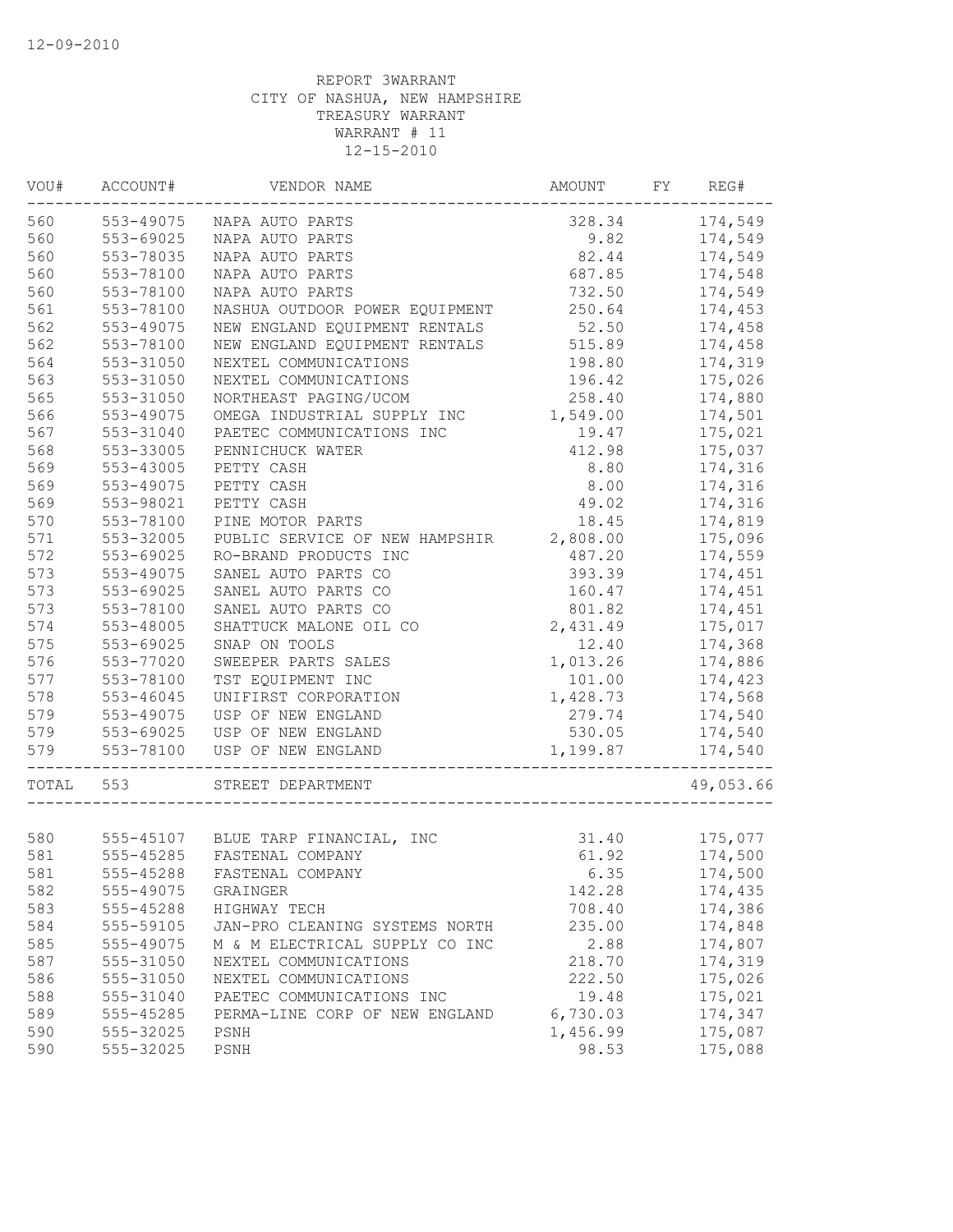| VOU#  | ACCOUNT#                | VENDOR NAME                       | AMOUNT |               | FY REG#        |
|-------|-------------------------|-----------------------------------|--------|---------------|----------------|
| 591   |                         | 555-75023 UNIFIRST CORPORATION    |        | 25.15 174,568 |                |
| TOTAL | 555                     | TRAFFIC DEPARTMENT                |        |               |                |
| 592   | 557-49075               | BLUE TARP FINANCIAL, INC          | 22.74  |               | 175,077        |
| 593   | 557-74105               | BOBCAT OF NEW HAMPSHIRE           | 252.22 |               | 174,444        |
| 594   | 557-69030               | HOME DEPOT CREDIT SERVICES        | 100.00 |               | 175,033        |
| 595   | 557-59100               | LOOMIS                            | 40.88  |               | 174,892        |
| 597   | 557-59178               | NEXTEL COMMUNICATIONS             | 6.95   |               | 174,319        |
| 596   | 557-59178               | NEXTEL COMMUNICATIONS             | 6.95   |               | 175,026        |
| 598   | 557-31040               | PAETEC COMMUNICATIONS INC         | 7.08   |               | 175,021        |
| 599   | 557-33005               | PENNICHUCK WATER                  | 82.87  |               | 175,037        |
| 600   | 557-75023               | PROGRESSIVE ALARM SERVICES,<br>IN | 190.00 |               | 174,716        |
| 601   | 557-32005               | PSNH                              | 394.52 |               | 175,088        |
| 602   | 557-49075               | STANSFIELD JILL                   | 13.00  |               | 175,001        |
| 603   | 557-41015               | STAPLES ADVANTAGE                 | 55.17  |               | 174,598        |
| TOTAL | 557                     | PARKING LOTS                      |        |               | 1,172.38       |
| 604   | 561-78007               | CARPARTS OF NASHUA                | 236.93 |               | 174,339        |
| 605   | 561-75023               | HOME DEPOT CREDIT SERVICES        | 68.39  |               | 175,033        |
| 606   | 561-75160               | PETTY CASH                        | 50.50  |               | 174,316        |
| 607   | 561-32005               | PSNH                              | 103.96 |               | 175,088        |
| 608   | 561-74085               | RICHEY & CLAPPER INC              | 97.83  |               | 174,327        |
| 609   | 561-94005               | UVM ENTOMOLOGY RESEARCH LAB       | 56.00  |               | 175,019        |
| TOTAL | 561                     | EDGEWOOD CEMETERY                 |        |               | 613.61         |
| 610   | 563-75160               | F W WEBB COMPANY                  | 9.70   |               | 174,391        |
| 611   | 563-75023               | HOME DEPOT CREDIT SERVICES        | 62.91  |               | 175,033        |
| 612   | 563-74085               | NASHUA OUTDOOR POWER EQUIPMENT    | 38.57  |               | 174,453        |
| 613   | 563-31040               | PAETEC COMMUNICATIONS INC         | 8.40   |               | 175,021        |
| 614   | 563-32005               | PSNH                              | 221.19 |               | 175,088        |
| TOTAL | 563                     | WOODLAWN CEMETERY                 |        |               | 340.77         |
|       |                         |                                   |        |               |                |
| 615   |                         | 571-94005 LOCAL GOVERNMENT CENTER |        |               | 105.00 175,074 |
|       | 616 571-41005 SPILLER'S |                                   | 341.28 |               | 174,543        |
| 617   |                         | 571-41015 STAPLES ADVANTAGE       | 164.49 |               | 174,598        |
|       |                         | TOTAL 571 COMMUNITY DEVELOPMENT   |        |               | 610.77         |
| 618   |                         | 572-94005 GET YOUR EDGE, LLC      | 299.00 |               | 174,908        |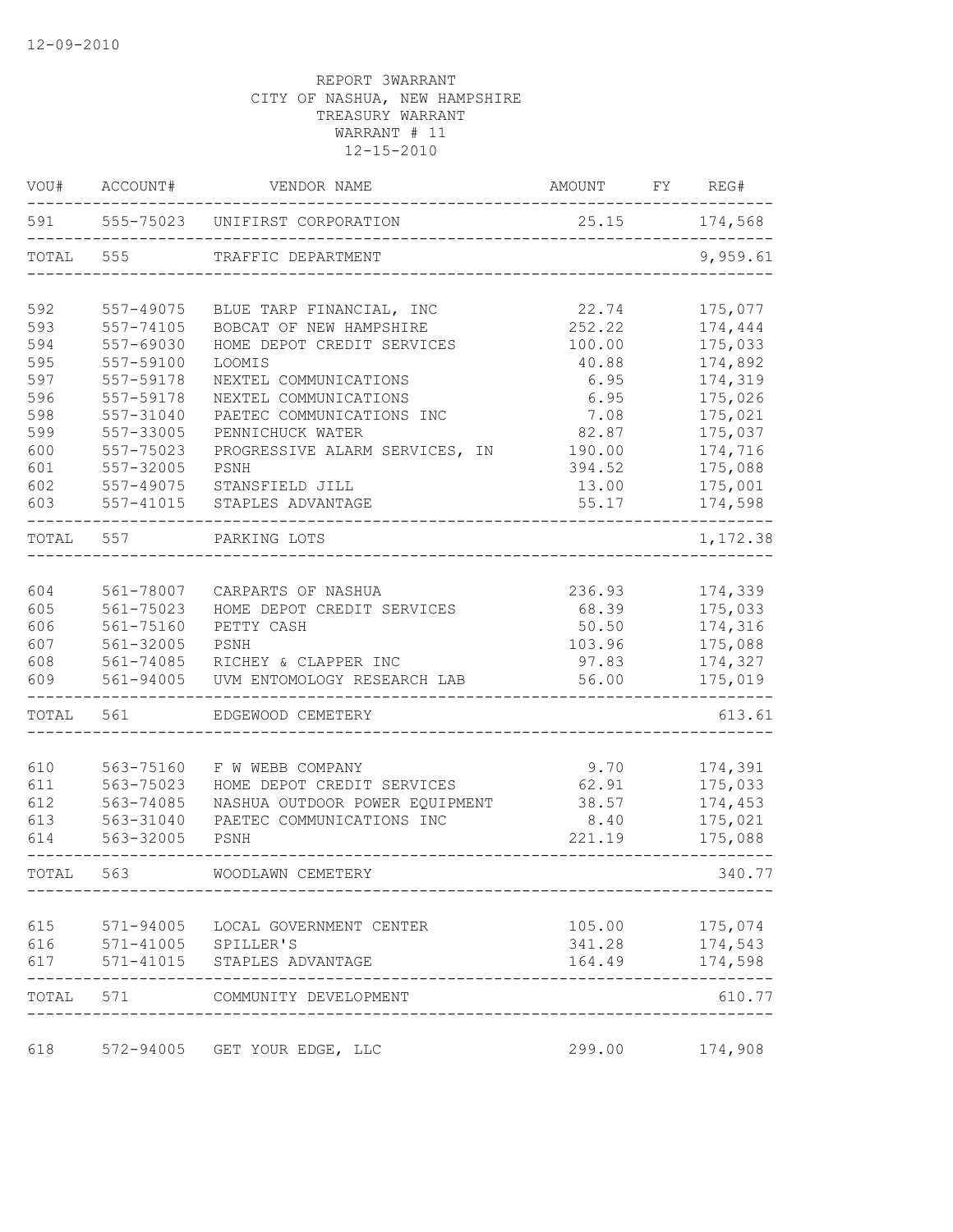| VOU#       | ACCOUNT#      | VENDOR NAME                              |                   | FY REG#            |  |
|------------|---------------|------------------------------------------|-------------------|--------------------|--|
| 619        |               | 572-31050 NEXTEL COMMUNICATIONS          | 12.18             | 174,319            |  |
| 620        |               | 572-91005 PETTY CASH                     |                   | 153.00 174,316     |  |
| 620        |               | 572-94005 PETTY CASH                     | 10.00             | 174,316            |  |
| 620        |               | 572-98029 PETTY CASH                     |                   | 30.07 174,316      |  |
| TOTAL 572  |               | PLANNING DEPARTMENT                      |                   | 504.25             |  |
| 621        |               | 573-98029 CITIZENS BANK                  | 76.73             | 12,281             |  |
| 622        |               | 573-94005 GREATER NASHUA CHAMBER OF COMM | 20.00             | 174,562            |  |
| 623        |               | 573-91005 PETTY CASH                     | 21.50             | 174,316            |  |
|            | TOTAL 573     | ECONOMIC DEVELOPMENT                     |                   | 118.23             |  |
|            | 575-45050     |                                          |                   |                    |  |
| 624<br>625 | 575-45050     | AMAZON<br>BAKER & TAYLOR                 | 75.51<br>1,084.13 | 175,097<br>174,387 |  |
| 625        | $575 - 45050$ | BAKER & TAYLOR                           | 335.95            | 174,388            |  |
| 626        | $575 - 75023$ | DEPENDABLE LOCK SERVICE INC              | 98.00             | 174,569            |  |
| 627        | 575-78100     | DURABILD TRANSMISSIONS OF NASH           | 1,575.00          | 174,321            |  |
| 628        | $575 - 45315$ | FRANK WALLENT PRODUCTIONS LLC            | 60.00             | 174,893            |  |
| 629        | 575-45050     | <b>GALE</b>                              | 46.49             | 174,556            |  |
| 630        | 575-45220     | GENERAL BOOK COVERS                      | 197.61            | 174,344            |  |
| 631        | 575-75130     | GRAINGER                                 | 279.60            | 174,578            |  |
| 632        | 575-75160     | HARRY W WELLS & SON INC                  | 91.82             | 174,701            |  |
| 633        | 575-75901     | HOME DEPOT CREDIT SERVICES               | 286.97            | 175,033            |  |
| 634        | 575-75105     | HUFF & GAUTHIER INC                      | 755.15            | 174,584            |  |
| 635        | 575-45050     | INGRAM LIBRARY SERVICES                  | 1,191.47          | 174,590            |  |
| 636        | 575-45050     | MARQUIS WHO'S WHO                        | 310.10            | 174,401            |  |
| 637        | 575-45085     | MICROMARKETING LLC                       | 152.08            | 174,446            |  |
| 638        | 575-45315     | MULTICULTURAL BOOKS & VIDEOS             | 107.75            | 174,460            |  |
| 639        | 575-57010     | MV COMMUNICATIONS INC                    | 141.00            | 174,336            |  |
| 640        | 575-42020     | NEW ENGLAND PAPER & SUPPLY               | 429.00            | 174,467            |  |
| 642        | 575-31040     | NEXTEL COMMUNICATIONS                    | 63.62             | 174,319            |  |
| 641        | 575-31040     | NEXTEL COMMUNICATIONS                    | 63.62             | 175,026            |  |
| 643        | 575-31040     | PAETEC COMMUNICATIONS INC                | 10.62             | 175,021            |  |
| 644        | 575-45085     | PETTY CASH                               | 15.00             | 175,002            |  |
| 644        | 575-45150     | PETTY CASH                               | 84.22             | 175,002            |  |
| 644        | 575-59100     | PETTY CASH                               | 26.57             | 175,002            |  |
| 644        | 575-78100     | PETTY CASH                               | 12.00             | 175,002            |  |
| 644        | 575-91005     | PETTY CASH                               | 39.00             | 175,002            |  |
| 645        | 575-32005     | PUBLIC SERVICE OF NEW HAMPSHIR           | 6,727.29          | 175,096            |  |
| 646        | 575-45085     | RECORDED BOOKS LLC                       | 61.65             | 174,571            |  |
| 646        | 575-45220     | RECORDED BOOKS LLC                       | 99.70             | 174,571            |  |
| 647        | 575-45315     | SAM'S CLUB DIRECT                        | 166.98            | 175,046            |  |
| 648        | 575-59100     | WALDO BART                               | 250.00            | 175,003            |  |
| 649        | 575-45150     | WWW.GENIUSBABIES.COM                     | 234.00            | 174,911            |  |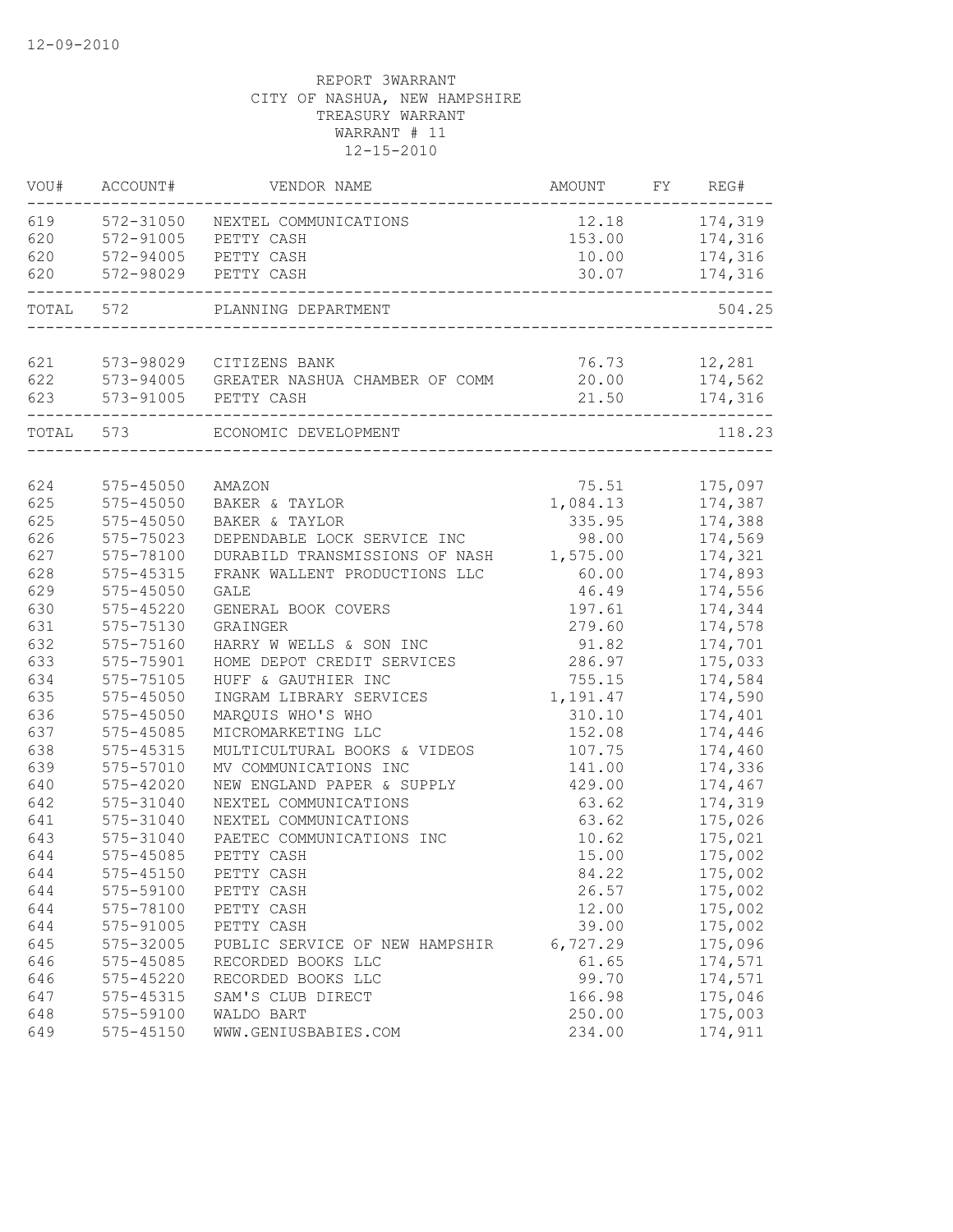|            | VOU# ACCOUNT#                                     | VENDOR NAME                                                        | AMOUNT         | FY. | REG#               |
|------------|---------------------------------------------------|--------------------------------------------------------------------|----------------|-----|--------------------|
|            |                                                   | TOTAL 575 PUBLIC LIBRARIES<br>------------------------------------ |                |     | 15,071.90          |
|            |                                                   |                                                                    |                |     |                    |
| 650        | 576-94005                                         | COLLINS MARK                                                       | 50.00          |     | 175,004            |
| 651<br>652 | 576-49025                                         | INTERNATIONAL CODE COUNCIL, IN<br>PETTY CASH                       | 58.00          |     | 174,585<br>174,316 |
| 653        | 576-94005 PE<br>576-94005 PL<br>----------------- | 576-94005 PLUMBING EDUCATION SERVICES                              | 35.00<br>50.00 |     | 175,049            |
|            |                                                   | TOTAL 576 BUILDING DEPARTMENT                                      | -------------- |     | 193.00             |
|            |                                                   |                                                                    |                |     |                    |
| 655        | 577-31050                                         | NEXTEL COMMUNICATIONS                                              | 44.29          |     | 174,319            |
| 654        | 577-31050                                         | NEXTEL COMMUNICATIONS                                              | 45.50          |     | 175,026            |
| 657        | 577-31065                                         | NEXTEL COMMUNICATIONS                                              | 79.98          |     | 174,319            |
| 656        | 577-31065                                         | NEXTEL COMMUNICATIONS                                              | 79.98          |     | 175,026            |
| 658        |                                                   | 577-91005 ORTEGA NELSON                                            | 334.50         |     | 175,005            |
|            | TOTAL 577                                         | CODE ENFORCEMENT                                                   |                |     | 584.25             |
|            |                                                   |                                                                    |                |     |                    |
|            | 224,352 581-53103                                 | ACUCARE NURSING PROFESSIONALS 3,822.57                             |                |     | 174,643            |
|            | 224,353 581-84030                                 | ADULT LEARNING CENTER                                              | 26,325.00      |     | 174,570            |
|            | 224,354 581-42110                                 | ALARMAX DISTRIBUTORS INC                                           | 757.81         |     | 174,631            |
|            | 224,355 581-72065                                 | ALTERNATIVE COMMUNICATIONS SER                                     | 250.00         |     | 174,544            |
|            | 224,356 581-91005                                 | ALVES ARELINDA                                                     | 48.50          |     | 174,751            |
|            | 224,357 581-49050                                 | AMAZON                                                             | 317.09         |     | 175,097            |
|            | 224,357 581-74092                                 | AMAZON                                                             | 359.72         |     | 175,097            |
|            | 224,358 581-91005                                 | ANASTAS ROBERT                                                     | 20.63          |     | 174,817            |
|            | 224,359 581-94010                                 | ANDERSON LISA                                                      | 363.64         |     | 175,009            |
|            | 224,360 581-91005                                 | ARCARO JANICE                                                      | 310.55         |     | 174,642            |
|            | 224,361 581-53100                                 | ARCSOURCE INC                                                      | 54.00          |     | 174,452            |
|            | 224,362 581-31005                                 | AT&T                                                               | 31.81          |     | 175,103            |
|            | 224,363 581-94010                                 | AUDLEY NICHOLAS                                                    | 1,280.00       |     | 174,471            |
|            | 224,364 581-75023                                 | B & S LOCKSMITH INC                                                | 57.79          |     | 174,494            |
|            | 224,365 581-91005                                 | BAGLEY MARCIA                                                      | 122.50         |     | 174,758            |
|            | 224,365 581-94030                                 | BAGLEY MARCIA                                                      | 100.00         |     | 174,758            |
|            | 224,366 581-74092                                 | BAILEY DAVID                                                       | 170.00         |     | 174,380            |
|            | 224,367 581-42110                                 | BATTERY SPECIALISTS OF NH LLC                                      | 358.88         |     | 174,763            |
|            | 224,368 581-31005                                 | BAYRING COMMUNICATIONS                                             | 2,339.42       |     | 175, 111           |
|            | 224,369 581-42130                                 | BEARINGS SPECIALTY CO INC                                          | 110.36         |     | 174,859            |
|            | 224,370 581-49050                                 | BELLETETES INC                                                     | 12.99          |     | 174,448            |
|            | 224,370 581-75023                                 | BELLETETES INC                                                     | 188.95         |     | 174,448            |
|            | 224,371 581-53100                                 | BODA ELLEN M CI/CT                                                 | 150.00         |     | 174,338            |
|            | 224,372 581-94030                                 | BOIRE JUDITH                                                       | 115.00         |     | 174,773            |
|            | 224,373 581-53100                                 | BRANNEN BECKIE                                                     | 210.00         |     | 174,933            |
|            | 224,374 581-84030                                 | BRATTLEBORO RETREAT                                                | 1,820.00       |     | 174,420            |
|            | 224,375 581-94010                                 | BRITENRIKER DEBORAH                                                | 1,160.00       |     | 174,736            |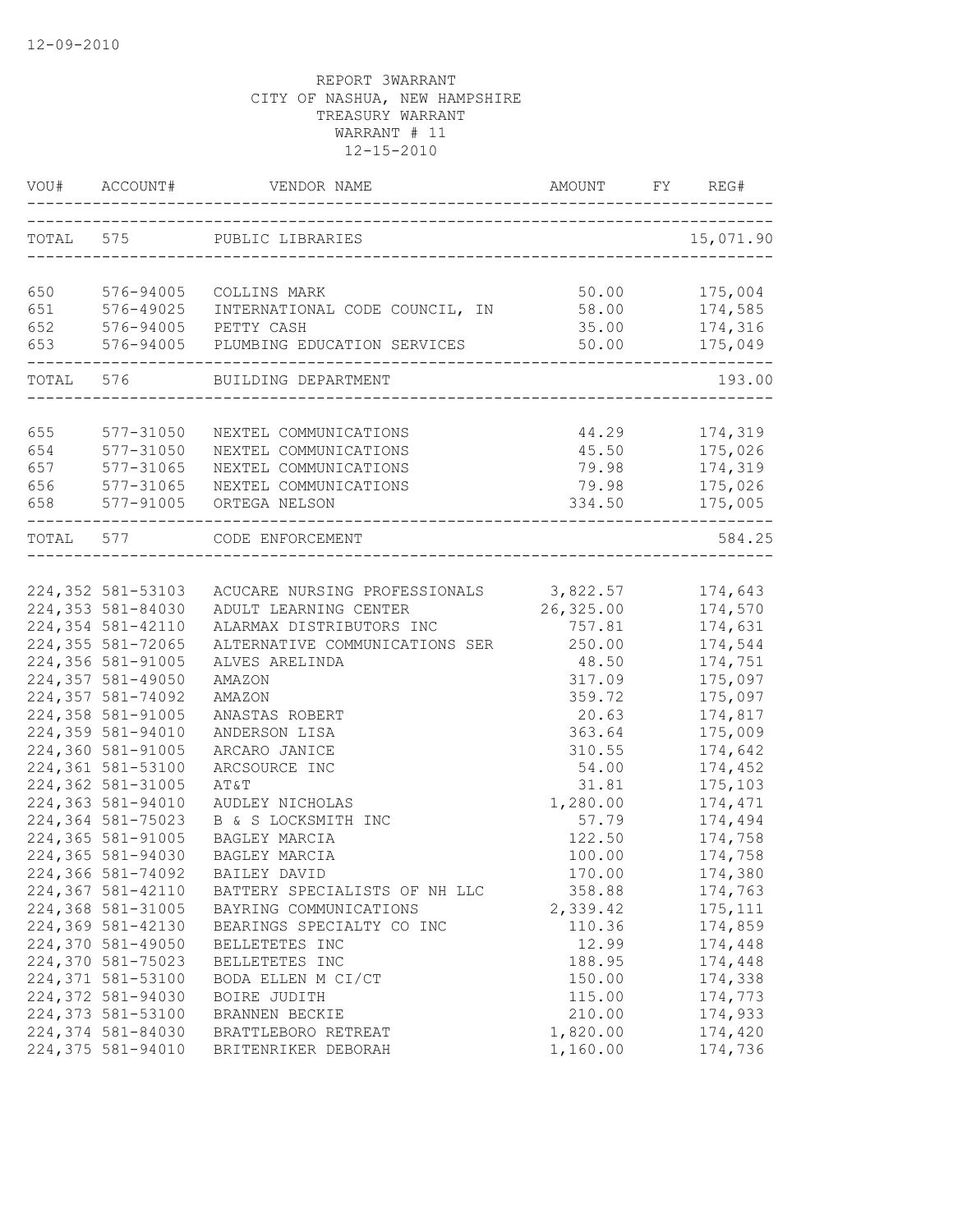| VOU# | ACCOUNT#           | VENDOR NAME                    | AMOUNT      | FY | REG#     |
|------|--------------------|--------------------------------|-------------|----|----------|
|      | 224,376 581-49050  | BROWN LYNNE                    | 2.00        |    | 174,702  |
|      | 224,376 581-91005  | BROWN LYNNE                    | 10.00       |    | 174,702  |
|      | 224,377 581-49910  | BROX INDUSTRIES INC            | 37.58       |    | 174,369  |
|      | 224,378 581-55010  | BUDGET CAR & TRUCK RENTAL      | 320.04      |    | 174,688  |
|      | 224,379 581-55015  | CANFIELD BRAD                  | 950.00      |    | 174,705  |
|      | 224,380 581-42130  | CAPP INC                       | 699.00      |    | 174,618  |
|      | 224,381 581-94030  | CARDIN RUSSELL                 | 105.00      |    | 174,692  |
|      | 224,382 581-55018  | CARING HANDS TRANSPORTATION LL | 14,855.00   |    | 174,748  |
|      | 224,383 581-49035  | CAROLINA BIOLOGICAL SUPPLY CO  | 45.55       |    | 174,826  |
|      | 224,384 581-49050  | CARTRIDGE WORLD NASHUA         | 65.95       |    | 174,730  |
|      | 224,385 581-84030  | CEDARCREST INC                 | 2,040.79    |    | 174,334  |
|      | 224,386 581-64040  | CELT CORPORATION               | 1,265.00    |    | 174,921  |
|      | 224,387 581-91040  | CENTER FOR SECONDARY SCHOOL RE | 480.00      |    | 174,796  |
|      | 224,388 581-53103  | CLARK ASSOCIATES/DEBBIE CLARK  | 28,900.75   |    | 174,371  |
|      | 224,389 581-91005  | CLARKE CYNTHIA                 | 342.50      |    | 174,755  |
|      | 224,390 581-43005  | CMRS-POC                       | 2,000.00    |    | 175,104  |
|      | 224,391 581-91005  | COCHRANE DONALD                | 153.50      |    | 174,768  |
|      | 224,392 581-49075  | COFFEE PAUSE                   | 10.00       |    | 174,797  |
|      | 224,393 581-53103  | COMPASSIONATE STAFFING LLC     | 1,176.50    |    | 174,461  |
|      | 224,394 581-91005  | CONRAD MARK                    | 75.73       |    | 174,644  |
|      | 224,395 581-32005  | CONSTELLATION NEWENERGY INC    | 129, 456.12 |    | 175, 112 |
|      | 224,396 581-42130  | CONTROL TECHNOLOGIES INC       | 433.63      |    | 174,621  |
|      | 224,397 581-41015  | CONWAY OFFICE PRODUCTS LLC     | 75.20       |    | 174,419  |
|      | 224,397 581-49050  | CONWAY OFFICE PRODUCTS LLC     |             |    | 174,419  |
|      | 224,398 581-49910  | CORRIVEAU ROUTHIER INC         | 137.01      |    | 174,809  |
|      | 224,399 581-91005  | COVART VIRGINIA L              | 12.75       |    | 174,779  |
|      | 224,400 581-91005  | CRAIG MICHAEL                  | 184.40      |    | 174,935  |
|      | 224,401 581-55015  | CRATEAU SALLY                  | 605.10      |    | 174,912  |
|      | 224,402 581-95005  | CRISIS PREVENTION INSTITUTE IN | 100.00      |    | 174,622  |
|      | 224,403 581-78007  | CUES INC                       | 3,194.38    |    | 174,541  |
|      | 224,404 581-55020  | DATTCO INC                     | 925.36      |    | 174,916  |
|      | 224,405 581-91005  | DEGRAPPO KIMBERLEY J           | 237.76      |    | 174,447  |
|      | 224,406 581-59130  | DEL GENIO LEONARD              | 60.00       |    | 174,731  |
|      | 224,407 581-94010  | DEROSA PHIL                    | 880.00      |    | 174,792  |
|      | 224,408 581-91005  | DICHARD ALLAN                  | 130.88      |    | 174,917  |
|      | 224,409 581-91005  | DILIDDO KATHRYN M              | 52.75       |    | 174,928  |
|      | 224,410 581-49050  | DJ JEFF HAMILTON               | 250.00      |    | 174,940  |
|      | 224, 411 581-53102 | DRUMMOND WOODSUM & MACMAHON    | 1,565.00    |    | 174,746  |
|      | 224, 412 581-59130 | DUBISZ MICHAEL                 | 130.00      |    | 174,724  |
|      | 224, 413 581-84055 | EASTER SEALS NEW HAMPSHIRE     | 3,522.58    |    | 174,574  |
|      | 224, 414 581-53101 | EDUCATION INC                  | 186.20      |    | 174,700  |
|      | 224, 414 581-84030 | EDUCATION INC                  | 1,350.13    |    | 174,700  |
|      | 224, 415 581-49050 | <b>EDUPRESS</b>                | 21.96       |    | 174,749  |
|      | 224,416 581-47010  | EMERGENCY MEDICAL PRODUCTS INC | 56.60       |    | 174,927  |
|      | 224, 417 581-49050 | ESSON VIRGINIA                 | 23.98       |    | 174,649  |
|      | 224, 417 581-91005 | ESSON VIRGINIA                 | 16.40       |    | 174,649  |
|      | 224, 418 581-42130 | F W WEBB COMPANY               | 1,031.57    |    | 174,391  |
|      | 224,419 581-55015  | FAIRCHILD ERYK                 | 342.70      |    | 174,945  |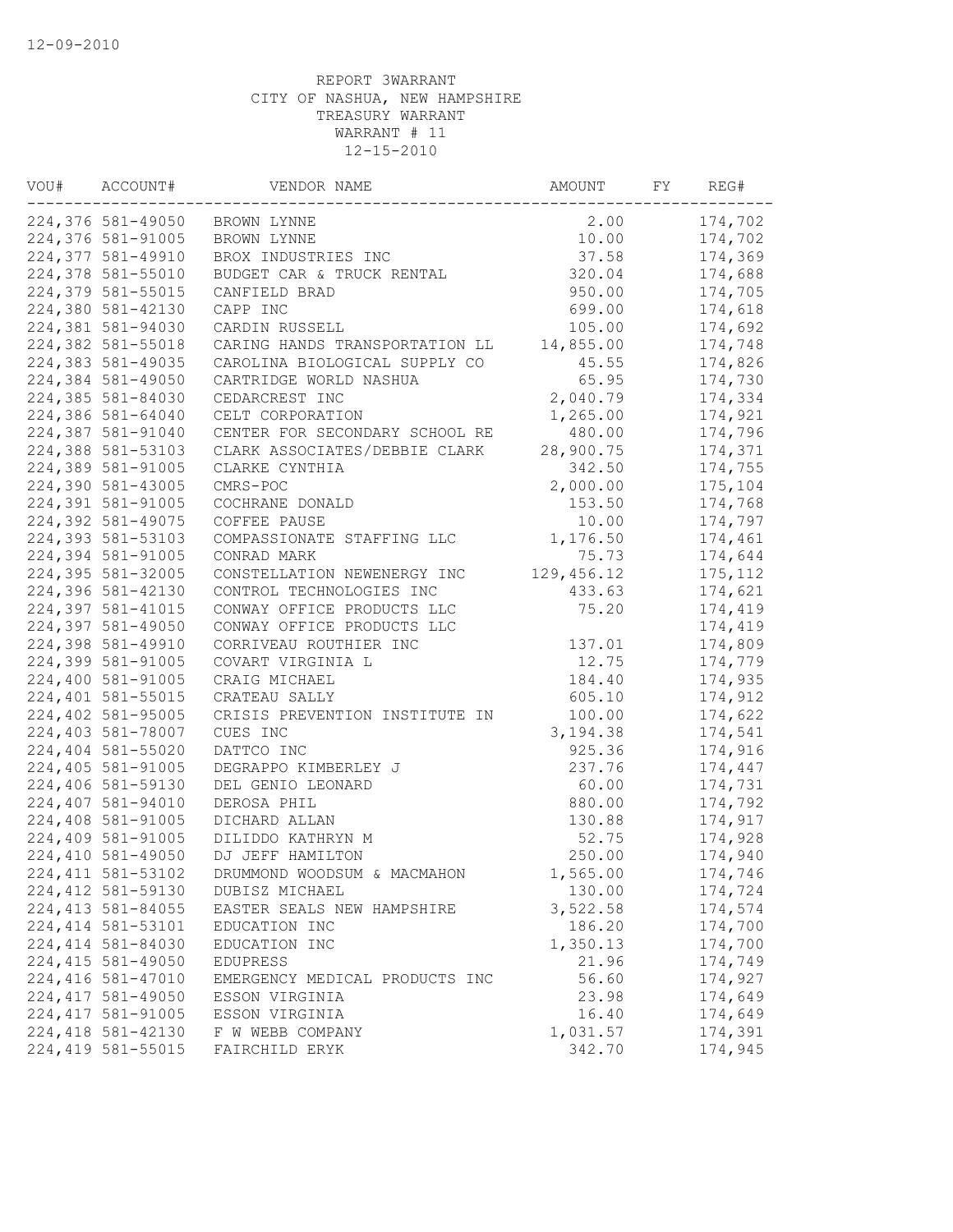| VOU# | ACCOUNT#           | VENDOR NAME                    | AMOUNT      | FY | REG#    |
|------|--------------------|--------------------------------|-------------|----|---------|
|      | 224,420 581-31005  | FAIRPOINT COMMUNICATIONS INC   | 28.39       |    | 175,105 |
|      | 224, 421 581-34015 | FAIRPOINT COMMUNICATIONS INC   | 56.83       |    | 175,107 |
|      | 224, 422 581-34015 | FAIRPOINT COMMUNICATIONS INC   | 31.35       |    | 175,108 |
|      | 224, 423 581-34015 | FAIRPOINT COMMUNICATIONS INC   | 28.38       |    | 175,109 |
|      | 224, 424 581-31005 | FAIRPOINT COMMUNICATIONS INC   | 28.38       |    | 175,110 |
|      | 224, 425 581-49075 | FASTENAL COMPANY               | 474.29      |    | 174,500 |
|      | 224,426 581-59130  | FERNANDES DON                  | 120.00      |    | 174,765 |
|      | 224,427 581-55005  | FIRST STUDENT INC              | 1,897.70    |    | 174,671 |
|      | 224,427 581-55015  | FIRST STUDENT INC              | 183, 405.23 |    | 174,671 |
|      | 224, 427 581-55018 | FIRST STUDENT INC              | 1,392.86    |    | 174,671 |
|      | 224,427 581-55025  | FIRST STUDENT INC              | 212,659.10  |    | 174,671 |
|      | 224, 427 581-55035 | FIRST STUDENT INC              | 2,523.50    |    | 174,671 |
|      | 224,428 581-59130  | FISCHER THOMAS                 | 120.00      |    | 174,725 |
|      | 224,429 581-49050  | FLAGHOUSE INC                  | 125.08      |    | 174,604 |
|      | 224,430 581-59130  | FLOWERS WILLIAM                | 120.00      |    | 174,944 |
|      | 224,431 581-49055  | FOLLETT LIBRARY RESOURCES      | 590.05      |    | 174,346 |
|      | 224,432 581-49910  | FRANKLIN PAINT CO INC          | 461.90      |    | 174,672 |
|      | 224,433 581-94030  | GAMMON JESSICA E               | 17.40       |    | 174,936 |
|      | 224,434 581-49050  | <b>GOPHER</b>                  | 736.75      |    | 174,633 |
|      | 224,435 581-42130  | GRAINGER                       | 5,325.39    |    | 174,402 |
|      | 224,436 581-53100  | GRANITE STATE SHUTTLE SERVICE  | 136.00      |    | 174,787 |
|      | 224,437 581-94030  | GRANT HEIDI S                  | 100.00      |    | 174,726 |
|      | 224,438 581-84030  | GREATER LAWRENCE ED COLLABORAT | 45, 345.25  |    | 174,694 |
|      | 224,439 581-91005  | GREENBERG ELLEN                | 309.00      |    | 174,750 |
|      | 224,440 581-59130  | GREENIDGE DAVID                | 120.00      |    | 174,753 |
|      | 224,441 581-91005  | GUAL WENDY                     | 76.88       |    | 174,706 |
|      | 224,442 581-49050  | HANNAFORD                      | 220.95      |    | 174,580 |
|      | 224,443 581-74092  | HARRIS EQUIPMENT REPAIR SERVIC | 207.84      |    | 174,816 |
|      | 224,444 581-95010  | HARVARD UNIVERSITY             | 225.00      |    | 174,655 |
|      | 224,445 581-42130  | HEATING SPECIALTIES OF NH INC  | 2,442.10    |    | 174,811 |
|      | 224,446 581-53100  | HEWLETT PACKARD COMPANY        | 1,024.60    |    | 174,403 |
|      |                    |                                |             |    |         |
|      | 224,447 581-94010  | HIDALGO EVELYN                 | 1,094.40    |    | 174,925 |
|      | 224,448 581-49050  | HOLLAND MARTHA                 | 200.00      |    | 174,950 |
|      | 224,449 581-84055  | HOLLIS BROOKLINE COOPERATIVE   | 894.71      |    | 174,760 |
|      | 224,450 581-49050  | HOME DEPOT CREDIT SERVICES     | 575.17      |    | 174,698 |
|      | 224,451 581-49050  | HOME DEPOT CREDIT SERVICES     | 59.94       |    | 174,717 |
|      | 224,452 581-59130  | HURLEY JR DANIEL               | 60.00       |    | 174,739 |
|      | 224,453 581-84030  | INSTITUTE OF PROFESSIONAL PRAC | 1,484.29    |    | 174,737 |
|      | 224,454 581-49050  | J W PEPPER & SON INC           | 589.62      |    | 174,405 |
|      | 224,455 581-49910  | JOHN DEERE LANDSCAPES INC      | 1,182.00    |    | 174,390 |
|      | 224,456 581-94030  | JOHNSON EVAN                   | 100.00      |    | 174,740 |
|      | 224,457 581-45910  | JUNIOR LIBRARY GUILD           | 669.60      |    | 174,634 |
|      | 224,458 581-68092  | KEY GOVERNMENT FINANCE INC     | 1,255.08    |    | 174,951 |
|      | 224,458 581-68093  | KEY GOVERNMENT FINANCE INC     | 27,644.87   |    | 174,951 |
|      | 224,459 581-49050  | KIDS DISCOVER                  | 70.22       |    | 174,416 |
|      | 224,460 581-49050  | KLOCKIT                        | 37.50       |    | 174,624 |
|      | 224,461 581-91005  | KOSOW CARMEN                   | 40.50       |    | 174,659 |
|      | 224,461 581-94030  | KOSOW CARMEN                   | 110.00      |    | 174,659 |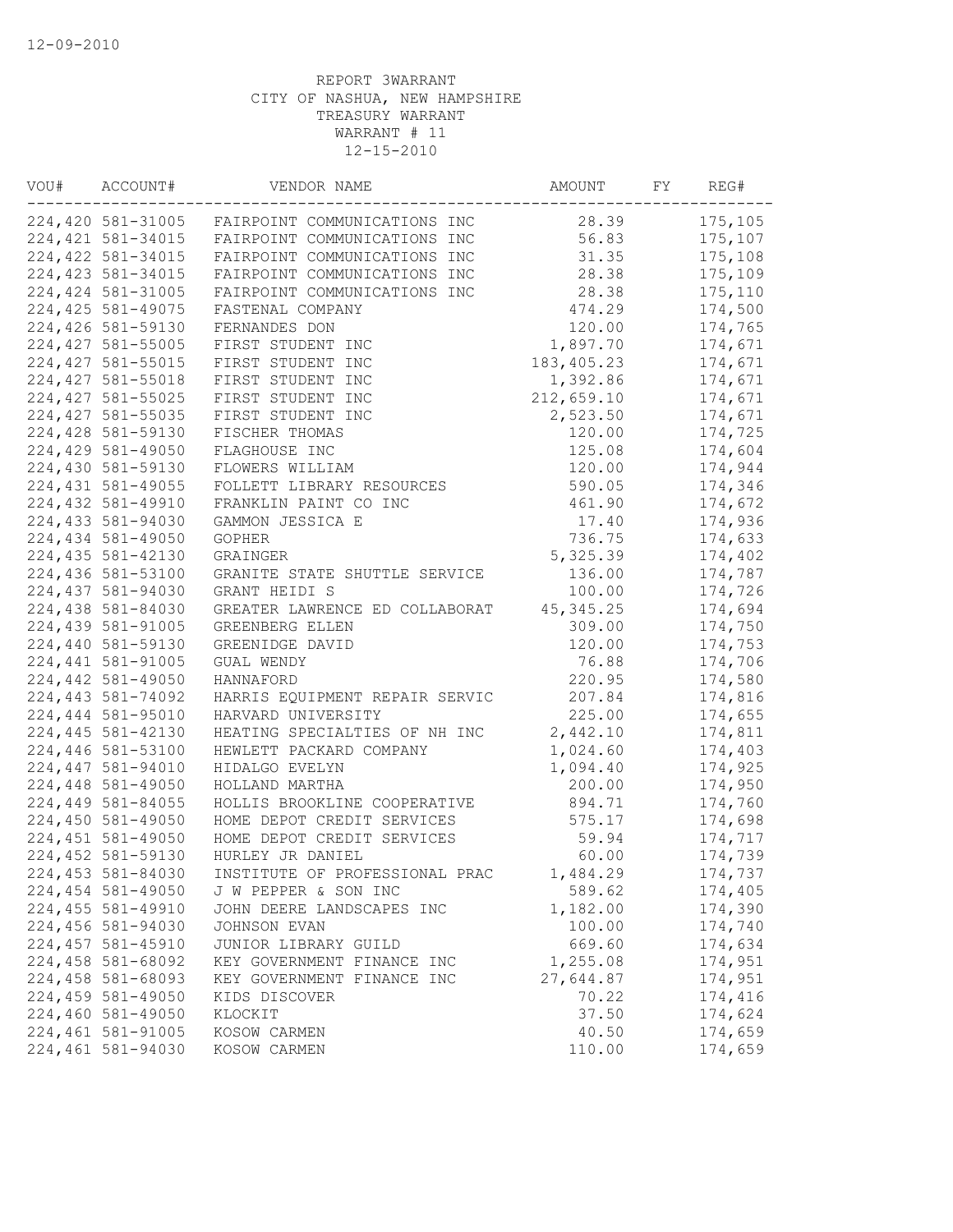| VOU# | ACCOUNT#           | VENDOR NAME                    | AMOUNT    | FY | REG#     |
|------|--------------------|--------------------------------|-----------|----|----------|
|      | 224,462 581-59130  | KUZMICH DAVID                  | 240.00    |    | 174,742  |
|      | 224,463 581-49050  | LAKESHORE LEARNING MATERIALS   | 210.11    |    | 174,409  |
|      | 224,464 581-91040  | LAVOIE DEANNA                  | 8.75      |    | 174,775  |
|      | 224,465 581-53100  | LEACH CHRISTINE                | 100.00    |    | 174,943  |
|      | 224,466 581-49050  | LINDENMEYR MUNROE              | 230.61    |    | 174,839  |
|      | 224,467 581-91005  | LOFTUS JUDITH                  | 36.25     |    | 174,650  |
|      | 224,468 581-42110  | M & M ELECTRICAL SUPPLY CO INC | 1,052.22  |    | 174,807  |
|      | 224,468 581-49050  | M & M ELECTRICAL SUPPLY CO INC | 972.21    |    | 174,807  |
|      | 224,469 581-49050  | MAINE OXY                      | 8.99      |    | 174,519  |
|      | 224,470 581-49050  | MARKET BASKET                  | 776.87    |    | 174,456  |
|      | 224, 471 581-91005 | MARTIN JANICE                  | 399.75    |    | 174,639  |
|      | 224,472 581-75090  | MARVELL PLATE GLASS INC        | 10.00     |    | 174,341  |
|      | 224, 473 581-78007 | MAYNARD & LESIEUR INCORPORATED | 13.90     |    | 174,818  |
|      | 224, 474 581-53103 | MCCARTNEY AMY                  | 7,235.00  |    | 174,752  |
|      | 224, 475 581-49035 | MCGRAW HILL COMPANIES          | 823.69    |    | 174,428  |
|      | 224,476 581-95005  | MENC                           | 117.00    |    | 174,645  |
|      | 224,477 581-95005  | MENC                           | 117.00    |    | 175,102  |
|      | 224,478 581-49075  | MERRIMACK BUILDING SUPPLY INC  | 566.07    |    | 174,630  |
|      | 224,479 581-53100  | METRO GROUP INC (THE)          | 3,249.00  |    | 174,774  |
|      | 224,480 581-59130  | MOYLAN DANIEL                  | 102.00    |    | 174,942  |
|      | 224,481 581-49050  | MSC INDUSTRIAL SUPPLY CO INC   | 535.20    |    | 174,658  |
|      | 224,482 581-53100  | MULTI-STATE BILLING SERVICES L | 34.81     |    | 174,756  |
|      | 224,483 581-49910  | NARDONE SAND & GRAVEL CO INC   | 4,378.61  |    | 174,442  |
|      | 224,484 581-49050  | <b>NASCO</b>                   | 391.28    |    | 174,829  |
|      | 224,485 581-84030  | NASHOBA LEARNING GROUP         | 7,920.54  |    | 174,718  |
|      | 224,486 581-84030  | NASHUA CHILDREN'S HOME         | 23,571.52 |    | 174,656  |
|      | 224,487 581-49910  | NASHUA OUTDOOR POWER EQUIPMENT | 1,893.70  |    | 174,453  |
|      | 224,488 581-49075  | NASHUA WALLPAPER & PAINT CO    | 142.10    |    | 174,455  |
|      | 224,489 581-78007  | NASHUA WHOLESALE TIRE INC      | 552.00    |    | 174,426  |
|      | 224,490 581-95005  | NATIONAL ASSOC OF SECONDARY    | 79.00     |    | 174,682  |
|      | 224,491 581-34015  | NATIONAL GRID                  | 2,838.94  |    | 175, 114 |
|      | 224,492 581-95005  | NATIONAL MIDDLE SCHOOL ASSOC   | 95.00     |    | 174,662  |
|      | 224,493 581-91040  | NEGRON STACEY                  | 199.00    |    | 174,949  |
|      | 224,494 581-72060  | NELSON PIANO SERVICE/FRANK J N | 40.00     |    | 174,432  |
|      | 224,494 581-74092  | NELSON PIANO SERVICE/FRANK J N | 270.00    |    | 174,432  |
|      | 224,495 581-45410  | NIHOA-NH INC                   | 120.00    |    | 174,433  |
|      | 224,496 581-49050  | NORTHCENTER FOODSERVICE        | 410.59    |    | 174,680  |
|      | 224,497 581-49050  | NORTHEAST FOOD SVC EQUIPMENT & | 1,168.10  |    | 174,361  |
|      | 224,498 581-49050  | P J CURRIER LUMBER CO          | 1,445.49  |    | 174,663  |
|      | 224,499 581-31005  | PAETEC COMMUNICATIONS INC      | 35.44     |    | 174,711  |
|      | 224,500 581-91005  | PAPANICOLAOU PAULA             | 59.75     |    | 174,657  |
|      | 224,501 581-94030  | PARADIS KELLEY I               | 87.50     |    | 174,651  |
|      | 224,502 581-59130  | PARKIN MICHAEL                 | 102.00    |    | 174,823  |
|      | 224,503 581-49050  | PAXTON-PATTERSON               | 877.72    |    | 174,465  |
|      | 224,504 581-42120  | PEABODY SUPPLY CO INC          | 1,775.02  |    | 174,922  |
|      | 224,505 581-33005  | PENNICHUCK WATER WORKS INC     | 7,400.74  |    | 175,022  |
|      | 224,506 581-43005  | PETTY CASH                     | 6.97      |    | 175,006  |
|      | 224,506 581-49050  | PETTY CASH                     | 69.94     |    | 175,006  |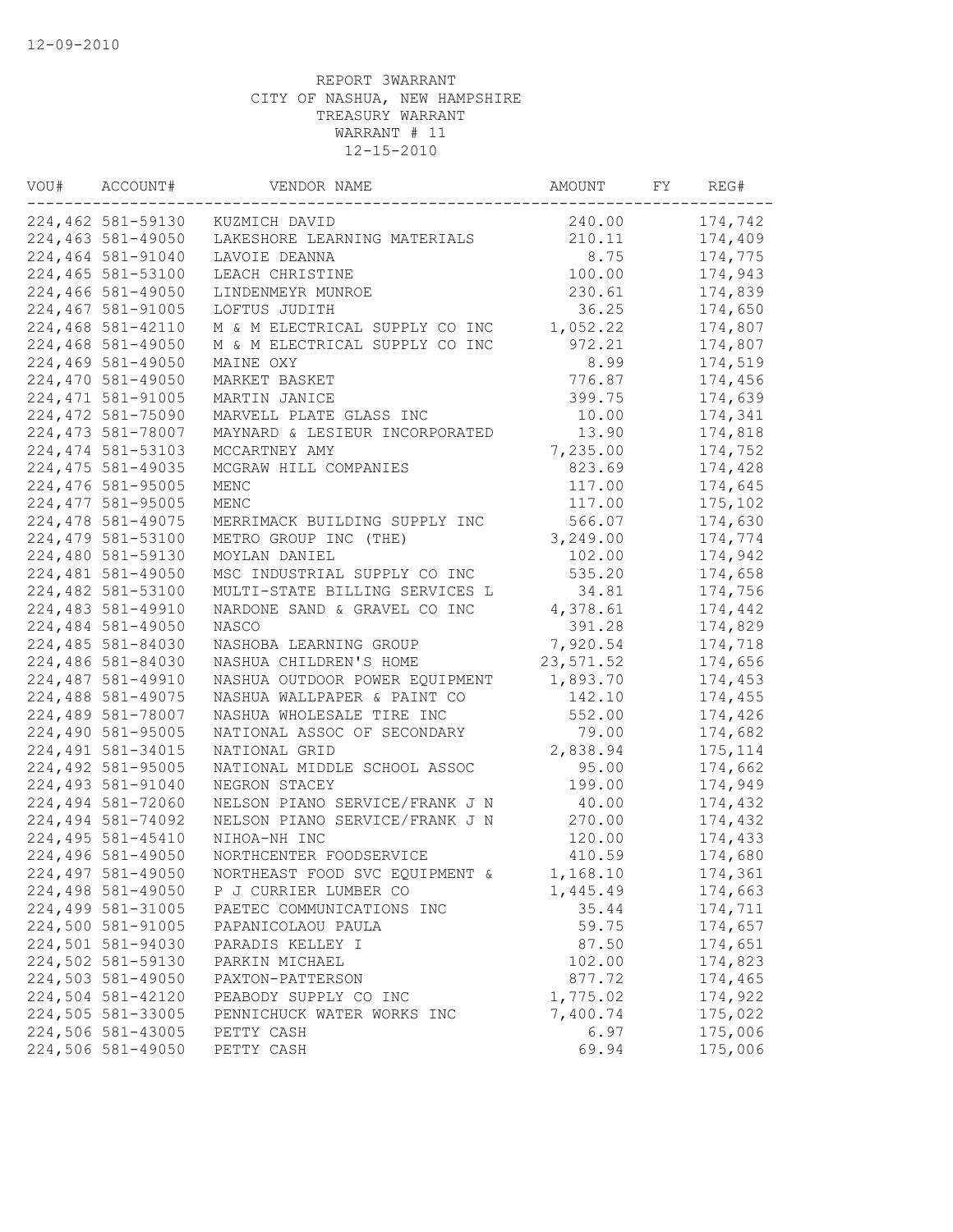| VOU# | ACCOUNT#          | VENDOR NAME                    | AMOUNT    | FY | REG#    |
|------|-------------------|--------------------------------|-----------|----|---------|
|      | 224,507 581-49050 | PETTY CASH                     | 176.50    |    | 175,007 |
|      | 224,508 581-84055 | PINE HAVEN BOYS CENTER         | 3,183.40  |    | 174,628 |
|      | 224,509 581-75023 | PM MACKAY                      | 30.00     |    | 174,857 |
|      | 224,510 581-49050 | PRICE ANNE                     | 54.99     |    | 174,770 |
|      | 224,511 581-64045 | PRO AV SYSTEMS INC             | 599.00    |    | 174,733 |
|      | 224,512 581-55015 | PROVIDER ENTERPRISES INC (THE) | 13,608.00 |    | 174,661 |
|      | 224,512 581-55018 | PROVIDER ENTERPRISES INC (THE) | 14,276.66 |    | 174,661 |
|      | 224,513 581-32005 | PSNH                           | 1,507.38  |    | 175,093 |
|      | 224,514 581-32005 | PUBLIC SERVICE OF NH           | 33,001.99 |    | 175,092 |
|      | 224,515 581-53085 | QUIMBY EYE CARE INC            | 257.50    |    | 174,626 |
|      | 224,516 581-49050 | REALLY GOOD STUFF INC          | 18.94     |    | 174,641 |
|      | 224,517 581-42110 | REDLON & JOHNSON               | 17.66     |    | 174,587 |
|      | 224,518 581-84030 | REGIONAL SERVICES & EDUCATION  | 11,685.00 |    | 174,337 |
|      | 224,519 581-42110 | REXEL CLS                      | 64.94     |    | 174,745 |
|      | 224,520 581-59130 | REYNOLDS TAMARA                | 60.00     |    | 174,941 |
|      | 224,521 581-53100 | RMG ENTERPRISE INC             | 1,091.16  |    | 174,704 |
|      | 224,522 581-49075 | SAM'S CLUB/GEMB                | 205.00    |    | 175,027 |
|      | 224,523 581-49050 | SANE                           | 945.29    |    | 174,670 |
|      | 224,524 581-78007 | SANEL AUTO PARTS CO            | 55.49     |    | 174,451 |
|      | 224,525 581-49050 | SARGENT-WELCH                  | 65.94     |    | 174,381 |
|      | 224,526 581-49050 | SCANTRON CORP                  | 95.91     |    | 174,744 |
|      | 224,527 581-47010 | SCHOOL HEALTH CORP             | 106.13    |    | 174,345 |
|      | 224,528 581-49050 | SCHOOL SPECIALTY INC           | 537.95    |    | 174,652 |
|      | 224,529 581-64040 | SCHOOLDUDE.COM INC             | 7,266.25  |    | 174,923 |
|      | 224,530 581-49050 | SCHWARZ RENEE                  | 54.98     |    | 174,683 |
|      | 224,531 581-94030 | SERESC                         | 175.00    |    | 174,335 |
|      | 224,532 581-49035 | SEUSING JENNIFER               | 327.14    |    | 174,638 |
|      | 224,532 581-91040 | SEUSING JENNIFER               | 300.00    |    | 174,638 |
|      | 224,533 581-49075 | SHIFFLER EQUIPMENT SALES INC   | 110.62    |    | 174,627 |
|      | 224,534 581-49050 | SIMPLEX GRINNELL               | 40.14     |    | 175,041 |
|      | 224,535 581-94030 | SOLUTION TREE INC              | 370.83    |    | 174,806 |
|      | 224,536 581-49050 | SPORT SUPPLY GROUP INC         | 601.44    |    | 174,696 |
|      | 224,537 581-31005 | SPRINT                         | 15.10     |    | 175,106 |
|      | 224,538 581-84030 | ST ANN'S HOME INC              | 4,866.66  |    | 174,392 |
|      | 224,539 581-59130 | STANIELS KEVIN                 | 102.00    |    | 174,747 |
|      | 224,540 581-53100 | STANLEY ELEVATOR COMPANY INC   | 234.00    |    | 174,834 |
|      | 224,541 581-41015 | STAPLES BUSINESS ADVANTAGE     | 748.82    |    | 174,530 |
|      | 224,541 581-49050 | STAPLES BUSINESS ADVANTAGE     | 2,331.24  |    | 174,530 |
|      | 224,542 581-53100 | STATE OF NH CRIMINAL RECORDS   | 874.50    |    | 175,008 |
|      | 224,543 581-75023 | SUNTECH TINTING                | 75.00     |    | 174,450 |
|      | 224,544 581-91005 | SWINDELL LORNE                 | 190.10    |    | 174,676 |
|      | 224,545 581-53100 | TERMINIX PROCESSING CENTER     | 185.00    |    | 174,721 |
|      | 224,546 581-42120 | TOTAL AIR SUPPLY INC           | 580.52    |    | 174,525 |
|      | 224,547 581-78007 | TOWERS MOTOR PARTS CORP        | 69.26     |    | 174,554 |
|      | 224,548 581-95005 | TRI-COUNTY LEAGUE              | 1,390.00  |    | 174,675 |
|      | 224,549 581-59130 | TUSON DORIS                    | 80.00     |    | 174,741 |
|      | 224,550 581-43005 | UNITED PARCEL SERVICE          | 5.57      |    | 174,625 |
|      | 224,551 581-59130 | VALAVANE DANIEL                | 60.00     |    | 174,555 |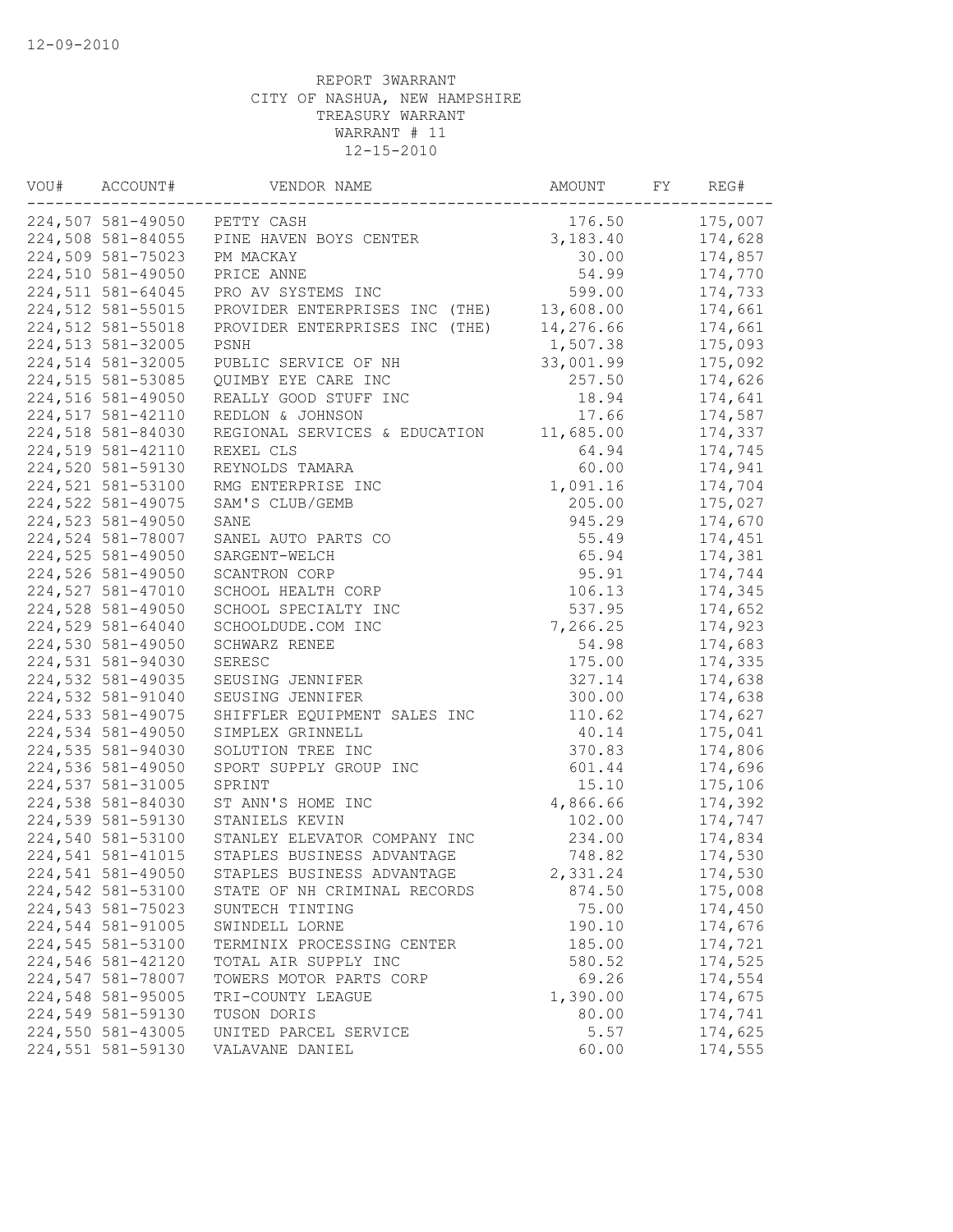| 224,552 581-91005<br>37.96<br>174,808<br>VERLEY ALAN<br>224,553 581-84030<br>VERMONT CTR FOR THE DEAF &<br>15,278.60<br>174,762<br>224,554 581-75180<br>VIKING ROOFING, INC.<br>438.00<br>174,720<br>224,555 581-84030<br>VISION LOSS REHABILITATION LLC<br>174,913<br>604.00<br>224,556 581-49050<br>38.95<br>174,667<br>WALCH LINDY<br>224,557 581-49050<br>332.80<br>174,602<br>WALMART COMMUNITY<br>224,558 581-94030<br>WARD LINDSAY<br>242.00<br>174,764<br>224,559 581-41045<br>174,358<br>WB MASON COMPANY INC<br>3,435.00<br>224,560 581-91005<br>174,926<br>WEBB KATHRYN<br>64.80<br>224,561 581-49050<br>174,632<br>WEST MUSIC<br>7.50<br>224,562 581-78007<br>WILLARDS AUTO RADIATOR SHOP<br>600.00<br>174,835<br>224,563 581-59130<br>102.00<br>WILLIAMS BRIAN<br>174,729<br>224,564 581-49050<br>80.50<br>174,920<br>WIZARDS CASTLE PUBLISHING CO<br>224,565 581-53101<br>174,699<br>YOUTH COUNCIL (THE)<br>4,512.50<br>224,566 581-64040<br>375.00<br>174,673<br>ZACCONE JAY<br>224,567 581-49075<br>174,492<br>ZAX SIGNAGE<br>188.94<br>224,568 581-59130<br>102.00<br>ZUCCARO ROBERT<br>174,728<br>224,569 581-59130<br>120.00<br>174,735<br>ZWICKER DAVE<br>TOTAL 581<br>SCHOOL DEPARTMENT<br>937,822.59 |  |
|----------------------------------------------------------------------------------------------------------------------------------------------------------------------------------------------------------------------------------------------------------------------------------------------------------------------------------------------------------------------------------------------------------------------------------------------------------------------------------------------------------------------------------------------------------------------------------------------------------------------------------------------------------------------------------------------------------------------------------------------------------------------------------------------------------------------------------------------------------------------------------------------------------------------------------------------------------------------------------------------------------------------------------------------------------------------------------------------------------------------------------------------------------------------------------------------------------------------------|--|
|                                                                                                                                                                                                                                                                                                                                                                                                                                                                                                                                                                                                                                                                                                                                                                                                                                                                                                                                                                                                                                                                                                                                                                                                                            |  |
|                                                                                                                                                                                                                                                                                                                                                                                                                                                                                                                                                                                                                                                                                                                                                                                                                                                                                                                                                                                                                                                                                                                                                                                                                            |  |
|                                                                                                                                                                                                                                                                                                                                                                                                                                                                                                                                                                                                                                                                                                                                                                                                                                                                                                                                                                                                                                                                                                                                                                                                                            |  |
|                                                                                                                                                                                                                                                                                                                                                                                                                                                                                                                                                                                                                                                                                                                                                                                                                                                                                                                                                                                                                                                                                                                                                                                                                            |  |
|                                                                                                                                                                                                                                                                                                                                                                                                                                                                                                                                                                                                                                                                                                                                                                                                                                                                                                                                                                                                                                                                                                                                                                                                                            |  |
|                                                                                                                                                                                                                                                                                                                                                                                                                                                                                                                                                                                                                                                                                                                                                                                                                                                                                                                                                                                                                                                                                                                                                                                                                            |  |
|                                                                                                                                                                                                                                                                                                                                                                                                                                                                                                                                                                                                                                                                                                                                                                                                                                                                                                                                                                                                                                                                                                                                                                                                                            |  |
|                                                                                                                                                                                                                                                                                                                                                                                                                                                                                                                                                                                                                                                                                                                                                                                                                                                                                                                                                                                                                                                                                                                                                                                                                            |  |
|                                                                                                                                                                                                                                                                                                                                                                                                                                                                                                                                                                                                                                                                                                                                                                                                                                                                                                                                                                                                                                                                                                                                                                                                                            |  |
|                                                                                                                                                                                                                                                                                                                                                                                                                                                                                                                                                                                                                                                                                                                                                                                                                                                                                                                                                                                                                                                                                                                                                                                                                            |  |
|                                                                                                                                                                                                                                                                                                                                                                                                                                                                                                                                                                                                                                                                                                                                                                                                                                                                                                                                                                                                                                                                                                                                                                                                                            |  |
|                                                                                                                                                                                                                                                                                                                                                                                                                                                                                                                                                                                                                                                                                                                                                                                                                                                                                                                                                                                                                                                                                                                                                                                                                            |  |
|                                                                                                                                                                                                                                                                                                                                                                                                                                                                                                                                                                                                                                                                                                                                                                                                                                                                                                                                                                                                                                                                                                                                                                                                                            |  |
|                                                                                                                                                                                                                                                                                                                                                                                                                                                                                                                                                                                                                                                                                                                                                                                                                                                                                                                                                                                                                                                                                                                                                                                                                            |  |
|                                                                                                                                                                                                                                                                                                                                                                                                                                                                                                                                                                                                                                                                                                                                                                                                                                                                                                                                                                                                                                                                                                                                                                                                                            |  |
|                                                                                                                                                                                                                                                                                                                                                                                                                                                                                                                                                                                                                                                                                                                                                                                                                                                                                                                                                                                                                                                                                                                                                                                                                            |  |
|                                                                                                                                                                                                                                                                                                                                                                                                                                                                                                                                                                                                                                                                                                                                                                                                                                                                                                                                                                                                                                                                                                                                                                                                                            |  |
|                                                                                                                                                                                                                                                                                                                                                                                                                                                                                                                                                                                                                                                                                                                                                                                                                                                                                                                                                                                                                                                                                                                                                                                                                            |  |
|                                                                                                                                                                                                                                                                                                                                                                                                                                                                                                                                                                                                                                                                                                                                                                                                                                                                                                                                                                                                                                                                                                                                                                                                                            |  |
|                                                                                                                                                                                                                                                                                                                                                                                                                                                                                                                                                                                                                                                                                                                                                                                                                                                                                                                                                                                                                                                                                                                                                                                                                            |  |
| 659<br>590-23532<br>10,000.00<br>RESCUE ONE<br>174,907                                                                                                                                                                                                                                                                                                                                                                                                                                                                                                                                                                                                                                                                                                                                                                                                                                                                                                                                                                                                                                                                                                                                                                     |  |
| 660<br>590-23552<br>1,500.00<br>PM MACKAY & SONS INC<br>174,373                                                                                                                                                                                                                                                                                                                                                                                                                                                                                                                                                                                                                                                                                                                                                                                                                                                                                                                                                                                                                                                                                                                                                            |  |
| 112,994.44<br>661<br>590-23553<br>HUDSON PAVING & EXCAVATION INC<br>174,825                                                                                                                                                                                                                                                                                                                                                                                                                                                                                                                                                                                                                                                                                                                                                                                                                                                                                                                                                                                                                                                                                                                                                |  |
| 662<br>1,500.00<br>590-24501<br>JMW OFFICE FURNITURE ASSOC INC<br>174,894                                                                                                                                                                                                                                                                                                                                                                                                                                                                                                                                                                                                                                                                                                                                                                                                                                                                                                                                                                                                                                                                                                                                                  |  |
| 663<br>590-24505<br>EPSTEIN & AUGUST LLP<br>1,320.00<br>174,861                                                                                                                                                                                                                                                                                                                                                                                                                                                                                                                                                                                                                                                                                                                                                                                                                                                                                                                                                                                                                                                                                                                                                            |  |
| TOTAL<br>590<br>127, 314.44<br>PRIOR YEAR OBLIGATIONS                                                                                                                                                                                                                                                                                                                                                                                                                                                                                                                                                                                                                                                                                                                                                                                                                                                                                                                                                                                                                                                                                                                                                                      |  |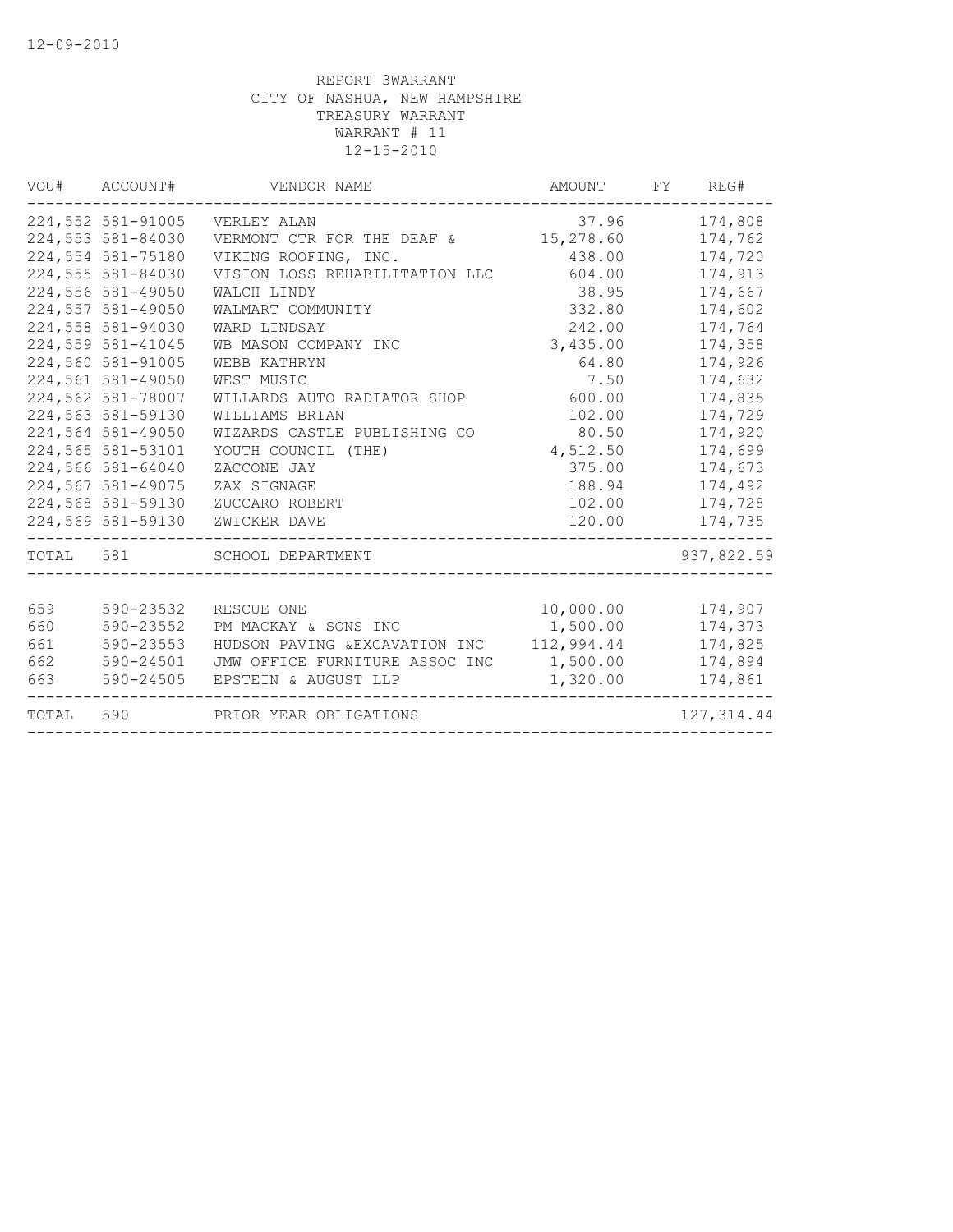| VOU#                     | ACCOUNT#                             | VENDOR NAME                                                          | AMOUNT                                 | FY. | REG#                                    |
|--------------------------|--------------------------------------|----------------------------------------------------------------------|----------------------------------------|-----|-----------------------------------------|
| 664<br>665               | $617 - 01$<br>$617 - 01$             | D L KING & ASSOCIATES INC<br>JAMES J WELCH & CO., INC                | 35,694.85<br>174,801.60                |     | 174,379<br>175,010                      |
| TOTAL                    | 617-01                               | CAP IMP - BUILDING MAINT<br>GENERAL REPAIRS - CITY HALL              |                                        |     | 210, 496.45                             |
| 666                      | 651-38                               | PROJECT RESOURCE GROUP, LLC                                          | 750.00                                 |     | 175,011                                 |
| TOTAL                    | 651-38                               | CAP IMP - PWD & ENGINEERS<br>9 RIVERSIDE ST BULDG UPGRADES           |                                        |     | 750.00                                  |
| 667                      | $653 - 20$                           | MILL CITY CONTRACTING/RETAINAG                                       | 432.67                                 |     | 12,280                                  |
| TOTAL                    | 653-20                               | CAP IMP - STREET DEPT<br>SIDEWALK CONSTR & REPLACEMENT               |                                        |     | 432.67                                  |
| 668<br>669               | $653 - 22$<br>$653 - 22$             | BROX INDUSTRIES INC<br>EAGLE & SON, LLC                              | 1,380.94<br>1,800.00                   |     | 174,369<br>174,882                      |
| TOTAL                    | $653 - 22$                           | CAP IMP - STREET DEPT<br>SIDEWALK PROGRAM FY09                       |                                        |     | 3,180.94                                |
| 670                      | $653 - 23$                           | SUNSHINE PAVING CORPORATION                                          | 184,379.70                             |     | 174,871                                 |
| TOTAL                    | $653 - 23$                           | CAP IMP - STREET DEPT<br>STREET PAVING PROGRAM FY10                  |                                        |     | 184, 379.70                             |
| 671                      | $675 - 10$                           | PROJECT RESOURCE GROUP, LLC                                          | 750.00                                 |     | 175,011                                 |
| TOTAL 675-10             |                                      | CAP IMP - PUBLIC LIBRARIES<br>NEW ROOF/BRICK REPOINTING              |                                        |     | 750.00                                  |
|                          |                                      | 224,570 681-11 M & M ELECTRICAL SUPPLY CO INC                        | 3,460.00                               |     | 174,807                                 |
| TOTAL                    | 681-11                               | CAP IMP - SCHOOL<br>DEFERRED NAINTENANCE/MAJOR                       |                                        |     | 3,460.00                                |
| 672<br>673<br>674<br>675 | 699-07<br>699-07<br>699-07<br>699-07 | CITIZENS BANK<br>PATENAUDE JOHN L<br>PECKAR & ABRAMSON<br>PETTY CASH | 98.26<br>9,296.28<br>3,327.77<br>21.09 |     | 12,281<br>174,868<br>174,876<br>174,316 |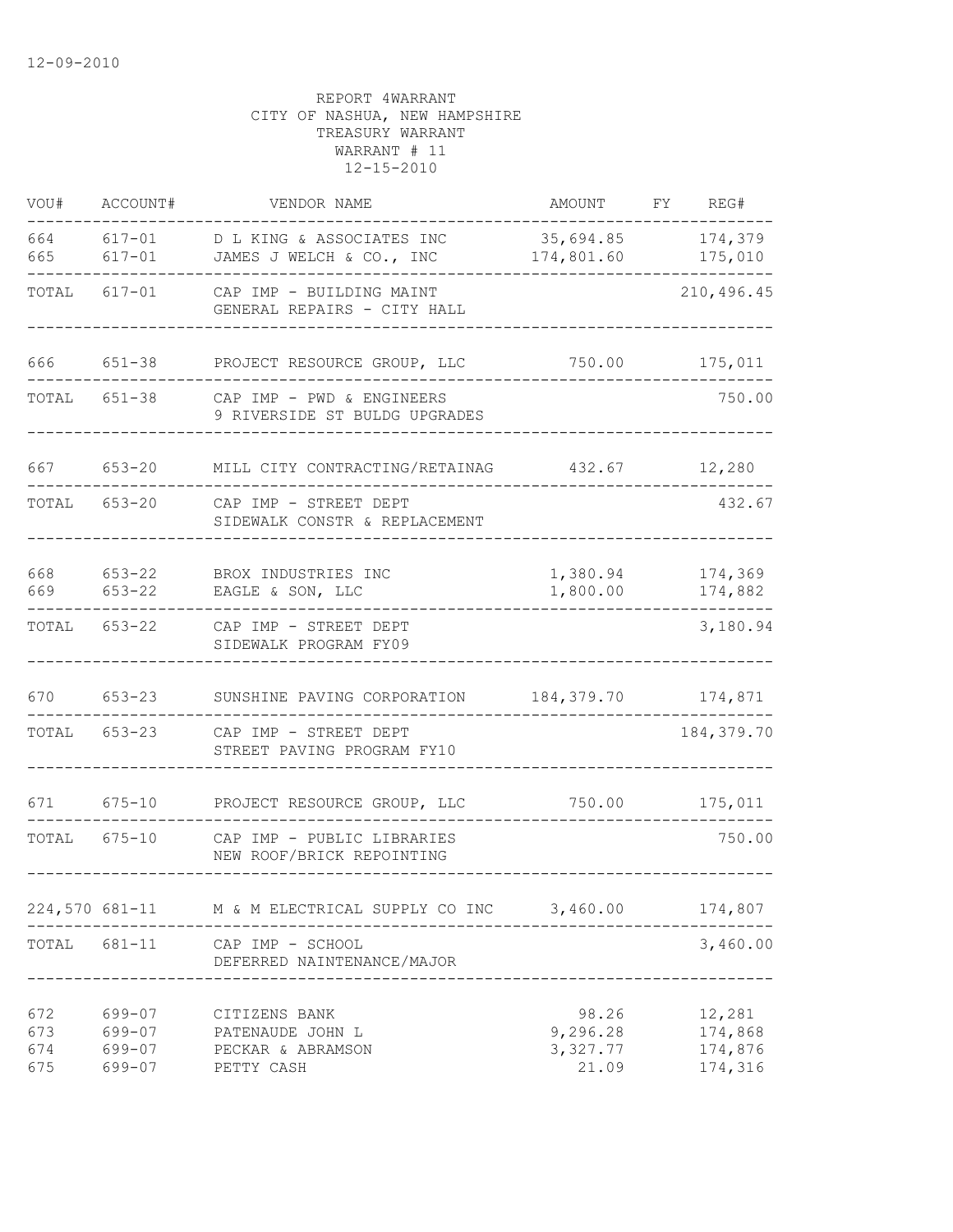| VOU#         | ACCOUNT# | VENDOR NAME              | AMOUNT | <b>EXECUTE</b> | REG#      |
|--------------|----------|--------------------------|--------|----------------|-----------|
| TOTAL 699-07 |          | OTHER EXPENSES           |        |                | 12,743.40 |
|              |          | WATER SUPPLY ACOUISITION |        |                |           |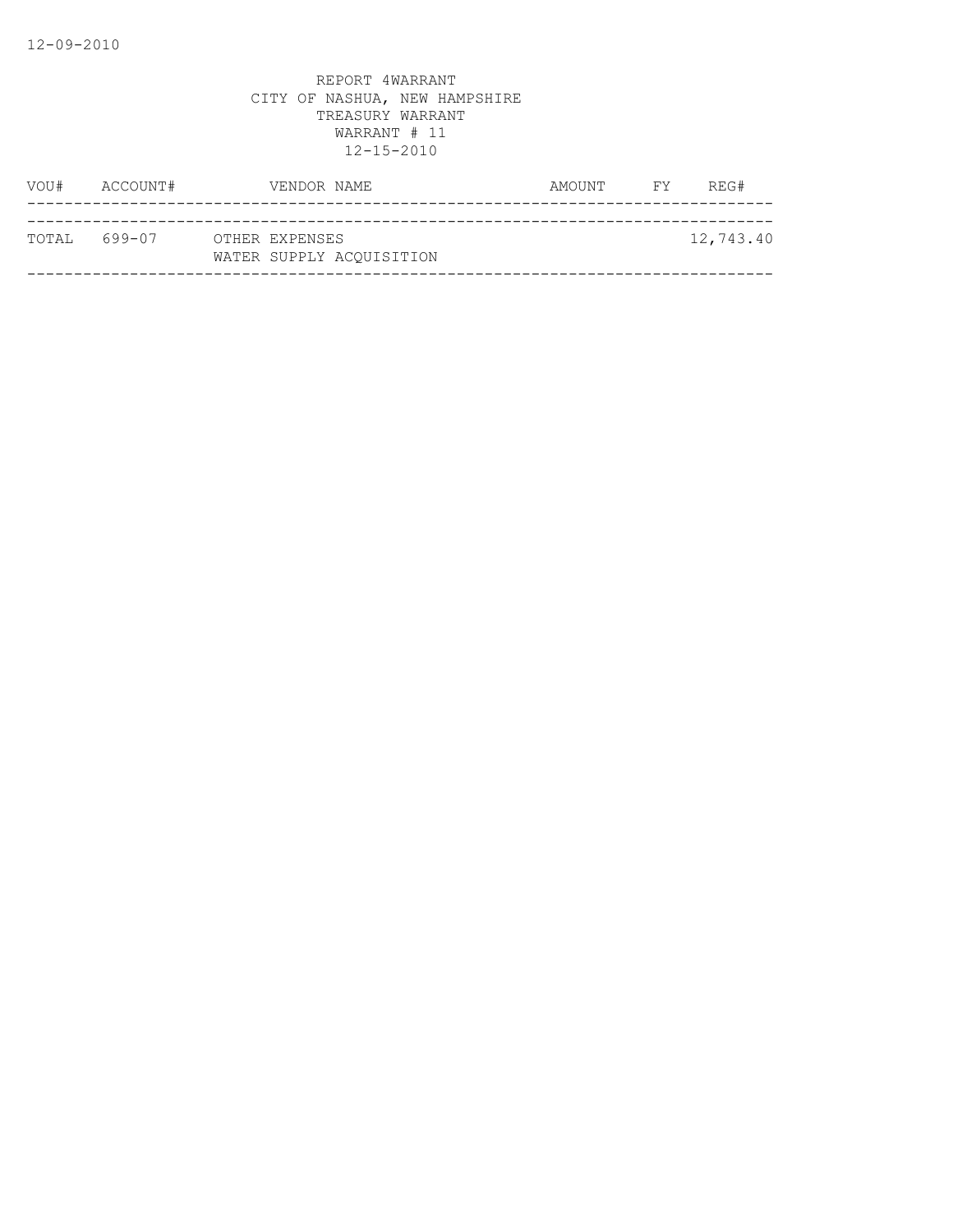| VOU#                                                               | ACCOUNT# PROGRAM                                                                                                               | VENDOR NAME                                                                                                                                                                                                                                                                |                                                                                                    | AMOUNT FY REG#                                                                                           |
|--------------------------------------------------------------------|--------------------------------------------------------------------------------------------------------------------------------|----------------------------------------------------------------------------------------------------------------------------------------------------------------------------------------------------------------------------------------------------------------------------|----------------------------------------------------------------------------------------------------|----------------------------------------------------------------------------------------------------------|
|                                                                    |                                                                                                                                | 676 717-53140 3733 PROJECT RESOURCE GROUP, LLC                                                                                                                                                                                                                             | 750.00 175,011                                                                                     |                                                                                                          |
| TOTAL                                                              |                                                                                                                                | 717 CPF-GENERAL GOV'T BUILDINGS                                                                                                                                                                                                                                            | 750.00                                                                                             |                                                                                                          |
| 676<br>677                                                         |                                                                                                                                | 720-53140 3738 PROJECT RESOURCE GROUP, LLC<br>720-53186 3738 CRAM & FERGUSON ARCHITECTS                                                                                                                                                                                    | 4,000.00<br>8,500.00                                                                               | 175,011<br>174,873                                                                                       |
| TOTAL 720                                                          |                                                                                                                                | CPF - HUNT BUILDING                                                                                                                                                                                                                                                        | 12,500.00                                                                                          |                                                                                                          |
|                                                                    |                                                                                                                                |                                                                                                                                                                                                                                                                            |                                                                                                    |                                                                                                          |
| 678<br>679<br>680<br>681<br>682<br>683<br>684<br>685<br>686<br>686 | 722-31070<br>722-53029<br>722-53029<br>722-53140<br>722-53140<br>722-53140<br>722-64040<br>722-91075<br>722-91075<br>722-96935 | 3735 NEW ENGLAND TRAFFIC CONTROL SV 110.00<br>3735 COURTYARD BY MARRIOTT<br>3735 NETWORK HARDWARE RESALE<br>3735 BERRY DUNN MCNEIL & PARKER<br>3735 CAREER CONNECTIONS<br>3735 WINXNET<br>3735 DATANGO INC<br>3735 BARKER JOHN<br>3735 CITIZENS BANK<br>3735 CITIZENS BANK | 860.00<br>293.00<br>21,568.00<br>1,321.60<br>487.50<br>56,345.00<br>1,630.86<br>1,571.86<br>343.55 | 174,389<br>174,890<br>174,776<br>174,710<br>174,417<br>174,904<br>175,084<br>175,012<br>12,282<br>12,282 |
| TOTAL                                                              | 722                                                                                                                            | CPF-INFORMATION TECHNOLOGY                                                                                                                                                                                                                                                 | 84,531.37                                                                                          |                                                                                                          |
|                                                                    |                                                                                                                                |                                                                                                                                                                                                                                                                            |                                                                                                    |                                                                                                          |
| 687<br>688                                                         |                                                                                                                                | 753-53075 3740 J R VINAGRO CORPORATION<br>753-53075 3740 JANETTE MOONEY LAW OFFICE<br>__________________                                                                                                                                                                   | 8,750.00<br>149.95                                                                                 | 174,910<br>174,891<br>------------                                                                       |
| TOTAL 753                                                          |                                                                                                                                | CPF-STREET DEPT                                                                                                                                                                                                                                                            | 8,899.95                                                                                           |                                                                                                          |
|                                                                    |                                                                                                                                | 224,571 781-53095 3778 NOBLIN & ASSOCIATES LC                                                                                                                                                                                                                              |                                                                                                    | 11,560.50 174,666                                                                                        |
| TOTAL 781                                                          |                                                                                                                                | CPF-SCHOOL DEPARTMENT                                                                                                                                                                                                                                                      | 11,560.50                                                                                          |                                                                                                          |
|                                                                    |                                                                                                                                |                                                                                                                                                                                                                                                                            |                                                                                                    |                                                                                                          |
| 689<br>690<br>690<br>691<br>691<br>692                             | 792-01310<br>$792 - 31$<br>$792 - 32$<br>792-53030<br>792-53075                                                                | 3749 KINSMEN CORPORATION/RETAINAGE<br>3742 PARK CONSTRUCTION CORP<br>3742 PARK CONSTRUCTION CORP<br>792-53030 3797 WRIGHT PIERCE<br>3799 WRIGHT PIERCE<br>3749 HAZEN & SAWYER, PC                                                                                          | 17,710.00<br>38,774.01<br>194.01<br>2,376.06<br>2,002.97<br>10,184.84                              | 12,278<br>12,298<br>12,298<br>174,858<br>174,858<br>174,595                                              |
| 693<br>694<br>695<br>696<br>697                                    | 792-53075<br>792-53181<br>792-53181<br>792-53181<br>792-59231                                                                  | 3752 SEA CONSULTANTS<br>3794 DBU CONSTRUCTION INC<br>3794 DBU CONSTRUCTION/RETAINAGE<br>3794 DBU CONSTRUCTION/RETAINAGE<br>3744 E J PRESCOTT INC                                                                                                                           | 9,176.00<br>19,875.38<br>1,068.57<br>2,208.37<br>2,687.74                                          | 174,499<br>1 174,396<br>12,279<br>12,300<br>174,393                                                      |
| 698                                                                | 792-59231                                                                                                                      | 3744 SUNSHINE PAVING CORPORATION                                                                                                                                                                                                                                           | 24, 114.00                                                                                         | 174,871                                                                                                  |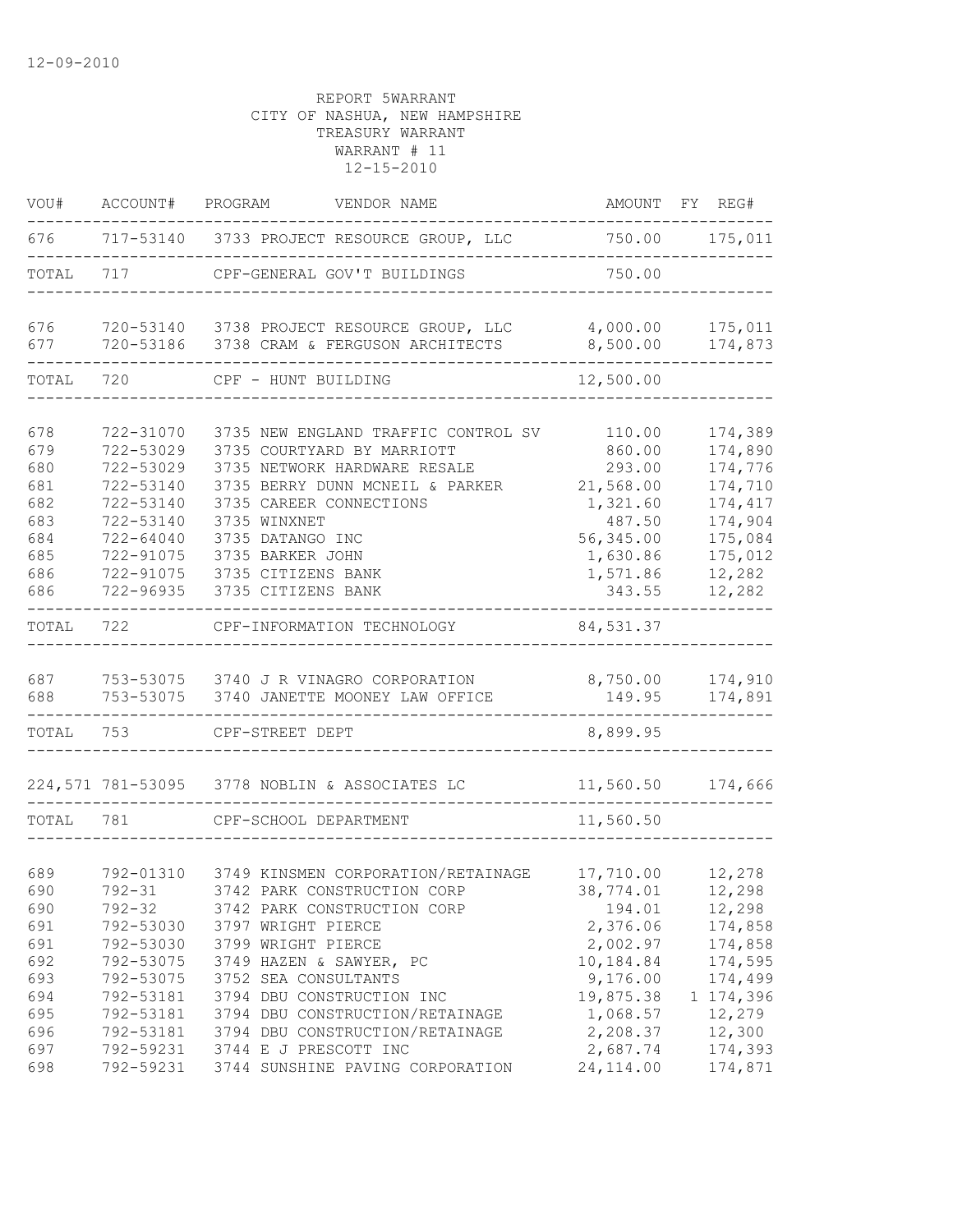| VOU#       | ACCOUNT#               | PROGRAM<br>VENDOR NAME                                          | AMOUNT FY REG#                               |
|------------|------------------------|-----------------------------------------------------------------|----------------------------------------------|
| 698<br>699 | 792-59231<br>792-59232 | 3795 SUNSHINE PAVING CORPORATION<br>3742 PARK CONSTRUCTION CORP | 22,204.00<br>174,871<br>32,018.98<br>174,398 |
| TOTAL      | 792                    | CPF-WASTEWATER USER FUND                                        | 184,594.93                                   |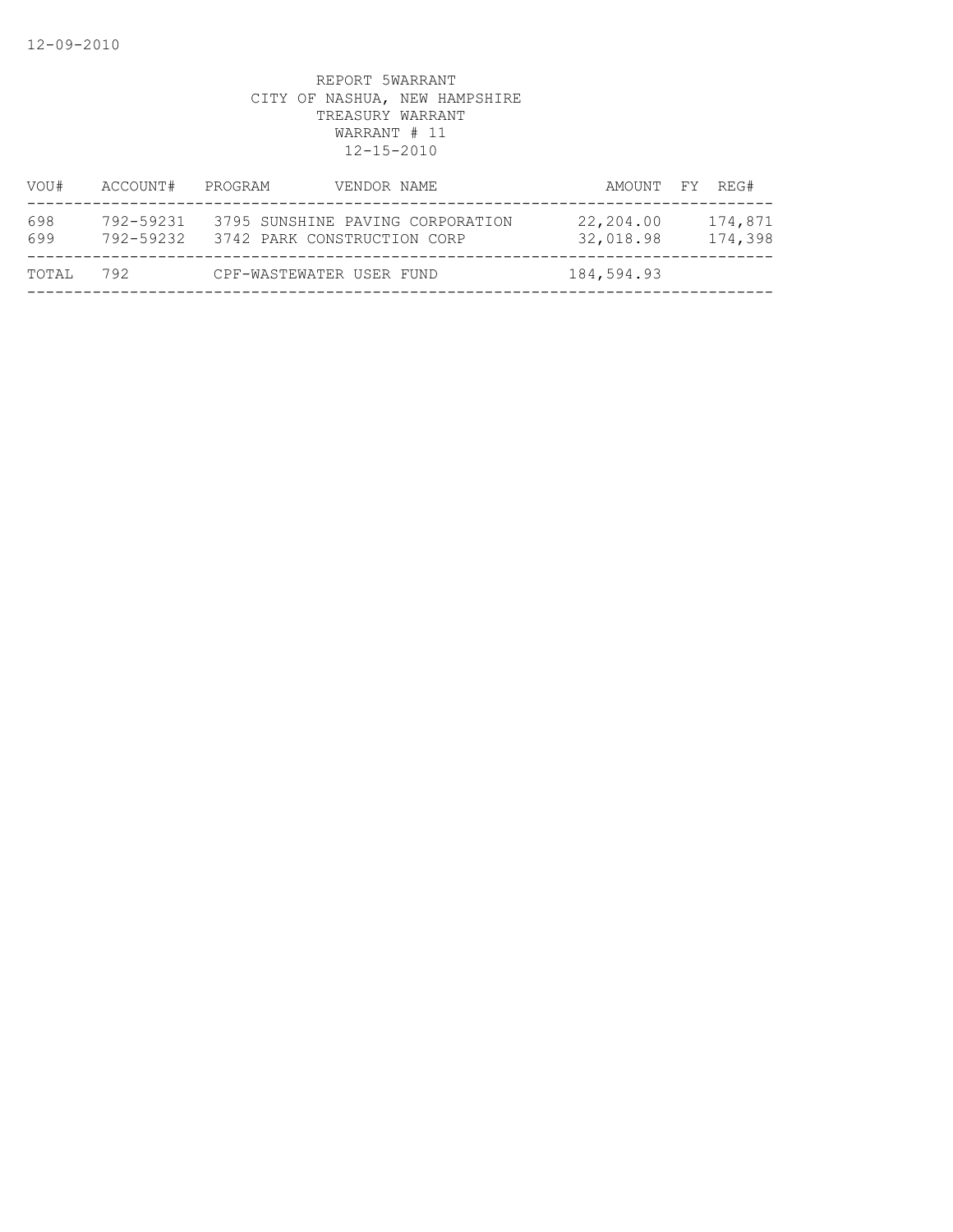| 175,021<br>801-31040<br>7.69<br>PAETEC COMMUNICATIONS INC<br>801-31050<br>106.32<br>174,319<br>NEXTEL COMMUNICATIONS<br>801-31050<br>103.46<br>175,026<br>NEXTEL COMMUNICATIONS<br>801-32005<br>175,088<br>PSNH<br>143.79<br>801-32005<br>817.23<br>175,096<br>PUBLIC SERVICE OF NEW HAMPSHIR<br>801-33005<br>235.33<br>175,037<br>PENNICHUCK WATER<br>801-33005<br>206.66<br>175,088<br>PSNH<br>801-48005<br>802.89<br>175,017<br>SHATTUCK MALONE OIL CO<br>801-48005<br>SHATTUCK MALONE OIL CO<br>1,055.32<br>175,017<br>801-48005<br>SHATTUCK MALONE OIL CO<br>175,017<br>321.17<br>801-49040<br>SHATTUCK MALONE OIL CO<br>114.78<br>175,017<br>801-53030<br>CMA ENGINEERS INC<br>4,180.00<br>174,356<br>801-53030<br>520.00<br>DAVIS ALLEN<br>174,895<br>710<br>801-53030<br>2,129.30<br>SANBORN HEAD & ASSOCIATES INC<br>175,069<br>711<br>801-59100<br>AMHERST APPLIANCE REPAIR/STEVE<br>4,592.00<br>174,478<br>712<br>801-59100<br>UNIVERSAL RECYCLING TECH LLC<br>2,009.02<br>174,847<br>713<br>BILL'S WORLD CLASS CLEANING IN<br>780.00<br>174,800<br>801-59105<br>714<br>801-59245<br>D & R TOWING INC<br>150.00<br>174,810<br>715<br>801-75023<br>15.98<br>174,448<br>BELLETETES INC<br>715<br>801-77020<br>BELLETETES INC<br>23.47<br>174,448<br>716<br>LIBERTY INTN'L TRUCKS OF NH LL<br>967.73<br>801-77020<br>174,814<br>717<br>MAYNARD & LESIEUR INCORPORATED<br>801-78065<br>2,093.54<br>174,818<br>718<br>801-78100<br>DONOVAN EQUIPMENT CO INC<br>89.53<br>174,364<br>719<br>801-78100<br>FREIGHTLINER OF NH INC<br>29.72<br>174,567<br>720<br>801-94005<br>110.00<br>12,281<br>CITIZENS BANK<br>801-98029<br>45.54<br>174,316<br>PETTY CASH<br>___________________________<br>801<br>SOLID WASTE DISPOSAL<br>802-31005<br>60.42<br>175,062<br>BAYRING COMMUNICATIONS<br>723<br>62.72<br>802-31005<br>175,066<br>FAIRPOINT COMMUNICATIONS<br>99.39<br>174,319<br>802-31005<br>NEXTEL COMMUNICATIONS<br>802-31005<br>NEXTEL COMMUNICATIONS<br>278.68<br>175,026<br>802-31005<br>141.37<br>175,026<br>NEXTEL COMMUNICATIONS<br>3.26<br>175,073<br>802-31005<br>USA MOBILITY WIRELESS INC<br>802-31040<br>PAETEC COMMUNICATIONS INC<br>7.08<br>175,021<br>802-32005<br>175,038<br>PENNICHUCK WATER<br>20.14<br>802-32005<br>729<br>1,072.21<br>175,088<br>PSNH<br>730<br>802-32005<br>56,738.38<br>175,096<br>PUBLIC SERVICE OF NEW HAMPSHIR<br>731<br>802-33005<br>988.07<br>175,037<br>PENNICHUCK WATER<br>61.72<br>731<br>802-33005<br>175,038<br>PENNICHUCK WATER<br>732<br>174,316<br>802-41015<br>PETTY CASH<br>33.98<br>733<br>802-41015<br>152.71<br>174,598<br>STAPLES ADVANTAGE<br>734<br>802-43005<br>35.92<br>174,316<br>PETTY CASH<br>735<br>7,231.16<br>174,865<br>802-45101<br>BASF CORPORATION<br>736<br>802-45103<br>3,135.08<br>JCI JONES<br>174,883<br>737<br>802-45106<br>2,354.10<br>174,473<br>KEMIRA WATER SOLUTIONS INC | VOU#  | ACCOUNT# | VENDOR NAME | AMOUNT | FY. | REG#      |
|-----------------------------------------------------------------------------------------------------------------------------------------------------------------------------------------------------------------------------------------------------------------------------------------------------------------------------------------------------------------------------------------------------------------------------------------------------------------------------------------------------------------------------------------------------------------------------------------------------------------------------------------------------------------------------------------------------------------------------------------------------------------------------------------------------------------------------------------------------------------------------------------------------------------------------------------------------------------------------------------------------------------------------------------------------------------------------------------------------------------------------------------------------------------------------------------------------------------------------------------------------------------------------------------------------------------------------------------------------------------------------------------------------------------------------------------------------------------------------------------------------------------------------------------------------------------------------------------------------------------------------------------------------------------------------------------------------------------------------------------------------------------------------------------------------------------------------------------------------------------------------------------------------------------------------------------------------------------------------------------------------------------------------------------------------------------------------------------------------------------------------------------------------------------------------------------------------------------------------------------------------------------------------------------------------------------------------------------------------------------------------------------------------------------------------------------------------------------------------------------------------------------------------------------------------------------------------------------------------------------------------------------------------------------------------------------------------------------------------------------------------------------------------------------------------------------------------------------------------------------|-------|----------|-------------|--------|-----|-----------|
|                                                                                                                                                                                                                                                                                                                                                                                                                                                                                                                                                                                                                                                                                                                                                                                                                                                                                                                                                                                                                                                                                                                                                                                                                                                                                                                                                                                                                                                                                                                                                                                                                                                                                                                                                                                                                                                                                                                                                                                                                                                                                                                                                                                                                                                                                                                                                                                                                                                                                                                                                                                                                                                                                                                                                                                                                                                                 | 700   |          |             |        |     |           |
|                                                                                                                                                                                                                                                                                                                                                                                                                                                                                                                                                                                                                                                                                                                                                                                                                                                                                                                                                                                                                                                                                                                                                                                                                                                                                                                                                                                                                                                                                                                                                                                                                                                                                                                                                                                                                                                                                                                                                                                                                                                                                                                                                                                                                                                                                                                                                                                                                                                                                                                                                                                                                                                                                                                                                                                                                                                                 | 702   |          |             |        |     |           |
|                                                                                                                                                                                                                                                                                                                                                                                                                                                                                                                                                                                                                                                                                                                                                                                                                                                                                                                                                                                                                                                                                                                                                                                                                                                                                                                                                                                                                                                                                                                                                                                                                                                                                                                                                                                                                                                                                                                                                                                                                                                                                                                                                                                                                                                                                                                                                                                                                                                                                                                                                                                                                                                                                                                                                                                                                                                                 | 701   |          |             |        |     |           |
|                                                                                                                                                                                                                                                                                                                                                                                                                                                                                                                                                                                                                                                                                                                                                                                                                                                                                                                                                                                                                                                                                                                                                                                                                                                                                                                                                                                                                                                                                                                                                                                                                                                                                                                                                                                                                                                                                                                                                                                                                                                                                                                                                                                                                                                                                                                                                                                                                                                                                                                                                                                                                                                                                                                                                                                                                                                                 | 703   |          |             |        |     |           |
|                                                                                                                                                                                                                                                                                                                                                                                                                                                                                                                                                                                                                                                                                                                                                                                                                                                                                                                                                                                                                                                                                                                                                                                                                                                                                                                                                                                                                                                                                                                                                                                                                                                                                                                                                                                                                                                                                                                                                                                                                                                                                                                                                                                                                                                                                                                                                                                                                                                                                                                                                                                                                                                                                                                                                                                                                                                                 | 704   |          |             |        |     |           |
|                                                                                                                                                                                                                                                                                                                                                                                                                                                                                                                                                                                                                                                                                                                                                                                                                                                                                                                                                                                                                                                                                                                                                                                                                                                                                                                                                                                                                                                                                                                                                                                                                                                                                                                                                                                                                                                                                                                                                                                                                                                                                                                                                                                                                                                                                                                                                                                                                                                                                                                                                                                                                                                                                                                                                                                                                                                                 | 705   |          |             |        |     |           |
|                                                                                                                                                                                                                                                                                                                                                                                                                                                                                                                                                                                                                                                                                                                                                                                                                                                                                                                                                                                                                                                                                                                                                                                                                                                                                                                                                                                                                                                                                                                                                                                                                                                                                                                                                                                                                                                                                                                                                                                                                                                                                                                                                                                                                                                                                                                                                                                                                                                                                                                                                                                                                                                                                                                                                                                                                                                                 | 706   |          |             |        |     |           |
|                                                                                                                                                                                                                                                                                                                                                                                                                                                                                                                                                                                                                                                                                                                                                                                                                                                                                                                                                                                                                                                                                                                                                                                                                                                                                                                                                                                                                                                                                                                                                                                                                                                                                                                                                                                                                                                                                                                                                                                                                                                                                                                                                                                                                                                                                                                                                                                                                                                                                                                                                                                                                                                                                                                                                                                                                                                                 | 707   |          |             |        |     |           |
|                                                                                                                                                                                                                                                                                                                                                                                                                                                                                                                                                                                                                                                                                                                                                                                                                                                                                                                                                                                                                                                                                                                                                                                                                                                                                                                                                                                                                                                                                                                                                                                                                                                                                                                                                                                                                                                                                                                                                                                                                                                                                                                                                                                                                                                                                                                                                                                                                                                                                                                                                                                                                                                                                                                                                                                                                                                                 | 707   |          |             |        |     |           |
|                                                                                                                                                                                                                                                                                                                                                                                                                                                                                                                                                                                                                                                                                                                                                                                                                                                                                                                                                                                                                                                                                                                                                                                                                                                                                                                                                                                                                                                                                                                                                                                                                                                                                                                                                                                                                                                                                                                                                                                                                                                                                                                                                                                                                                                                                                                                                                                                                                                                                                                                                                                                                                                                                                                                                                                                                                                                 | 707   |          |             |        |     |           |
|                                                                                                                                                                                                                                                                                                                                                                                                                                                                                                                                                                                                                                                                                                                                                                                                                                                                                                                                                                                                                                                                                                                                                                                                                                                                                                                                                                                                                                                                                                                                                                                                                                                                                                                                                                                                                                                                                                                                                                                                                                                                                                                                                                                                                                                                                                                                                                                                                                                                                                                                                                                                                                                                                                                                                                                                                                                                 | 707   |          |             |        |     |           |
|                                                                                                                                                                                                                                                                                                                                                                                                                                                                                                                                                                                                                                                                                                                                                                                                                                                                                                                                                                                                                                                                                                                                                                                                                                                                                                                                                                                                                                                                                                                                                                                                                                                                                                                                                                                                                                                                                                                                                                                                                                                                                                                                                                                                                                                                                                                                                                                                                                                                                                                                                                                                                                                                                                                                                                                                                                                                 | 708   |          |             |        |     |           |
|                                                                                                                                                                                                                                                                                                                                                                                                                                                                                                                                                                                                                                                                                                                                                                                                                                                                                                                                                                                                                                                                                                                                                                                                                                                                                                                                                                                                                                                                                                                                                                                                                                                                                                                                                                                                                                                                                                                                                                                                                                                                                                                                                                                                                                                                                                                                                                                                                                                                                                                                                                                                                                                                                                                                                                                                                                                                 | 709   |          |             |        |     |           |
|                                                                                                                                                                                                                                                                                                                                                                                                                                                                                                                                                                                                                                                                                                                                                                                                                                                                                                                                                                                                                                                                                                                                                                                                                                                                                                                                                                                                                                                                                                                                                                                                                                                                                                                                                                                                                                                                                                                                                                                                                                                                                                                                                                                                                                                                                                                                                                                                                                                                                                                                                                                                                                                                                                                                                                                                                                                                 |       |          |             |        |     |           |
|                                                                                                                                                                                                                                                                                                                                                                                                                                                                                                                                                                                                                                                                                                                                                                                                                                                                                                                                                                                                                                                                                                                                                                                                                                                                                                                                                                                                                                                                                                                                                                                                                                                                                                                                                                                                                                                                                                                                                                                                                                                                                                                                                                                                                                                                                                                                                                                                                                                                                                                                                                                                                                                                                                                                                                                                                                                                 |       |          |             |        |     |           |
|                                                                                                                                                                                                                                                                                                                                                                                                                                                                                                                                                                                                                                                                                                                                                                                                                                                                                                                                                                                                                                                                                                                                                                                                                                                                                                                                                                                                                                                                                                                                                                                                                                                                                                                                                                                                                                                                                                                                                                                                                                                                                                                                                                                                                                                                                                                                                                                                                                                                                                                                                                                                                                                                                                                                                                                                                                                                 |       |          |             |        |     |           |
|                                                                                                                                                                                                                                                                                                                                                                                                                                                                                                                                                                                                                                                                                                                                                                                                                                                                                                                                                                                                                                                                                                                                                                                                                                                                                                                                                                                                                                                                                                                                                                                                                                                                                                                                                                                                                                                                                                                                                                                                                                                                                                                                                                                                                                                                                                                                                                                                                                                                                                                                                                                                                                                                                                                                                                                                                                                                 |       |          |             |        |     |           |
|                                                                                                                                                                                                                                                                                                                                                                                                                                                                                                                                                                                                                                                                                                                                                                                                                                                                                                                                                                                                                                                                                                                                                                                                                                                                                                                                                                                                                                                                                                                                                                                                                                                                                                                                                                                                                                                                                                                                                                                                                                                                                                                                                                                                                                                                                                                                                                                                                                                                                                                                                                                                                                                                                                                                                                                                                                                                 |       |          |             |        |     |           |
|                                                                                                                                                                                                                                                                                                                                                                                                                                                                                                                                                                                                                                                                                                                                                                                                                                                                                                                                                                                                                                                                                                                                                                                                                                                                                                                                                                                                                                                                                                                                                                                                                                                                                                                                                                                                                                                                                                                                                                                                                                                                                                                                                                                                                                                                                                                                                                                                                                                                                                                                                                                                                                                                                                                                                                                                                                                                 |       |          |             |        |     |           |
|                                                                                                                                                                                                                                                                                                                                                                                                                                                                                                                                                                                                                                                                                                                                                                                                                                                                                                                                                                                                                                                                                                                                                                                                                                                                                                                                                                                                                                                                                                                                                                                                                                                                                                                                                                                                                                                                                                                                                                                                                                                                                                                                                                                                                                                                                                                                                                                                                                                                                                                                                                                                                                                                                                                                                                                                                                                                 |       |          |             |        |     |           |
|                                                                                                                                                                                                                                                                                                                                                                                                                                                                                                                                                                                                                                                                                                                                                                                                                                                                                                                                                                                                                                                                                                                                                                                                                                                                                                                                                                                                                                                                                                                                                                                                                                                                                                                                                                                                                                                                                                                                                                                                                                                                                                                                                                                                                                                                                                                                                                                                                                                                                                                                                                                                                                                                                                                                                                                                                                                                 |       |          |             |        |     |           |
|                                                                                                                                                                                                                                                                                                                                                                                                                                                                                                                                                                                                                                                                                                                                                                                                                                                                                                                                                                                                                                                                                                                                                                                                                                                                                                                                                                                                                                                                                                                                                                                                                                                                                                                                                                                                                                                                                                                                                                                                                                                                                                                                                                                                                                                                                                                                                                                                                                                                                                                                                                                                                                                                                                                                                                                                                                                                 |       |          |             |        |     |           |
|                                                                                                                                                                                                                                                                                                                                                                                                                                                                                                                                                                                                                                                                                                                                                                                                                                                                                                                                                                                                                                                                                                                                                                                                                                                                                                                                                                                                                                                                                                                                                                                                                                                                                                                                                                                                                                                                                                                                                                                                                                                                                                                                                                                                                                                                                                                                                                                                                                                                                                                                                                                                                                                                                                                                                                                                                                                                 |       |          |             |        |     |           |
|                                                                                                                                                                                                                                                                                                                                                                                                                                                                                                                                                                                                                                                                                                                                                                                                                                                                                                                                                                                                                                                                                                                                                                                                                                                                                                                                                                                                                                                                                                                                                                                                                                                                                                                                                                                                                                                                                                                                                                                                                                                                                                                                                                                                                                                                                                                                                                                                                                                                                                                                                                                                                                                                                                                                                                                                                                                                 |       |          |             |        |     |           |
|                                                                                                                                                                                                                                                                                                                                                                                                                                                                                                                                                                                                                                                                                                                                                                                                                                                                                                                                                                                                                                                                                                                                                                                                                                                                                                                                                                                                                                                                                                                                                                                                                                                                                                                                                                                                                                                                                                                                                                                                                                                                                                                                                                                                                                                                                                                                                                                                                                                                                                                                                                                                                                                                                                                                                                                                                                                                 |       |          |             |        |     |           |
|                                                                                                                                                                                                                                                                                                                                                                                                                                                                                                                                                                                                                                                                                                                                                                                                                                                                                                                                                                                                                                                                                                                                                                                                                                                                                                                                                                                                                                                                                                                                                                                                                                                                                                                                                                                                                                                                                                                                                                                                                                                                                                                                                                                                                                                                                                                                                                                                                                                                                                                                                                                                                                                                                                                                                                                                                                                                 | 721   |          |             |        |     |           |
|                                                                                                                                                                                                                                                                                                                                                                                                                                                                                                                                                                                                                                                                                                                                                                                                                                                                                                                                                                                                                                                                                                                                                                                                                                                                                                                                                                                                                                                                                                                                                                                                                                                                                                                                                                                                                                                                                                                                                                                                                                                                                                                                                                                                                                                                                                                                                                                                                                                                                                                                                                                                                                                                                                                                                                                                                                                                 | TOTAL |          |             |        |     | 21,650.47 |
|                                                                                                                                                                                                                                                                                                                                                                                                                                                                                                                                                                                                                                                                                                                                                                                                                                                                                                                                                                                                                                                                                                                                                                                                                                                                                                                                                                                                                                                                                                                                                                                                                                                                                                                                                                                                                                                                                                                                                                                                                                                                                                                                                                                                                                                                                                                                                                                                                                                                                                                                                                                                                                                                                                                                                                                                                                                                 |       |          |             |        |     |           |
|                                                                                                                                                                                                                                                                                                                                                                                                                                                                                                                                                                                                                                                                                                                                                                                                                                                                                                                                                                                                                                                                                                                                                                                                                                                                                                                                                                                                                                                                                                                                                                                                                                                                                                                                                                                                                                                                                                                                                                                                                                                                                                                                                                                                                                                                                                                                                                                                                                                                                                                                                                                                                                                                                                                                                                                                                                                                 | 722   |          |             |        |     |           |
|                                                                                                                                                                                                                                                                                                                                                                                                                                                                                                                                                                                                                                                                                                                                                                                                                                                                                                                                                                                                                                                                                                                                                                                                                                                                                                                                                                                                                                                                                                                                                                                                                                                                                                                                                                                                                                                                                                                                                                                                                                                                                                                                                                                                                                                                                                                                                                                                                                                                                                                                                                                                                                                                                                                                                                                                                                                                 |       |          |             |        |     |           |
|                                                                                                                                                                                                                                                                                                                                                                                                                                                                                                                                                                                                                                                                                                                                                                                                                                                                                                                                                                                                                                                                                                                                                                                                                                                                                                                                                                                                                                                                                                                                                                                                                                                                                                                                                                                                                                                                                                                                                                                                                                                                                                                                                                                                                                                                                                                                                                                                                                                                                                                                                                                                                                                                                                                                                                                                                                                                 | 725   |          |             |        |     |           |
|                                                                                                                                                                                                                                                                                                                                                                                                                                                                                                                                                                                                                                                                                                                                                                                                                                                                                                                                                                                                                                                                                                                                                                                                                                                                                                                                                                                                                                                                                                                                                                                                                                                                                                                                                                                                                                                                                                                                                                                                                                                                                                                                                                                                                                                                                                                                                                                                                                                                                                                                                                                                                                                                                                                                                                                                                                                                 | 724   |          |             |        |     |           |
|                                                                                                                                                                                                                                                                                                                                                                                                                                                                                                                                                                                                                                                                                                                                                                                                                                                                                                                                                                                                                                                                                                                                                                                                                                                                                                                                                                                                                                                                                                                                                                                                                                                                                                                                                                                                                                                                                                                                                                                                                                                                                                                                                                                                                                                                                                                                                                                                                                                                                                                                                                                                                                                                                                                                                                                                                                                                 | 724   |          |             |        |     |           |
|                                                                                                                                                                                                                                                                                                                                                                                                                                                                                                                                                                                                                                                                                                                                                                                                                                                                                                                                                                                                                                                                                                                                                                                                                                                                                                                                                                                                                                                                                                                                                                                                                                                                                                                                                                                                                                                                                                                                                                                                                                                                                                                                                                                                                                                                                                                                                                                                                                                                                                                                                                                                                                                                                                                                                                                                                                                                 | 726   |          |             |        |     |           |
|                                                                                                                                                                                                                                                                                                                                                                                                                                                                                                                                                                                                                                                                                                                                                                                                                                                                                                                                                                                                                                                                                                                                                                                                                                                                                                                                                                                                                                                                                                                                                                                                                                                                                                                                                                                                                                                                                                                                                                                                                                                                                                                                                                                                                                                                                                                                                                                                                                                                                                                                                                                                                                                                                                                                                                                                                                                                 | 727   |          |             |        |     |           |
|                                                                                                                                                                                                                                                                                                                                                                                                                                                                                                                                                                                                                                                                                                                                                                                                                                                                                                                                                                                                                                                                                                                                                                                                                                                                                                                                                                                                                                                                                                                                                                                                                                                                                                                                                                                                                                                                                                                                                                                                                                                                                                                                                                                                                                                                                                                                                                                                                                                                                                                                                                                                                                                                                                                                                                                                                                                                 | 728   |          |             |        |     |           |
|                                                                                                                                                                                                                                                                                                                                                                                                                                                                                                                                                                                                                                                                                                                                                                                                                                                                                                                                                                                                                                                                                                                                                                                                                                                                                                                                                                                                                                                                                                                                                                                                                                                                                                                                                                                                                                                                                                                                                                                                                                                                                                                                                                                                                                                                                                                                                                                                                                                                                                                                                                                                                                                                                                                                                                                                                                                                 |       |          |             |        |     |           |
|                                                                                                                                                                                                                                                                                                                                                                                                                                                                                                                                                                                                                                                                                                                                                                                                                                                                                                                                                                                                                                                                                                                                                                                                                                                                                                                                                                                                                                                                                                                                                                                                                                                                                                                                                                                                                                                                                                                                                                                                                                                                                                                                                                                                                                                                                                                                                                                                                                                                                                                                                                                                                                                                                                                                                                                                                                                                 |       |          |             |        |     |           |
|                                                                                                                                                                                                                                                                                                                                                                                                                                                                                                                                                                                                                                                                                                                                                                                                                                                                                                                                                                                                                                                                                                                                                                                                                                                                                                                                                                                                                                                                                                                                                                                                                                                                                                                                                                                                                                                                                                                                                                                                                                                                                                                                                                                                                                                                                                                                                                                                                                                                                                                                                                                                                                                                                                                                                                                                                                                                 |       |          |             |        |     |           |
|                                                                                                                                                                                                                                                                                                                                                                                                                                                                                                                                                                                                                                                                                                                                                                                                                                                                                                                                                                                                                                                                                                                                                                                                                                                                                                                                                                                                                                                                                                                                                                                                                                                                                                                                                                                                                                                                                                                                                                                                                                                                                                                                                                                                                                                                                                                                                                                                                                                                                                                                                                                                                                                                                                                                                                                                                                                                 |       |          |             |        |     |           |
|                                                                                                                                                                                                                                                                                                                                                                                                                                                                                                                                                                                                                                                                                                                                                                                                                                                                                                                                                                                                                                                                                                                                                                                                                                                                                                                                                                                                                                                                                                                                                                                                                                                                                                                                                                                                                                                                                                                                                                                                                                                                                                                                                                                                                                                                                                                                                                                                                                                                                                                                                                                                                                                                                                                                                                                                                                                                 |       |          |             |        |     |           |
|                                                                                                                                                                                                                                                                                                                                                                                                                                                                                                                                                                                                                                                                                                                                                                                                                                                                                                                                                                                                                                                                                                                                                                                                                                                                                                                                                                                                                                                                                                                                                                                                                                                                                                                                                                                                                                                                                                                                                                                                                                                                                                                                                                                                                                                                                                                                                                                                                                                                                                                                                                                                                                                                                                                                                                                                                                                                 |       |          |             |        |     |           |
|                                                                                                                                                                                                                                                                                                                                                                                                                                                                                                                                                                                                                                                                                                                                                                                                                                                                                                                                                                                                                                                                                                                                                                                                                                                                                                                                                                                                                                                                                                                                                                                                                                                                                                                                                                                                                                                                                                                                                                                                                                                                                                                                                                                                                                                                                                                                                                                                                                                                                                                                                                                                                                                                                                                                                                                                                                                                 |       |          |             |        |     |           |
|                                                                                                                                                                                                                                                                                                                                                                                                                                                                                                                                                                                                                                                                                                                                                                                                                                                                                                                                                                                                                                                                                                                                                                                                                                                                                                                                                                                                                                                                                                                                                                                                                                                                                                                                                                                                                                                                                                                                                                                                                                                                                                                                                                                                                                                                                                                                                                                                                                                                                                                                                                                                                                                                                                                                                                                                                                                                 |       |          |             |        |     |           |
|                                                                                                                                                                                                                                                                                                                                                                                                                                                                                                                                                                                                                                                                                                                                                                                                                                                                                                                                                                                                                                                                                                                                                                                                                                                                                                                                                                                                                                                                                                                                                                                                                                                                                                                                                                                                                                                                                                                                                                                                                                                                                                                                                                                                                                                                                                                                                                                                                                                                                                                                                                                                                                                                                                                                                                                                                                                                 |       |          |             |        |     |           |
|                                                                                                                                                                                                                                                                                                                                                                                                                                                                                                                                                                                                                                                                                                                                                                                                                                                                                                                                                                                                                                                                                                                                                                                                                                                                                                                                                                                                                                                                                                                                                                                                                                                                                                                                                                                                                                                                                                                                                                                                                                                                                                                                                                                                                                                                                                                                                                                                                                                                                                                                                                                                                                                                                                                                                                                                                                                                 |       |          |             |        |     |           |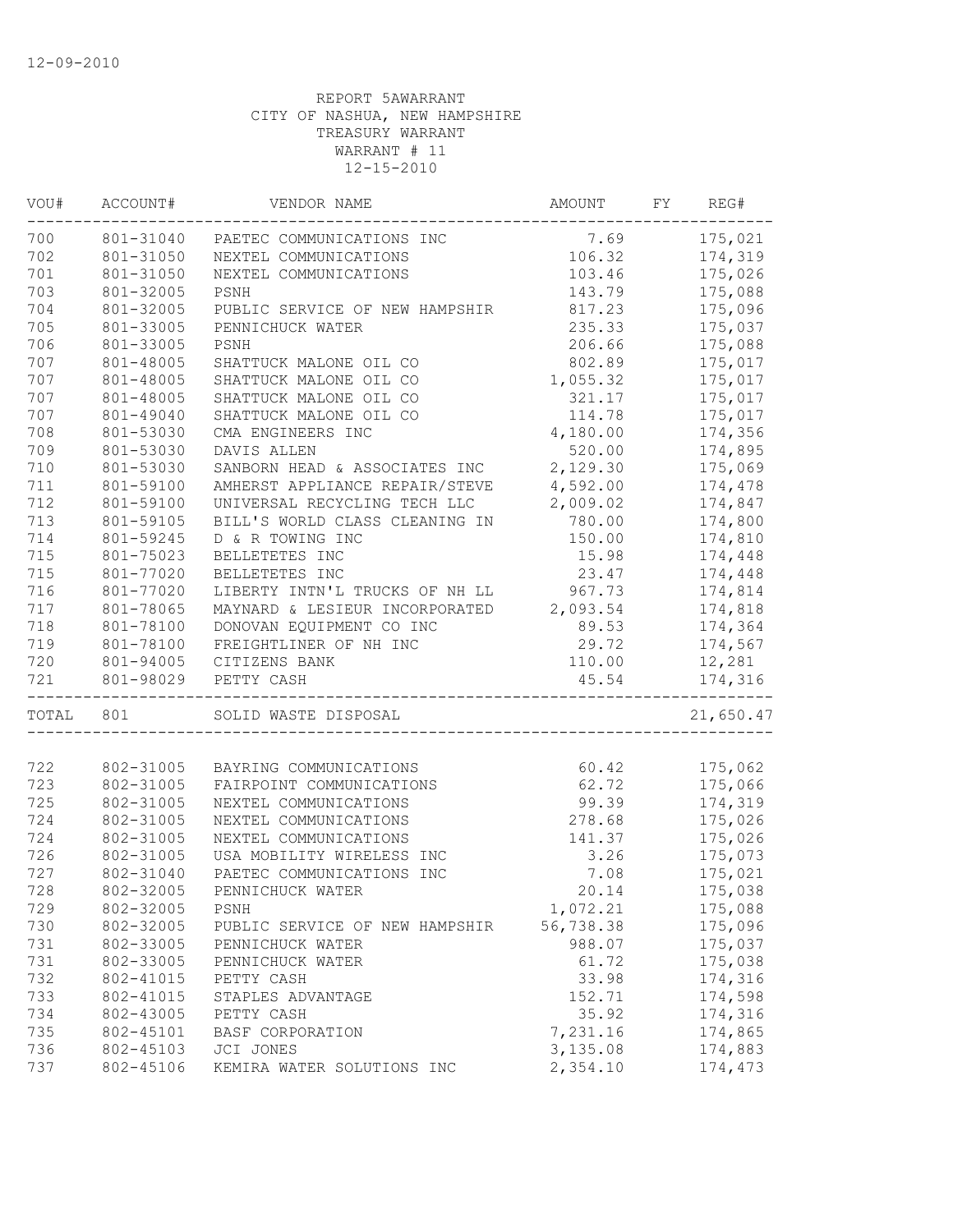| VOU# | ACCOUNT#    | VENDOR NAME                     | AMOUNT    | FY | REG#    |
|------|-------------|---------------------------------|-----------|----|---------|
| 738  |             | 802-46045 ALEC'S SHOE STORE     | 214.90    |    | 175,064 |
| 739  | 802-46045   | GRAINGER                        | 392.40    |    | 174,402 |
| 740  | 802-46045   | LESIEUR NANCY                   | 82.00     |    | 174,596 |
| 741  | 802-46045   | UNIFIRST CORPORATION            | 55.00     |    | 174,568 |
| 741  | 802-46045   | UNIFIRST CORPORATION            | 633.35    |    | 174,568 |
| 742  | $802 - 467$ | HILLSBOROUGH COUNTY TREASURER   | 1,674.66  |    | 174,824 |
| 743  | 802-48015   | DENNIS K BURKE INC              | 931.82    |    | 175,099 |
| 743  | 802-48015   | DENNIS K BURKE INC              | 931.82    |    | 175,099 |
| 744  | 802-49070   | IDEXX DISTRIBUTION INC          | 830.72    |    | 174,487 |
| 745  | 802-49070   | VWR INTERNATIONAL INC           | 947.14    |    | 174,599 |
| 746  | 802-49075   | BAHR SALES INC                  | 699.87    |    | 174,862 |
| 747  | 802-49075   | STAPLES ADVANTAGE               | 115.98    |    | 174,598 |
| 748  | 802-53030   | CHEMSERVE ENVIRONMENTAL ANALYS  | 380.90    |    | 174,528 |
| 749  | 802-53030   | EASTERN ANALYTICAL INC          | 312.00    |    | 174,449 |
| 750  | 802-59100   | ANSWERING SERVICES OF NH LLC    | 77.00     |    | 174,491 |
| 751  | 802-59225   | RESOURCE MANAGEMENT INC         | 37,691.44 |    | 174,855 |
| 752  | 802-59230   | BROX INDUSTRIES INC             | 128.00    |    | 174,369 |
| 753  | 802-59230   | CORRIVEAU ROUTHIER INC          | 102.00    |    | 174,809 |
| 754  | 802-59238   | COMPUTER MANAGEMENT SYSTEMS     | 524.67    |    | 174,521 |
| 755  | 802-59320   | SANEL AUTO PARTS CO             | 292.78    |    | 174,451 |
| 756  | 802-64192   | FASTENAL COMPANY                | 26.66     |    | 174,500 |
| 757  | 802-64192   | GRAINGER                        | 22.86     |    | 174,402 |
| 758  | 802-64192   | HOME DEPOT CREDIT SERVICES      | 88.14     |    | 175,033 |
| 759  | 802-64192   | M & M ELECTRICAL SUPPLY CO INC  | 378.38    |    | 174,807 |
| 760  | 802-64192   | MAYNARD & LESIEUR INCORPORATED  | 16.50     |    | 174,818 |
| 761  | 802-64192   | PINE MOTOR PARTS                | 35.79     |    | 174,819 |
| 762  | 802-77050   | CHICK BEAULIEU, INC             | 9,900.00  |    | 174,593 |
| 763  | 802-77050   | GRAINGER                        | 231.22    |    | 174,402 |
| 764  | 802-77050   | PINE MOTOR PARTS                | 127.66    |    |         |
| 765  | 802-77067   | M & M ELECTRICAL SUPPLY CO INC  | 64.38     |    | 174,819 |
|      |             |                                 |           |    | 174,807 |
| 766  | 802-77067   | MCMASTER-CARR SUPPLY CO         | 207.49    |    | 174,443 |
| 767  | 802-77067   | SULLIVAN ASSOCIATES             | 708.67    |    | 174,357 |
| 768  | 802-77069   | F W WEBB COMPANY                | 84.09     |    | 174,391 |
| 768  | 802-77069   | F W WEBB COMPANY                | 20.56     |    | 174,391 |
| 769  | 802-77069   | G H PHILBRICK SONS INC          | 1,996.00  |    | 174,466 |
| 770  | 802-77069   | GRAINGER                        | 444.39    |    | 174,402 |
| 771  | 802-77069   | HOME DEPOT CREDIT SERVICES      | 187.67    |    | 175,033 |
| 772  | 802-77069   | PEABODY SUPPLY COMPANY          | 8.64      |    | 174,878 |
| 773  | 802-77069   | PETTY CASH                      | 23.10     |    | 174,316 |
| 774  | 802-77069   | VIKING CONTROLS INC             | 832.78    |    | 174,427 |
| 775  | 802-77070   | WINDWARD PETROLEUM              | 2,439.89  |    | 174,384 |
| 776  | 802-77071   | FASTENAL COMPANY                | 224.44    |    | 174,500 |
| 777  | 802-77072   | HIGHLAND POWER                  | 4,628.40  |    | 174,586 |
| 778  | 802-94005   | LECLERC MARIO C                 | 16.98     |    | 175,013 |
| 779  | 802-94005   | NEWEA                           | 810.00    |    | 175,095 |
| 780  | 802-94005   | SAM'S CLUB DIRECT               | 239.54    |    | 175,046 |
| 781  | 802-94005   | WEF: NUTRIENT RECOVERY & MANAGE | 615.00    |    | 175,078 |
| 782  | 802-96004   | HACH COMPANY                    | 4,309.95  |    | 174,557 |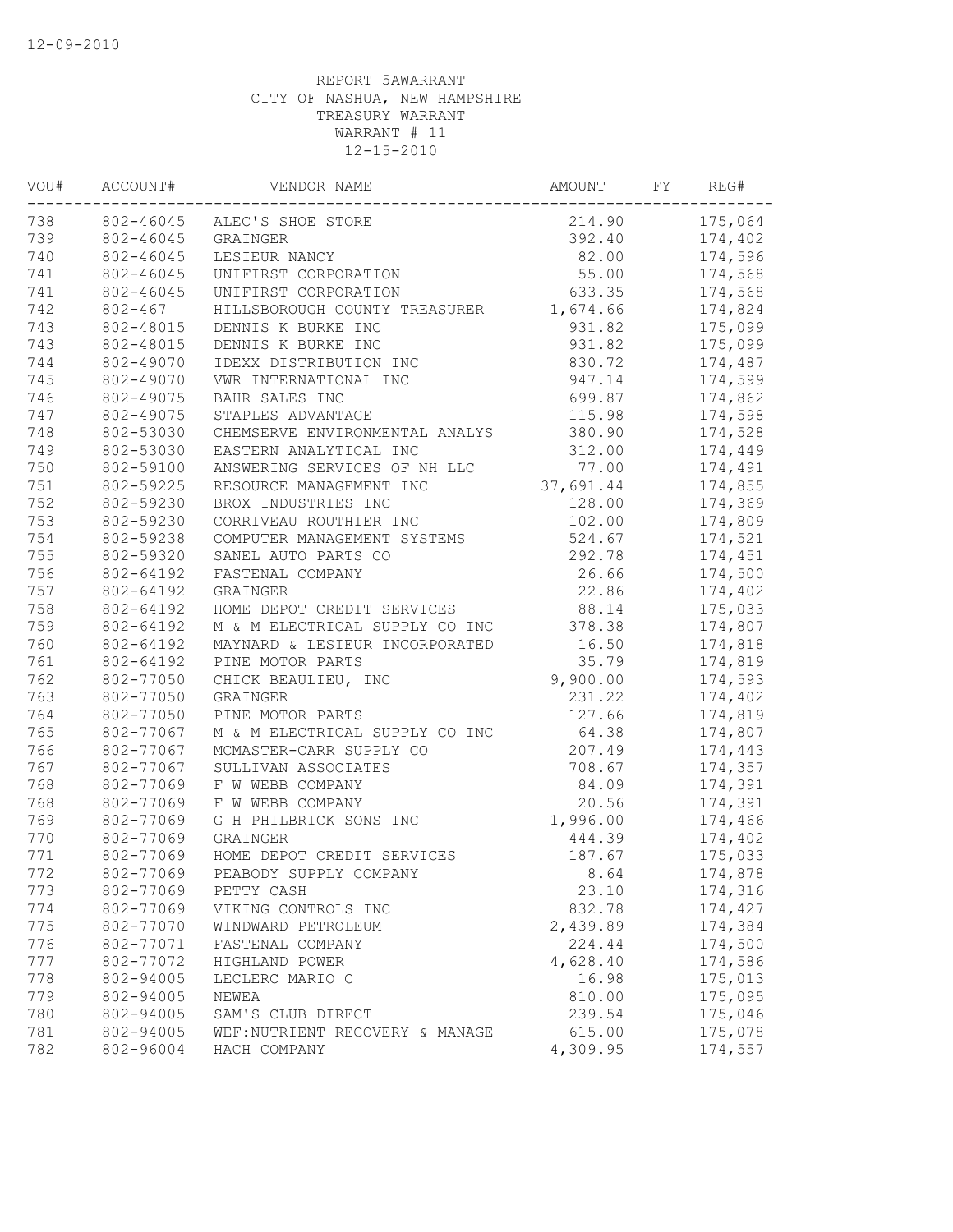| VOU#       | ACCOUNT#               | VENDOR NAME                                 | AMOUNT             | FY. | REG#               |
|------------|------------------------|---------------------------------------------|--------------------|-----|--------------------|
| 783<br>784 | 802-96004<br>802-96004 | HORIZON SOLUTIONS CORP<br>STAPLES ADVANTAGE | 9,602.42<br>149.99 |     | 174,329<br>174,598 |
| TOTAL      | 802                    | SEWERAGE DISPOSAL SYSTEM                    |                    |     | 157,936.43         |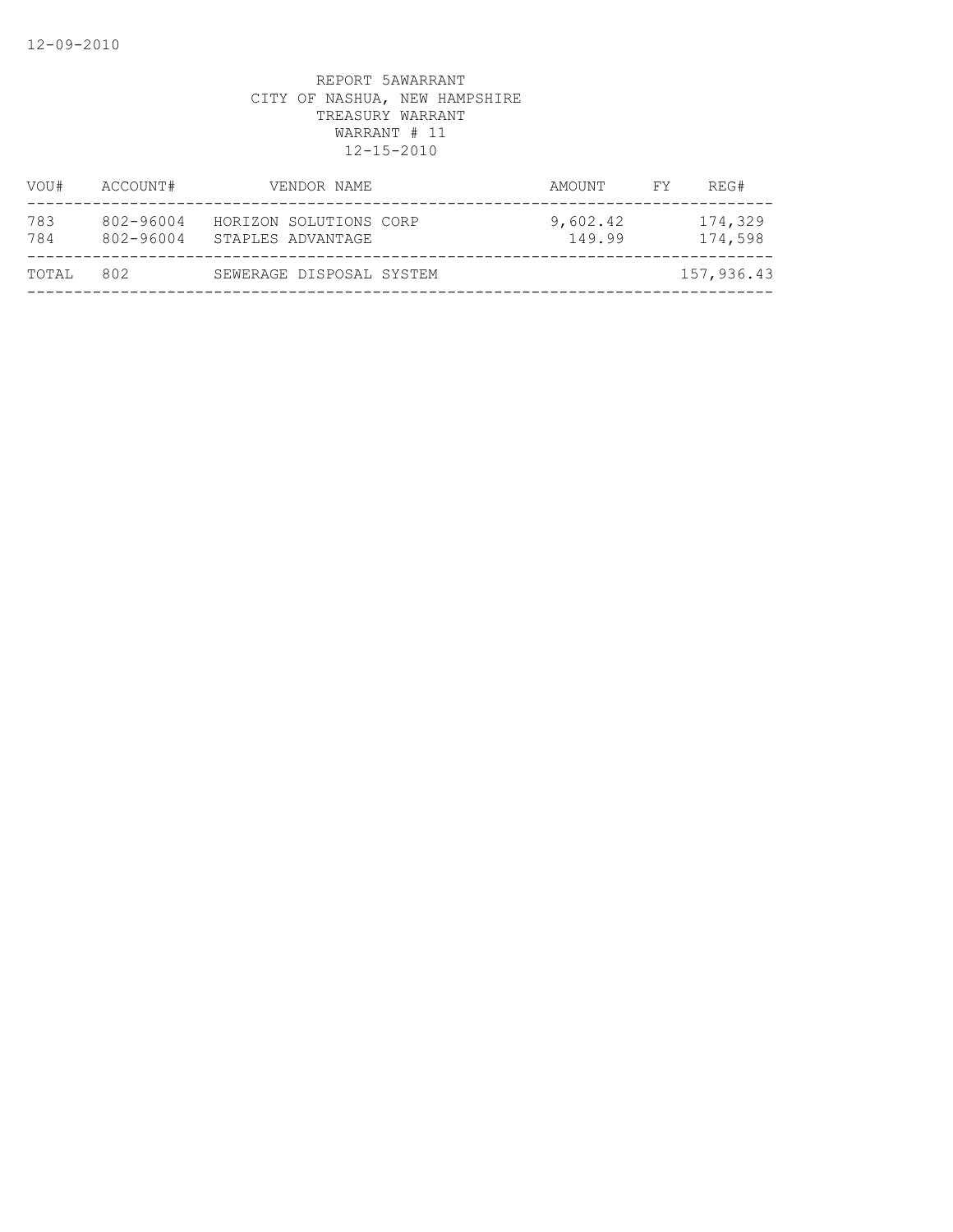| VOU#                                                        | ACCOUNT#                                                                                                          | VENDOR NAME                                                                                                                                                                                            | AMOUNT                                                                               | FY | REG#                                                                                            |
|-------------------------------------------------------------|-------------------------------------------------------------------------------------------------------------------|--------------------------------------------------------------------------------------------------------------------------------------------------------------------------------------------------------|--------------------------------------------------------------------------------------|----|-------------------------------------------------------------------------------------------------|
| 785<br>786                                                  | 952-75021                                                                                                         | 952-05058 UNITED SITE SERVICES NORTHEAST<br>AFFILIATED HVAC SERVICES LLC                                                                                                                               | 54.97<br>613.00                                                                      |    | 175,067<br>174,431                                                                              |
| TOTAL                                                       | 952                                                                                                               | PARK & RECREATION TRUST FUND                                                                                                                                                                           |                                                                                      |    | 667.97                                                                                          |
| 787<br>788                                                  | 961-05069<br>961-05069                                                                                            | DEPENDABLE LOCK SERVICE INC<br>450.00<br>20.00<br>PETTY CASH                                                                                                                                           |                                                                                      |    | 174,569<br>174,316                                                                              |
| TOTAL                                                       | 961                                                                                                               | EDGEWOOD CEMETERY TRUST FUND                                                                                                                                                                           |                                                                                      |    | 470.00                                                                                          |
| 789                                                         | 963-48015                                                                                                         | 571.42<br>DENNIS K BURKE INC                                                                                                                                                                           |                                                                                      |    | 175,099                                                                                         |
| TOTAL 963                                                   |                                                                                                                   | WOODLAWN CEMETERY TRUST FUND                                                                                                                                                                           |                                                                                      |    | 571.42                                                                                          |
| 790                                                         |                                                                                                                   | 974-20 HARBOR HOMES INC & DAVID GREEN 4,376.13                                                                                                                                                         |                                                                                      |    | 175,014                                                                                         |
| TOTAL                                                       | 974                                                                                                               | URBAN PROGRAM TRUST FUND                                                                                                                                                                               |                                                                                      |    | 4,376.13                                                                                        |
| 791<br>792<br>793<br>794<br>794<br>795<br>796<br>797<br>798 | 975-01660<br>975-31040<br>975-33005<br>975-45085<br>975-45085<br>975-45085<br>975-45085<br>975-45903<br>975-95005 | EATON & BERUBE INS AGENCY<br>BAYRING COMMUNICATIONS<br>PENNICHUCK WATER<br>MICROMARKETING LLC<br>MICROMARKETING LLC<br>RANDOM HOUSE INC<br>RECORDED BOOKS LLC<br>PROQUEST LLC<br>CURRIER MUSEUM OF ART | 2,939.62<br>25.00<br>20.14<br>176.67<br>93.45<br>76.46<br>61.65<br>2,500.00<br>65.00 |    | 175,015<br>175,062<br>175,038<br>174,446<br>174,446<br>174,603<br>174,571<br>174,332<br>175,075 |
| TOTAL                                                       | 975                                                                                                               | LIBRARY TRUST FUND                                                                                                                                                                                     |                                                                                      |    | 5,957.99                                                                                        |
| 224,57<br>224,57                                            | 981-49050<br>224,57 981-49075<br>981-64192                                                                        | ALMEIDA SUSAN<br>MERRIMACK TEN PIN CENTER<br>BEST BUY BUSINESS ADVANTAGE AC                                                                                                                            | 156.41<br>500.00<br>626.37                                                           |    | 174,689<br>175,016<br>174,939                                                                   |
| TOTAL                                                       | 981                                                                                                               | SCHOOL TRUST FUND                                                                                                                                                                                      |                                                                                      |    | 1,282.78                                                                                        |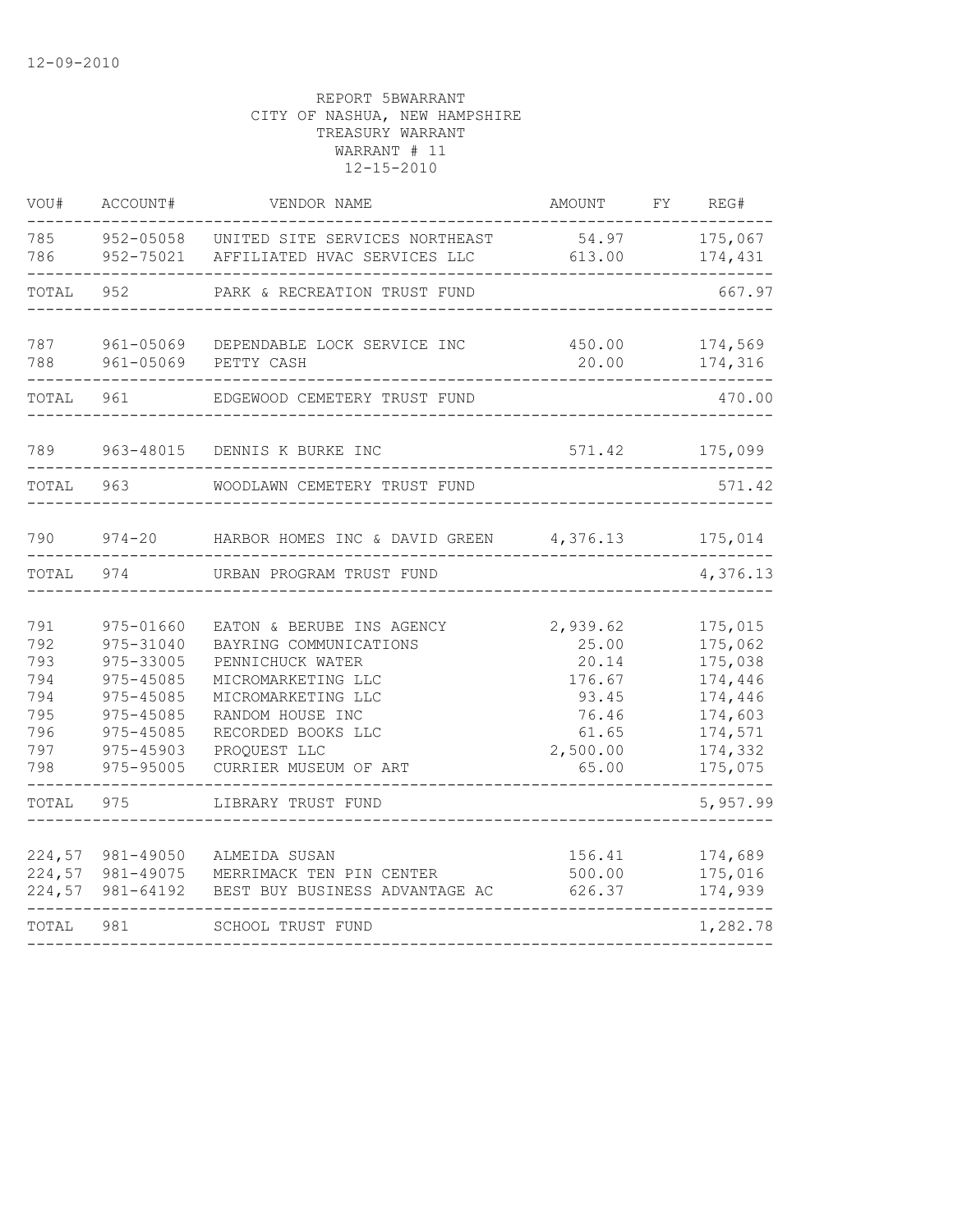|           | ACCOUNT# PAYROLL WEEK ENDING |  | AMOUNT |
|-----------|------------------------------|--|--------|
|           |                              |  |        |
| TOTAL 951 |                              |  |        |
|           |                              |  |        |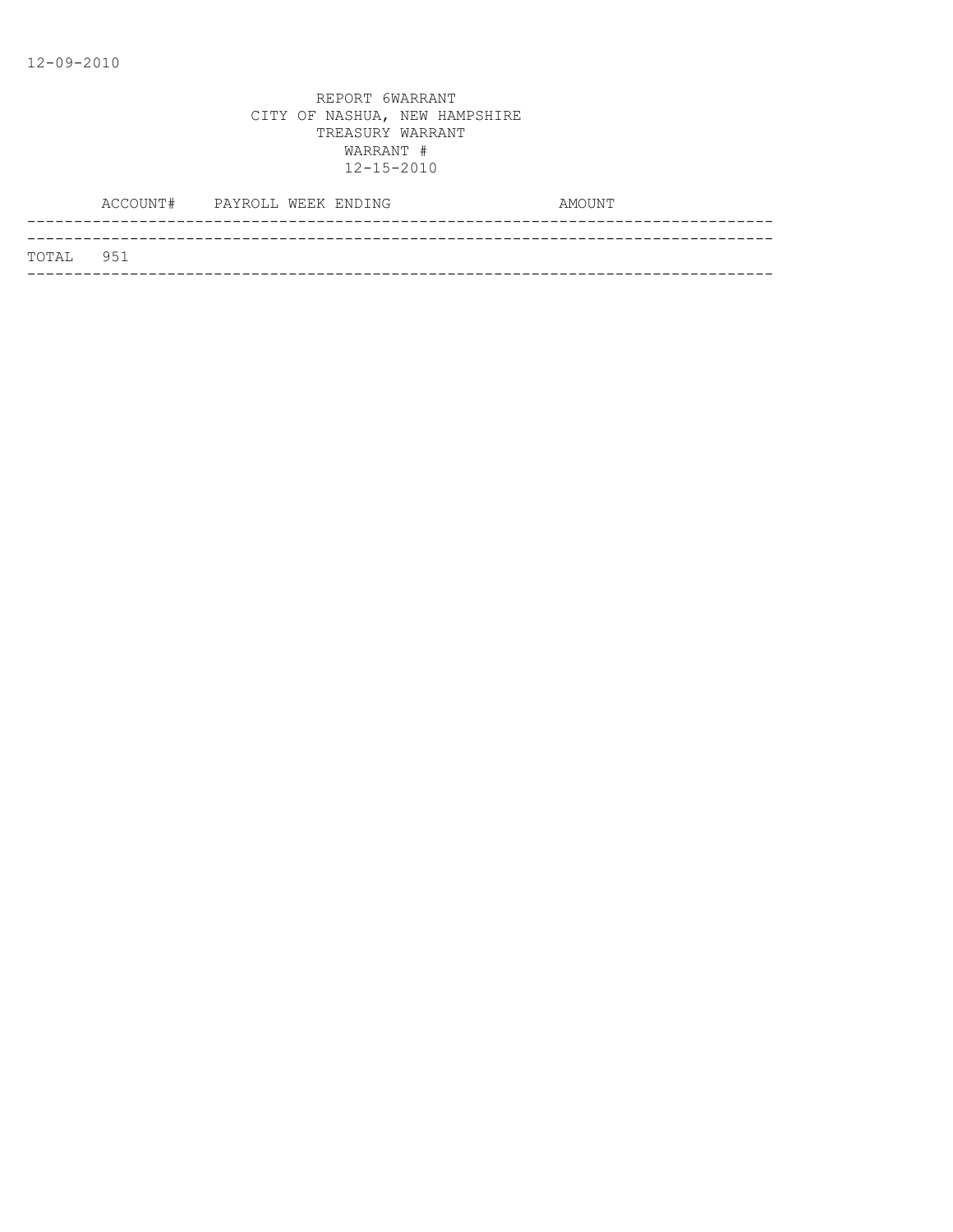# REPORT 7WARRANT CITY OF NASHUA, NEW HAMPSHIRE TREASURY WARRANT WARRANT # 11 12-15-2010 ACCOUNT# PAYROLL WEEK ENDING AMOUNT -------------------------------------------------------------------------------- 305-11125 04-DEC-2010 957.28 305-11125 27-NOV-2010 957.28 305-11239 04-DEC-2010 1,075.15 305-11239 27-NOV-2010 1,075.15 -------------------------------------------------------------------------------- TOTAL 305 SRF - CIVIC & COMM ACTIVITIES 4,064.86 -------------------------------------------------------------------------------- 308-11130 04-DEC-2010 858.44 308-11130 27-NOV-2010 858.43 308-11418 04-DEC-2010 493.53 308-11418 27-NOV-2010 493.53 308-11441 04-DEC-2010 1,446.40 308-11441 27-NOV-2010 1,446.40 308-11446 04-DEC-2010 1,150.52 308-11446 27-NOV-2010 1,150.52 308-11540 04-DEC-2010 1,078.51 308-11540 27-NOV-2010 1,078.51 308-11578 04-DEC-2010 992.86 308-11578 27-NOV-2010 992.87 308-11589 04-DEC-2010 1,075.15 308-11589 27-NOV-2010 1,075.14 308-11608 04-DEC-2010 976.17 308-11608 27-NOV-2010 976.17 308-83051 04-DEC-2010 14,007.88 308-83051 27-NOV-2010 3,550.17 308-83052 04-DEC-2010 1,682.34 308-83052 27-NOV-2010 1,682.34 308-83102 04-DEC-2010 3,335.04

 308-83102 27-NOV-2010 3,797.85 -------------------------------------------------------------------------------- TOTAL 308 SRF – INSURANCE 44,198.77 --------------------------------------------------------------------------------

|       | 3091-13004 | $04 - DEC - 2010$<br>3091-13004 27-NOV-2010 | 1,308.50<br>279.09 |          |
|-------|------------|---------------------------------------------|--------------------|----------|
| TOTAL | 309        | FY11 FRESH FRUIT & VEG GRANT                |                    | 1,587.59 |
|       |            |                                             |                    |          |
|       | 3097-11162 | $04 - DEC - 2010$                           | 644.25             |          |
|       | 3097-11162 | 27-NOV-2010                                 | 644.25             |          |
|       | 3097-12112 | $04 - DEC - 2010$                           | 586.26             |          |
|       | 3097-12112 | 27-NOV-2010                                 | 234.50             |          |
|       | 3097-12830 | $04 - DEC - 2010$                           | 193.98             |          |
|       | 3097-12830 | 27-NOV-2010                                 | 20.75              |          |
|       | 3097-19138 | $04 - DEC - 2010$                           | 3,011.20           |          |
|       | 3097-19139 | 04-DEC-2010                                 | 13,063.76          |          |
|       |            |                                             |                    |          |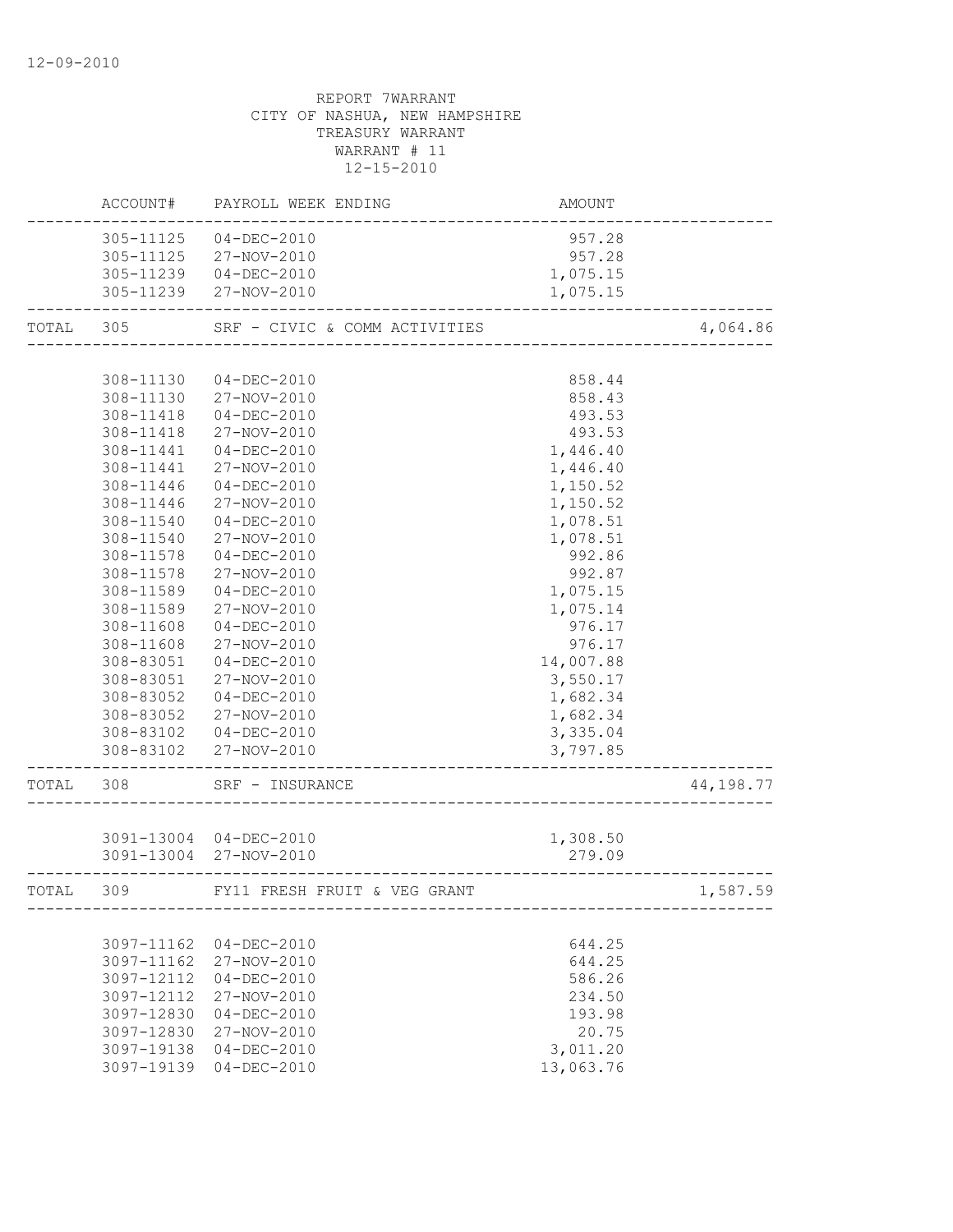|           | ACCOUNT#                 | PAYROLL WEEK ENDING                               | AMOUNT               |            |
|-----------|--------------------------|---------------------------------------------------|----------------------|------------|
|           | 3097-19140<br>3097-19140 | $04 - DEC - 2010$<br>27-NOV-2010                  | 8,847.66<br>5,308.59 |            |
|           | 3097-19540               | $04 - DEC - 2010$                                 | 24,844.34            |            |
|           | 3097-19540               | 27-NOV-2010                                       | 14,619.43            |            |
|           | 3097-19544               | $04 - DEC - 2010$                                 | 682.32               |            |
|           | 3097-19544               | 27-NOV-2010                                       | 270.27               |            |
|           |                          | 3097-19545 04-DEC-2010                            | 2,010.68             |            |
|           |                          | 3097-19545 27-NOV-2010                            | 851.29               |            |
| TOTAL 309 |                          | SRF - FOOD SERVICES<br><u>___________________</u> |                      | 75,833.53  |
|           |                          |                                                   |                      |            |
|           |                          | 3117-12006 04-DEC-2010                            | 2,125.00             |            |
|           |                          | 3117-12006 27-NOV-2010                            | 375.00               |            |
| TOTAL 311 |                          | DRIVER'S EDUCATION                                |                      | 2,500.00   |
|           |                          |                                                   |                      |            |
|           | 312-11165                | $04 - DEC - 2010$                                 | 824.87               |            |
|           | 312-11165                | 27-NOV-2010                                       | 758.00               |            |
|           | 312-11167                | $04 - DEC - 2010$                                 | 290.45               |            |
|           | 312-11167                | 27-NOV-2010                                       | 290.45               |            |
|           | 312-11191                | $04 - DEC - 2010$                                 | 827.27               |            |
|           | 312-11191                | 27-NOV-2010                                       | 827.27               |            |
|           | 312-11445                | $04 - DEC - 2010$                                 | 109.36               |            |
|           | 312-11445                | 27-NOV-2010                                       | 109.36               |            |
|           | 312-11547                | $04 - DEC - 2010$                                 | 2,224.38             |            |
|           | 312-11547                | 27-NOV-2010                                       | 2,224.35             |            |
|           | 312-12116                | $04 - DEC - 2010$                                 | 630.24               |            |
|           | 312-12116                | 27-NOV-2010                                       | 630.24               |            |
|           |                          | 312-13004 04-DEC-2010                             | 322.24               |            |
|           |                          | 312-13004 27-NOV-2010                             | 1,102.83             |            |
| TOTAL     | 312                      | SRF - FINANCIAL SERVICES                          |                      | 11, 171.31 |
|           |                          |                                                   |                      |            |
|           |                          | 3122-12006 04-DEC-2010                            | 525.00               |            |
|           |                          | 3122-12006 27-NOV-2010                            | 25.00                |            |
|           |                          | TOTAL 312 ADULT ED/CONTINUING ED                  |                      | 550.00     |
|           |                          | 3211-12006 04-DEC-2010                            | 150.00               |            |
|           |                          |                                                   |                      |            |
| TOTAL     |                          | 321 ADULT ED/COLLEGE TRANSITIONS                  |                      | 150.00     |
|           |                          | 3231-11870 04-DEC-2010                            | 500.00               |            |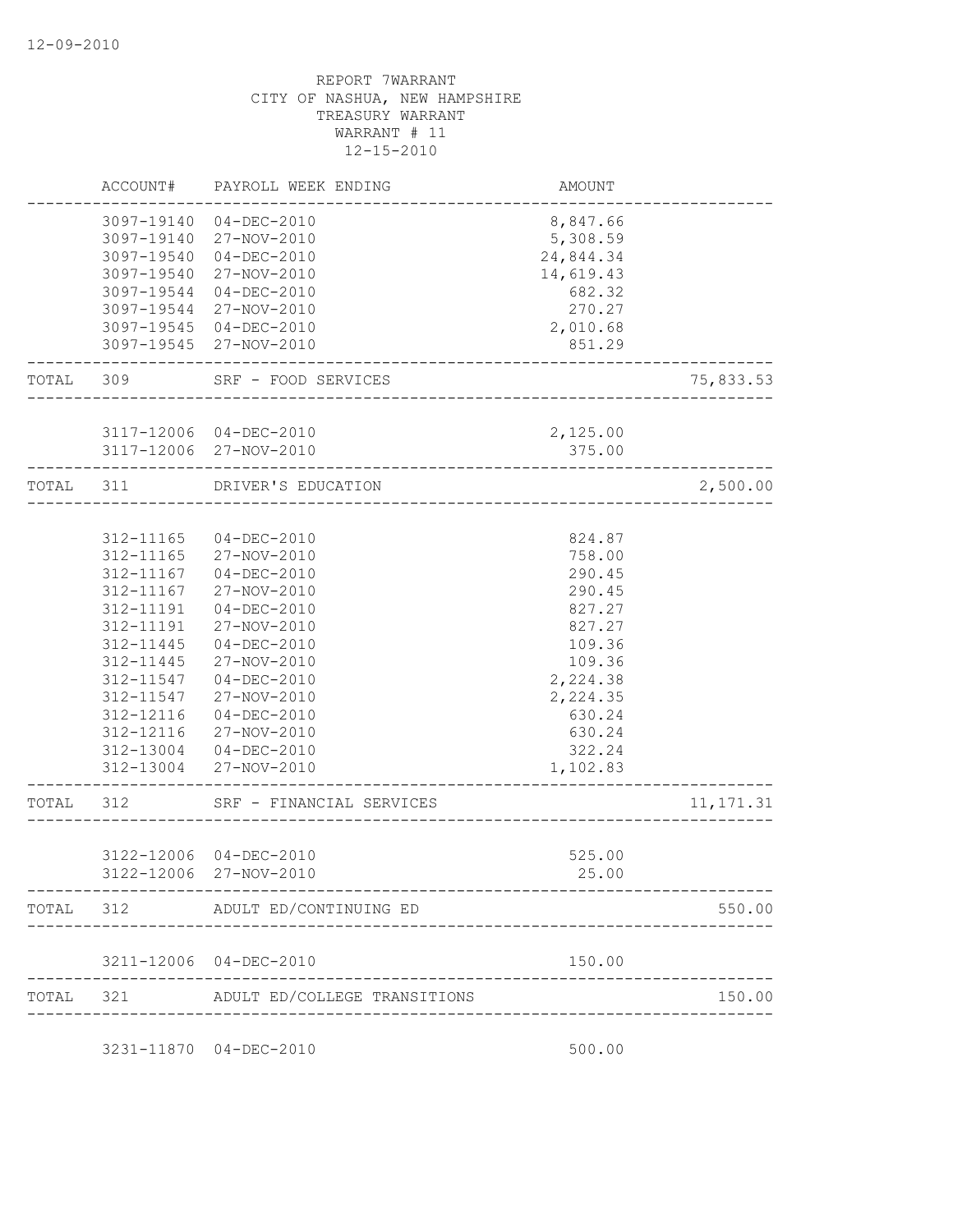|                                                                                                      | ACCOUNT# PAYROLL WEEK ENDING                                                                                                                                                                                          | AMOUNT                                                                                                                     |           |
|------------------------------------------------------------------------------------------------------|-----------------------------------------------------------------------------------------------------------------------------------------------------------------------------------------------------------------------|----------------------------------------------------------------------------------------------------------------------------|-----------|
|                                                                                                      | TOTAL 323 ADULT ED/HS ALTERNATIVE ED                                                                                                                                                                                  |                                                                                                                            | 500.00    |
|                                                                                                      | 3245-11860 04-DEC-2010                                                                                                                                                                                                | 1,373.08                                                                                                                   |           |
|                                                                                                      | TOTAL 324 YOUTH SAFE HAVEN-PAL                                                                                                                                                                                        |                                                                                                                            | 1,373.08  |
|                                                                                                      | 3261-11860 04-DEC-2010                                                                                                                                                                                                | 2,211.46                                                                                                                   |           |
|                                                                                                      | ______________________<br>TOTAL 326 NH ALTERNATE ASSESS COACH                                                                                                                                                         |                                                                                                                            | 2,211.46  |
| 331-11250<br>331-11250<br>331-11561<br>331-11561<br>331-12115<br>331-12115<br>331-15002              | 04-DEC-2010<br>27-NOV-2010<br>$04 - DEC - 2010$<br>27-NOV-2010<br>$04 - DEC - 2010$<br>27-NOV-2010<br>331-13044 04-DEC-2010<br>331-13044 27-NOV-2010<br>27-NOV-2010<br>331-18036 04-DEC-2010<br>331-18036 27-NOV-2010 | 717.44<br>717.45<br>1,173.90<br>1,173.90<br>590.21<br>590.21<br>4,698.88<br>6,695.29<br>234.78<br>19, 114.72<br>25, 297.66 |           |
|                                                                                                      | TOTAL 331 SRF - POLICE DEPARTMENT                                                                                                                                                                                     |                                                                                                                            | 61,004.44 |
|                                                                                                      | 332-18084 04-DEC-2010<br>332-18084 27-NOV-2010                                                                                                                                                                        | $-359.51$<br>1,104.82                                                                                                      |           |
|                                                                                                      | TOTAL 332 SRF - FIRE DEPARTMENT                                                                                                                                                                                       |                                                                                                                            | 745.31    |
|                                                                                                      | 3351-12201 04-DEC-2010                                                                                                                                                                                                | 278.00                                                                                                                     |           |
|                                                                                                      | TOTAL 335 TITLE I RESTRUCTURING MT PLSNT<br>---------------------------                                                                                                                                               |                                                                                                                            | 278.00    |
| 341-01210<br>341-01210<br>341-11024<br>341-11024<br>341-11235<br>341-11235<br>341-11563<br>341-11563 | $04 - DEC - 2010$<br>27-NOV-2010<br>$04 - DEC - 2010$<br>27-NOV-2010<br>$04 - DEC - 2010$<br>27-NOV-2010<br>$04 - DEC - 2010$<br>27-NOV-2010                                                                          | 435.31<br>435.31<br>394.55<br>394.56<br>1,211.11<br>1,211.11<br>1,014.26<br>1,014.26                                       |           |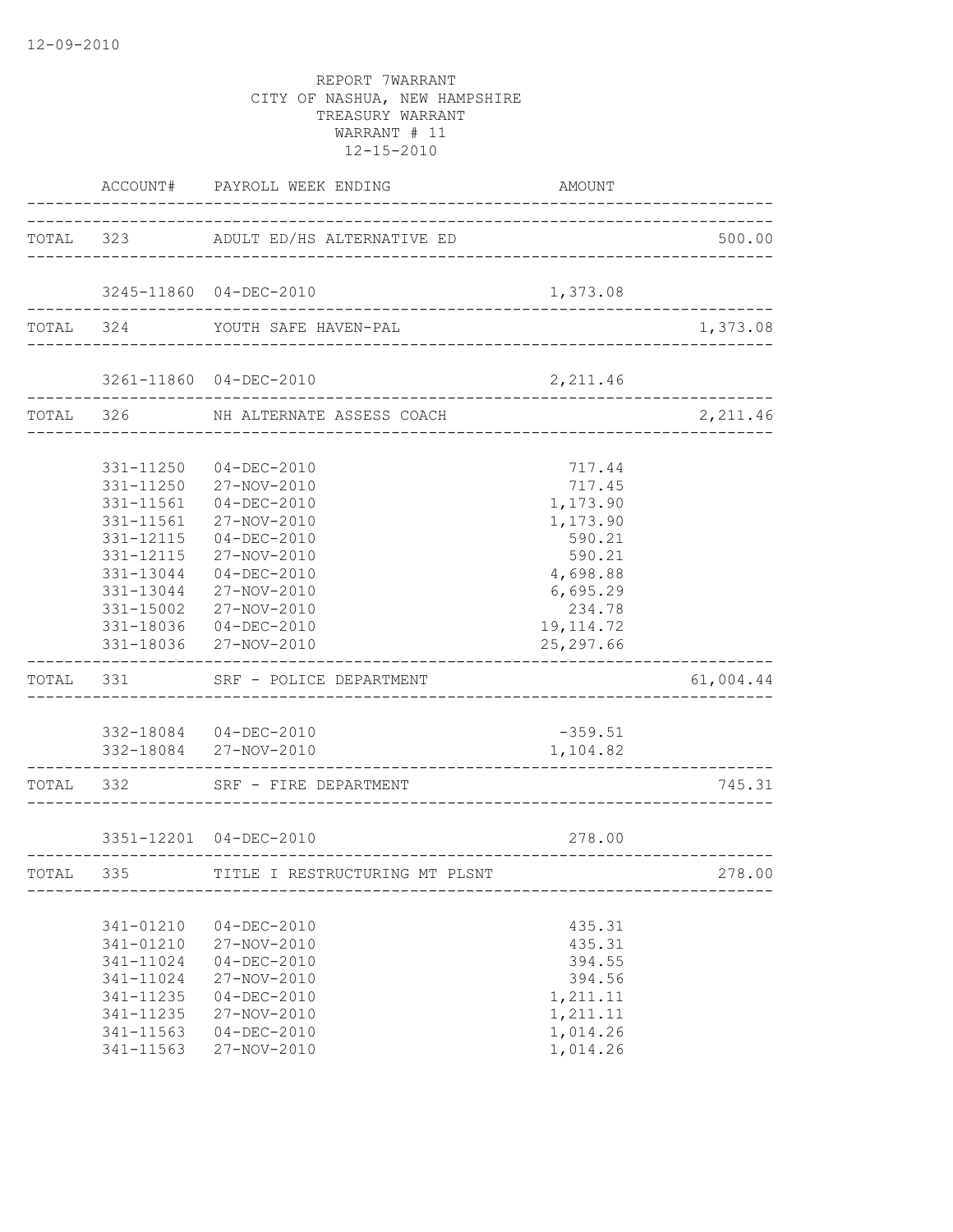|           | ACCOUNT#               | PAYROLL WEEK ENDING            | AMOUNT               |           |
|-----------|------------------------|--------------------------------|----------------------|-----------|
|           | 341-12037              | 04-DEC-2010                    | 176.62               |           |
|           | 341-12037              | 27-NOV-2010                    | 176.62               |           |
|           |                        | 341-12101  04-DEC-2010         | 199.52               |           |
|           |                        | 341-12101 27-NOV-2010          | 199.52               |           |
|           |                        | 341-31050 27-NOV-2010          |                      |           |
| TOTAL     | 341                    | SRF - COMMUNITY SERVICES       |                      | 6,862.75  |
|           |                        |                                |                      |           |
|           | 342-11499              | $04 - DEC - 2010$              | 1,036.26             |           |
|           | 342-11499              | 27-NOV-2010                    | 1,036.26             |           |
|           | 342-11584<br>342-11584 | $04 - DEC - 2010$              | 1,577.59<br>1,577.59 |           |
|           | 342-12000              | 27-NOV-2010<br>04-DEC-2010     | 652.84               |           |
|           |                        | 342-12000 27-NOV-2010          | 652.84               |           |
|           |                        | 342-12081  04-DEC-2010         | 61.00                |           |
| TOTAL 342 |                        | SRF - COMMUNITY HEALTH         |                      | 6,594.38  |
|           |                        | ______________                 |                      |           |
|           |                        | 3440-12078 04-DEC-2010         | 712.50               |           |
| TOTAL 344 |                        | AFTER SCHOOL PROGRAM           |                      | 712.50    |
|           |                        |                                |                      |           |
|           |                        | 3451-11162 04-DEC-2010         | 709.50               |           |
|           |                        | 3451-11162 27-NOV-2010         | 709.50               |           |
|           |                        | 3451-11860 04-DEC-2010         | 6,598.37             |           |
|           |                        | 3451-12006 04-DEC-2010         | 4,671.43             |           |
|           |                        | 3451-12006 27-NOV-2010         | 63.41                |           |
| TOTAL     | 345                    | TITLE IV 21ST CENT ELEM        |                      | 12,752.21 |
|           |                        | 3461-11860 04-DEC-2010         | 4,210.86             |           |
|           |                        | 3461-12006 04-DEC-2010         | 2,919.63             |           |
| TOTAL     | 346                    | 21 ST CENTURY AFTER SCH MIDDLE |                      | 7,130.49  |
|           |                        |                                |                      |           |
|           | 3468-11162             | 04-DEC-2010                    | 644.25               |           |
|           |                        | 3468-11162 27-NOV-2010         | 644.25               |           |
|           |                        | 3468-11870 04-DEC-2010         | 4,461.44             |           |
|           | 3468-19230             | 04-DEC-2010                    | 3,175.00             |           |
| TOTAL     | 346                    | SMALLER LEARNING COMMUNITY     |                      | 8,924.94  |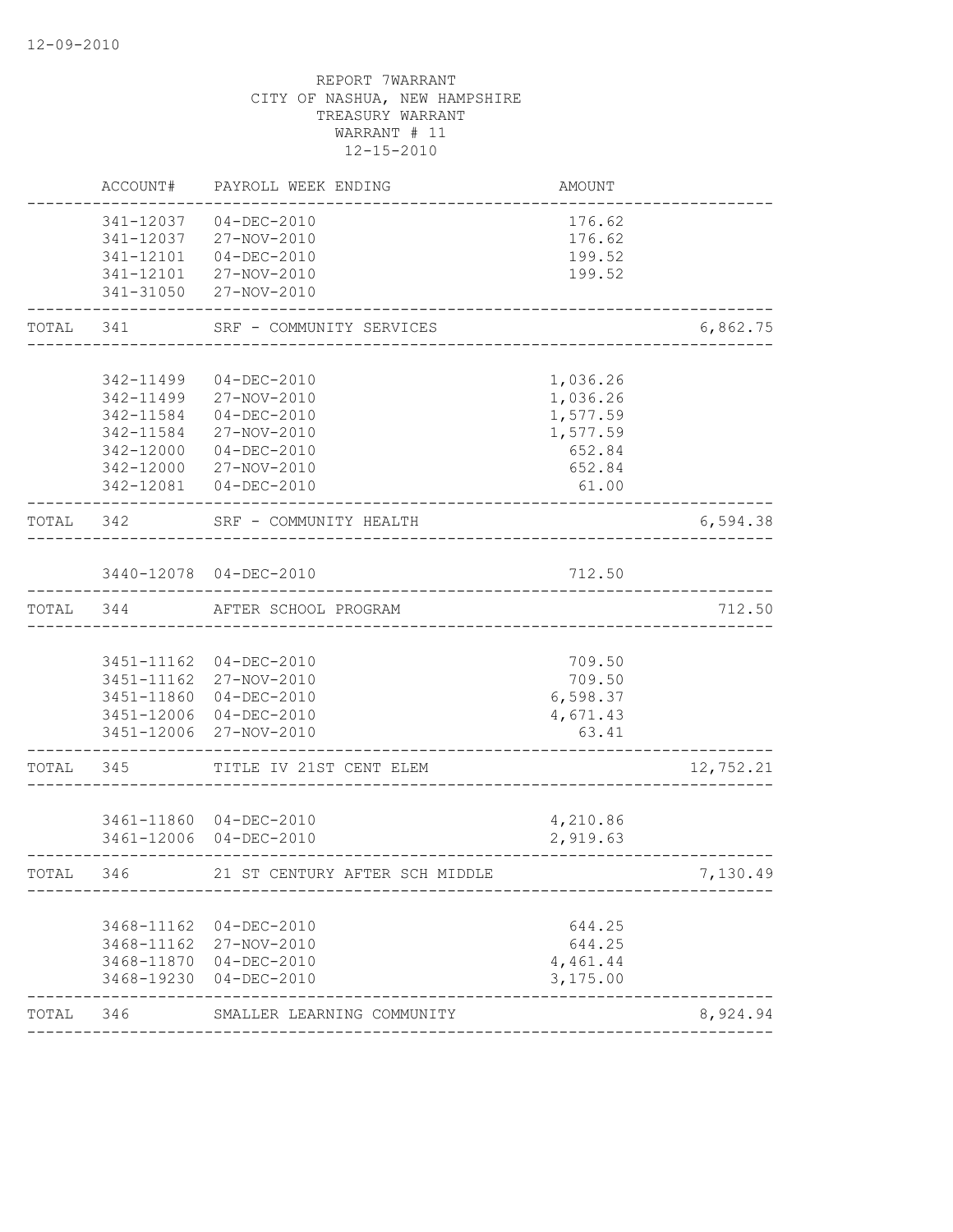|           | ACCOUNT#                                                                                             | PAYROLL WEEK ENDING                                                                                                                          | AMOUNT                                                                             |           |
|-----------|------------------------------------------------------------------------------------------------------|----------------------------------------------------------------------------------------------------------------------------------------------|------------------------------------------------------------------------------------|-----------|
|           |                                                                                                      | 3501-11726 04-DEC-2010<br>3501-12201 04-DEC-2010                                                                                             | 24,646.01<br>155.00                                                                |           |
| TOTAL     | 350                                                                                                  | TITLE IIA QUALITY TEACHERS                                                                                                                   |                                                                                    | 24,801.01 |
|           |                                                                                                      | 352-11562 04-DEC-2010<br>352-11562 27-NOV-2010                                                                                               | 420.52<br>420.52                                                                   |           |
| TOTAL 352 |                                                                                                      | SRF - PARKS AND RECREATION                                                                                                                   |                                                                                    | 841.04    |
|           |                                                                                                      | 3520-11402 04-DEC-2010<br>3520-11402 27-NOV-2010<br>3520-11802 04-DEC-2010                                                                   | $-662.50$<br>132.50<br>715.50                                                      |           |
| TOTAL 352 |                                                                                                      | ARRA TITLE IID 21C CLASSROOMS                                                                                                                |                                                                                    | 185.50    |
|           |                                                                                                      | 3531-12006 04-DEC-2010<br>3531-12006 27-NOV-2010<br>3531-13032 04-DEC-2010<br>3531-13032 27-NOV-2010                                         | 2,625.00<br>375.00<br>103.05<br>18.32                                              |           |
| TOTAL 353 |                                                                                                      | ADULT ED/HS DIPLOMA PROGRAM                                                                                                                  |                                                                                    | 3, 121.37 |
|           |                                                                                                      | 3601-11515 04-DEC-2010<br>3601-11870 04-DEC-2010<br>3601-13133 04-DEC-2010                                                                   | 4,158.00<br>500.00<br>4,650.00                                                     |           |
| TOTAL     | 360                                                                                                  | DROPOUT PREVENTION ADULT ED                                                                                                                  |                                                                                    | 9,308.00  |
|           | 373-53075                                                                                            | 373-53075  04-DEC-2010<br>27-NOV-2010                                                                                                        | 92.15<br>147.44                                                                    |           |
| TOTAL     | 373                                                                                                  | SRF - ECONOMIC DEVELOPMENT                                                                                                                   |                                                                                    | 239.59    |
|           | 374-0705P<br>374-0705P<br>374-07235<br>374-07235<br>374-0734P<br>374-0734P<br>374-0734R<br>374-0734R | $04 - DEC - 2010$<br>27-NOV-2010<br>$04 - DEC - 2010$<br>27-NOV-2010<br>$04 - DEC - 2010$<br>27-NOV-2010<br>$04 - DEC - 2010$<br>27-NOV-2010 | 1,727.37<br>1,559.37<br>505.21<br>505.21<br>1,658.69<br>1,658.69<br>49.28<br>49.28 |           |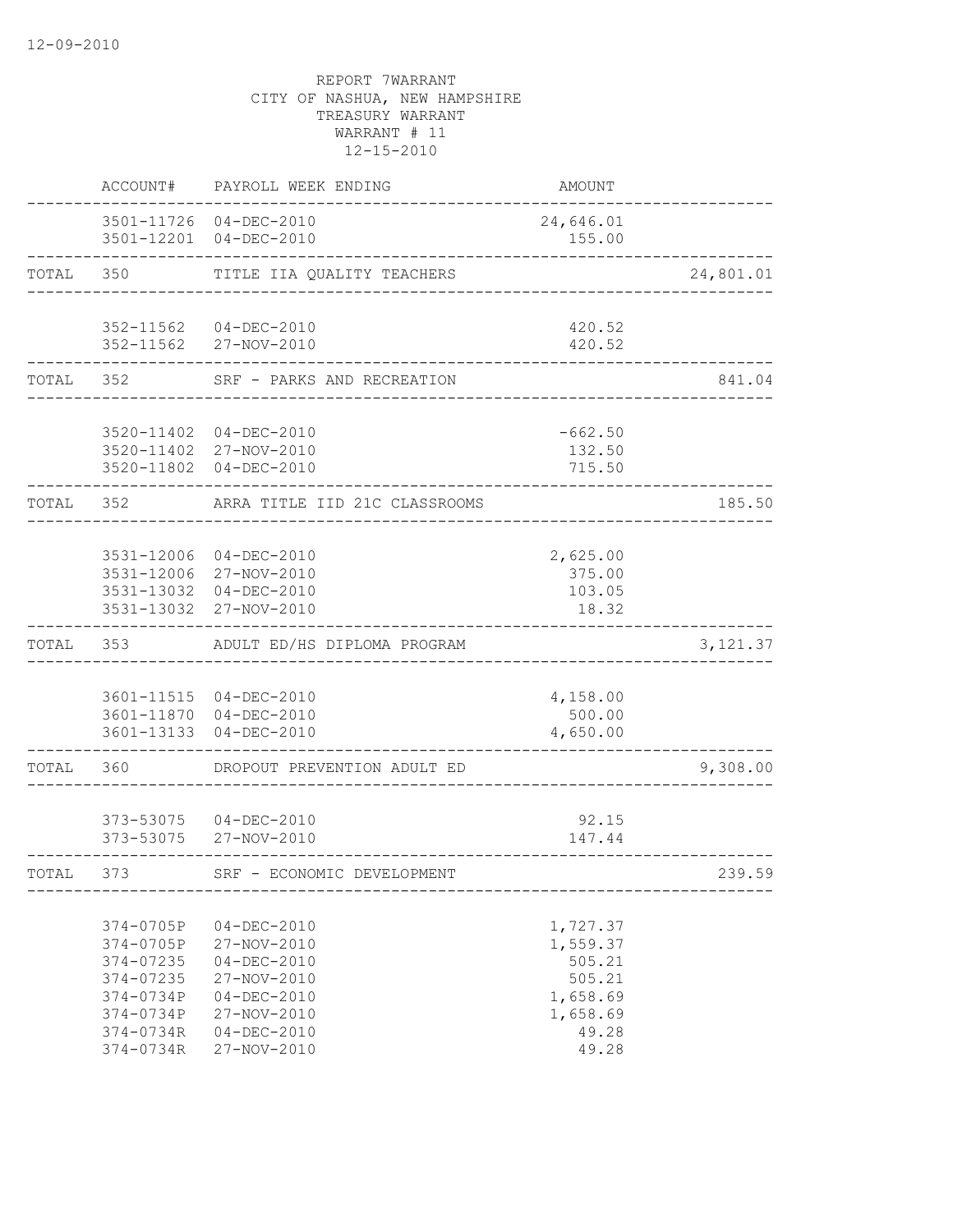|       | ACCOUNT#   | PAYROLL WEEK ENDING    | AMOUNT               |           |
|-------|------------|------------------------|----------------------|-----------|
|       | 374-11149  | 04-DEC-2010            | 1,932.53             |           |
|       | 374-11149  | 27-NOV-2010            | 1,932.54             |           |
|       | 374-11168  | 04-DEC-2010            | 976.17               |           |
|       | 374-11168  | 27-NOV-2010            | 976.17               |           |
| TOTAL | 374        | SRF - URBAN PROGRAMS   | ____________________ | 13,530.51 |
|       |            |                        |                      |           |
|       | 3751-11726 | 04-DEC-2010            | 5,627.76             |           |
|       | 3751-11870 | $04 - DEC - 2010$      | 750.00               |           |
|       | 3751-11870 | 27-NOV-2010            | 375.00               |           |
|       | 3751-12111 | 04-DEC-2010            | 1,987.50             |           |
|       | 3751-12111 | 27-NOV-2010            | 1,590.00             |           |
|       | 3751-12198 | 04-DEC-2010            | 16,509.12            |           |
|       | 3751-12201 | $04 - DEC - 2010$      | 52.70                |           |
|       | 3751-13133 | 04-DEC-2010            | 1,450.00             |           |
|       | 3751-13133 | 27-NOV-2010            | $-350.00$            |           |
|       | 3751-19000 | 04-DEC-2010            | 1,945.54             |           |
|       | 3751-19000 | 27-NOV-2010            | 135.62               |           |
| TOTAL | 375        | ARRA TITLE I           |                      | 30,073.24 |
|       |            |                        |                      |           |
|       |            | 3761-11726 04-DEC-2010 | 10,248.25            |           |
|       | 3761-11802 | 04-DEC-2010            | 2,051.77             |           |
|       | 3761-11805 | $04 - DEC - 2010$      | 1,294.56             |           |
|       | 3761-11870 | 04-DEC-2010            | 2,843.02             |           |
|       | 3761-12111 | 04-DEC-2010            | 6,146.38             |           |
|       | 3761-12111 | 27-NOV-2010            | 4,274.62             |           |
|       | 3761-12126 | 04-DEC-2010            | 614.90               |           |
|       | 3761-12126 | 27-NOV-2010            | 491.92               |           |
|       | 3761-12138 | 04-DEC-2010            | 239.60               |           |
|       | 3761-12198 | $04 - DEC - 2010$      | 54, 334.73           |           |
|       | 3761-12201 | $04 - DEC - 2010$      | 406.10               |           |
|       | 3761-12201 | 27-NOV-2010            | 434.00               |           |
|       | 3761-13133 | 04-DEC-2010            | 3,075.00             |           |
|       | 3761-13137 | $04 - DEC - 2010$      | 106.86               |           |
|       | 3761-13137 | 27-NOV-2010            | 73.50                |           |
|       | 3761-19000 | 04-DEC-2010            | 4,599.52             |           |
|       | 3761-19000 | 27-NOV-2010            | 2,291.18             |           |
|       |            |                        |                      |           |

3771-13133 04-DEC-2010 947.50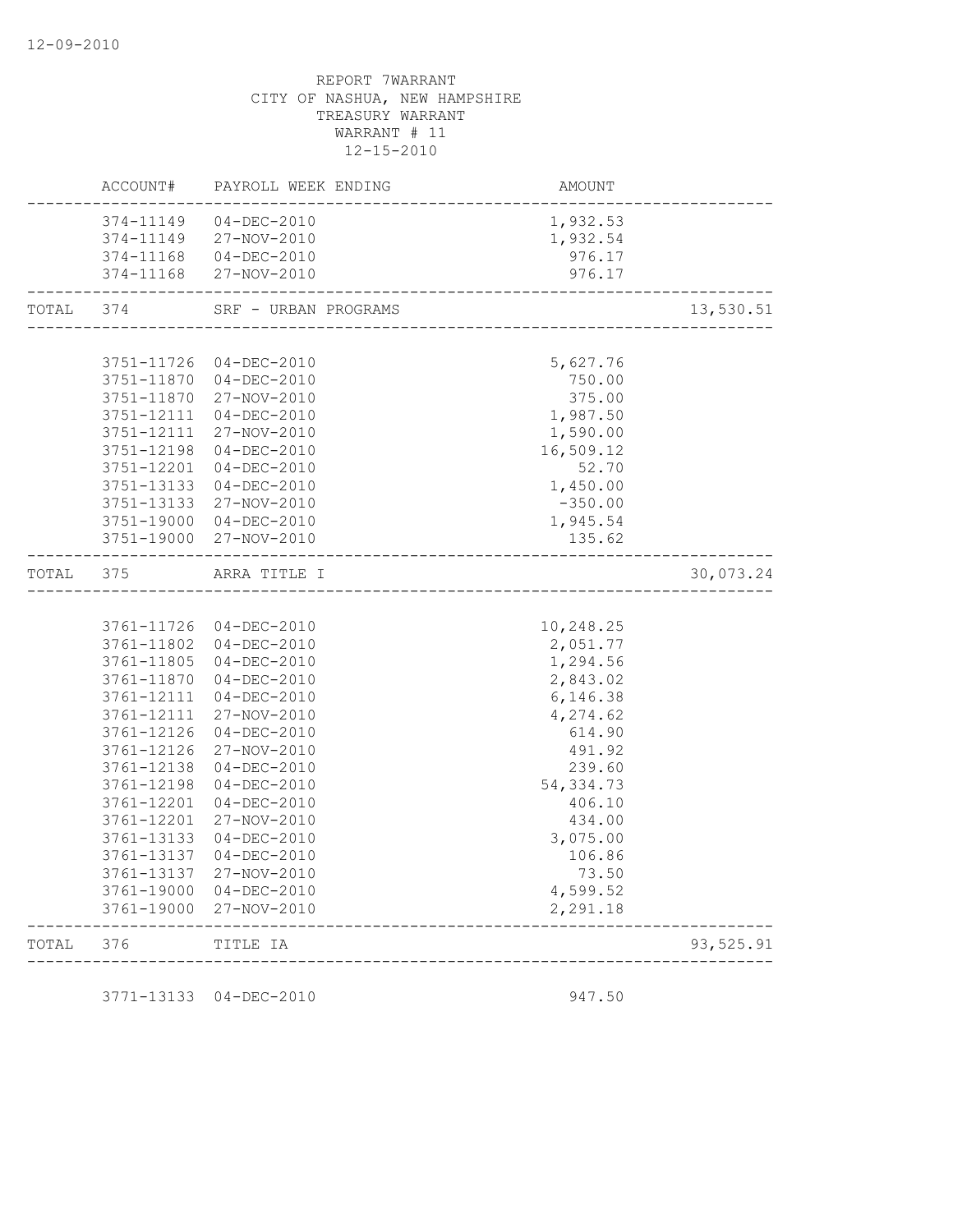|           | ACCOUNT#   | PAYROLL WEEK ENDING          | AMOUNT                           |            |
|-----------|------------|------------------------------|----------------------------------|------------|
| TOTAL 377 |            | TITLE III ENHANCING ENG LANG |                                  | 947.50     |
|           |            |                              | -------------------------------- |            |
|           | 378-01210  | 04-DEC-2010                  | 550.37                           |            |
|           | 378-01210  | 27-NOV-2010                  | 550.36                           |            |
|           | 378-09003  | $04 - DEC - 2010$            | 550.37                           |            |
|           | 378-09003  | 27-NOV-2010                  | 550.37                           |            |
|           | 378-11676  | $04 - DEC - 2010$            | 929.42                           |            |
|           | 378-11676  | 27-NOV-2010                  | 929.42                           |            |
|           | 378-11677  | $04 - DEC - 2010$            | 783.71                           |            |
|           | 378-11677  | 27-NOV-2010                  | 783.71                           |            |
|           | 378-11679  | $04 - DEC - 2010$            | 928.77                           |            |
|           | 378-11679  | 27-NOV-2010                  | 928.77                           |            |
|           | 378-11680  | $04 - DEC - 2010$            | 833.90                           |            |
|           | 378-11680  | 27-NOV-2010                  | 833.90                           |            |
|           | 378-11683  | $04 - DEC - 2010$            | 1,753.20                         |            |
|           | 378-11683  | 27-NOV-2010                  | 1,753.18                         |            |
|           | 378-11688  | $04 - DEC - 2010$            | 620.56                           |            |
|           | 378-11688  | 27-NOV-2010                  | 620.55                           |            |
|           | 378-11751  | $04 - DEC - 2010$            | 1,337.77                         |            |
|           | 378-11751  | 27-NOV-2010                  | 1,337.77                         |            |
|           | 378-12188  | 04-DEC-2010                  | 151.84                           |            |
|           | 378-12188  | 27-NOV-2010                  | 273.31                           |            |
|           | 378-13004  | 27-NOV-2010                  | 210.16                           |            |
| TOTAL 378 |            | TRANSPORTATION               |                                  | 17, 211.41 |
|           |            |                              |                                  |            |
|           |            | 3901-12111 04-DEC-2010       | 428.63                           |            |
|           |            | 3901-12111 27-NOV-2010       | 342.91                           |            |
|           |            | 3901-19000 04-DEC-2010       | 1,600.61                         |            |
| TOTAL 390 |            | PERKINS VOCATIONAL ED        |                                  | 2,372.15   |
|           |            | 3937-19000 04-DEC-2010       | 841.70                           |            |
| TOTAL     | 393        | DAY CARE                     |                                  | 841.70     |
|           |            |                              |                                  |            |
|           | 3940-11726 | $04 - DEC - 2010$            | 19,571.84                        |            |
|           | 3940-11803 | $04 - DEC - 2010$            | 1,318.15                         |            |
|           | 3940-12111 | $04 - DEC - 2010$            | 15,482.82                        |            |
|           | 3940-12111 | 27-NOV-2010                  | 12, 175.24                       |            |
|           | 3940-12198 | $04 - DEC - 2010$            | 1,603.90                         |            |
|           | 3940-13137 | $04 - DEC - 2010$            | 70.00                            |            |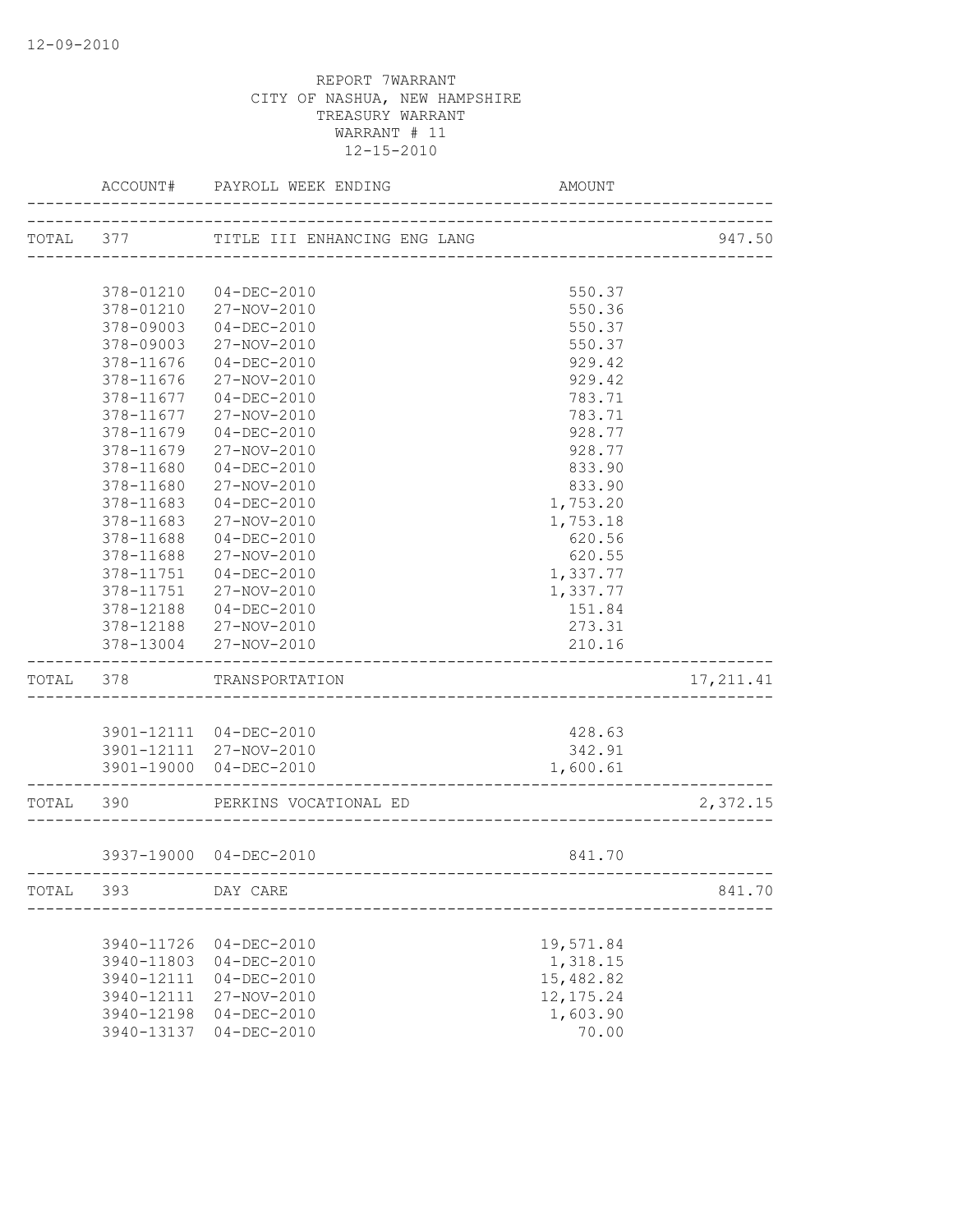|  | ACCOUNT# PAYROLL WEEK ENDING<br>_______________________ | AMOUNT                        |           |
|--|---------------------------------------------------------|-------------------------------|-----------|
|  |                                                         |                               |           |
|  | TOTAL 394 ARRA IDEA SPEC ED                             |                               | 50,221.95 |
|  |                                                         |                               |           |
|  | 3951-11726 04-DEC-2010                                  | 70,104.95                     |           |
|  | 3951-12201 04-DEC-2010                                  | 496.00                        |           |
|  | 3951-12201 27-NOV-2010                                  | 186.00                        |           |
|  | TOTAL 395 IDEA B SPECIAL EDUCATION                      |                               | 70,786.95 |
|  |                                                         |                               |           |
|  | 3961-11726 04-DEC-2010                                  | 1,696.93                      |           |
|  | TOTAL 396 IDEA PRESCHOOL                                |                               | 1,696.93  |
|  |                                                         |                               |           |
|  | 3971-11803 04-DEC-2010                                  | 459.49                        |           |
|  | TOTAL 397 SPEC ED FOCUS MONITOR ELEM2                   | _____________________________ | 459.49    |
|  |                                                         |                               |           |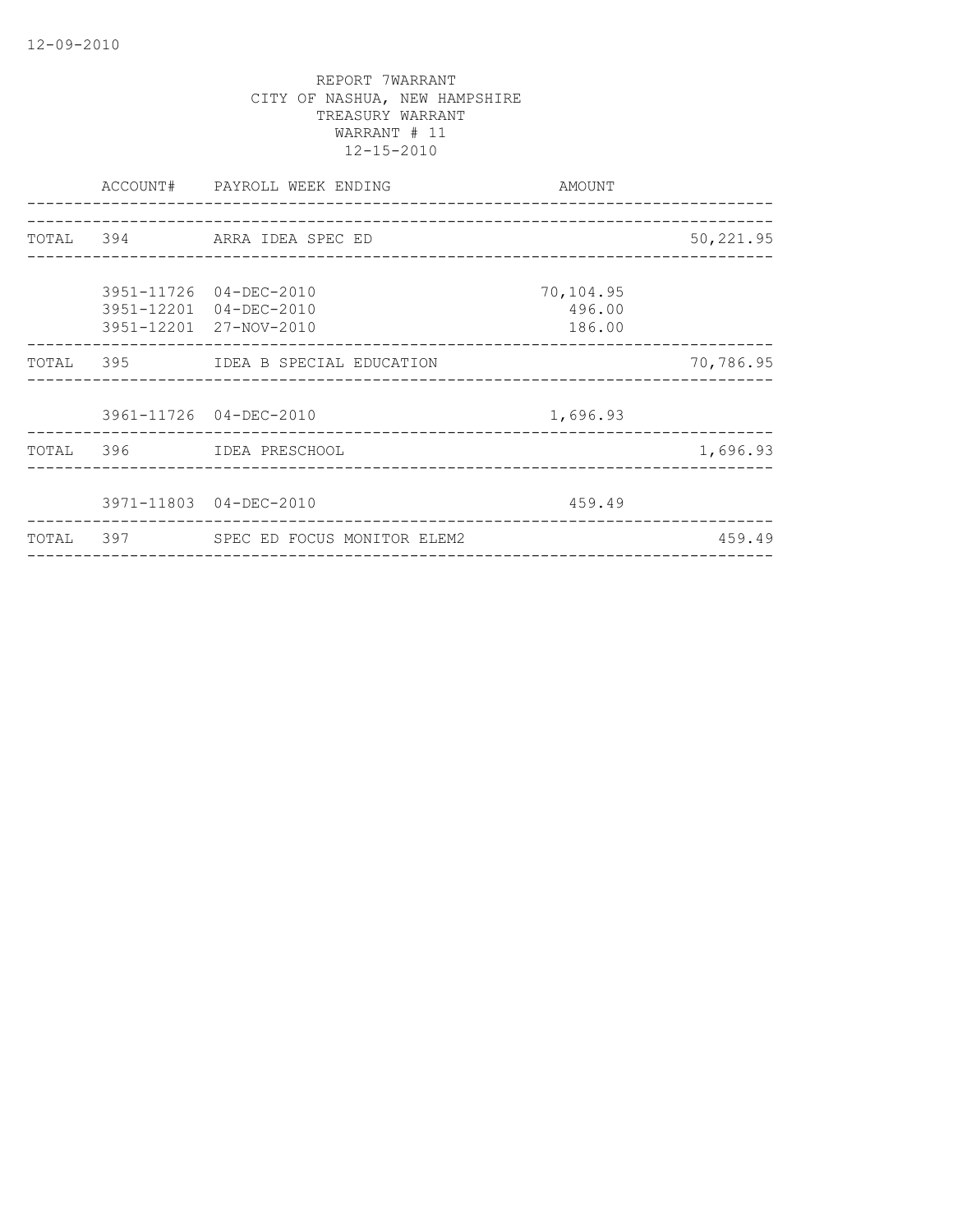|       | ACCOUNT#  | PAYROLL WEEK ENDING    | AMOUNT                  |            |
|-------|-----------|------------------------|-------------------------|------------|
|       | 501-11033 | $04 - DEC - 2010$      | 827.74                  |            |
|       | 501-11033 | 27-NOV-2010            | 827.73                  |            |
|       | 501-11445 | $04 - DEC - 2010$      | 437.44                  |            |
|       | 501-11445 | 27-NOV-2010            | 437.44                  |            |
|       | 501-11463 | $04 - DEC - 2010$      | 598.73                  |            |
|       | 501-11463 | 27-NOV-2010            | 558.81                  |            |
|       | 501-11470 | $04 - DEC - 2010$      | 852.14                  |            |
|       | 501-11470 | 27-NOV-2010            | 852.13                  |            |
|       | 501-11471 | $04 - DEC - 2010$      | 1,990.00                |            |
|       | 501-11471 | 27-NOV-2010            | 1,990.00                |            |
|       |           | 501-11611  04-DEC-2010 | 546.80                  |            |
|       | 501-11611 | 27-NOV-2010            | 546.80                  |            |
| TOTAL | 501       | MAYOR'S OFFICE         |                         | 10,465.76  |
|       |           |                        |                         |            |
|       | 502-11113 | $04 - DEC - 2010$      | 1,618.06                |            |
|       | 502-11113 | 27-NOV-2010            | 1,618.06                |            |
|       | 502-11195 | $04-DEC-2010$          | 2,059.24                |            |
|       | 502-11195 | 27-NOV-2010            | 2,059.23                |            |
|       | 502-11219 | 04-DEC-2010            | 1,873.48                |            |
|       | 502-11219 | 27-NOV-2010            | 1,873.48                |            |
|       | 502-11518 | 04-DEC-2010            | 1,767.52                |            |
|       | 502-11518 | 27-NOV-2010            | 1,767.52                |            |
| TOTAL | 502       | LEGAL DEPARTMENT       |                         | 14,636.59  |
|       |           |                        |                         |            |
|       | 503-11071 | $04 - DEC - 2010$      | 1,286.72                |            |
|       | 503-11071 | 27-NOV-2010            | 1,286.72                |            |
|       | 503-12092 | $04 - DEC - 2010$      | 519.85                  |            |
|       | 503-12092 | 27-NOV-2010            | 519.85                  |            |
|       | 503-18005 | $04 - DEC - 2010$      | 18,750.00               |            |
| TOTAL | 503       | BOARD OF ALDERMEN      | ----------------------- | 22, 363.14 |
|       |           |                        |                         |            |
|       | 511-11248 | 04-DEC-2010            | 1,401.23                |            |
|       | 511-11248 | 27-NOV-2010            | 1,401.23                |            |
| TOTAL | 511       | CITI-STAT              |                         | 2,802.46   |
|       |           |                        |                         |            |
|       | 512-11005 | $04 - DEC - 2010$      | 231.25                  |            |
|       | 512-11005 | 27-NOV-2010            | 162.50                  |            |
|       | 512-11050 | $04 - DEC - 2010$      | 742.06                  |            |
|       | 512-11050 | 27-NOV-2010            | 742.05                  |            |
|       | 512-11064 | $04 - DEC - 2010$      | 1,012.48                |            |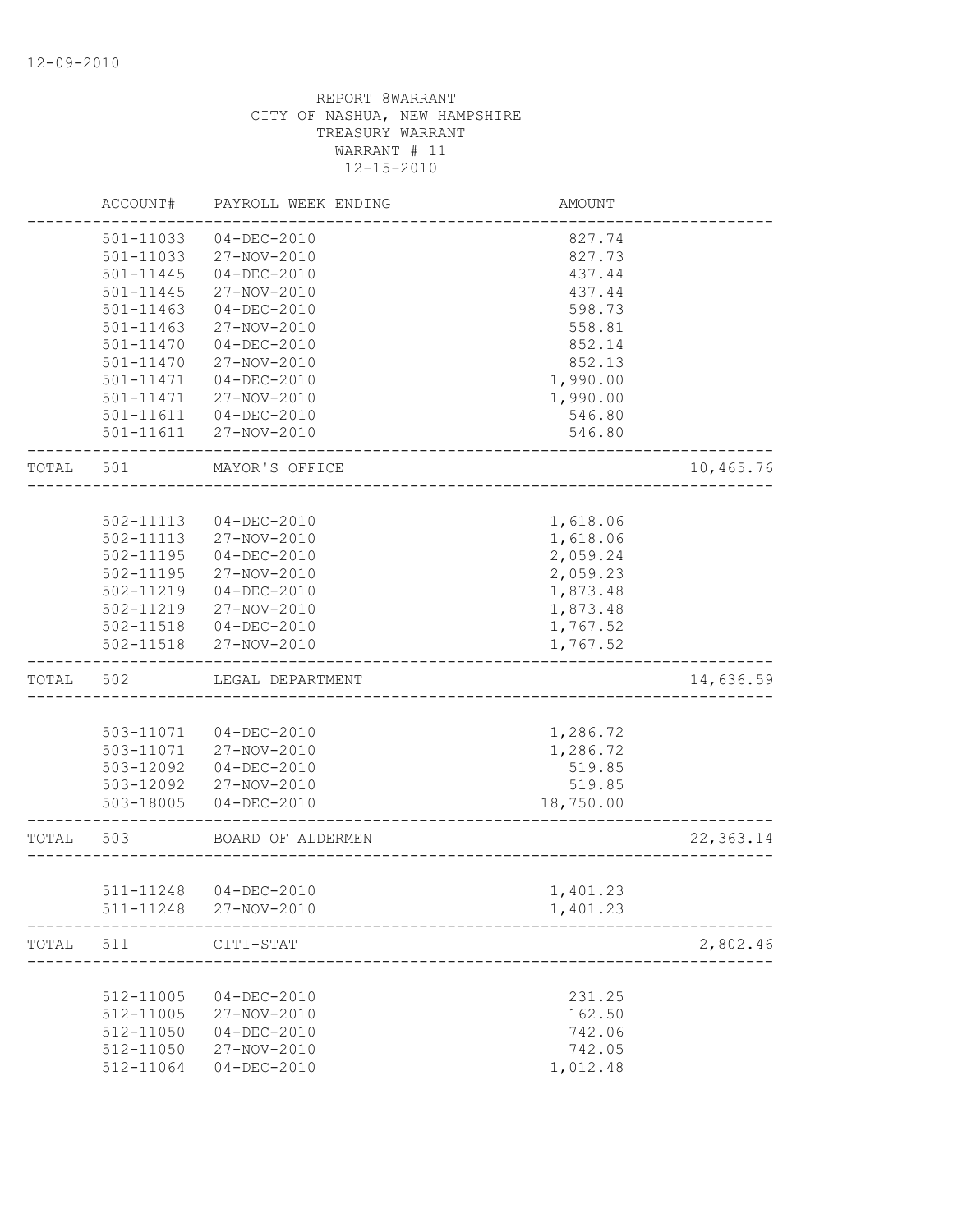|       | ACCOUNT#      | PAYROLL WEEK ENDING    | AMOUNT   |           |
|-------|---------------|------------------------|----------|-----------|
|       | 512-11064     | 27-NOV-2010            | 1,012.48 |           |
|       | 512-11073     | $04 - DEC - 2010$      | 1,627.86 |           |
|       | 512-11073     | 27-NOV-2010            | 1,627.84 |           |
|       | 512-11134     | $04-DEC-2010$          | 796.65   |           |
|       | 512-11134     | 27-NOV-2010            | 796.65   |           |
|       | 512-11165     | $04 - DEC - 2010$      | 1,918.03 |           |
|       | 512-11165     | 27-NOV-2010            | 1,597.02 |           |
|       | 512-11167     | $04 - DEC - 2010$      | 290.45   |           |
|       | 512-11167     | 27-NOV-2010            | 290.45   |           |
|       | 512-11173     | $04 - DEC - 2010$      | 1,446.40 |           |
|       | 512-11173     | 27-NOV-2010            | 1,446.40 |           |
|       | 512-11177     | $04 - DEC - 2010$      | 1,885.72 |           |
|       | 512-11177     | 27-NOV-2010            | 1,885.72 |           |
|       | 512-11222     | $04 - DEC - 2010$      | 1,015.00 |           |
|       | 512-11222     | 27-NOV-2010            | 1,015.00 |           |
|       | 512-11224     | $04-DEC-2010$          | 1,005.33 |           |
|       | 512-11224     | 27-NOV-2010            | 1,005.33 |           |
|       | 512-11232     | $04 - DEC - 2010$      | 1,062.19 |           |
|       | 512-11232     | 27-NOV-2010            | 1,062.20 |           |
|       | 512-11265     | $04-DEC-2010$          | 883.76   |           |
|       | $512 - 11265$ | 27-NOV-2010            | 883.76   |           |
|       | 512-11431     | $04-DEC-2010$          | 2,192.84 |           |
|       | 512-11431     | 27-NOV-2010            | 2,192.84 |           |
|       | 512-11531     | $04 - DEC - 2010$      | 1,798.22 |           |
|       | 512-11531     | 27-NOV-2010            | 1,798.22 |           |
|       | 512-11684     | $04 - DEC - 2010$      | 877.26   |           |
|       | 512-11684     | 27-NOV-2010            | 877.27   |           |
|       | 512-11714     | $04 - DEC - 2010$      | 957.28   |           |
|       | 512-11714     | 27-NOV-2010            | 957.28   |           |
|       | 512-11740     | $04 - DEC - 2010$      | 1,670.35 |           |
|       | 512-11740     | 27-NOV-2010            | 1,670.35 |           |
|       | 512-12033     | $04 - DEC - 2010$      | 615.98   |           |
|       | 512-12033     | 27-NOV-2010            | 615.98   |           |
|       | 512-12052     | $04 - DEC - 2010$      | 577.40   |           |
|       | 512-12052     | 27-NOV-2010            | 573.99   |           |
|       | 512-12056     | $04 - DEC - 2010$      | 363.07   |           |
|       | 512-12056     | 27-NOV-2010            | 363.07   |           |
|       |               | 512-12749 04-DEC-2010  | 622.72   |           |
|       |               | 512-12749 27-NOV-2010  | 622.72   |           |
|       |               | 512-13004 04-DEC-2010  | 214.50   |           |
|       | 512-13004     | 27-NOV-2010            | 39.88    |           |
| TOTAL | 512           | FINANCIAL SERVICES     |          | 47,045.80 |
|       |               |                        |          |           |
|       |               | 513-11117  04-DEC-2010 | 1,579.19 |           |
|       | 513-11117     | 27-NOV-2010            | 1,579.18 |           |
|       | 513-11171     | $04 - DEC - 2010$      | 1,286.34 |           |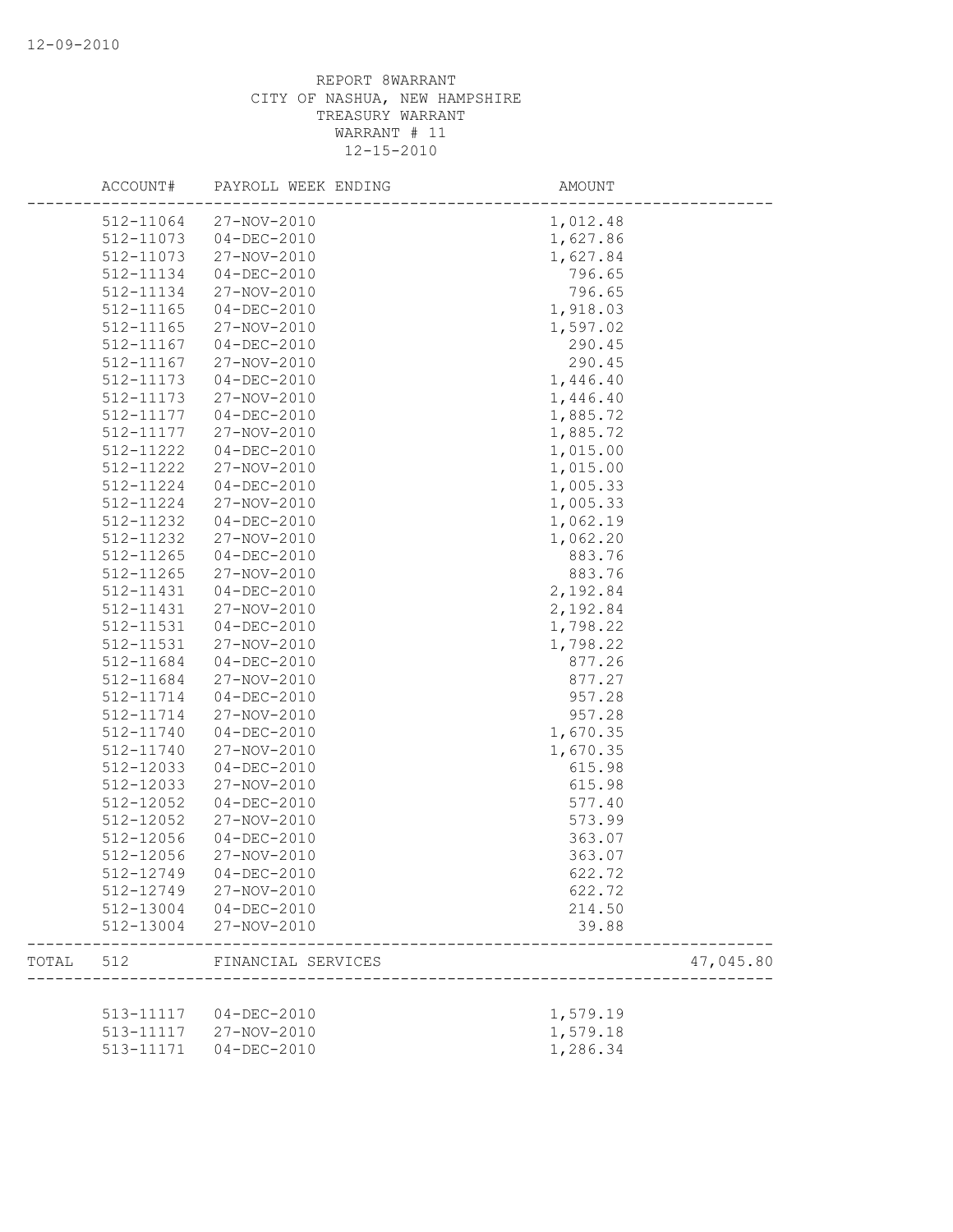|       | ACCOUNT#               | PAYROLL WEEK ENDING                           | AMOUNT           |           |
|-------|------------------------|-----------------------------------------------|------------------|-----------|
|       | 513-11171              | 27-NOV-2010                                   | 2,056.01         |           |
|       |                        | 513-11213  04-DEC-2010                        | 1,293.11         |           |
|       |                        | 513-11213 27-NOV-2010                         | 1,293.11         |           |
|       |                        | 513-11223  04-DEC-2010                        | 774.94           |           |
|       | 513-11223              | 27-NOV-2010                                   | 774.95           |           |
| TOTAL | 513                    | CITY CLERK'S OFFICE                           |                  | 10,636.83 |
|       |                        |                                               |                  |           |
|       | 515-11031              | $04 - DEC - 2010$                             | 69.68            |           |
|       | 515-11031              | 27-NOV-2010                                   | 52.26            |           |
|       | 515-11350              | $04 - DEC - 2010$                             | 957.28           |           |
|       | 515-11350              | 27-NOV-2010                                   | 957.28           |           |
|       | 515-11447              | $04 - DEC - 2010$                             | 711.02           |           |
|       | 515-11447              | 27-NOV-2010                                   | 711.02           |           |
|       | 515-12028<br>515-12028 | $04 - DEC - 2010$<br>27-NOV-2010              | 609.66<br>609.67 |           |
| TOTAL | 515                    | HUMAN RESOURCES<br>-------------------------- |                  | 4,677.87  |
|       |                        |                                               |                  |           |
|       |                        | 516-11147 04-DEC-2010                         | 637.19           |           |
|       | 516-11147              | 27-NOV-2010                                   | 637.20           |           |
|       | 516-11148              | $04-DEC-2010$                                 | 985.60           |           |
|       | 516-11148              | 27-NOV-2010                                   | 985.60           |           |
|       | 516-11459              | $04 - DEC - 2010$                             | 1,286.72         |           |
|       | 516-11459              | 27-NOV-2010                                   | 1,286.72         |           |
|       |                        | 516-11573 04-DEC-2010                         | 939.11           |           |
|       |                        | 516-11573 27-NOV-2010                         | 939.12           |           |
| TOTAL | 516                    | PURCHASING DEPARTMENT                         |                  | 7,697.26  |
|       |                        |                                               |                  |           |
|       | 517-11198              | $04 - DEC - 2010$                             | 1,127.96         |           |
|       | 517-11198              | 27-NOV-2010                                   | 1,127.96         |           |
|       | 517-11266              | $04 - DEC - 2010$                             | 641.15           |           |
|       | 517-11266              | 27-NOV-2010                                   | 641.15           |           |
|       | 517-11420              | $04 - DEC - 2010$                             | 744.15           |           |
|       | 517-11420              | 27-NOV-2010                                   | 744.15           |           |
|       | 517-12063              | $04 - DEC - 2010$                             | 296.86           |           |
|       | 517-12063              | 27-NOV-2010                                   | 296.87           |           |
|       | 517-13020<br>517-13020 | 04-DEC-2010<br>27-NOV-2010                    | 147.24<br>535.56 |           |
| TOTAL | 517                    | BUILDING MAINT - CITY ADMIN                   |                  | 6,303.05  |
|       |                        |                                               |                  |           |
|       | 519-11014              | $04 - DEC - 2010$                             | 1,122.77         |           |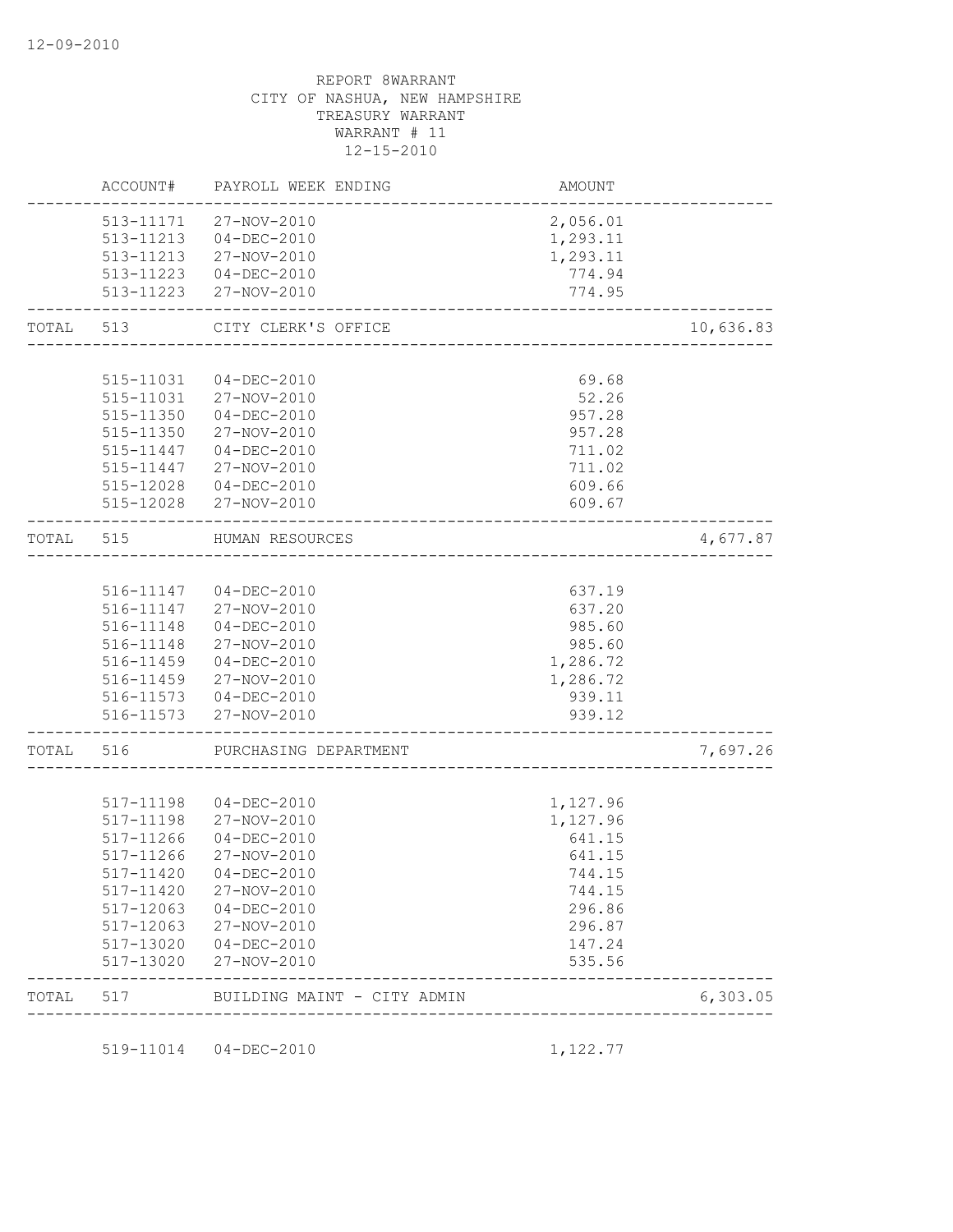|           | ACCOUNT#      | PAYROLL WEEK ENDING    | AMOUNT   |           |
|-----------|---------------|------------------------|----------|-----------|
|           | 519-11014     | 27-NOV-2010            | 1,122.77 |           |
|           | 519-11016     | $04 - DEC - 2010$      | 985.60   |           |
|           | 519-11016     | 27-NOV-2010            | 985.60   |           |
|           | 519-11017     | $04 - DEC - 2010$      | 824.00   |           |
|           | 519-11017     | 27-NOV-2010            | 824.00   |           |
|           | 519-11115     | $04 - DEC - 2010$      | 1,986.69 |           |
|           | 519-11115     | 27-NOV-2010            | 1,986.70 |           |
|           | 519-11146     | $04 - DEC - 2010$      | 858.42   |           |
|           | 519-11146     | 27-NOV-2010            | 858.42   |           |
|           | 519-11153     | $04 - DEC - 2010$      | 620.55   |           |
|           | 519-11153     | 27-NOV-2010            | 620.55   |           |
|           | 519-11154     | $04 - DEC - 2010$      | 652.12   |           |
|           | 519-11154     | 27-NOV-2010            | 652.12   |           |
|           | 519-11205     | 04-DEC-2010            | 815.22   |           |
|           | 519-11205     | 27-NOV-2010            | 815.21   |           |
| TOTAL 519 |               | ASSESSORS              |          | 15,730.74 |
|           |               |                        |          |           |
|           |               | 520-12077 04-DEC-2010  | 275.65   |           |
|           |               | 520-12077 27-NOV-2010  | 275.65   |           |
| TOTAL     | 520           | HUNT BUILDING          |          | 551.30    |
|           |               |                        |          |           |
|           |               | 522-11127  04-DEC-2010 | 1,709.64 |           |
|           | 522-11127     | 27-NOV-2010            | 1,709.65 |           |
|           | 522-11128     | $04 - DEC - 2010$      | 1,152.83 |           |
|           | 522-11128     | 27-NOV-2010            | 1,152.83 |           |
|           | 522-11286     | $04 - DEC - 2010$      | 608.85   |           |
|           | 522-11286     | 27-NOV-2010            | 608.85   |           |
|           | 522-11429     | $04 - DEC - 2010$      | 1,819.34 |           |
|           | 522-11429     | 27-NOV-2010            | 1,819.33 |           |
|           | 522-11641     | $04 - DEC - 2010$      | 1,409.38 |           |
|           | 522-11641     | 27-NOV-2010            | 1,409.38 |           |
|           | $522 - 11652$ | $04-DEC-2010$          | 1,489.36 |           |
|           | $522 - 11652$ | 27-NOV-2010            | 1,489.36 |           |
|           | 522-11721     | $04 - DEC - 2010$      | 1,556.12 |           |
|           | 522-11721     | 27-NOV-2010            | 1,556.12 |           |
|           | 522-11724     | $04 - DEC - 2010$      | 1,370.98 |           |
|           | 522-11724     | 27-NOV-2010            | 1,370.98 |           |
|           | 522-11725     | $04 - DEC - 2010$      | 998.12   |           |
|           | 522-11725     | 27-NOV-2010            | 998.11   |           |
|           | 522-11729     | $04 - DEC - 2010$      | 2,231.12 |           |
|           | 522-11729     | 27-NOV-2010            | 2,231.12 |           |
|           | 522-13004     | $04 - DEC - 2010$      | 56.14    |           |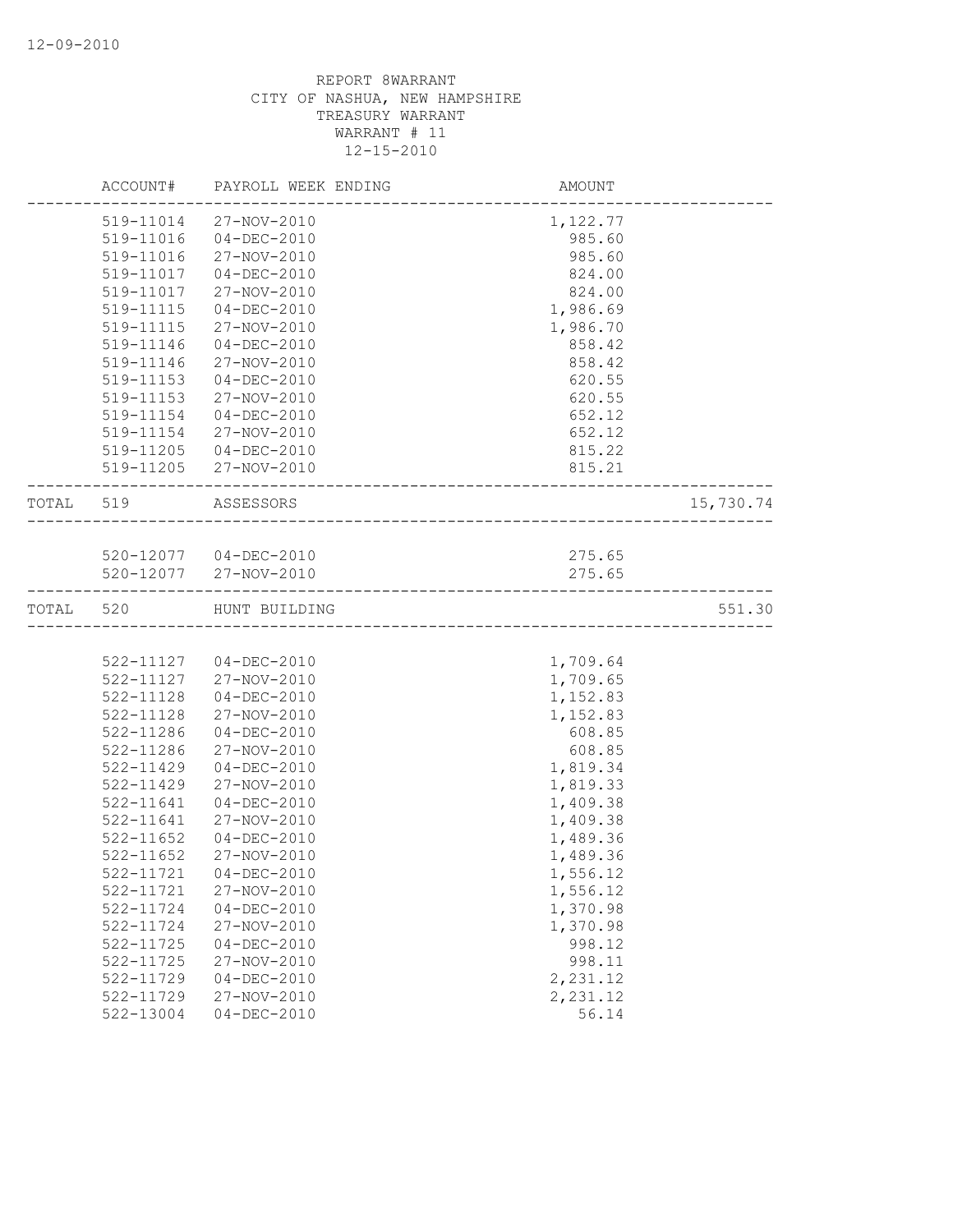|               |                       |          | 28,747.61 |
|---------------|-----------------------|----------|-----------|
|               |                       |          |           |
|               | 523-11332 04-DEC-2010 | 1,006.33 |           |
|               | 523-11332 27-NOV-2010 | 1,006.32 |           |
| TOTAL 523 GIS |                       |          | 2,012.65  |
|               |                       |          |           |
|               | 531-11065 04-DEC-2010 | 1,143.31 |           |
|               | 531-11065 27-NOV-2010 | 1,143.30 |           |
| 531-11085     | $04 - DEC - 2010$     | 922.04   |           |
| 531-11085     | 27-NOV-2010           | 922.04   |           |
| 531-11114     | 04-DEC-2010           | 2,355.27 |           |
| 531-11114     | 27-NOV-2010           | 2,355.27 |           |
| 531-11129     | 04-DEC-2010           | 1,998.79 |           |
| 531-11129     | 27-NOV-2010           | 1,998.79 |           |
| 531-11164     | 04-DEC-2010           | 1,178.65 |           |
| 531-11164     | 27-NOV-2010           | 1,178.65 |           |
| 531-11166     | $04 - DEC - 2010$     | 2,603.52 |           |
| 531-11166     | 27-NOV-2010           | 2,603.53 |           |
| 531-11170     | $04 - DEC - 2010$     | 1,526.04 |           |
| 531-11170     | 27-NOV-2010           | 1,526.02 |           |
| 531-11201     | 04-DEC-2010           | 682.42   |           |
| 531-11201     | 27-NOV-2010           | 682.41   |           |
| 531-11203     | $04 - DEC - 2010$     | 1,349.54 |           |
| 531-11203     | 27-NOV-2010           | 1,349.55 |           |
| 531-11226     | $04 - DEC - 2010$     | 776.25   |           |
| 531-11226     | 27-NOV-2010           | 776.25   |           |
| 531-11242     | 04-DEC-2010           | 1,158.79 |           |
| 531-11242     | 27-NOV-2010           | 1,158.80 |           |
| 531-11245     | $04 - DEC - 2010$     | 643.00   |           |
| 531-11245     | 27-NOV-2010           | 643.00   |           |
| 531-11257     | 04-DEC-2010           | 3,490.10 |           |
| 531-11257     | 27-NOV-2010           | 3,490.10 |           |
| 531-11287     | $04 - DEC - 2010$     | 846.15   |           |
|               | 531-11287 27-NOV-2010 | 846.15   |           |
| 531-11398     | $04 - DEC - 2010$     | 646.26   |           |
| 531-11398     | 27-NOV-2010           | 646.25   |           |
| 531-11477     | $04 - DEC - 2010$     | 648.93   |           |
| 531-11477     | 27-NOV-2010           | 648.94   |           |
| 531-11487     | $04 - DEC - 2010$     | 1,400.35 |           |
| 531-11487     | 27-NOV-2010           | 1,400.35 |           |
| 531-11495     | $04 - DEC - 2010$     | 1,037.27 |           |
| 531-11495     | 27-NOV-2010           | 1,037.26 |           |
| 531-11498     | $04 - DEC - 2010$     | 878.18   |           |
| 531-11498     | 27-NOV-2010           | 878.19   |           |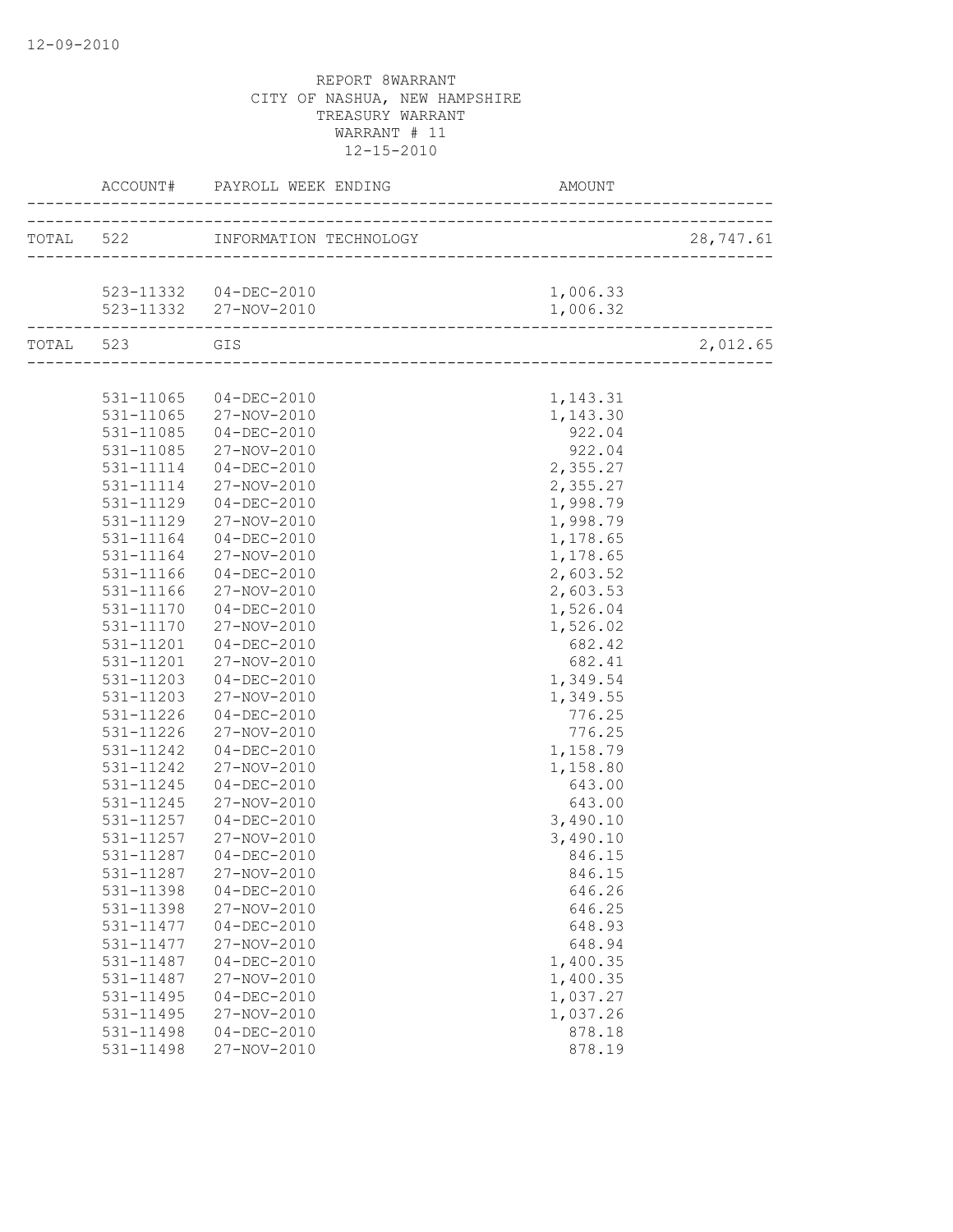| ACCOUNT#      | PAYROLL WEEK ENDING | AMOUNT      |  |
|---------------|---------------------|-------------|--|
| 531-11516     | $04 - DEC - 2010$   | 884.57      |  |
| 531-11516     | 27-NOV-2010         | 884.56      |  |
| 531-11534     | $04 - DEC - 2010$   | 1,496.61    |  |
| 531-11534     | 27-NOV-2010         | 1,496.61    |  |
| 531-11535     | $04 - DEC - 2010$   | 13,763.23   |  |
| 531-11535     | 27-NOV-2010         | 13,380.90   |  |
| 531-11537     | $04 - DEC - 2010$   | 14,485.32   |  |
| 531-11537     | 27-NOV-2010         | 14,485.39   |  |
| 531-11538     | $04 - DEC - 2010$   | 922.04      |  |
| 531-11538     | 27-NOV-2010         | 922.05      |  |
| 531-11539     | $04 - DEC - 2010$   | 1,579.18    |  |
| 531-11539     | 27-NOV-2010         | 1,579.19    |  |
| 531-11544     | $04 - DEC - 2010$   | 4,268.61    |  |
| 531-11544     | 27-NOV-2010         | 4,268.61    |  |
| 531-11549     | $04 - DEC - 2010$   | 7,328.04    |  |
| 531-11549     | 27-NOV-2010         | 7,328.04    |  |
| 531-11550     | $04 - DEC - 2010$   | 1,914.70    |  |
| 531-11550     | 27-NOV-2010         | 1,914.70    |  |
| 531-11552     | $04 - DEC - 2010$   | 11,398.20   |  |
| 531-11552     | 27-NOV-2010         | 11,398.20   |  |
| 531-11553     | 27-NOV-2010         | 68,550.00   |  |
| 531-11555     | $04 - DEC - 2010$   | 41,940.00   |  |
| 531-11555     | 27-NOV-2010         | 41,010.80   |  |
| 531-11558     | $04 - DEC - 2010$   | 101,018.78  |  |
| 531-11558     | 27-NOV-2010         | 74,613.45   |  |
| $531 - 11561$ | $04 - DEC - 2010$   | 11,756.55   |  |
| 531-11561     | 27-NOV-2010         | 11,756.55   |  |
| 531-11567     | $04 - DEC - 2010$   | 34, 187. 13 |  |
| 531-11567     | 27-NOV-2010         | 34, 187. 15 |  |
| 531-11569     | $04 - DEC - 2010$   | 1,214.02    |  |
| 531-11569     | 27-NOV-2010         | 1,214.01    |  |
| 531-11618     | $04 - DEC - 2010$   | 2,713.47    |  |
| 531-11618     | 27-NOV-2010         | 2,713.45    |  |
| 531-11622     | $04 - DEC - 2010$   | 3,081.18    |  |
| 531-11622     | 27-NOV-2010         | 3,081.20    |  |
| 531-11634     | $04 - DEC - 2010$   | 720.10      |  |
| 531-11634     | 27-NOV-2010         | 720.10      |  |
| 531-11636     | $04 - DEC - 2010$   | 1,003.45    |  |
| 531-11636     | 27-NOV-2010         | 1,003.45    |  |
| 531-11664     | $04 - DEC - 2010$   | 1,171.17    |  |
| 531-11664     | 27-NOV-2010         | 1,171.16    |  |
| 531-11665     | $04 - DEC - 2010$   | 809.40      |  |
| 531-11665     | 27-NOV-2010         | 809.40      |  |
| 531-11719     | $04 - DEC - 2010$   | 949.27      |  |
| 531-11719     | 27-NOV-2010         | 949.26      |  |
| 531-11722     | $04 - DEC - 2010$   | 611.85      |  |
| 531-11722     | 27-NOV-2010         | 611.85      |  |
| 531-11732     | $04 - DEC - 2010$   | 6,034.25    |  |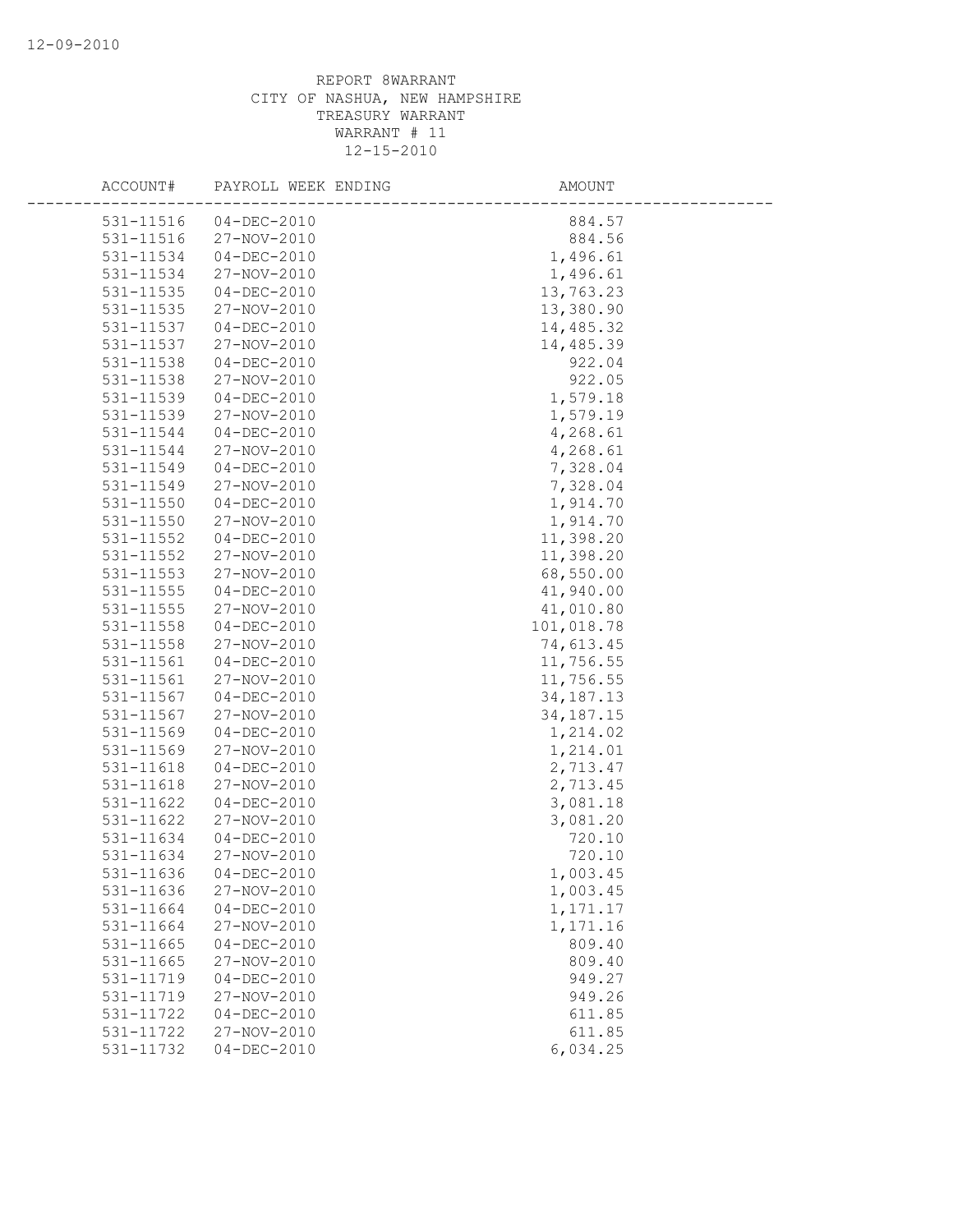|       | ACCOUNT#  | PAYROLL WEEK ENDING   | AMOUNT     |            |
|-------|-----------|-----------------------|------------|------------|
|       | 531-11732 | 27-NOV-2010           | 6,034.25   |            |
|       | 531-12020 | $04 - DEC - 2010$     | 984.98     |            |
|       | 531-12020 | 27-NOV-2010           | 984.99     |            |
|       | 531-12042 | $04 - DEC - 2010$     | 1,081.69   |            |
|       | 531-12042 | 27-NOV-2010           | 1,515.02   |            |
|       | 531-12066 | $04 - DEC - 2010$     | 708.06     |            |
|       | 531-12066 | 27-NOV-2010           | 708.04     |            |
|       | 531-12068 | $04 - DEC - 2010$     | 771.36     |            |
|       | 531-12068 | 27-NOV-2010           | 771.36     |            |
|       | 531-12071 | $04 - DEC - 2010$     | 266.52     |            |
|       | 531-12071 | 27-NOV-2010           | 266.52     |            |
|       | 531-12119 | $04 - DEC - 2010$     | 1,158.52   |            |
|       | 531-12119 | 27-NOV-2010           | 1,158.51   |            |
|       | 531-13004 | $04 - DEC - 2010$     | 2,967.99   |            |
|       | 531-13004 | 27-NOV-2010           | 4,174.26   |            |
|       | 531-13038 | $04 - DEC - 2010$     | 1,452.24   |            |
|       | 531-13038 | 27-NOV-2010           | 1,155.60   |            |
|       | 531-13040 | $04 - DEC - 2010$     | 5,783.60   |            |
|       | 531-13040 | 27-NOV-2010           | 2,920.79   |            |
|       | 531-13044 | $04 - DEC - 2010$     | 1,093.95   |            |
|       | 531-13044 | 27-NOV-2010           |            |            |
|       | 531-13047 | $04 - DEC - 2010$     | 1,112.19   |            |
|       |           |                       | 5,082.23   |            |
|       | 531-13047 | 27-NOV-2010           | 14,081.95  |            |
|       | 531-13048 | $04 - DEC - 2010$     | 4,049.59   |            |
|       | 531-13048 | 27-NOV-2010           | 1,789.40   |            |
|       | 531-15002 | 27-NOV-2010           | 53, 976.54 |            |
|       |           | 531-17003 04-DEC-2010 | 3,650.00   |            |
|       | 531-18051 | 27-NOV-2010           | 350.00     |            |
| TOTAL | 531       | POLICE DEPARTMENT     |            | 735,921.06 |
|       |           |                       |            |            |
|       | 532-11024 | 04-DEC-2010           | 2,120.49   |            |
|       | 532-11024 | 27-NOV-2010           | 2,120.49   |            |
|       | 532-11036 | $04 - DEC - 2010$     | 1,929.25   |            |
|       | 532-11036 | 27-NOV-2010           | 1,929.24   |            |
|       | 532-11063 | $04 - DEC - 2010$     | 1,356.86   |            |
|       | 532-11063 | 27-NOV-2010           | 1,356.86   |            |
|       | 532-11066 | $04 - DEC - 2010$     | 1,330.14   |            |
|       | 532-11066 | 27-NOV-2010           | 1,330.12   |            |
|       | 532-11069 | $04 - DEC - 2010$     | 2,713.88   |            |
|       | 532-11069 | 27-NOV-2010           | 2,783.36   |            |
|       | 532-11111 | $04 - DEC - 2010$     | 2,229.62   |            |
|       | 532-11111 | 27-NOV-2010           | 2,229.62   |            |
|       | 532-11207 | $04 - DEC - 2010$     | 6,838.59   |            |
|       | 532-11207 | 27-NOV-2010           | 6,838.59   |            |
|       | 532-11281 | $04-DEC-2010$         | 1,005.79   |            |
|       | 532-11281 | 27-NOV-2010           | 1,005.80   |            |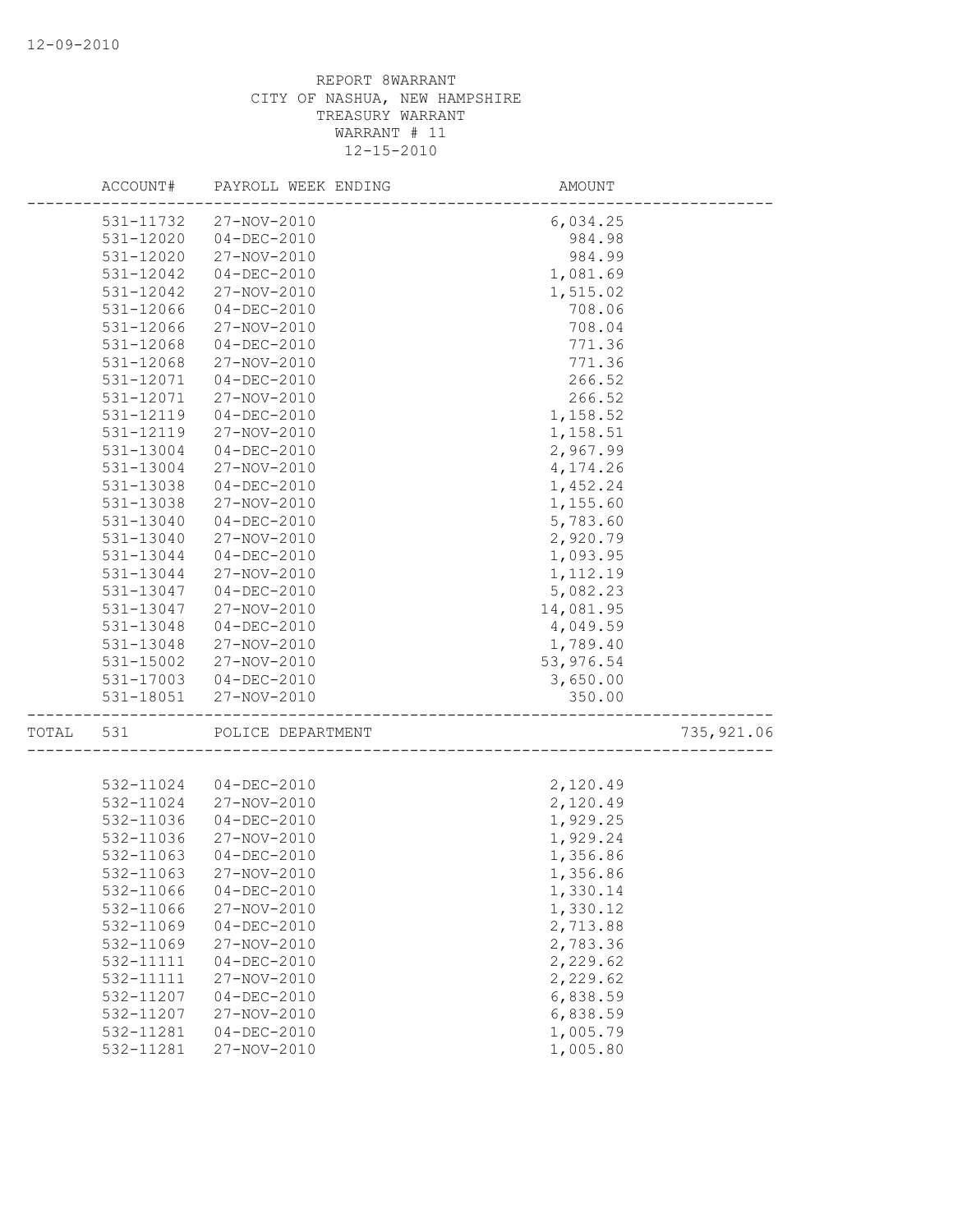|       | ACCOUNT#  | PAYROLL WEEK ENDING | AMOUNT     |            |
|-------|-----------|---------------------|------------|------------|
|       | 532-11285 | $04 - DEC - 2010$   | 8,222.77   |            |
|       | 532-11285 | 27-NOV-2010         | 8,222.77   |            |
|       | 532-11291 | $04 - DEC - 2010$   | 6,390.59   |            |
|       | 532-11291 | 27-NOV-2010         | 5,959.17   |            |
|       | 532-11298 | $04 - DEC - 2010$   | 964.20     |            |
|       | 532-11298 | 27-NOV-2010         | 1,361.22   |            |
|       | 532-11300 | $04 - DEC - 2010$   | 36,906.62  |            |
|       | 532-11300 | 27-NOV-2010         | 36,829.90  |            |
|       | 532-11303 | $04 - DEC - 2010$   | 1,203.00   |            |
|       | 532-11303 | 27-NOV-2010         | 1,203.00   |            |
|       | 532-11305 | $04 - DEC - 2010$   | 4,788.13   |            |
|       | 532-11305 | 27-NOV-2010         | 4,788.13   |            |
|       | 532-11309 | $04 - DEC - 2010$   | 108,279.49 |            |
|       | 532-11309 | 27-NOV-2010         | 108,401.88 |            |
|       | 532-11660 | $04 - DEC - 2010$   | 1,528.56   |            |
|       | 532-11660 | 27-NOV-2010         | 1,528.54   |            |
|       | 532-11663 | $04 - DEC - 2010$   | 1,498.40   |            |
|       | 532-11663 | 27-NOV-2010         | 1,498.40   |            |
|       | 532-11666 | $04 - DEC - 2010$   | 1,873.00   |            |
|       | 532-11666 | 27-NOV-2010         | 1,123.80   |            |
|       | 532-11669 | $04 - DEC - 2010$   | 1,513.38   |            |
|       | 532-11669 | 27-NOV-2010         | 1,513.38   |            |
|       | 532-12070 | $04 - DEC - 2010$   | 16,359.59  |            |
|       | 532-12070 | 27-NOV-2010         | 21,720.48  |            |
|       | 532-13003 | $04 - DEC - 2010$   | 1,959.52   |            |
|       | 532-13003 | 27-NOV-2010         | 794.19     |            |
|       | 532-13004 | 27-NOV-2010         | 23.15      |            |
|       | 532-13018 | $04 - DEC - 2010$   | 2,979.90   |            |
|       | 532-13018 | 27-NOV-2010         | 3,592.15   |            |
|       | 532-13024 | $04 - DEC - 2010$   | 454.19     |            |
|       | 532-13024 | 27-NOV-2010         | 454.19     |            |
|       | 532-13050 | $04 - DEC - 2010$   | 6,078.70   |            |
|       | 532-13050 | 27-NOV-2010         | 7,742.83   |            |
|       | 532-15002 | 27-NOV-2010         | 47,706.28  |            |
|       | 532-17020 | $04 - DEC - 2010$   |            |            |
|       | 532-18084 | $04 - DEC - 2010$   | 359.51     |            |
|       | 532-19231 | $04 - DEC - 2010$   | 1,359.67   |            |
|       | 532-19231 | 27-NOV-2010         | 1,359.67   |            |
|       | 532-19232 | $04 - DEC - 2010$   | 2,008.67   |            |
|       | 532-19232 | 27-NOV-2010         | 2,008.67   |            |
|       | 532-19233 | $04 - DEC - 2010$   | 2,969.01   |            |
|       | 532-19233 | 27-NOV-2010         | 2,981.25   |            |
|       | 532-19234 | 04-DEC-2010         | 1,886.09   |            |
|       | 532-19234 | 27-NOV-2010         | 1,886.09   |            |
| TOTAL | 532       | FIRE DEPARTMENT     |            | 511,400.83 |
|       |           |                     |            |            |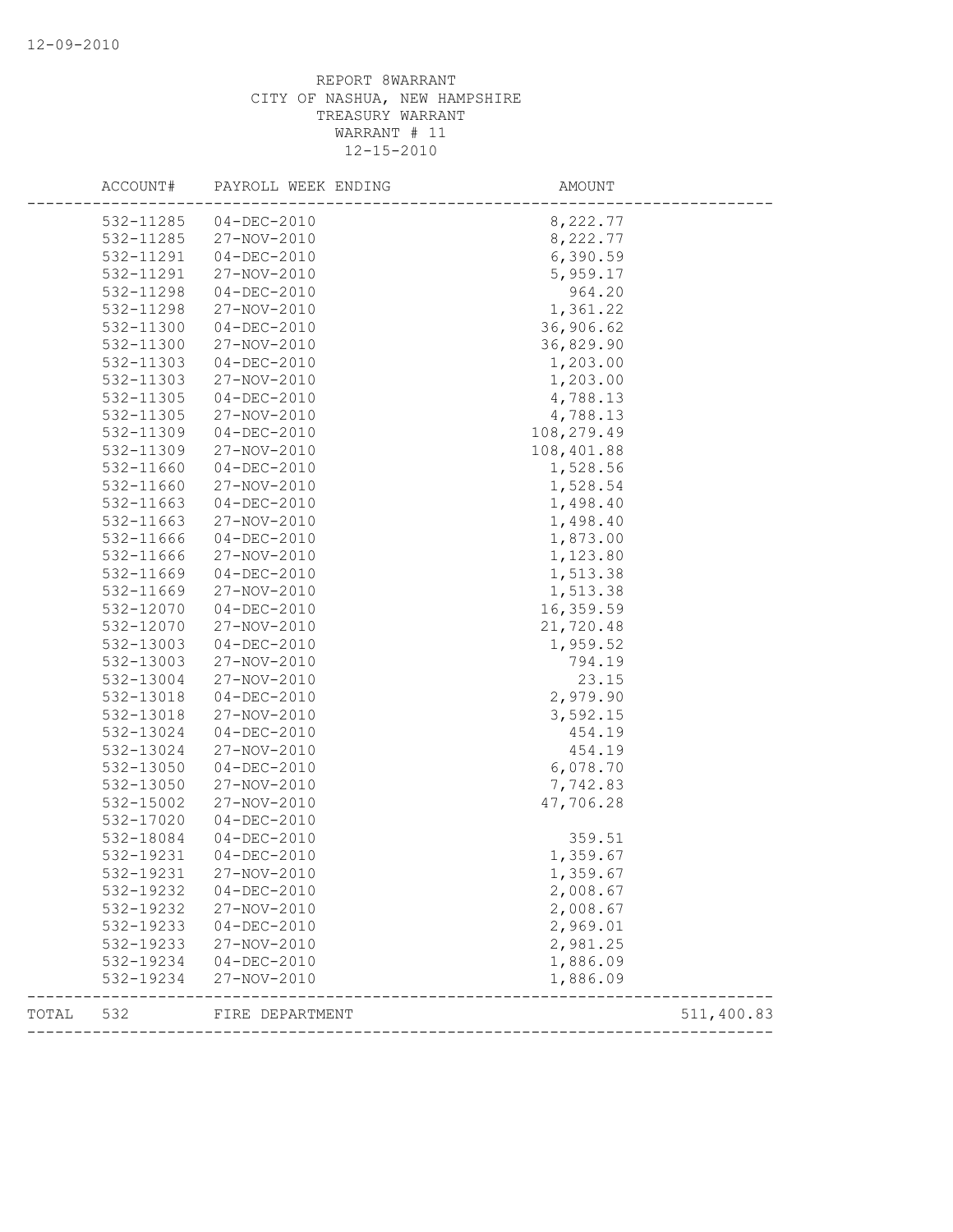|           |                        | ACCOUNT# PAYROLL WEEK ENDING                               | AMOUNT               |            |
|-----------|------------------------|------------------------------------------------------------|----------------------|------------|
|           |                        | 533-19233 27-NOV-2010<br>--------------------------------- | $-12.24$             |            |
| TOTAL 533 |                        |                                                            |                      | $-12.24$   |
|           |                        |                                                            |                      |            |
|           |                        | 535-11980  04-DEC-2010<br>535-11980 27-NOV-2010            | 96.15<br>96.15       |            |
|           |                        | TOTAL 535 EMERGENCY MANAGEMENT                             |                      | 192.30     |
|           |                        |                                                            |                      |            |
|           |                        | 536-11200 04-DEC-2010                                      | 1,449.60             |            |
|           |                        | 536-11200 27-NOV-2010                                      | 1,449.60             |            |
|           |                        | 536-12137  04-DEC-2010                                     | 1,230.12             |            |
|           |                        | 536-12137 27-NOV-2010                                      | 1,230.12             |            |
|           | TOTAL 536              | CITYWIDE COMMUNICATIONS                                    |                      | 5,359.44   |
|           |                        |                                                            |                      |            |
|           |                        | 541-11024 04-DEC-2010                                      | 263.04               |            |
|           |                        | 541-11024 27-NOV-2010                                      | 263.04               |            |
|           |                        | 541-11104 04-DEC-2010                                      | 1,044.26             |            |
|           |                        | 541-11104 27-NOV-2010                                      | 1,044.25             |            |
|           | 541-11240              | $04 - DEC - 2010$                                          | 1,503.01             |            |
|           |                        | 541-11240 27-NOV-2010                                      | 1,503.02             |            |
|           |                        | 541-11346 04-DEC-2010                                      | 435.31               |            |
|           | 541-11346              | 27-NOV-2010                                                | 435.31               |            |
|           |                        | TOTAL 541 COMMUNITY SERVICES DIVISION                      |                      | 6,491.24   |
|           |                        |                                                            |                      |            |
|           | 542-11024<br>542-11024 | $04 - DEC - 2010$                                          | 657.59               |            |
|           | 542-11426              | 27-NOV-2010                                                | 657.60               |            |
|           | 542-11426              | 04-DEC-2010<br>27-NOV-2010                                 | 1,404.70<br>1,404.70 |            |
|           | 542-11584              | 04-DEC-2010                                                | 3,787.06             |            |
|           | 542-11584              | 27-NOV-2010                                                | 3,787.05             |            |
|           |                        | 542-12044 04-DEC-2010                                      | 90.90                |            |
|           |                        | 542-12044 27-NOV-2010                                      | 90.90                |            |
|           |                        | 542-12109 04-DEC-2010                                      | 204.00               |            |
|           |                        | 542-12109 27-NOV-2010                                      | 68.00                |            |
| TOTAL 542 |                        | COMMUNITY HEALTH                                           |                      | 12, 152.50 |
|           |                        |                                                            |                      |            |
|           |                        | 543-11380 04-DEC-2010                                      | 988.21               |            |
|           |                        | 543-11380 27-NOV-2010                                      | 988.20               |            |
|           | 543-11438              | 04-DEC-2010                                                | 1,324.88             |            |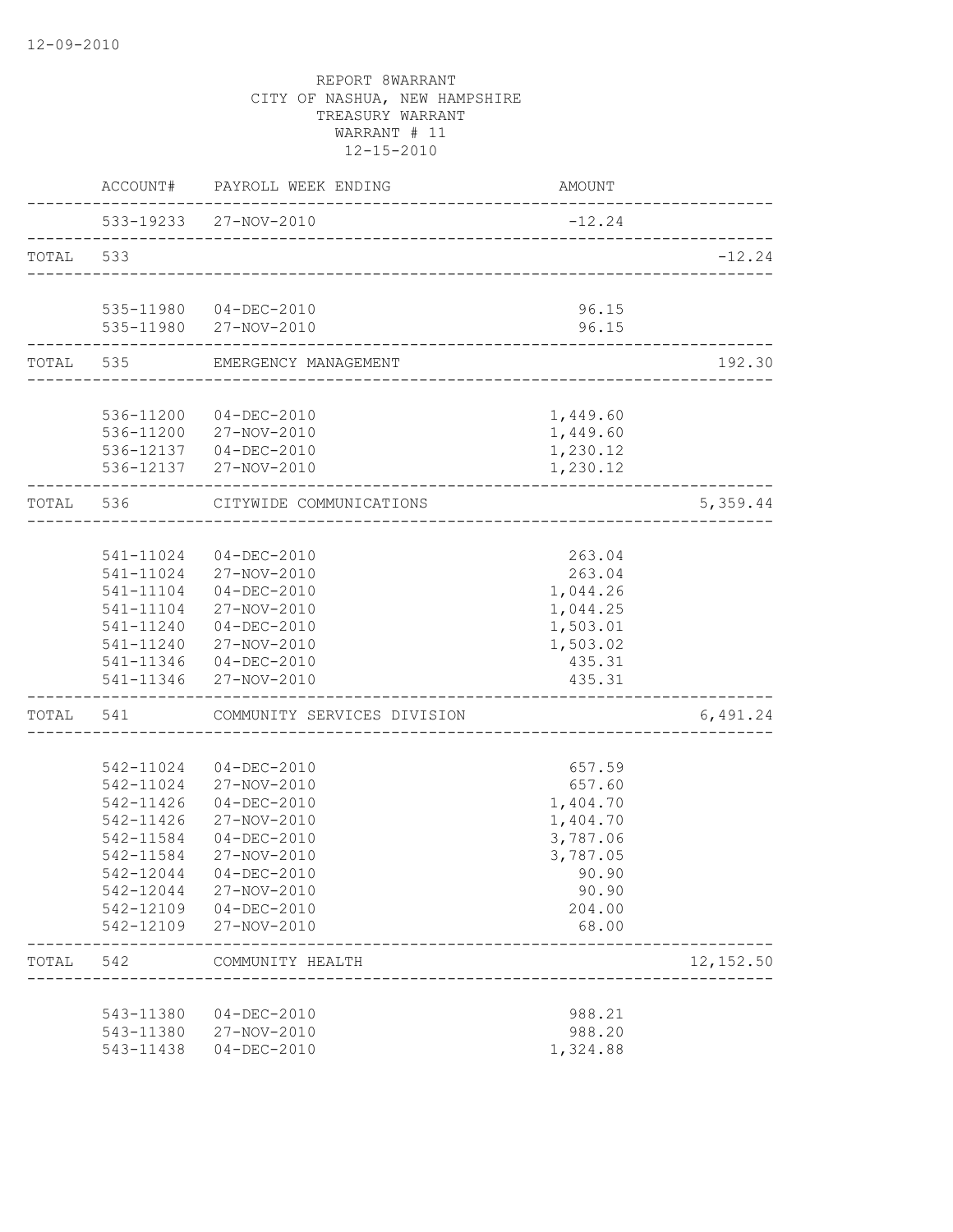|           | ACCOUNT#      | PAYROLL WEEK ENDING        | AMOUNT   |           |
|-----------|---------------|----------------------------|----------|-----------|
|           |               | 543-11438 27-NOV-2010      | 1,324.88 |           |
|           | 543-11602     | $04 - DEC - 2010$          | 909.84   |           |
|           | 543-11602     | 27-NOV-2010                | 909.84   |           |
|           | 543-11604     | 04-DEC-2010                | 1,573.64 |           |
|           | 543-11604     | 27-NOV-2010                | 1,573.64 |           |
|           |               | 543-11605 04-DEC-2010      | 985.14   |           |
|           | 543-11605     | 27-NOV-2010                | 985.13   |           |
| TOTAL 543 |               | ENVIRONMENTAL HEALTH DEPT. |          | 11,563.40 |
|           |               |                            |          |           |
|           | 544-11008     | 04-DEC-2010                | 766.46   |           |
|           | 544-11008     | 27-NOV-2010                | 766.45   |           |
|           | 544-11099     | $04 - DEC - 2010$          | 2,161.17 |           |
|           | 544-11099     | 27-NOV-2010                | 2,161.17 |           |
|           | 544-11112     | $04 - DEC - 2010$          | 877.27   |           |
|           | 544-11112     | 27-NOV-2010                | 877.27   |           |
|           | 544-11367     | $04 - DEC - 2010$          | 858.44   |           |
|           | 544-11367     | 27-NOV-2010                | 858.43   |           |
|           | 544-11777     | 04-DEC-2010                | 1,328.18 |           |
|           |               | 544-11777 27-NOV-2010      | 1,328.17 |           |
|           |               | 544-12101  04-DEC-2010     | 441.56   |           |
|           |               | 544-12101 27-NOV-2010      | 441.56   |           |
| TOTAL 544 |               | WELFARE ADMINISTRATION     |          | 12,866.13 |
|           |               |                            |          |           |
|           | 551-11024     | $04 - DEC - 2010$          | 639.71   |           |
|           | 551-11024     | 27-NOV-2010                | 639.71   |           |
|           | $551 - 11028$ | $04 - DEC - 2010$          | 557.83   |           |
|           | 551-11028     | 27-NOV-2010                | 557.82   |           |
|           | 551-11057     | $04 - DEC - 2010$          | 920.69   |           |
|           | 551-11057     | 27-NOV-2010                | 920.70   |           |
|           | 551-11094     | $04 - DEC - 2010$          | 313.78   |           |
|           | 551-11094     | 27-NOV-2010                | 313.78   |           |
|           | 551-11097     | $04 - DEC - 2010$          | 1,101.98 |           |
|           | 551-11097     | 27-NOV-2010                | 1,101.98 |           |
|           | 551-11211     | $04 - DEC - 2010$          | 632.11   |           |
|           | 551-11211     | 27-NOV-2010                | 632.11   |           |
|           | 551-11249     | $04 - DEC - 2010$          | 1,320.01 |           |
|           | 551-11249     | 27-NOV-2010                | 1,320.00 |           |
|           | 551-11268     | $04 - DEC - 2010$          | 650.13   |           |
|           | 551-11268     | 27-NOV-2010                | 650.13   |           |
|           | 551-11273     | $04 - DEC - 2010$          | 1,735.80 |           |
|           | 551-11273     | 27-NOV-2010                | 1,735.80 |           |
|           | 551-11435     | $04 - DEC - 2010$          | 936.74   |           |
|           | 551-11435     | 27-NOV-2010                | 936.75   |           |
|           | 551-11462     | $04 - DEC - 2010$          | 1,059.21 |           |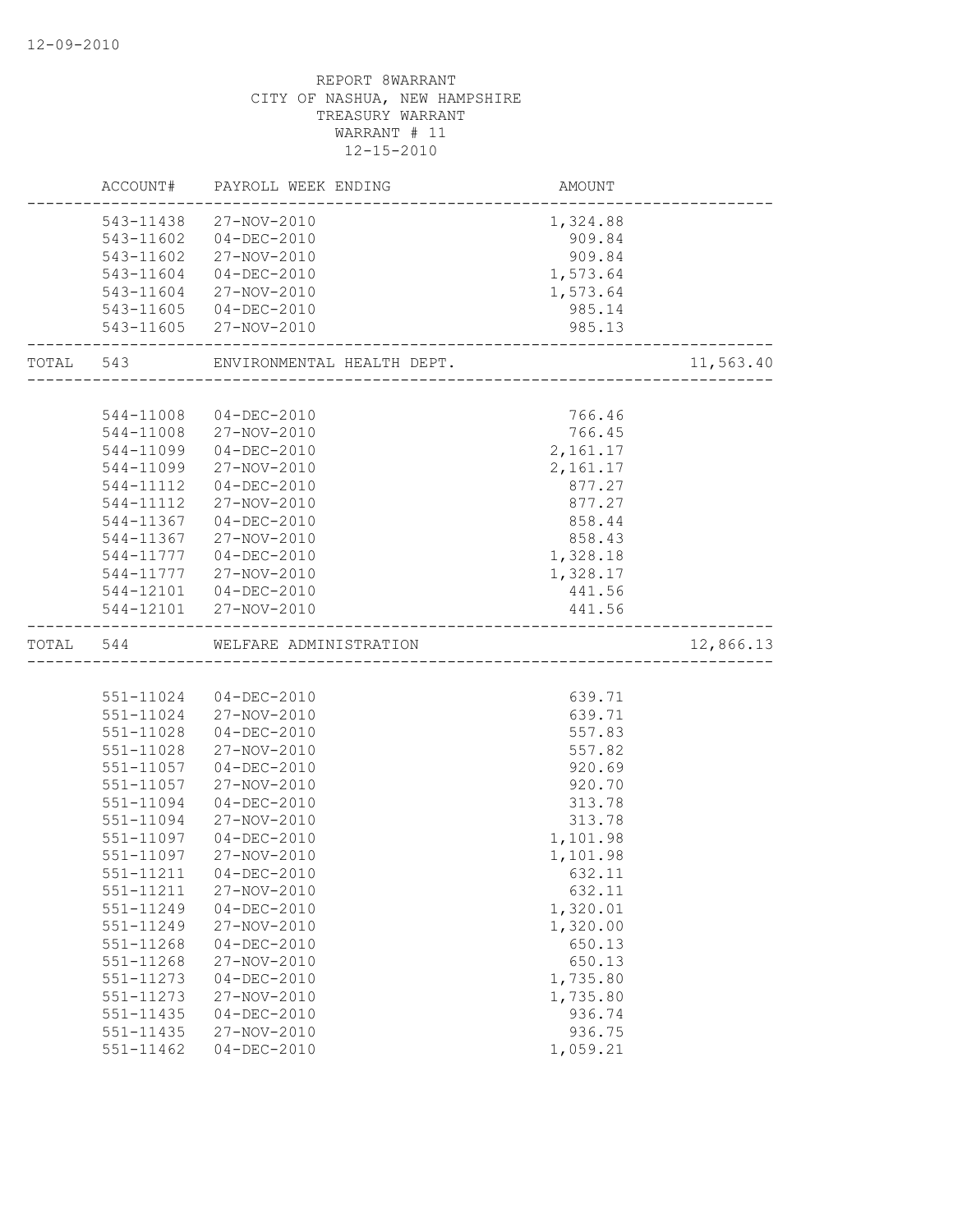|           |           | AMOUNT<br>-------------------------<br>ACCOUNT# PAYROLL WEEK ENDING |          |            |
|-----------|-----------|---------------------------------------------------------------------|----------|------------|
|           |           | 551-11462 27-NOV-2010                                               | 1,059.21 |            |
|           |           | 551-11638 04-DEC-2010                                               | 1,212.06 |            |
|           |           | 551-11638 27-NOV-2010                                               | 1,212.06 |            |
|           |           | 551-13004 04-DEC-2010                                               | 32.15    |            |
|           |           | 551-13004 27-NOV-2010<br>-----------------------------------        | 96.85    |            |
| TOTAL 551 |           |                                                                     |          | 22,289.10  |
|           |           |                                                                     |          |            |
|           |           | 552-11024 04-DEC-2010                                               | 706.27   |            |
|           |           | 552-11024 27-NOV-2010                                               | 706.26   |            |
|           |           | 552-11077 04-DEC-2010                                               | 1,331.47 |            |
|           | 552-11077 | 27-NOV-2010                                                         | 1,331.47 |            |
|           | 552-11087 | 04-DEC-2010                                                         | 882.00   |            |
|           | 552-11087 | 27-NOV-2010                                                         | 840.40   |            |
|           | 552-11143 | $04 - DEC - 2010$                                                   | 878.00   |            |
|           | 552-11143 | 27-NOV-2010                                                         | 878.00   |            |
|           | 552-11324 | 04-DEC-2010                                                         | 3,177.63 |            |
|           | 552-11324 | 27-NOV-2010                                                         | 4,236.83 |            |
|           | 552-11339 | 04-DEC-2010                                                         | 2,259.60 |            |
|           | 552-11339 | 27-NOV-2010                                                         | 2,259.60 |            |
|           | 552-11342 | 04-DEC-2010                                                         | 790.80   |            |
|           | 552-11342 | 27-NOV-2010                                                         | 790.80   |            |
|           | 552-11343 | $04 - DEC - 2010$                                                   | 1,776.80 |            |
|           | 552-11343 | 27-NOV-2010                                                         | 1,776.80 |            |
|           | 552-11407 | 04-DEC-2010                                                         | 5,469.60 |            |
|           | 552-11407 | 27-NOV-2010                                                         | 4,375.68 |            |
|           | 552-11492 | 04-DEC-2010                                                         | 836.40   |            |
|           | 552-11492 | 27-NOV-2010                                                         | 836.40   |            |
|           | 552-11562 | 04-DEC-2010                                                         | 420.52   |            |
|           | 552-11562 | 27-NOV-2010                                                         | 420.52   |            |
|           | 552-11580 | 04-DEC-2010                                                         | 1,014.70 |            |
|           | 552-11580 | 27-NOV-2010                                                         | 1,014.70 |            |
|           | 552-11595 | 27-NOV-2010                                                         | 1,093.92 |            |
|           | 552-11672 | 04-DEC-2010                                                         | 1,489.36 |            |
|           | 552-11672 | 27-NOV-2010                                                         | 1,489.36 |            |
|           | 552-11750 | 04-DEC-2010                                                         | 803.60   |            |
|           |           | 552-11750 27-NOV-2010                                               | 803.60   |            |
|           |           | 552-13004 04-DEC-2010                                               | 1,125.49 |            |
|           |           | 552-13004 27-NOV-2010                                               | 3,452.19 |            |
|           |           | 552-13067 04-DEC-2010                                               | 203.49   |            |
|           |           | 552-13067 27-NOV-2010                                               | 1,760.47 |            |
|           |           | TOTAL 552 PARKS AND RECREATION<br>---------------------             |          | 51, 232.73 |
|           |           |                                                                     |          |            |
|           |           | 553-11024 04-DEC-2010                                               | 391.44   |            |
|           |           | 553-11024 27-NOV-2010                                               | 372.50   |            |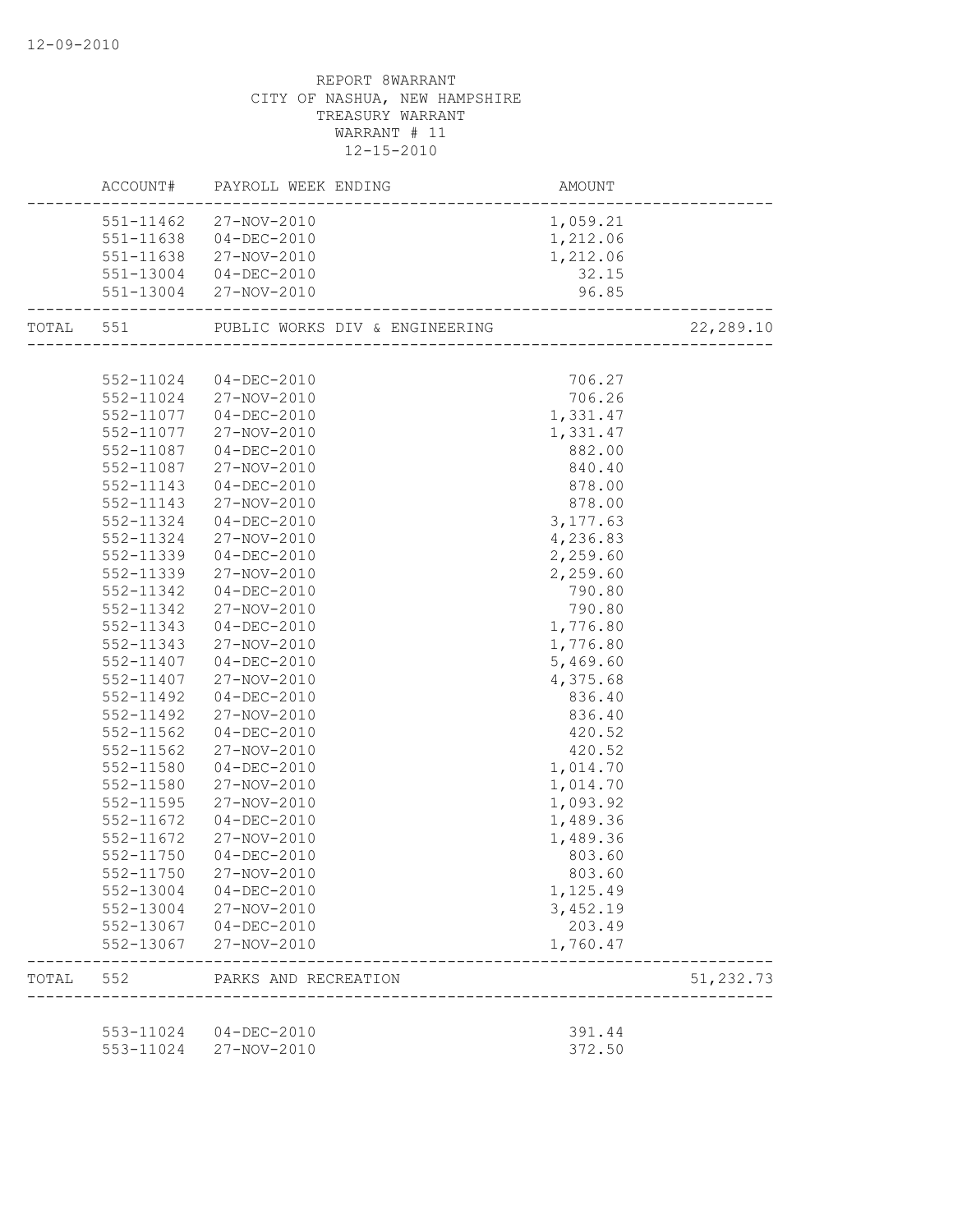|       | ACCOUNT#  | PAYROLL WEEK ENDING | AMOUNT     |            |
|-------|-----------|---------------------|------------|------------|
|       | 553-11078 | $04 - DEC - 2010$   | 2,695.77   |            |
|       | 553-11078 | 27-NOV-2010         | 1,533.32   |            |
|       | 553-11098 | $04-DEC-2010$       | 1,038.42   |            |
|       | 553-11098 | 27-NOV-2010         | 1,038.41   |            |
|       | 553-11169 | $04 - DEC - 2010$   | 1,071.44   |            |
|       | 553-11169 | 27-NOV-2010         | 1,071.45   |            |
|       | 553-11192 | $04 - DEC - 2010$   | 977.05     |            |
|       | 553-11192 | 27-NOV-2010         | 977.06     |            |
|       | 553-11279 | $04 - DEC - 2010$   | 5,268.00   |            |
|       | 553-11279 | 27-NOV-2010         | 5,794.80   |            |
|       | 553-11327 | $04-DEC-2010$       | 4,236.83   |            |
|       | 553-11327 | 27-NOV-2010         | 4,236.82   |            |
|       | 553-11375 | $04 - DEC - 2010$   | 1,591.14   |            |
|       | 553-11375 | 27-NOV-2010         | 1,591.14   |            |
|       | 553-11465 | $04 - DEC - 2010$   | 3,345.60   |            |
|       | 553-11465 | 27-NOV-2010         | 3,345.61   |            |
|       | 553-11474 | $04 - DEC - 2010$   | 3,856.81   |            |
|       | 553-11474 | 27-NOV-2010         | 3,856.80   |            |
|       | 553-11475 | $04 - DEC - 2010$   | 2,931.60   |            |
|       | 553-11475 | 27-NOV-2010         | 2,919.60   |            |
|       | 553-11630 | $04-DEC-2010$       | 1,616.00   |            |
|       | 553-11630 | 27-NOV-2010         | 1,624.91   |            |
|       | 553-11648 | $04 - DEC - 2010$   | 860.56     |            |
|       | 553-11648 | 27-NOV-2010         | 860.55     |            |
|       | 553-11678 | $04 - DEC - 2010$   | 1,485.69   |            |
|       | 553-11678 | 27-NOV-2010         | 1,485.69   |            |
|       | 553-11759 | $04 - DEC - 2010$   | 14,604.32  |            |
|       | 553-11759 | 27-NOV-2010         | 14, 151.36 |            |
|       | 553-11771 | $04 - DEC - 2010$   | 1,901.60   |            |
|       | 553-11771 | 27-NOV-2010         | 1,901.60   |            |
|       | 553-13004 | $04 - DEC - 2010$   | 578.60     |            |
|       | 553-13004 | 27-NOV-2010         | 1,656.65   |            |
|       | 553-13901 | $04 - DEC - 2010$   | 11,583.97  |            |
|       | 553-13901 | 27-NOV-2010         | 11,401.33  |            |
|       | 553-17010 | $04 - DEC - 2010$   | 1,100.00   |            |
| TOTAL | 553       | STREET DEPARTMENT   |            | 120,954.44 |
|       |           |                     |            |            |
|       | 555-11024 | $04 - DEC - 2010$   | 391.44     |            |
|       | 555-11024 | 27-NOV-2010         | 372.50     |            |
|       | 555-11058 | $04 - DEC - 2010$   | 1,014.70   |            |
|       | 555-11058 | 27-NOV-2010         | 1,014.70   |            |
|       | 555-11461 | $04 - DEC - 2010$   | 1,533.61   |            |
|       | 555-11461 | 27-NOV-2010         | 1,533.60   |            |
|       | 555-11505 | $04 - DEC - 2010$   | 1,219.71   |            |
|       | 555-11505 | 27-NOV-2010         | 1,219.71   |            |
|       | 555-11639 | $04 - DEC - 2010$   | 836.40     |            |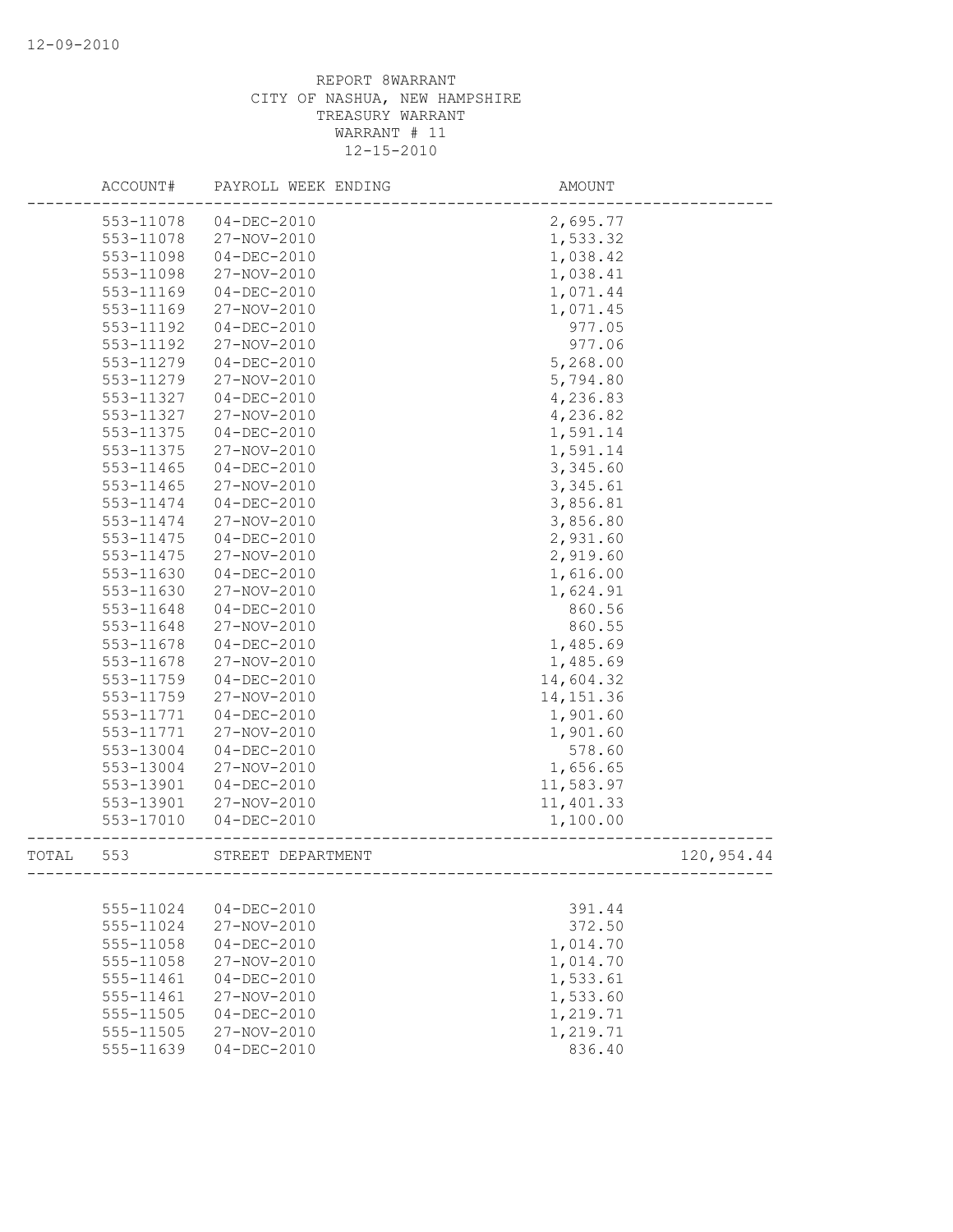|       | ACCOUNT#  | PAYROLL WEEK ENDING | <b>AMOUNT</b>         |           |
|-------|-----------|---------------------|-----------------------|-----------|
|       | 555-11639 | 27-NOV-2010         | 836.41                |           |
|       | 555-11640 | $04 - DEC - 2010$   | 779.20                |           |
|       | 555-11640 | 27-NOV-2010         | 779.20                |           |
|       | 555-11738 | $04 - DEC - 2010$   | 2,000.00              |           |
|       | 555-11738 | 27-NOV-2010         | 2,000.00              |           |
|       | 555-11745 | $04 - DEC - 2010$   | 831.61                |           |
|       | 555-11745 | 27-NOV-2010         | 831.60                |           |
|       | 555-11746 | $04 - DEC - 2010$   | 1,173.51              |           |
|       | 555-11746 | 27-NOV-2010         | 1,173.50              |           |
|       | 555-13004 | $04 - DEC - 2010$   | 112.50                |           |
|       | 555-13004 | 27-NOV-2010         | 225.00                |           |
|       | 555-13068 | $04 - DEC - 2010$   | 263.37                |           |
|       | 555-13068 | 27-NOV-2010         | 263.15                |           |
| TOTAL | 555       | TRAFFIC DEPARTMENT  |                       | 20,405.42 |
|       |           |                     |                       |           |
|       | 557-11024 | $04 - DEC - 2010$   | 639.71                |           |
|       | 557-11024 | 27-NOV-2010         | 639.71                |           |
|       | 557-11161 | $04 - DEC - 2010$   | 1,268.16              |           |
|       | 557-11161 | 27-NOV-2010         | 1,268.16              |           |
|       | 557-11751 | $04 - DEC - 2010$   | 70.41                 |           |
|       | 557-11751 | 27-NOV-2010         | 70.41                 |           |
|       | 557-13004 | $04 - DEC - 2010$   | 71.33                 |           |
| TOTAL | 557       | PARKING LOTS        |                       | 4,027.89  |
|       |           |                     |                       |           |
|       | 561-11345 | $04 - DEC - 2010$   | 1,240.90              |           |
|       | 561-11345 | 27-NOV-2010         | 1,240.90              |           |
|       | 561-11651 | $04 - DEC - 2010$   | 885.76                |           |
|       | 561-11651 | 27-NOV-2010         | 885.76                |           |
|       | 561-11658 | $04 - DEC - 2010$   | 1,075.61              |           |
|       | 561-11658 | 27-NOV-2010         | 1,075.61              |           |
|       | 561-12153 | 27-NOV-2010         | 240.00                |           |
| TOTAL | 561       | EDGEWOOD CEMETERY   | --------------------- | 6,644.54  |
|       |           |                     |                       |           |
|       | 563-11345 | $04 - DEC - 2010$   | 1,193.50              |           |
|       | 563-11345 | 27-NOV-2010         | 1,193.50              |           |
|       | 563-11651 | $04 - DEC - 2010$   | 788.59                |           |
|       | 563-11651 | 27-NOV-2010         | 788.60                |           |
|       | 563-11657 | $04 - DEC - 2010$   | 985.56                |           |
|       | 563-11657 | 27-NOV-2010         | 985.56                |           |
|       | 563-12153 | $04 - DEC - 2010$   |                       |           |
|       | 563-12153 | 27-NOV-2010         | 240.00                |           |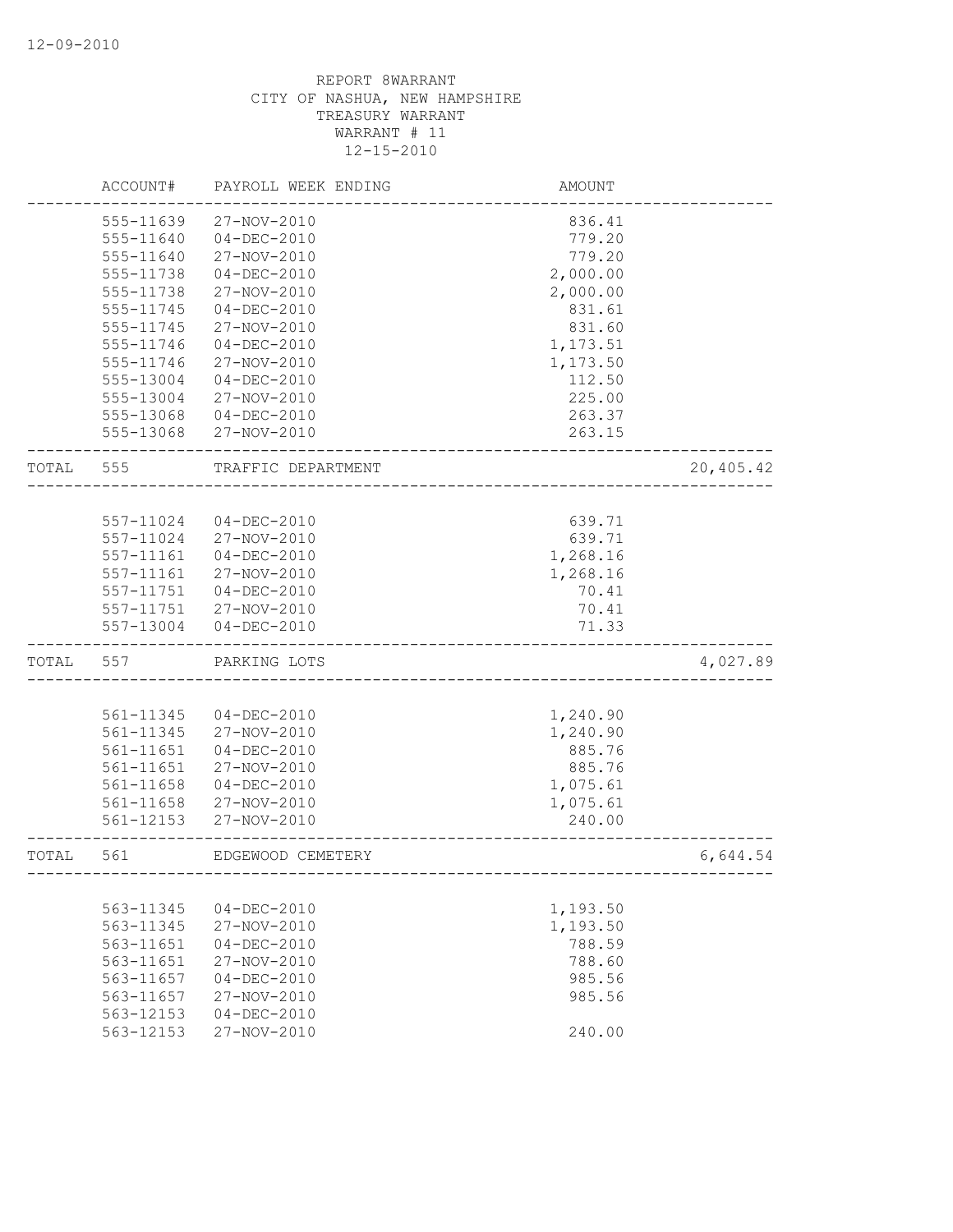|           | ACCOUNT#                  | PAYROLL WEEK ENDING    | AMOUNT                               |           |
|-----------|---------------------------|------------------------|--------------------------------------|-----------|
| TOTAL 563 |                           | WOODLAWN CEMETERY      | ------------------------------------ | 6, 175.31 |
|           |                           |                        |                                      |           |
|           |                           | 571-11174 04-DEC-2010  | 639.71                               |           |
|           |                           | 571-11174 27-NOV-2010  | 639.71                               |           |
|           |                           | 571-11237 04-DEC-2010  | 1,999.68                             |           |
|           |                           | 571-11237 27-NOV-2010  | 1,999.68                             |           |
| TOTAL 571 | . _ _ _ _ _ _ _ _ _ _ _ _ | COMMUNITY DEVELOPMENT  |                                      | 5,278.78  |
|           |                           |                        |                                      |           |
|           | 572-11024                 | $04 - DEC - 2010$      | 672.17                               |           |
|           | 572-11024                 | 27-NOV-2010            | 672.17                               |           |
|           | 572-11215                 | $04 - DEC - 2010$      | 3,727.01                             |           |
|           | 572-11215                 | 27-NOV-2010            | 3,727.01                             |           |
|           | 572-11238                 | $04 - DEC - 2010$      | 882.38                               |           |
|           | 572-11238                 | 27-NOV-2010            | 882.38                               |           |
|           | 572-11450                 | 04-DEC-2010            | 1,771.19                             |           |
|           | 572-11450                 | 27-NOV-2010            | 1,771.19                             |           |
|           | 572-11522                 | $04 - DEC - 2010$      | 858.42                               |           |
|           | 572-11522                 | 27-NOV-2010            | 858.42                               |           |
|           | 572-11525                 | $04 - DEC - 2010$      | 1,058.00                             |           |
|           | 572-11525                 | 27-NOV-2010            | 1,058.00                             |           |
|           | 572-58005                 | 27-NOV-2010            | 100.00                               |           |
| TOTAL     | 572                       | PLANNING DEPARTMENT    |                                      | 18,038.34 |
|           |                           |                        |                                      |           |
|           |                           | 573-11444 04-DEC-2010  | 1,666.17                             |           |
|           |                           | 573-11444 27-NOV-2010  | 1,666.17                             |           |
|           |                           | 573-12029  04-DEC-2010 | 368.59                               |           |
|           | 573-12029                 | 27-NOV-2010            | 368.59                               |           |
| TOTAL 573 |                           | ECONOMIC DEVELOPMENT   | ___________________________          | 4,069.52  |
|           |                           |                        |                                      |           |
|           | 575-11032                 | 04-DEC-2010            | 738.32                               |           |
|           | 575-11032                 | 27-NOV-2010            | 738.31                               |           |
|           | 575-11042                 | $04 - DEC - 2010$      | 1,471.30                             |           |
|           | 575-11042                 | 27-NOV-2010            | 1,471.30                             |           |
|           | 575-11189                 | $04 - DEC - 2010$      | 1,130.10                             |           |
|           | 575-11189                 | 27-NOV-2010            | 1,130.10                             |           |
|           | 575-11246                 | $04 - DEC - 2010$      | 1,726.92                             |           |
|           | 575-11246                 | 27-NOV-2010            | 1,726.91                             |           |
|           | 575-11365                 | $04 - DEC - 2010$      | 460.00                               |           |
|           | 575-11365                 | 27-NOV-2010            | 460.00                               |           |
|           | 575-11387                 | $04 - DEC - 2010$      | 7,026.41                             |           |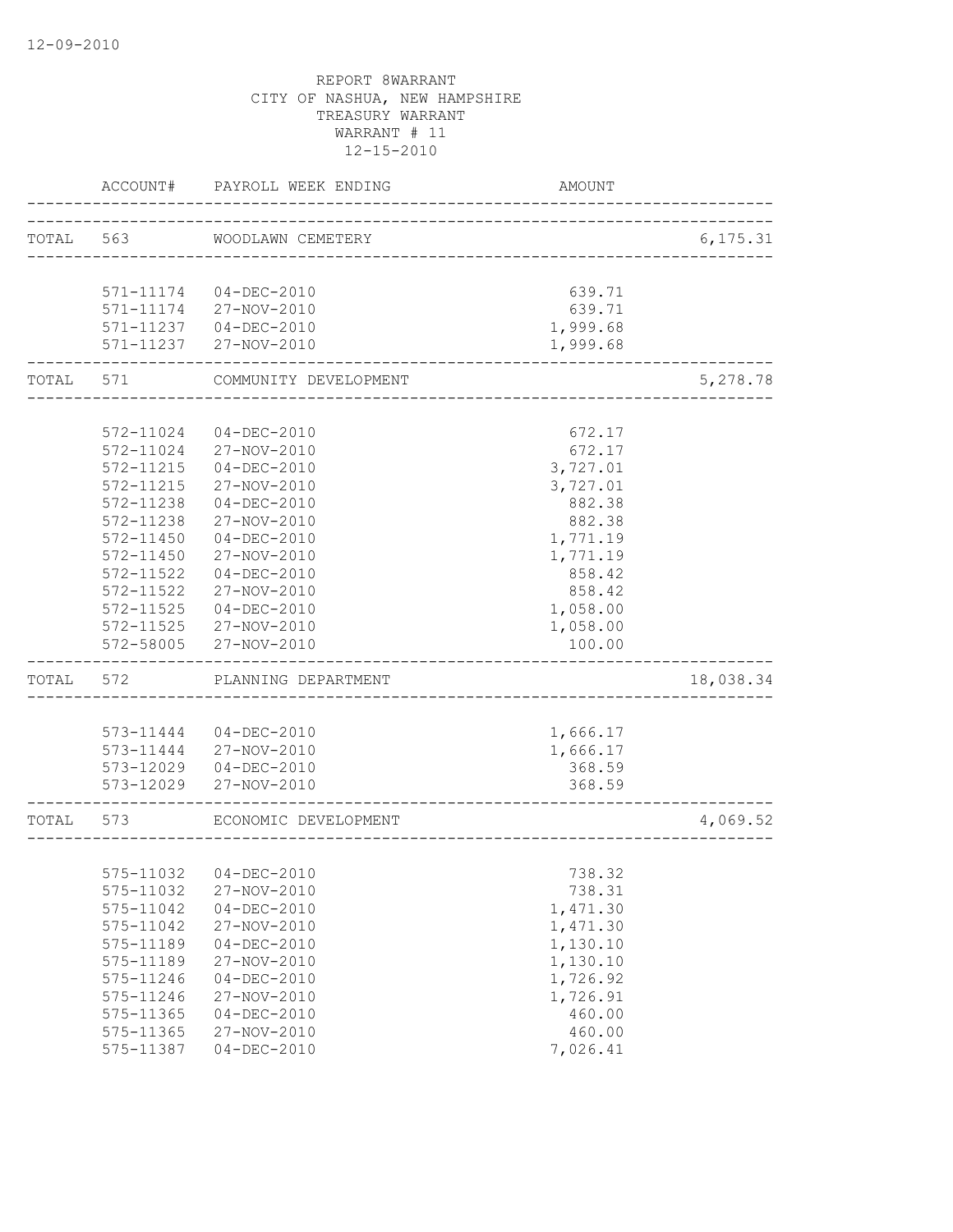|       | ACCOUNT#               | PAYROLL WEEK ENDING              | AMOUNT               |           |
|-------|------------------------|----------------------------------|----------------------|-----------|
|       | 575-11387              | 27-NOV-2010                      | 7,026.46             |           |
|       | 575-11393              | $04-DEC-2010$                    | 3,715.06             |           |
|       | 575-11393              | 27-NOV-2010                      | 3,715.08             |           |
|       | 575-11400              | $04 - DEC - 2010$                | 7,704.07             |           |
|       | 575-11400              | 27-NOV-2010                      | 8,819.15             |           |
|       | 575-11401              | $04 - DEC - 2010$                | 4,099.78             |           |
|       | 575-11401              | 27-NOV-2010                      | 4,099.83             |           |
|       | 575-11403              | $04 - DEC - 2010$                | 786.81               |           |
|       | 575-11403              | 27-NOV-2010                      | 786.81               |           |
|       | 575-11404              | $04 - DEC - 2010$                | 799.50               |           |
|       | 575-11404              | 27-NOV-2010                      | 799.50               |           |
|       | 575-11627              | $04 - DEC - 2010$                | 563.07               |           |
|       | 575-11627              | 27-NOV-2010                      | 563.07               |           |
|       | 575-12073              | $04 - DEC - 2010$                | 493.72               |           |
|       | 575-12073              | 27-NOV-2010                      | 391.85               |           |
|       | 575-12090              | $04 - DEC - 2010$                | 1,226.23             |           |
|       | 575-12090              | 27-NOV-2010                      | 1,168.88             |           |
|       | 575-12114              | $04 - DEC - 2010$                | 1,427.28             |           |
|       | 575-12114              | 27-NOV-2010                      | 1,229.85             |           |
|       | 575-13004              | $04 - DEC - 2010$                | 143.48               |           |
|       | 575-13004              | 27-NOV-2010                      | 674.40               |           |
|       | 575-13035              | 04-DEC-2010                      | 980.67               |           |
|       | 575-13035              | 27-NOV-2010                      | 1,082.41             |           |
| TOTAL | 575                    | PUBLIC LIBRARIES                 |                      | 70,376.63 |
|       |                        |                                  |                      |           |
|       |                        |                                  |                      |           |
|       | 576-11059              | 04-DEC-2010                      | 1,328.18             |           |
|       | 576-11059              | 27-NOV-2010                      | 1,328.18             |           |
|       | 576-11221              | $04 - DEC - 2010$                | 1,092.14             |           |
|       | 576-11221              | 27-NOV-2010                      | 1,092.13             |           |
|       | 576-11315              | $04 - DEC - 2010$                | 698.94               |           |
|       | 576-11315              | 27-NOV-2010                      | 698.95               |           |
|       | 576-11361              | $04 - DEC - 2010$                | 4,102.83             |           |
|       | 576-11361              | 27-NOV-2010                      | 4,102.82             |           |
|       | 576-11362              | $04 - DEC - 2010$                | 1, 114.73            |           |
|       | 576-11362              | 27-NOV-2010                      | 1, 114.73            |           |
|       |                        |                                  | 296.26               |           |
|       |                        | 576-12045 27-NOV-2010            | 420.36               |           |
| TOTAL | 576                    | BUILDING DEPARTMENT              |                      | 17,390.25 |
|       |                        |                                  |                      |           |
|       | 577-11067              | $04 - DEC - 2010$                | 1,216.69             |           |
|       | 577-11067              | 27-NOV-2010                      | 1,216.70             |           |
|       | 577-11183<br>577-11183 | $04 - DEC - 2010$<br>27-NOV-2010 | 1,898.12<br>1,898.12 |           |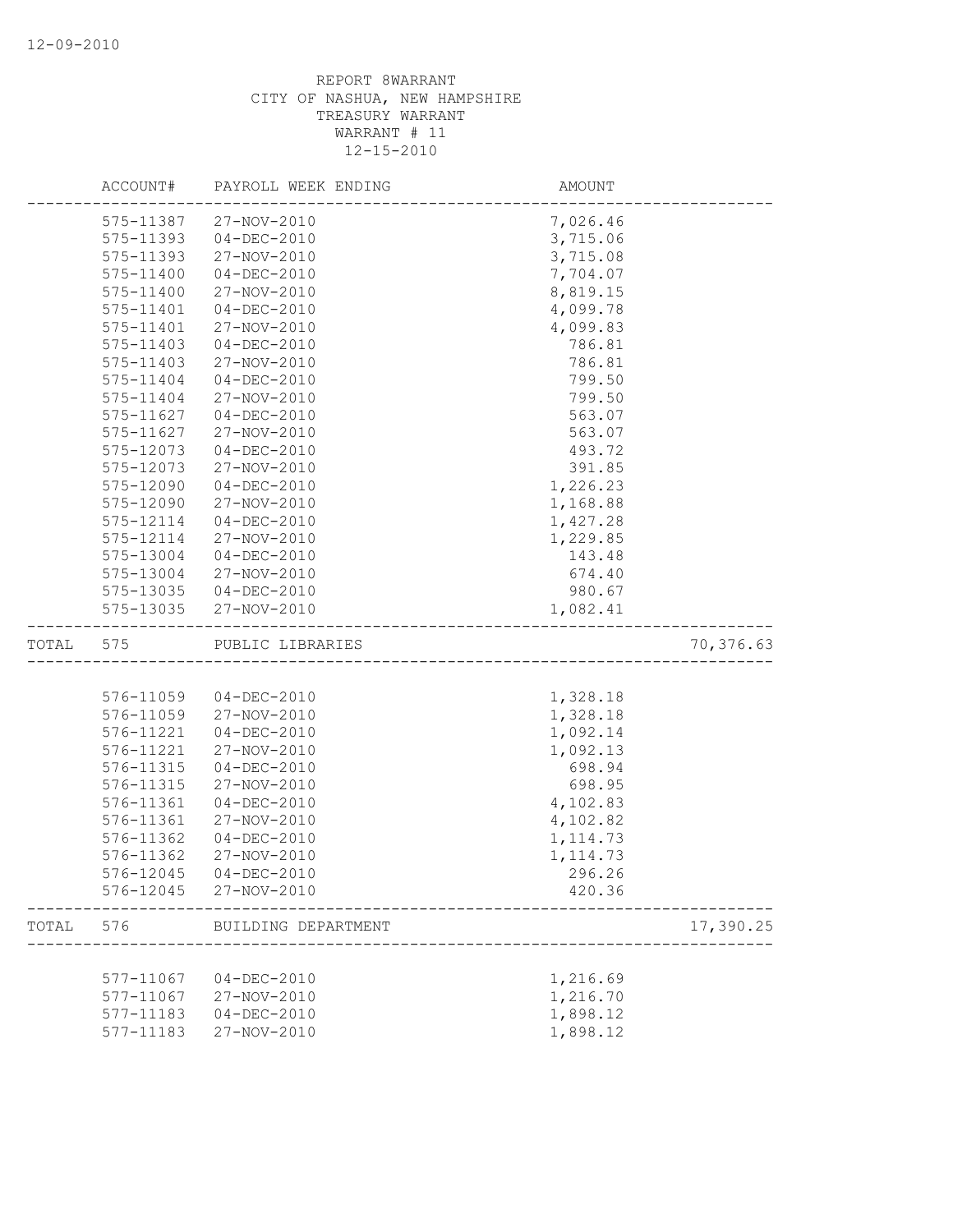| ACCOUNT#  | PAYROLL WEEK ENDING        | AMOUNT       |          |
|-----------|----------------------------|--------------|----------|
|           | TOTAL 577 CODE ENFORCEMENT |              | 6,229.63 |
|           |                            |              |          |
|           | 581-11012  04-DEC-2010     | 3,766.23     |          |
| 581-11076 | $04 - DEC - 2010$          | 3,884.61     |          |
| 581-11081 | $04 - DEC - 2010$          | 2,550.00     |          |
| 581-11162 | $04 - DEC - 2010$          | 54, 911.45   |          |
| 581-11162 | 27-NOV-2010                | 54,923.76    |          |
| 581-11204 | $04 - DEC - 2010$          | 12,631.60    |          |
| 581-11204 | 27-NOV-2010                | 11,612.40    |          |
| 581-11347 | $04 - DEC - 2010$          | 2,462.73     |          |
| 581-11348 | 04-DEC-2010                | 90,260.25    |          |
| 581-11366 | 04-DEC-2010                | 55, 146.30   |          |
| 581-11366 | 27-NOV-2010                | 55, 157.28   |          |
| 581-11396 | 04-DEC-2010                | 40,592.15    |          |
| 581-11402 | 04-DEC-2010                | 3,432.86     |          |
| 581-11402 | 27-NOV-2010                | 1,373.16     |          |
| 581-11408 | 04-DEC-2010                | 18, 321. 11  |          |
| 581-11408 | 27-NOV-2010                | 18,422.40    |          |
| 581-11486 | 04-DEC-2010                | 44, 211.25   |          |
| 581-11515 | 04-DEC-2010                | 1,669.66     |          |
| 581-11570 | $04 - DEC - 2010$          | 61,164.15    |          |
| 581-11572 | $04 - DEC - 2010$          | 57,847.02    |          |
| 581-11579 | 04-DEC-2010                | 38,899.59    |          |
| 581-11628 | 04-DEC-2010                | 3,285.20     |          |
| 581-11628 | 27-NOV-2010                | 2,628.16     |          |
| 581-11675 | $04 - DEC - 2010$          | 5, 192.31    |          |
| 581-11709 | 04-DEC-2010                | 5,781.40     |          |
| 581-11711 | 04-DEC-2010                | 2,705.80     |          |
| 581-11726 | 04-DEC-2010                | 1,714,501.76 |          |
| 581-11800 | $04 - DEC - 2010$          | 38,949.54    |          |
| 581-11801 | 04-DEC-2010                | 13, 224.82   |          |
| 581-11801 | 27-NOV-2010                | 274.50       |          |
| 581-11802 | 04-DEC-2010                | 13,010.00    |          |
| 581-11803 | 04-DEC-2010                | 16,229.06    |          |
| 581-11803 | 27-NOV-2010                | 581.74       |          |
| 581-11805 | 04-DEC-2010                | 33,288.33    |          |
| 581-11812 | $04 - DEC - 2010$          | 2,683.92     |          |
| 581-11830 | $04 - DEC - 2010$          | 4,069.46     |          |
| 581-11850 | $04 - DEC - 2010$          | 1,903.05     |          |
| 581-11850 | 27-NOV-2010                | 1,522.44     |          |
| 581-11860 | $04 - DEC - 2010$          | 4,231.12     |          |
| 581-11870 | $04 - DEC - 2010$          | 3,153.85     |          |
| 581-12021 | $04 - DEC - 2010$          | 956.11       |          |
| 581-12060 | $04 - DEC - 2010$          | 2,797.24     |          |
| 581-12060 | 27-NOV-2010                | 1,063.70     |          |
| 581-12078 | $04 - DEC - 2010$          | 4,631.25     |          |
|           |                            |              |          |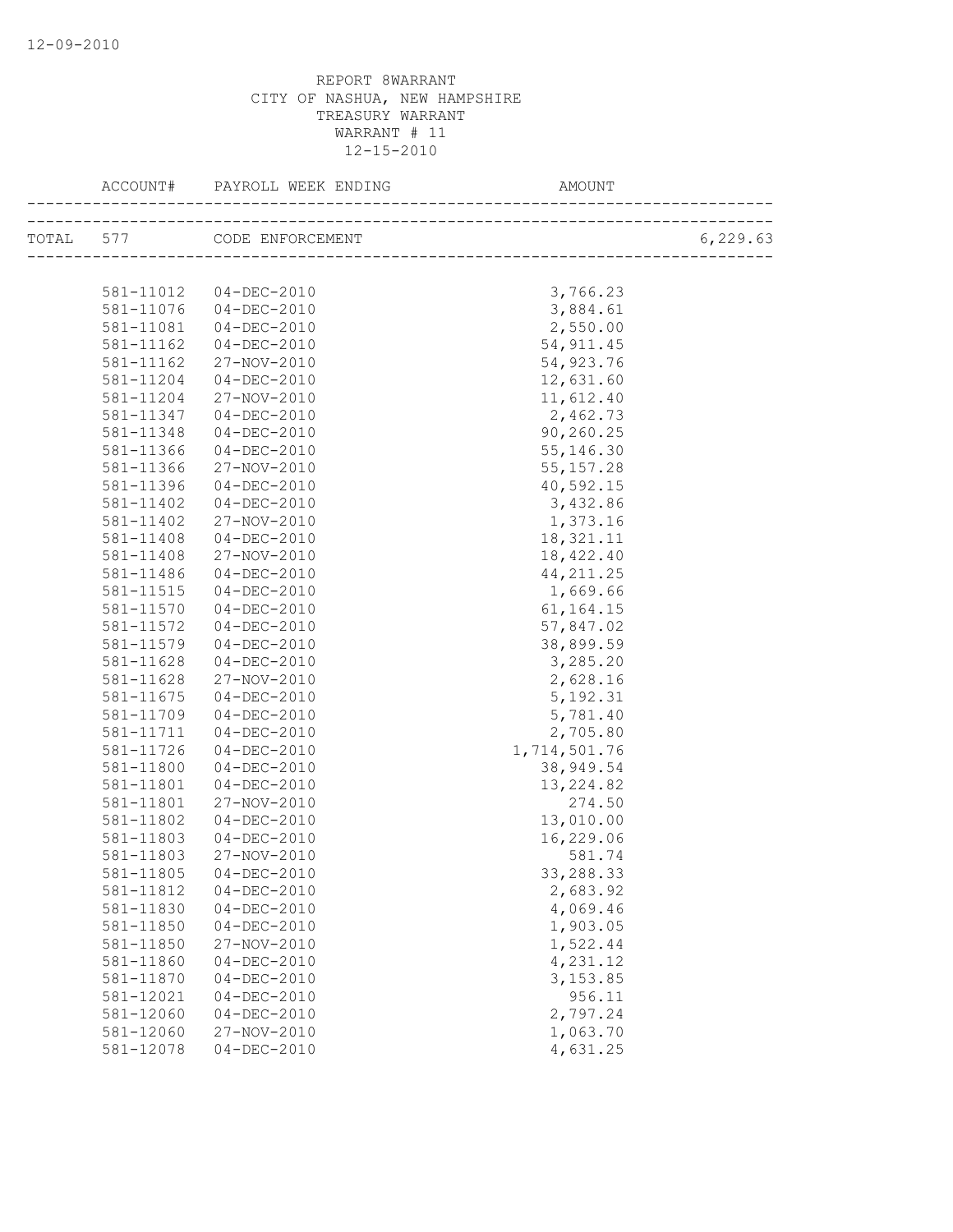|       | ACCOUNT#  | PAYROLL WEEK ENDING | AMOUNT      |              |
|-------|-----------|---------------------|-------------|--------------|
|       | 581-12078 | 27-NOV-2010         | 1,706.25    |              |
|       | 581-12081 | $04 - DEC - 2010$   | 2,449.06    |              |
|       | 581-12084 | $04 - DEC - 2010$   | 2,450.00    |              |
|       | 581-12084 | 27-NOV-2010         | 2,600.00    |              |
|       | 581-12111 | $04-DEC-2010$       | 146,061.65  |              |
|       | 581-12111 | 27-NOV-2010         | 113,018.04  |              |
|       | 581-12112 | $04 - DEC - 2010$   | 6,741.50    |              |
|       | 581-12112 | 27-NOV-2010         | 2,725.63    |              |
|       | 581-12126 | $04 - DEC - 2010$   | 4,401.31    |              |
|       | 581-12126 | 27-NOV-2010         | 3,442.39    |              |
|       | 581-12135 | $04 - DEC - 2010$   | 5,959.24    |              |
|       | 581-12135 | 27-NOV-2010         | $-2,621.60$ |              |
|       | 581-12136 | $04 - DEC - 2010$   | 916.13      |              |
|       | 581-12136 | 27-NOV-2010         | 329.01      |              |
|       | 581-12138 | $04 - DEC - 2010$   | 449.25      |              |
|       | 581-12138 | 27-NOV-2010         | 179.70      |              |
|       | 581-12153 | $04 - DEC - 2010$   | 75.00       |              |
|       | 581-12198 | $04 - DEC - 2010$   | 30, 327.56  |              |
|       | 581-12200 | $04 - DEC - 2010$   | $-39.82$    |              |
|       | 581-12200 | 27-NOV-2010         | 39.82       |              |
|       | 581-12201 | $04 - DEC - 2010$   | 22,079.20   |              |
|       | 581-12201 | 27-NOV-2010         | 9,024.98    |              |
|       | 581-13004 | $04 - DEC - 2010$   | 100.00      |              |
|       | 581-13004 | 27-NOV-2010         | 50.00       |              |
|       | 581-13021 | $04 - DEC - 2010$   | 492.89      |              |
|       | 581-13021 | 27-NOV-2010         | 267.35      |              |
|       | 581-13032 | $04 - DEC - 2010$   | 131.78      |              |
|       | 581-13032 | 27-NOV-2010         | 197.67      |              |
|       | 581-13120 | $04 - DEC - 2010$   | 2,328.77    |              |
|       | 581-13120 | 27-NOV-2010         | 1,275.54    |              |
|       | 581-13133 | $04 - DEC - 2010$   | 4,402.32    |              |
|       | 581-13133 | 27-NOV-2010         | 2,297.50    |              |
|       | 581-13137 | $04 - DEC - 2010$   | 126.30      |              |
|       | 581-13137 | 27-NOV-2010         | 49.44       |              |
|       | 581-19000 | $04 - DEC - 2010$   | 7,835.79    |              |
|       | 581-19230 | $04 - DEC - 2010$   | 2,350.00    |              |
|       | 581-19240 | $04 - DEC - 2010$   | 244.80      |              |
|       | 581-19310 | $04 - DEC - 2010$   | 1,280.00    |              |
| TOTAL | 581       | SCHOOL DEPARTMENT   |             | 2,885,649.17 |
|       |           |                     |             |              |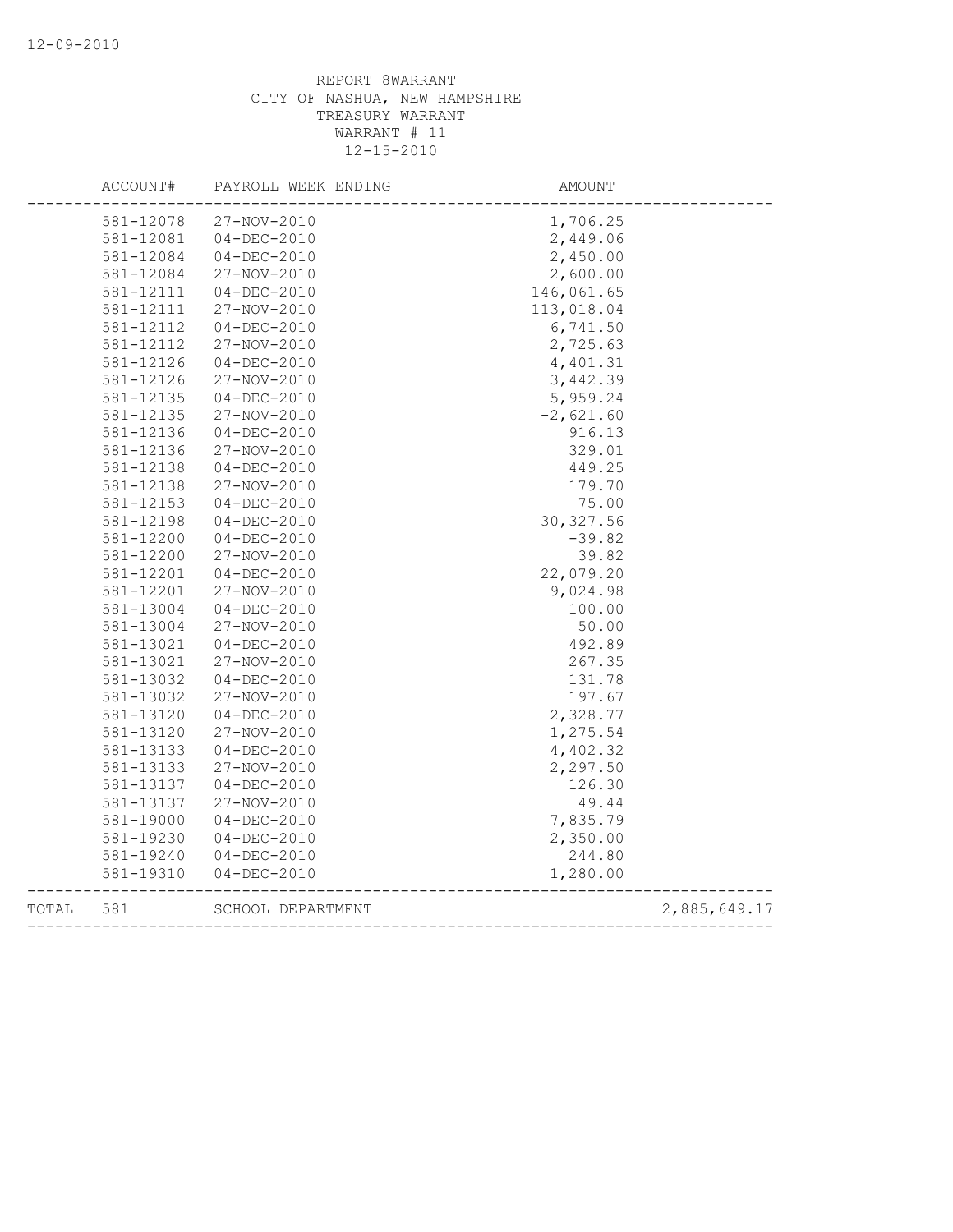|           | ACCOUNT# PAYROLL WEEK ENDING |  | AMOUNT |
|-----------|------------------------------|--|--------|
|           |                              |  |        |
| TOTAL 951 |                              |  |        |
|           |                              |  |        |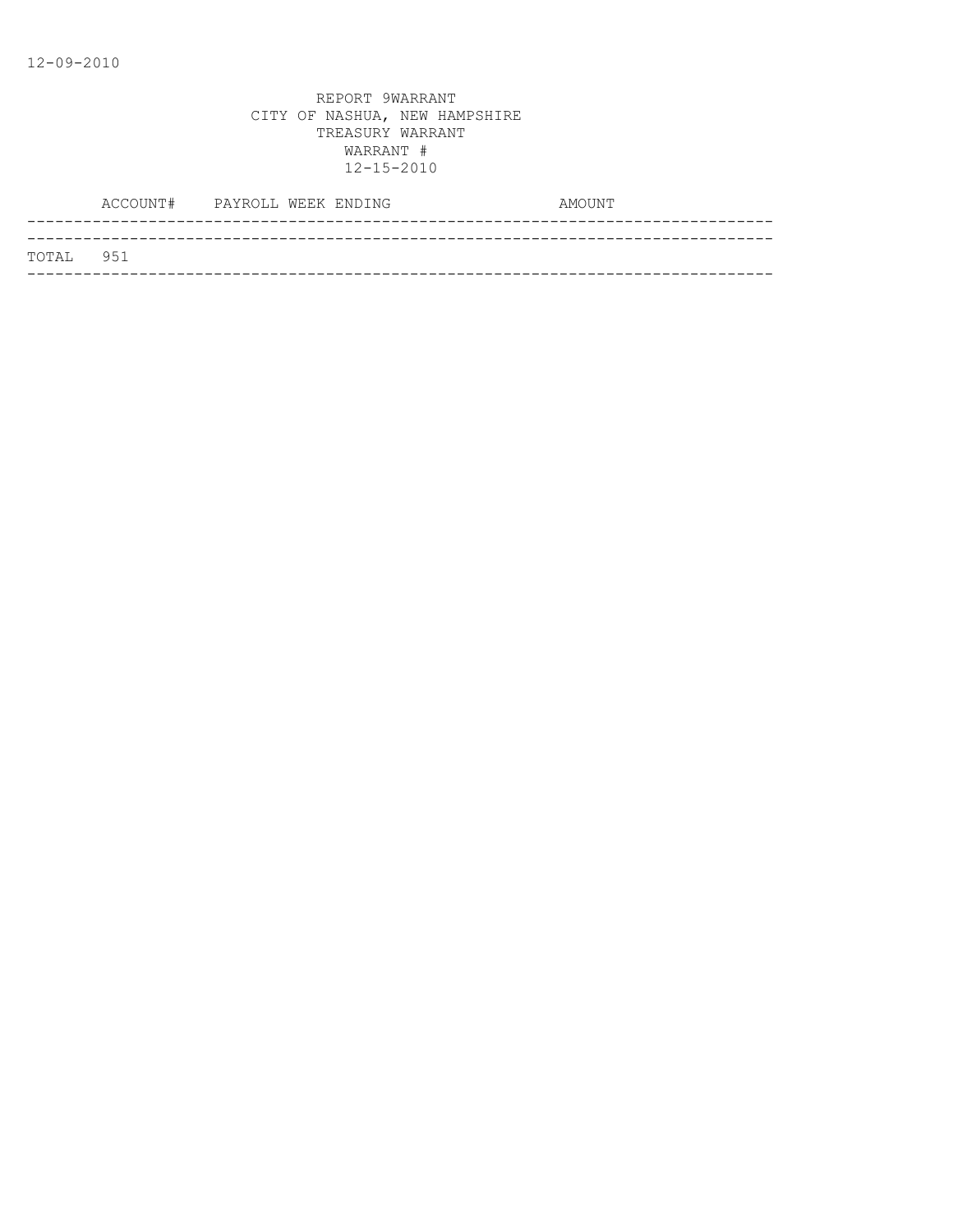| ACCOUNT#               | PAYROLL WEEK ENDING        | AMOUNT               |  |
|------------------------|----------------------------|----------------------|--|
| 801-11008              | $04 - DEC - 2010$          | 608.42               |  |
| 801-11008              | 27-NOV-2010                | 608.42               |  |
| 801-11024              | $04 - DEC - 2010$          | 686.25               |  |
| 801-11024              | 27-NOV-2010                | 639.71               |  |
| 801-11028              | $04 - DEC - 2010$          | 61.98                |  |
| 801-11028              | 27-NOV-2010                | 61.98                |  |
| 801-11064              | $04 - DEC - 2010$          | 144.64               |  |
| 801-11064              | 27-NOV-2010                | 144.64               |  |
| 801-11094              | $04 - DEC - 2010$          | 104.59               |  |
| 801-11094              | 27-NOV-2010                | 104.59               |  |
| 801-11188              | $04 - DEC - 2010$          | 368.61               |  |
| 801-11188              | 27-NOV-2010                | 368.61               |  |
| 801-11190              | $04 - DEC - 2010$          | 421.44               |  |
| 801-11190              | 27-NOV-2010                | 421.44               |  |
| 801-11193              | $04 - DEC - 2010$          | 1,025.44             |  |
| 801-11193              | 27-NOV-2010                | 1,025.45             |  |
| 801-11211              | $04 - DEC - 2010$          | 70.23                |  |
| 801-11211              | 27-NOV-2010                | 70.24                |  |
| 801-11222              | $04-DEC-2010$              | 217.50               |  |
| 801-11222              | 27-NOV-2010                | 217.50               |  |
| 801-11249              | $04 - DEC - 2010$          | 188.57               |  |
| 801-11249              | 27-NOV-2010                | 188.57               |  |
| 801-11268              | $04 - DEC - 2010$          | 139.31               |  |
| 801-11268              | 27-NOV-2010                | 139.31               |  |
| 801-11271              | $04 - DEC - 2010$          | 1,184.60             |  |
| 801-11271              | 27-NOV-2010                | 1,184.60             |  |
| 801-11276              | $04 - DEC - 2010$          | 4,498.40             |  |
| 801-11276              | 27-NOV-2010                | 4,322.00             |  |
| 801-11431              | $04 - DEC - 2010$          | 193.49               |  |
| 801-11431              | 27-NOV-2010                | 193.49               |  |
| 801-11435              | $04 - DEC - 2010$          | 281.02               |  |
| 801-11435              | 27-NOV-2010                | 281.02               |  |
| 801-11595              | $04 - DEC - 2010$          | 5,004.48             |  |
| 801-11595              | $04 - DEC - 2010$          | 4,154.00             |  |
| 801-11595<br>801-11595 | 27-NOV-2010<br>27-NOV-2010 | 4,994.24             |  |
| 801-11596              | $04 - DEC - 2010$          | 4,154.00<br>3,512.00 |  |
| 801-11596              | 27-NOV-2010                | 3,336.40             |  |
| 801-11598              | $04 - DEC - 2010$          | 870.00               |  |
| 801-11598              | 27-NOV-2010                | 870.00               |  |
| 801-11599              | $04 - DEC - 2010$          | 1, 114.71            |  |
| 801-11599              | $04 - DEC - 2010$          | 1, 114.71            |  |
| 801-11599              | 27-NOV-2010                | 1, 114.71            |  |
| 801-11599              | 27-NOV-2010                | 1, 114.71            |  |
| 801-11606              | $04 - DEC - 2010$          | 725.29               |  |
| 801-11606              | 27-NOV-2010                | 725.30               |  |
| 801-11647              | $04 - DEC - 2010$          | 1,442.84             |  |
| 801-11647              | 27-NOV-2010                | 1,442.83             |  |
|                        |                            |                      |  |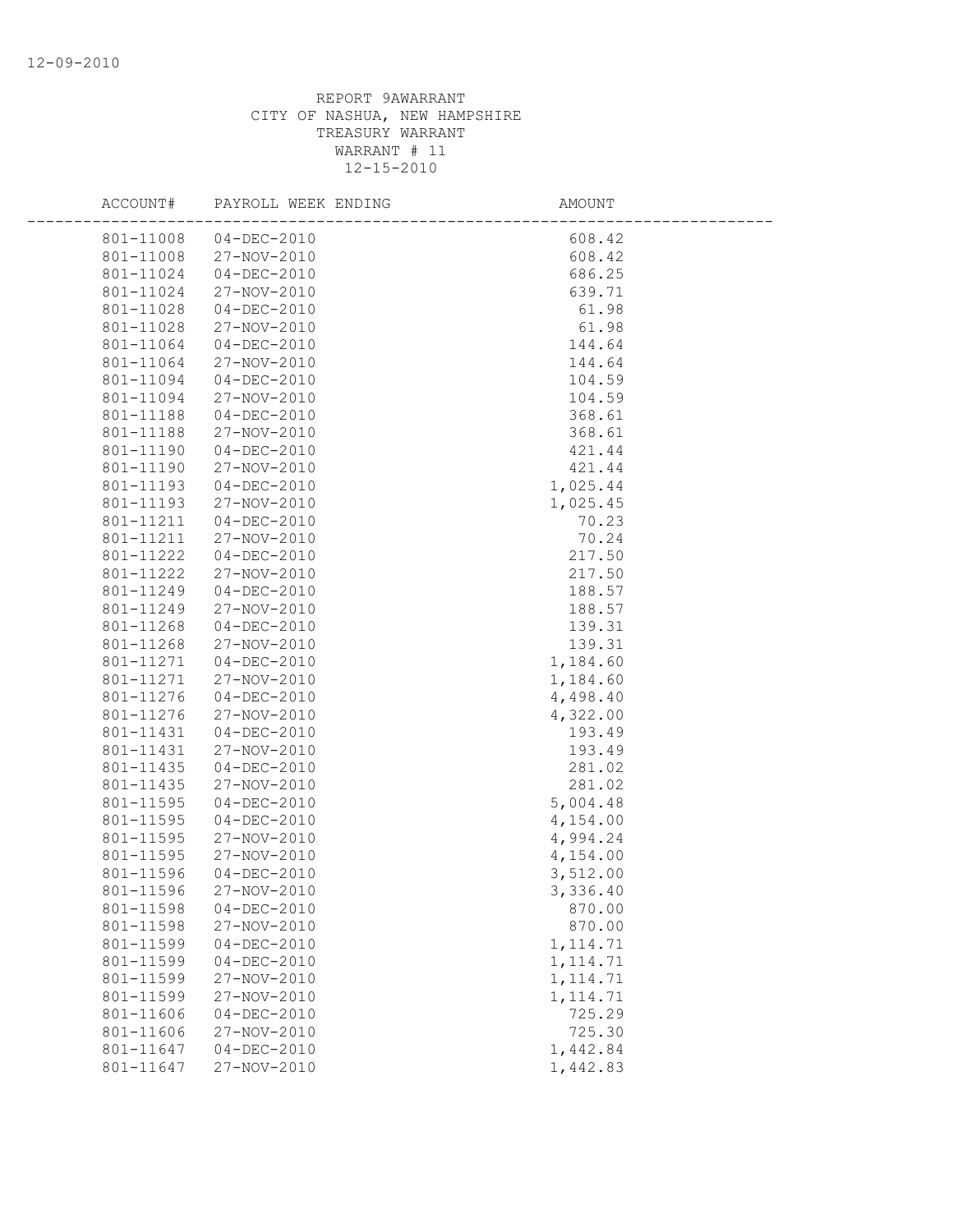|           | ACCOUNT#  | PAYROLL WEEK ENDING   | AMOUNT    |           |
|-----------|-----------|-----------------------|-----------|-----------|
|           |           | 801-13004 04-DEC-2010 | 980.91    |           |
|           |           | 801-13004 04-DEC-2010 | 728.67    |           |
|           | 801-13004 | 04-DEC-2010           | 411.72    |           |
|           | 801-13004 | 27-NOV-2010           | 2,796.39  |           |
|           | 801-13004 | 27-NOV-2010           | 6, 135.83 |           |
|           |           | 801-13004 27-NOV-2010 | 1,267.54  |           |
|           |           | 801-17004 04-DEC-2010 | 700.00    |           |
| TOTAL 801 |           | SOLID WASTE DISPOSAL  |           | 68,877.34 |
|           |           |                       |           |           |
|           | 802-11024 | 04-DEC-2010           | 155.94    |           |
|           | 802-11024 | 04-DEC-2010           | 623.77    |           |
|           | 802-11024 | 27-NOV-2010           | 155.94    |           |
|           | 802-11024 | 27-NOV-2010           | 623.77    |           |
|           | 802-11028 | $04 - DEC - 2010$     | 421.47    |           |
|           | 802-11028 | $04 - DEC - 2010$     | 198.34    |           |
|           | 802-11028 | 27-NOV-2010           | 421.47    |           |
|           | 802-11028 | 27-NOV-2010           | 198.34    |           |
|           | 802-11064 | $04-DEC-2010$         | 144.64    |           |
|           | 802-11064 | $04 - DEC - 2010$     | 144.64    |           |
|           | 802-11064 | 27-NOV-2010           | 144.64    |           |
|           | 802-11064 | 27-NOV-2010           | 144.64    |           |
|           | 802-11091 | $04-DEC-2010$         | 1,139.75  |           |
|           | 802-11091 | 27-NOV-2010           | 1,139.75  |           |
|           | 802-11092 | $04 - DEC - 2010$     | 825.60    |           |
|           | 802-11092 | 27-NOV-2010           | 819.01    |           |
|           | 802-11094 | $04 - DEC - 2010$     | 313.79    |           |
|           | 802-11094 | $04 - DEC - 2010$     | 313.78    |           |
|           | 802-11094 | 27-NOV-2010           | 313.79    |           |
|           | 802-11094 | 27-NOV-2010           | 313.78    |           |
|           | 802-11096 | $04 - DEC - 2010$     | 959.79    |           |
|           | 802-11096 | 27-NOV-2010           | 959.79    |           |
|           | 802-11102 | $04 - DEC - 2010$     | 929.19    |           |
|           | 802-11102 | 27-NOV-2010           | 929.19    |           |
|           | 802-11105 | $04 - DEC - 2010$     | 1,037.27  |           |
|           | 802-11105 | 27-NOV-2010           | 1,037.26  |           |
|           | 802-11124 | $04 - DEC - 2010$     | 760.65    |           |
|           | 802-11124 | 27-NOV-2010           | 760.65    |           |
|           | 802-11155 | $04 - DEC - 2010$     | 1,050.42  |           |
|           | 802-11155 | 27-NOV-2010           | 1,050.41  |           |
|           | 802-11157 | $04 - DEC - 2010$     | 1,820.40  |           |
|           | 802-11157 | 27-NOV-2010           | 878.00    |           |
|           | 802-11157 | 27-NOV-2010           | 916.64    |           |
|           | 802-11158 | $04 - DEC - 2010$     | 962.40    |           |
|           | 802-11158 | 27-NOV-2010           | 962.40    |           |
|           | 802-11188 | $04 - DEC - 2010$     | 368.62    |           |
|           | 802-11188 | 27-NOV-2010           | 368.62    |           |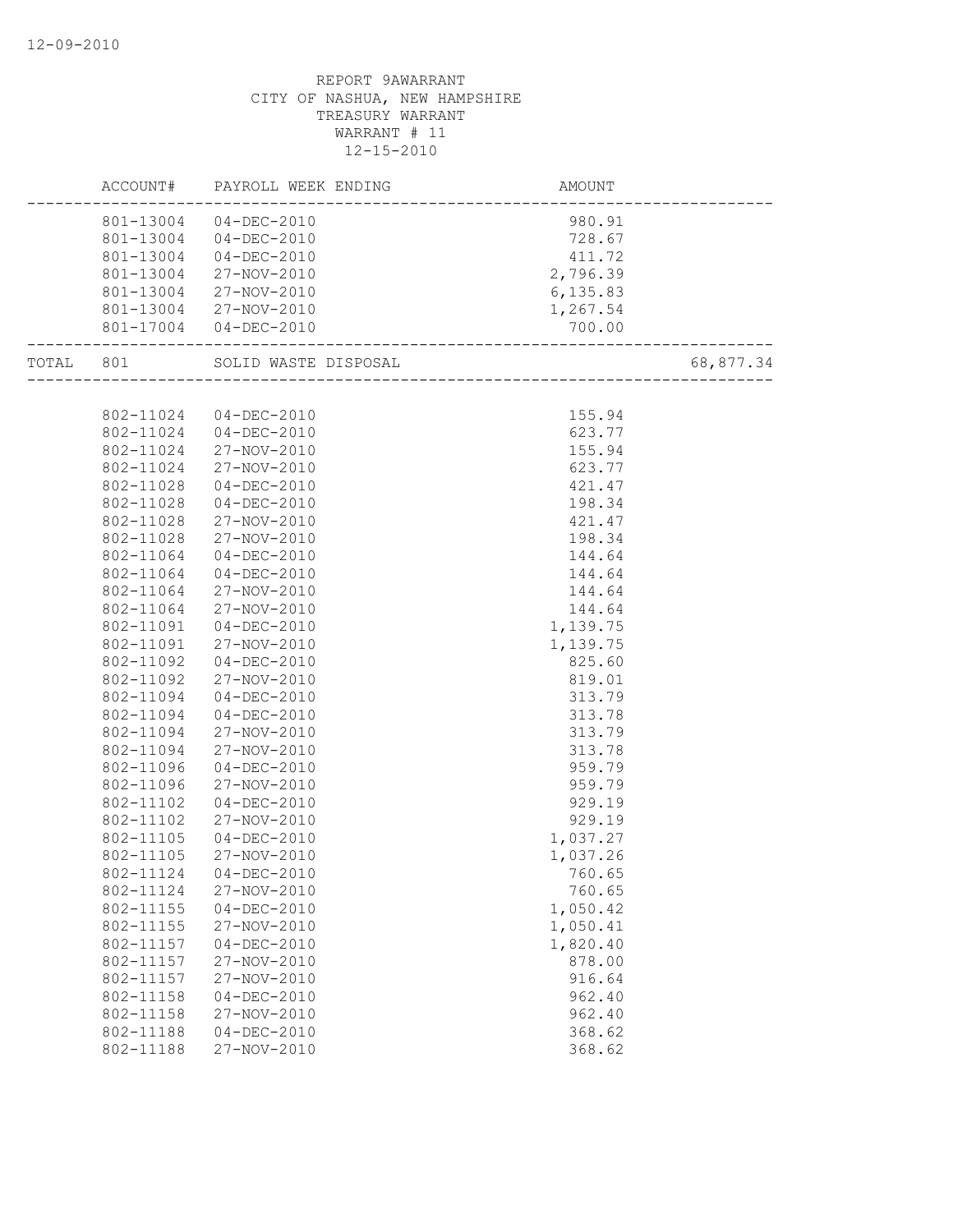| ACCOUNT#               | PAYROLL WEEK ENDING              | AMOUNT               |
|------------------------|----------------------------------|----------------------|
| 802-11190              | $04 - DEC - 2010$                | 421.44               |
| 802-11190              | 27-NOV-2010                      | 421.44               |
| 802-11211              | $04 - DEC - 2010$                | 280.94               |
| 802-11211              | $04 - DEC - 2010$                | 421.41               |
| 802-11211              | 27-NOV-2010                      | 280.94               |
| 802-11211              | 27-NOV-2010                      | 421.41               |
| 802-11222              | $04 - DEC - 2010$                | 217.50               |
| 802-11222              | 27-NOV-2010                      | 217.50               |
| 802-11249              | $04 - DEC - 2010$                | 188.57               |
| 802-11249              | $04-DEC-2010$                    | 188.57               |
| 802-11249              | 27-NOV-2010                      | 188.57               |
| 802-11249              | 27-NOV-2010                      | 188.57               |
| 802-11260              | $04 - DEC - 2010$                | 2,008.00             |
| 802-11260              | 27-NOV-2010                      | 2,008.00             |
| 802-11268              | $04 - DEC - 2010$                | 46.44                |
| 802-11268              | $04 - DEC - 2010$                | 92.88                |
| 802-11268              | 27-NOV-2010                      | 46.44                |
| 802-11268              | 27-NOV-2010                      | 92.88                |
| 802-11270              | $04 - DEC - 2010$                | 1, 114.73            |
| 802-11270              | 27-NOV-2010                      | 1, 114.74            |
| 802-11330              | $04 - DEC - 2010$                | 1, 114.71            |
| 802-11330              | 27-NOV-2010                      | 1, 114.71            |
| 802-11333              | $04 - DEC - 2010$                | 1,257.31             |
| 802-11431              | $04 - DEC - 2010$                | 193.49               |
| 802-11431              | 27-NOV-2010                      | 193.49               |
| 802-11435              | $04 - DEC - 2010$                | 468.37               |
| 802-11435              | $04 - DEC - 2010$                | 187.35               |
| 802-11435              | 27-NOV-2010                      | 468.37               |
| 802-11435              | 27-NOV-2010                      | 187.35               |
| 802-11480              | $04 - DEC - 2010$                | 3,868.80             |
| 802-11480              | 27-NOV-2010                      | 3,896.70             |
| 802-11513              | $04 - DEC - 2010$                | 6,099.07             |
| 802-11513              | 27-NOV-2010                      | 6,123.06             |
| 802-11514              | $04 - DEC - 2010$                | 2,992.80             |
| 802-11514              | 27-NOV-2010                      | 4,005.20             |
| 802-11681              | $04 - DEC - 2010$                | 324.42               |
| 802-11681              | $04 - DEC - 2010$                | 1,297.69             |
| 802-11681              | 27-NOV-2010                      | 324.42               |
| 802-11681<br>802-11693 | 27-NOV-2010<br>$04 - DEC - 2010$ | 1,297.69             |
| 802-11693              | 27-NOV-2010                      | 1,230.75<br>1,230.75 |
| 802-11764              | $04 - DEC - 2010$                | 1,219.71             |
| 802-11764              | 27-NOV-2010                      | 1,219.70             |
| 802-13004              | $04 - DEC - 2010$                | 630.56               |
| 802-13004              | $04 - DEC - 2010$                | 2,332.96             |
| 802-13004              | 27-NOV-2010                      | 888.61               |
| 802-13004              | 27-NOV-2010                      | 2,771.07             |
| 802-17001              | $04 - DEC - 2010$                | 300.00               |
|                        |                                  |                      |